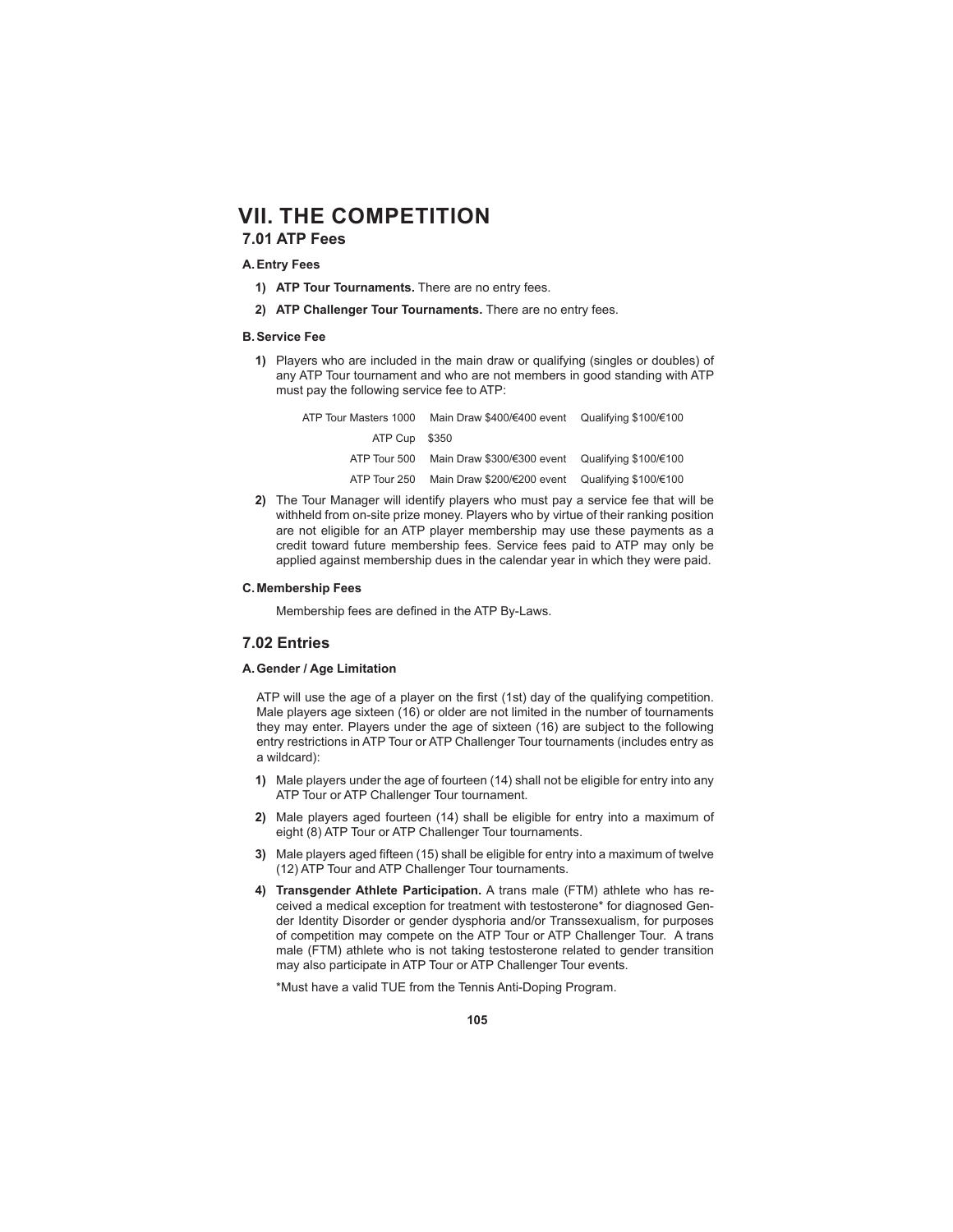# **VII. THE COMPETITION 7.03 Entry Deadlines**

#### **A. Main Draw/ Qualifying Singles**

The deadline for entries and withdrawals for the singles main draw is as follows:

**1) ATP Tour Tournaments.** 12 Noon, Eastern Time, USA, forty-two (42) days prior to the Monday of the tournament Week (or the first tournament week in the case of tournaments scheduled for more than one (1) week). A player on the alternate list for the singles main draw may withdraw at any time prior to such time that he is moved into the main draw as a direct acceptance because of withdrawals of other players. A player who moves in from the alternate list will be considered a Direct Acceptance from Thursday, 10 AM Eastern Time, USA.

 **NOTE:** The deadline for ATP Tour Masters 1000 - Monte Carlo main draw is 12 Noon, Eastern Time, USA, twenty-eight (28) days prior to the Monday of the tournament week.

**2) ATP Tour Qualifying.** 12 Noon, Eastern Time, USA, twenty-one (21) days prior to the first Monday of the tournament week. A player on the Alternate List for the singles qualifying may withdraw at any time prior to such time that he is moved into the qualifying as a Direct Acceptance from Thursday, 10 AM Eastern Time, USA. A player directly accepted into the qualifying competition may withdraw, without penalty, if he is moved into the main draw, or accepts a wild card into an ATP Tour 250 or ATP Tour 500 tournament, or if he is still competing in an ATP Tour, ATP Challenger Tour, or ITF Men's WTT tournament at any time on the day prior to the commencement of qualifying or two days prior if competing on another continent. If a player is still competing past 9:00 p.m. local time, he will be automatically withdrawn from the qualifying without penalty. Players who withdraw or are withdrawn due to "still competing" will be allowed to accept a wild card or enter doubles into any ATP Tour 250, ATP Tour 500, ATP Challenger Tour or ITF Men's WTT tournament, including qualifying. If a withdrawal occurs prior to 10 AM, Eastern Time, USA, on Friday, the qualifying vacancy shall be filled by the next player on the qualifying alternate list. This player is not required to sign in. If a withdrawal occurs after 10 AM, Eastern Time, USA, on Friday, the qualifying vacancy will be filled from the on-site sign-in list, using the most recent ATP Rankings list. Main draw vacancies will be filled from the main draw alternate list, not the qualifying acceptance list.

**NOTE:** For ATP Tour qualifying tournaments, withdrawals occurring after 10 AM Eastern Time USA and prior to the draw\* will be filled from that night's alternate sign-in. Vacancies occurring after the release of the qualifying draw, will be filled from the next day's on-site alternate list. Players must personally sign-in to be eligible as an on-site alternate.

 **\*** For events in a time zone where the qualifying draw is made prior to 10 AM Friday, Eastern USA, vacancies occurring after the Qualifying Alternate sign-in deadline but prior to the qualifying draw shall be filled from that night's alternate sign-in.

*May I Accept a Wild Card after Withdrawing from an ATP Tour Qualifying?*

*Case: A player was still competing in a Challenger on the day before Qs started at an ATP Tour event. He wanted to withdraw from the Qs due to "still competing" and then take a wild card into a Challenger event. Is this allowed?*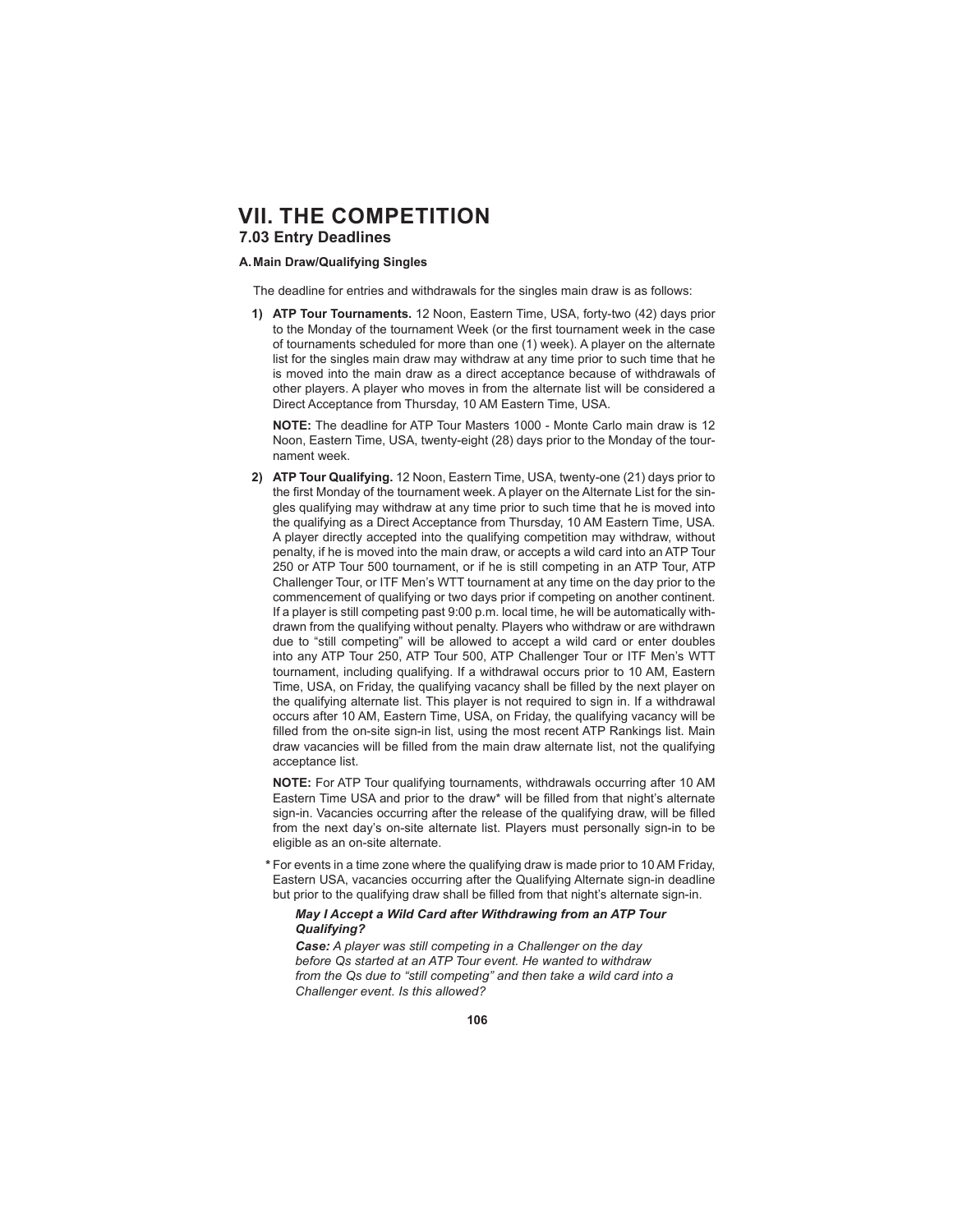*Decision: Yes. The rule states that he may withdraw without penalty from the qualifying if he is still competing on the day prior to the commencement of the qualifying. By withdrawing due to"still competing", he is allowed to accept a wild card.*

**Case:** *Can a player who is still competing the previous week on Thursday or Friday (on the same continent\*), or on Wednesday (on a diff erent continent\*) be signed in over the phone as a Qualifying Alternate for the following week's event (Saturday Qualifying start)?*

**Decision:** *Yes, a player who is still competing the previous week on Thursday or Friday (on the same continent\*), or on Wednesday (on a diff erent continent\*) can be signed in by the Supervisor over the phone if he has lost before the Qualifying Alternate sign-in deadline. Players who lose after the release of the qualifying draw must personally sign-in on-site the next day to be eligible as an on-site alternate.*

*\*Continents are: Europe, Asia, Antarctica, Australia, Africa, North America (including Central America) and South America.*

**Case:** *If a player is competing in an event (including Davis Cup)*  that finishes on the day of the Qualifying Alternate sign-in for the fol*lowing week's event, can he be signed in as a Qualifying Alternate, even though he may be competing past the Qualifying Alternate sign-in deadline?*

**Decision:** Yes. Since the event finishes on the day of the Qualifying *sign-in deadline, the player may be signed in as a Qualifying Alternate for the following week's event.* 

#### *From Q to Main Draw of another event*

*Case: May a player who is a direct acceptance to an ATP Tour qualifying event be withdrawn to move into the main draw of an ATP Tour 250 or ATP Tour 500 event as a Direct Acceptance or Wild Card which is held in the same week?*

**Decision:** Yes, as long as the first ball of the qualifying at the tour*nament where he is in the qualifying draw has not been struck.*

*Case: May a player withdraw BDA from the main draw alternate list of an ATP Tour Event and remain on and/or play the Qualifying of the same event?*

*Decision: Yes, unless he would have moved into the main draw of that event, had he not withdrawn. A player may not turn down this main draw position to play the qualifying of that event.* 

**Case:** *May a player who is accepted to play qualifying in an ATP Challenger Tour Tournament, ATP Tour 250 or ATP Tour 500 be withdrawn to move into the main draw singles of an ATP Tour 250 or ATP Tour 500 event as a Direct Acceptance or as a Wild Card which is held the same week?*

**Decision:** Yes, as long as the first ball of the qualifying at the tour*nament where he is in the qualifying draw has not been struck. Withdrawing from Qualifying to play Main Draw Doubles at* 

#### *another event.*

**Case:** *May a player who is direct acceptance in the singles qualifying event of an ATP Tour 250 or ATP Tour 500 enter through the Advance Entry system and become a direct acceptance into the*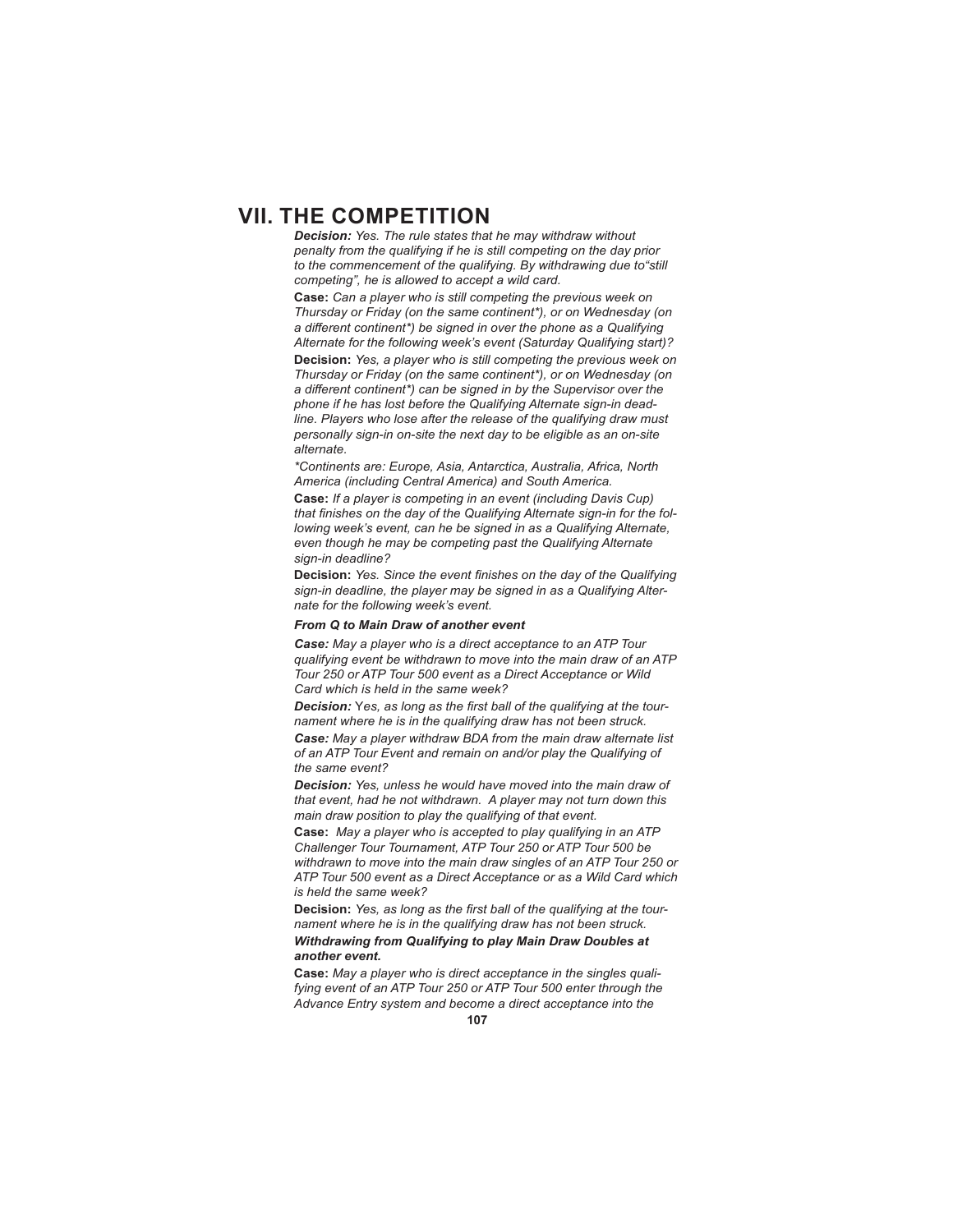*main draw doubles of another ATP Tour 250 or ATP Tour 500 event which is held the same week?*

**Decision:** *No. Once a player enters and is accepted into the Qualifying of an ATP Tour Tournament, he is committed to that tournament unless he moves into the main draw singles of another ATP Tour event. However, a player who competes and loses in the singles qualifying competition may enter the doubles event of any tournament, provided he has lost prior to the respective tournament's on-site doubles sign-in deadline.*

*Withdrawing from Qualifying to play Main Draw Doubles at the same event.*

**Case:** *May a player who is included in the singles qualifying event of an ATP Challenger Tour Tournament, ATP Tour 250 or ATP Tour 500 and is forced to withdraw, be allowed to come back and play doubles at the same event?* **Decision:** *Yes*

**3) ATP Challenger Tour Tournaments.** 12 Noon, Eastern Time, USA, twenty-one (21) days prior to the Monday of the tournament week. A player on the Alternate List for the singles main draw may withdraw at any time prior to such time that he is moved into the main draw as a direct acceptance because of withdrawals of other players. A player who moves in from the alternate list will be considered a Direct Acceptance from Thursday, 10 AM Eastern Time, USA.

 If a withdrawal/vacancy occurs after the withdrawal deadline and prior to the start of Qualifying, the vacancy will be filled in ranking order from the original main draw Acceptance List by players who have preserved their position on the list. Players from the main draw alternate list who are directly accepted into the qualifying, are considered to have preserved their eligibility. A player can only preserve his eligibility on one list. If there are no alternates from the original main draw acceptance list who have preserved elegibility, the vacancy will be filled by the highest ranked player from the qualifying or alternate list using the ATP Singles Rankings, and then ATP Doubles Rankings, used for seeding.

 After the start of the qualifying, any vacancy will come from the Lucky Loser/ Alternate list. The Alternates will be placed below the players who lost in qualifying and shall be ordered based upon their position in the ATP Singles Rankings, and then the ATP Doubles Rankings, used for seeding.

 **NOTE:** In order to preserve his eligibility on the Acceptance List, the player must email the ATP Supervisor directly prior to 6PM local time on the day before qualifying starts (email listed on detail sheet) and personally inform the Supervisor that he wishes to preserve his position on the Acceptance List and the player must leave a contact number. The player should ask for confirmation that the Supervisor has received the email in a timely manner. A player can only preserve his eligibility on one list.

### **4) ATP Challenger Tour Qualifying.**

12 Noon, Eastern Time, USA, on Wednesday, nineteen (19) days prior to the first Monday of the tournament week for ATP Challenger Tour. A player on the Alternate List for the singles qualifying may withdraw at any time prior to such time that he is moved into the qualifying as a Direct Acceptance because of withdrawals of other players. A player who moves in from the alternate list will be considered a Direct Acceptance from Thursday, 10 AM Eastern Time, USA. A player directly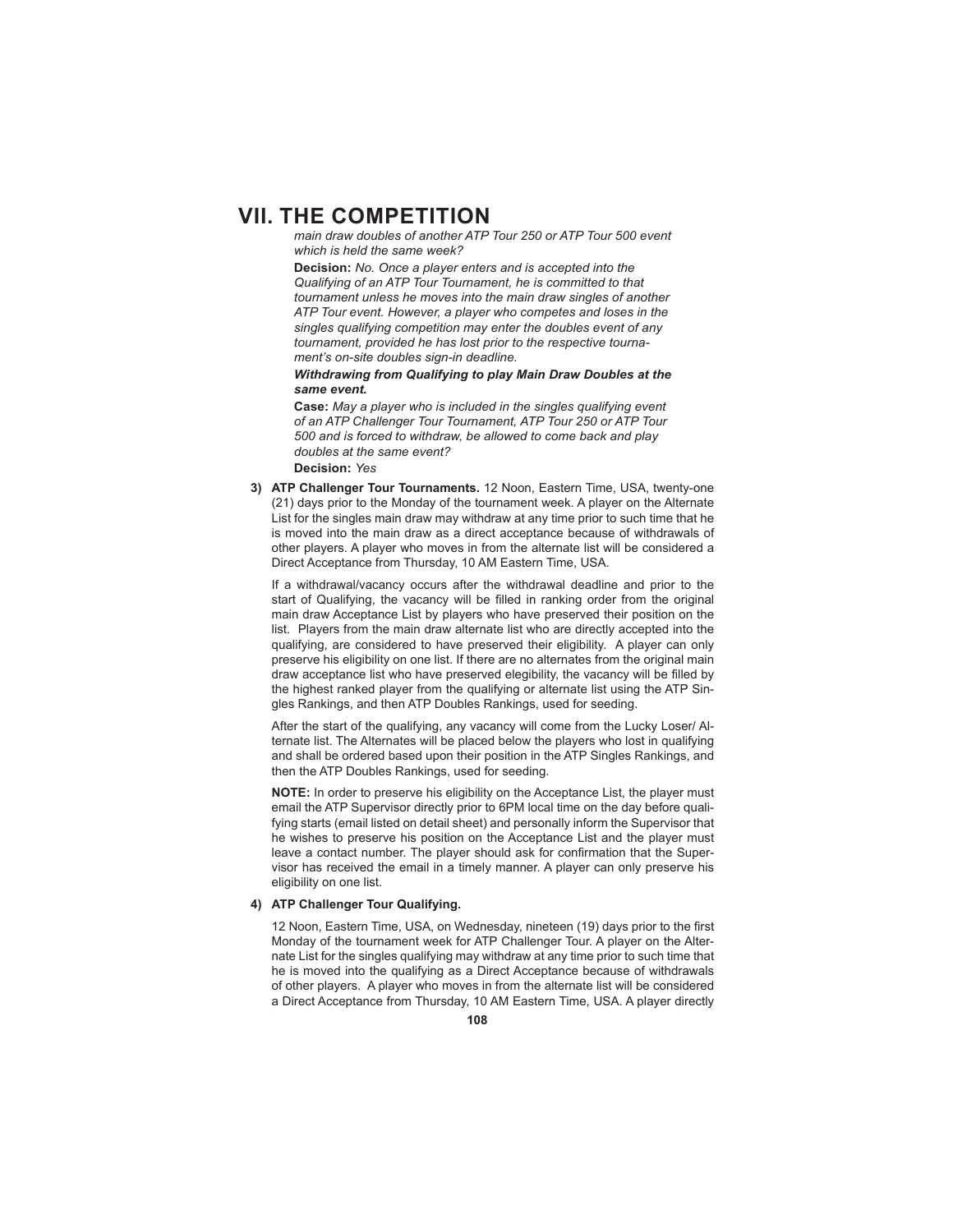accepted into the qualifying competition may withdraw, without penalty, if he is moved into the main draw, or accepts a wild card into a Challenger, ATP Tour 250 or ATP Tour 500 tournament, or if he is still competing in an ATP Tour, ATP Challenger Tour, or ITF Men's WTT tournament at any time on the day prior to the commencement of qualifying or two days prior if competing on another continent. If a player is still competing past 9:00 p.m. local time, he will be automatically withdrawn from the qualifying without penalty. Players who withdraw or are withdrawn due to "still competing" will be allowed to accept a wild card or enter doubles into any ATP Tour 250, ATP Tour 500, ATP Challenger Tour or ITF Men's WTT tournament, including qualifying. If a withdrawal occurs prior to 10 AM, Eastern Time, USA, on Friday, the qualifying vacancy shall be filled by the next player on the qualifying alternate list. This player is not required to sign in. If a withdrawal occurs after 10 AM, Eastern Time, USA, on Friday, the qualifying vacancy will be filled from the on-site sign-in list, using the most recent ATP Rankings list.

**NOTE**: For the purposes of this rule, the Continents are: Europe, Asia, Antarctica, Australia, Africa, North America (including Central America) and South America.

#### *Sunday Start for Qualifying*

*Case: The qualifying event begins on Sunday, how does this effect players being signed in coming from the previous week's event?* 

*Decision: The criteria for signing players in from other events is*  adjusted by one day, i.e. a player losing on Thursday on a different *continent is eligible to be signed in when the next event's qualifying begins on Sunday. Players competing on Saturday in the previous week's event must have lost prior to the qualifying sign-in deadline at the next event, plus they must be able to arrive at the qualifying event to play as scheduled.*

 **Time.** The ATP Challenger Alternate Sign-in shall begin no later than 4 p.m. and close at 6 p.m. local time on the day prior to the start of the qualifying competition. There shall also be an Alternate sign-in on the day of first round qualifying play, this deadline is one-half hour prior to the first scheduled qualifying match. This is a new sign-in and any player who is on-site with a ATP Ranking (singles/doubles) is eligible to sign-in.

- **5)** If a tournament date, site or surface is changed; it is the player's responsibility to withdraw from the event on or before the new entry/withdrawal deadline if he does not wish to play.
- **6) Late Entries.**

 Any player who submits an entry after the deadline may only be accepted into the singles main draw as a wild card, qualifier, or as a special exempt (if eligible).

#### **7) Emergency Situations.**

#### **ATP Tour 250 Events**

- **a)** Tournaments shall qualify for one (1) emergency substitution if the following conditions exist:
	- **i)** Two (2) of the tournament's top four (4) seeds withdraw; and
	- **ii)** One (1) of the withdrawals involves the first or second seeded player; and **iii)** The substitute player (1) will become one of the tournament's top two (2) seeds**\***.

 The withdrawals and substitution must occur within the period beginning on the Monday prior to the start of the event week and ending at 10 AM, Eastern Time,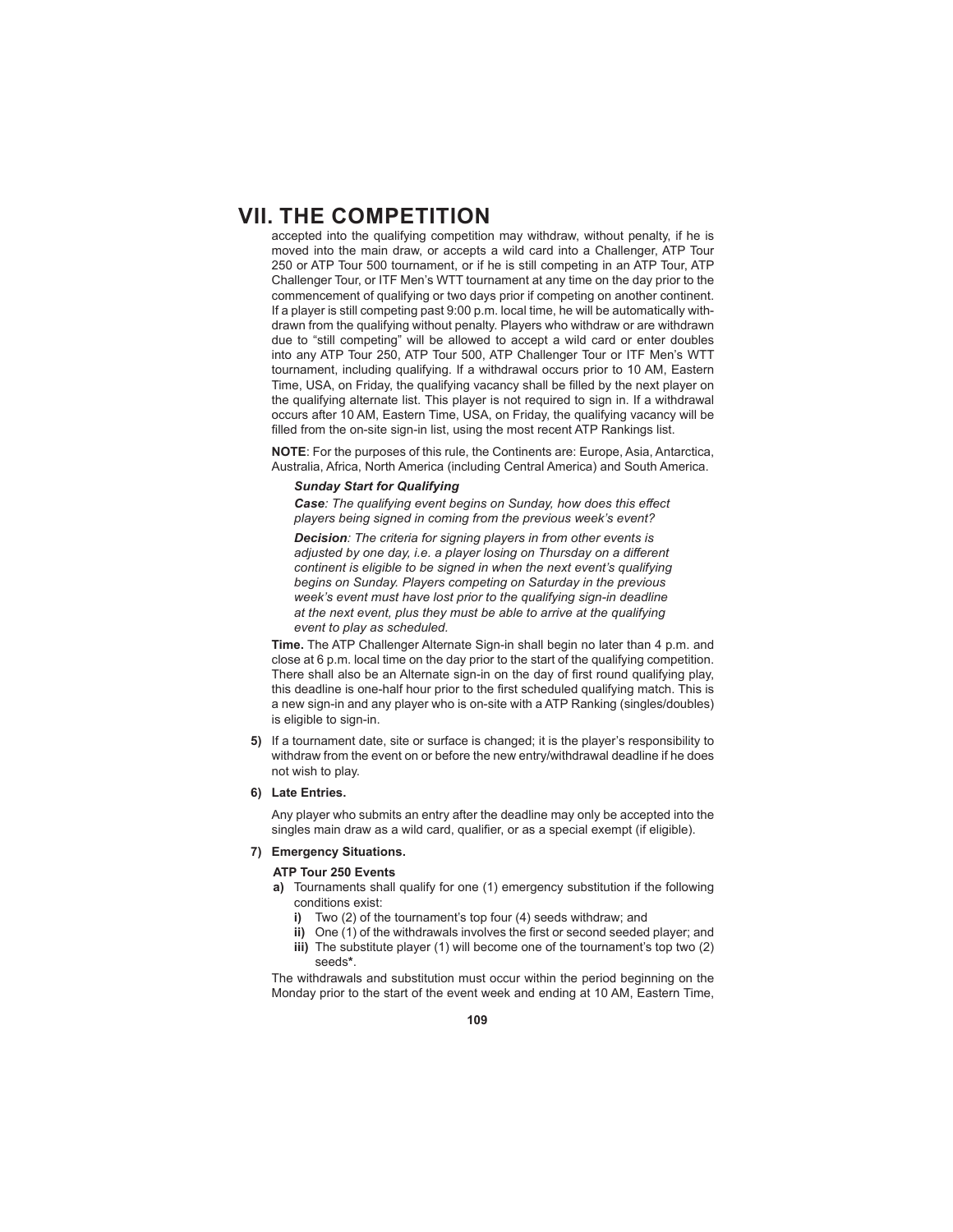USA, on the Friday before the event week, or if the second withdrawal occurs between 9:00 AM and 10 AM, Eastern Time, USA on the Friday before the event the deadline for naming a qualified substitute shall be extended by one (1) hour. During this one hour period all lists will be held awaiting a final cut-off for the affected event. If no substitution is made within this defined time period, then the next player on the acceptance list shall be moved into the main draw.

**b)** The tournament shall pay prize money equal to that paid first-round losers to each player who would have been a direct acceptance if not for the late substitution. This payment shall not apply in the case where the player gained entry into a main draw singles, at any event, by other means.

\*For purposes of determining if the substitute player qualifies as a 1 or 2 seed, all players including Wild Cards, shall be ranked in order using the most recent ATP Rankings. To be eligible for the emergency substitution, the tournament must have declared their Wild Cards to the ATP prior to the withdrawal of the player that qualified them for the emergency substitution.

*CASE: Which ATP Ranking is used to determine the emergency substitution rule?*

*DECISION: The most recent ATP Rankings is used to determine the seeding of the withdrawing players as well as the seeding of the substitute player.*

*CASE: If a Wild Card player will become one of the tournament's top two seeds, can a tournament switch the Wild Card to a substitute player if the Wild Card was announced?*

*DECISION: No, once the Wild Card has been announced, such player is not eligible to become a substitute player.*

#### **B. Main Draw Doubles**

- **1) ATP Tour Tournaments**
	- **a) Advance Entry.** 12 Noon, Eastern Time, USA, fourteen (14) days prior to the Monday of the tournament week (or the first tournament week in the case of tournaments scheduled for more than one (1) week). A team on the alternate list for the doubles main draw may withdraw at any time prior to such time that they are moved into the main draw as a direct acceptance because of withdrawals of other teams.
	- **b) Withdrawal Deadline.** The deadline for a team to withdraw from the advanced entry list closes at 10 AM, Eastern Time, USA, on the Friday prior to the tournament week.
	- **c) On-site Entry.** The period for online on-site entries opens at 12:01 am, Eastern Time, USA on the Friday prior to the tournament week and closes at 3:00 pm Eastern Time, USA on the Friday prior to the tournament week. The online sign-in is blind and no preliminary lists will be produced. Players entering multiple events in the same week must do so with the same partner and shall designate tournaments by priority. The on-site entry process will populate an Alternate List for vacancies occurring after the tournament withdrawal deadline and prior to the doubles draw being made.

# **2) ATP Challenger Tour Tournaments**

**a) Advance Entry.** 12 Noon, Eastern Time, USA, seven (7) days prior to the Monday of the tournament week unless otherwise authorized by ATP. Players entering multiple events in the same week must do so with the same partner and shall designate tournaments by priority.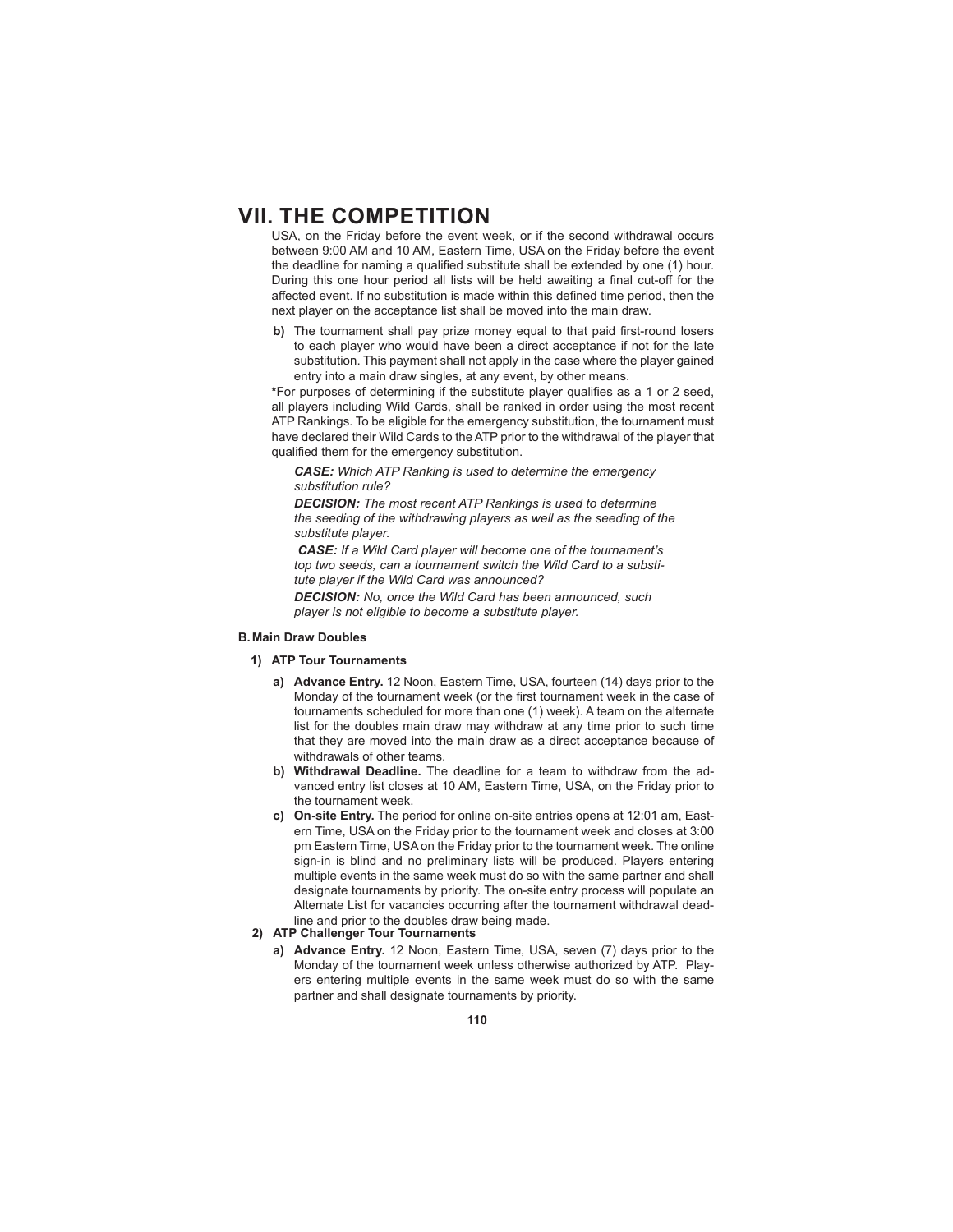- **b) Withdrawal Deadline.** The deadline for a team to withdraw from the advanced entry list closes at 10 AM, Eastern Time, USA, on the Friday prior to the tournament week.
- **c) On-site Entry.** The on-site sign-in deadline for doubles shall be 12 Noon local time on the Saturday prior to the first day of the tournament unless otherwise authorized by ATP. The number of places available through the on-site entry is specified in the Composition of Draws (7.08 D. 3)) plus any spots made available through withdrawals occurring after the advance doubles entry deadline. Teams who did not enter through the on-site sign-in and teams where one member of the team is eligible to re-pair following the withdrawal of his partner are eligible\* to sign the daily alternate sign-in and are placed below those teams on the alternate list who did enter through the on-site signin method.
	- **\***To be eligible, alternate teams who did not enter through the on-site protocol must sign-in on the first day of the doubles competition.
- **3)** The doubles sign-in record shall be available for player sign-in at a reasonable time prior to the sign-in deadline.

### **C. Qualifying Doubles**

### **1) ATP Tour 500**

 The size of the draw is four (4) with two (2) seeds. The composition of the doubles qualifying draw will be the first three (3) teams from the entry list plus one (1) wild card team. All matches will be played as two tie-break sets, no-ad scoring with a match tie-break at one set all. Qualifying matches are to be held on the Saturday / Sunday prior to the start of main draw, as determined by the Supervisor and Tour Manager. Teams shall receive hospitality. Rooms for doubles qualifying players shall be available beginning on Saturday and continue through the night of their last match.

**Points.** The qualifying team shall receive 45 ranking points. The team losing in the final round of qualifying shall receive 25 ranking points\*.

\*Teams receiving a first round Bye and subsequently losing in the final round receive no points.

### **2) ATP Challenger Tour Tournaments**

There is no doubles qualifying at ATP Challenger tour events.

### **D. Entry Deadline Extensions**

 ATP may extend the deadline for entries and/or withdrawals when unforeseen circumstances arise.

## **7.04 Entry/ Withdrawal Method**

 A player may enter a Grand Slam, ATP Tour or ATP Challenger Tour tournament through a written entry form or other alternatives available to ATP player members. For entry into an ATP Tour or ATP Challenger Tour main draw or qualifying singles and doubles, the player must be an ATP Player Member or an ATP Registered Player. Wild Cards are exempt from this provision.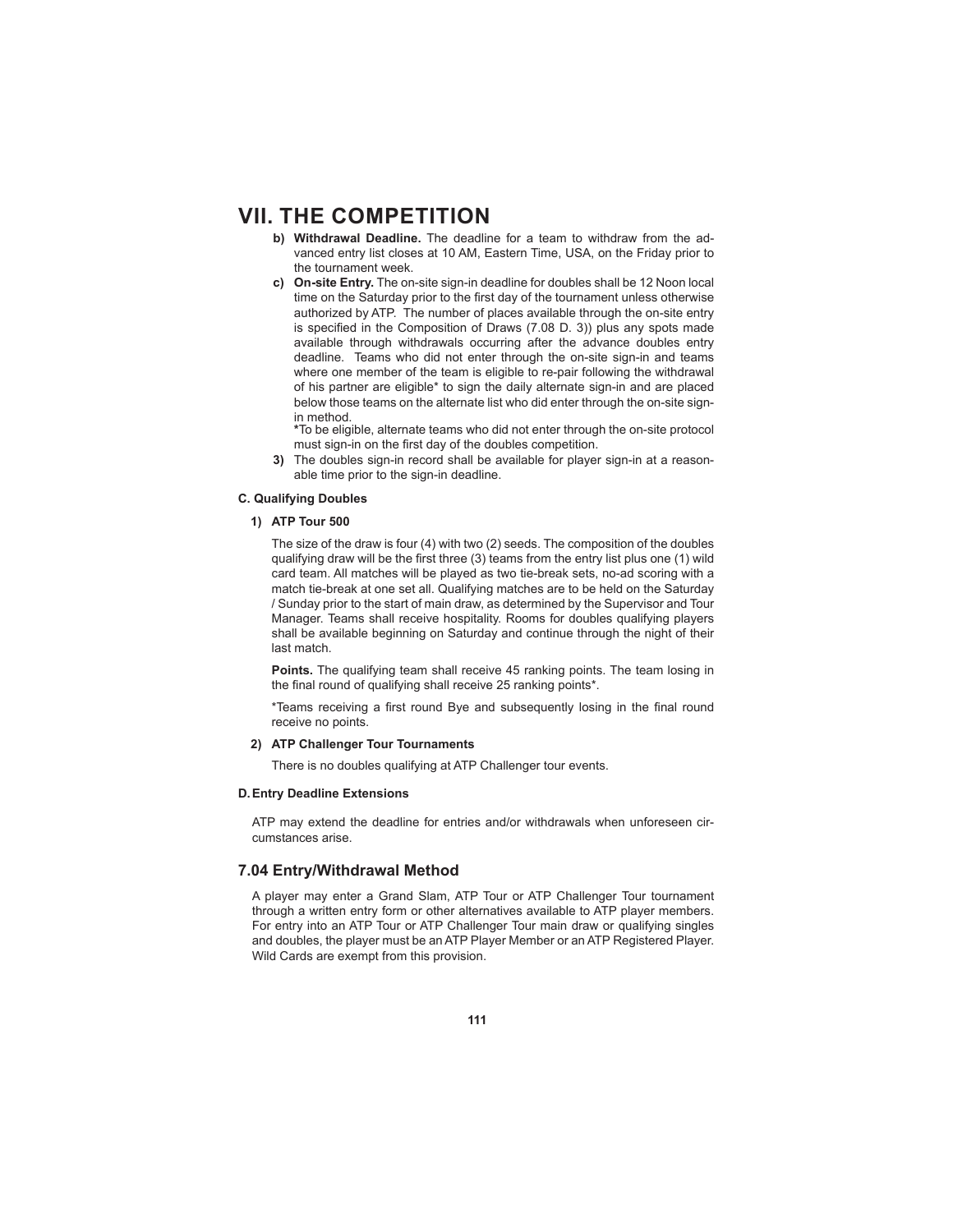## **A. Main Draw - Singles**

- **1)** No player shall be considered entered or withdrawn from an \*ATP Tour Masters 1000, ATP Tour 500\*\*, ATP Tour 250 or ATP Challenger Tour tournament unless his written entry or written withdrawal is received on or before the entry or withdrawal deadline by a player relations staff member, ATP Supervisor or through the PlayerZone. A player must have entered in order to be moved into the main draw as a direct acceptance because of the withdrawals of other players. For each ATP Tour Masters 1000 tournament, players with an ATP Rankings position that qualifies them as a direct acceptance or alternate, shall be automatically entered by ATP.
- **\*** For the mandatory ATP Tour Masters 1000 tournaments, this section is applicable for withdrawals only as entries are automatic. If a withdrawal is made prior to the Acceptance List being published, any player directly accepted as a result of that withdrawal will be considered a Direct Acceptance once the list is published.
- **\*\*** Commitment players are automatically accepted into the main draw of all ATP Tour 500 events in which they have entered in a proper manner.
- **2)** Once a player enters he is subject to all the withdrawal provisions.
- **3)** Withdrawals, retirements or defaults during an ATP Tour or ATP Challenger Tour tournament must be made through the Supervisor.

#### **B. Main Draw - Doubles**

- **1) Advance Entry ATP Tour Only**
	- **a)** No team shall be considered entered or withdrawn from an ATP Tour tournament**\*** unless their written entry or written withdrawal is received on or before the entry or withdrawal deadline by a player relations staff member or ATP Supervisor. A team must have entered in order to be moved into the main draw as a direct acceptance because of the withdrawals of other players.
	- **b)** Once a team enters they are subject to all the withdrawal provisions.

\*The top 13 eligible teams from the final 2021 ATP Doubles Team Rankings shall receive automatic Direct Acceptance into the first 5 Masters 1000 events in the 2022 season (if not included as a Direct Acceptance on their own merit). To qualify for automatic acceptance a team must have competed as a team in 11 ATP Tour or Grand Slam events during the 2021 season. A player can only be eligible on one team.

 For each of the remaining four (4) Masters 1000 events, the top 13 eligible teams in the Team Race at the advanced entry deadline for that event, shall receive automatic Direct Acceptance into that Masters 1000 event (if not included as a Direct Acceptance on their own merit). A player can only be eligible on one team.

To qualify for automatic acceptance into the first 5 Masters 1000 events a team must have competed together as a team in each week of the 2022 season where both players were playing doubles in that week. The exception would be when they were both involved in the singles of different events.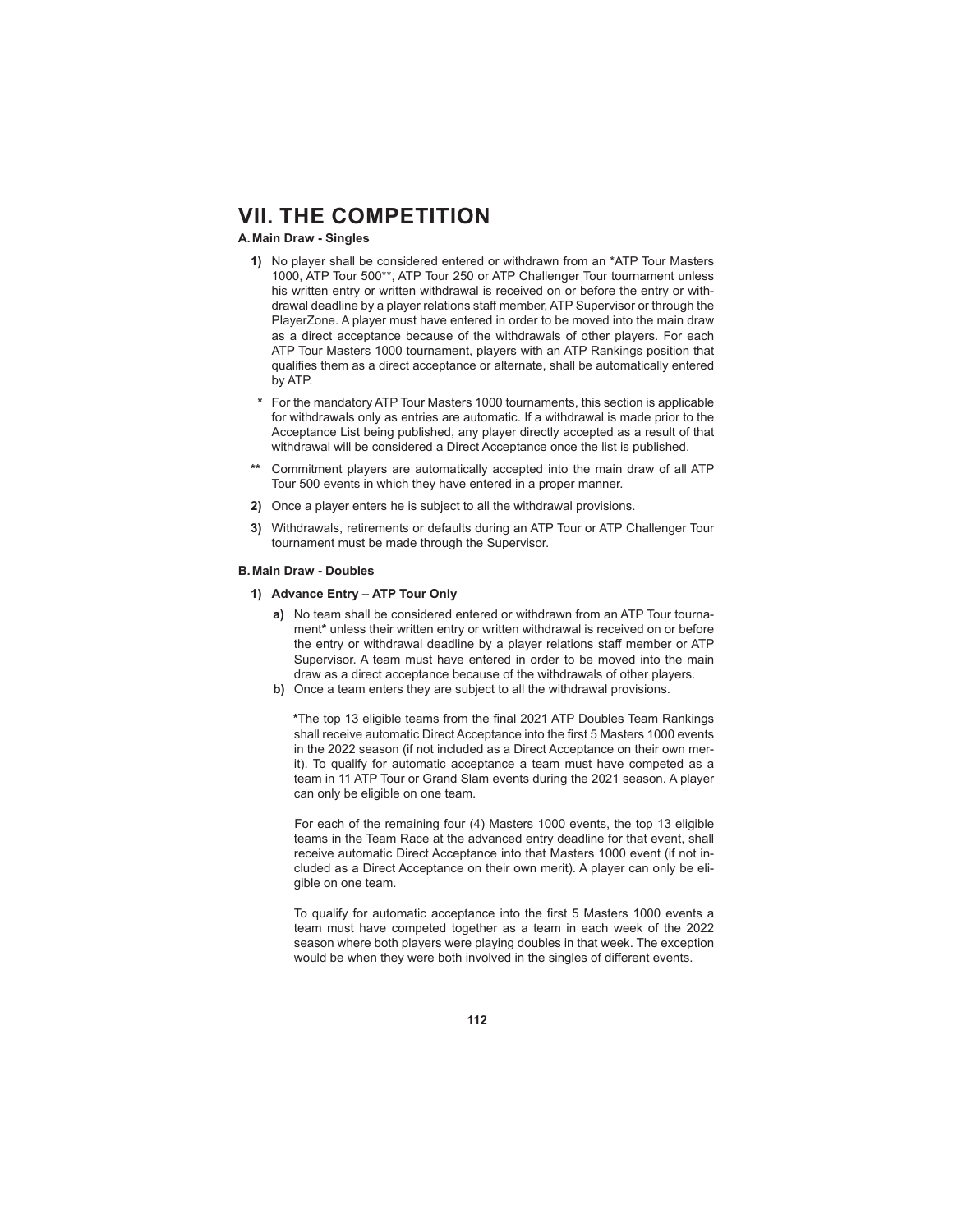To qualify for automatic acceptance into the final 4 Masters 1000 events, once a team has competed together as a team, they must compete together as a team in each week of the 2022 season where both players were playing doubles in that week. The exception would be when they were both involved in the singles of different events.

## **2) On-Site Entry - ATP Tour - See 7.03 B. 1) c)**

# **On-Site Entry - ATP Challenger Tour Tournaments**

- **a)** No team shall be accepted for on-site entry into the doubles event unless one player of the team personally signs the on-site entry list unless subsection d) applies.
- **b)** If neither player of the team is able to sign the list then such team may enter the doubles event by submitting a written entry to ATP or by personally contacting the Tour Manager or Supervisor at the tournament he wants to play.
- **c)** Written entries submitted by a player(s) who is not on-site and who has not been able to talk to the Tour Manager or Supervisor, must be received by the on-site Supervisor prior to the deadline.
- **d)** The Tour Manager or Supervisor may sign-in and enter doubles teams.
- **e)** Each member of a team wishing to enter the doubles event must be either an ATP Player Member or an ATP Registered Player. *Emailed Doubles Entry*

*Case: The Supervisor/Referee is sent a doubles entry via email. The email was not seen by the Supervisor/Referee until after the entry deadline. The date/time of the email show that it was received prior to the deadline. Is this a valid entry?*

*Decision:* No. To be considered as a valid entry the official at the *site of the doubles event (Supervisor, Referee or Tour Manager) must have actually viewed the email. The same decision would be made on undelivered faxes or an entry left on voice mail.*

*Note: Proper procedure for any emailed or faxed entries would be*  to ask for a confirmation from the person who the entry was sent. Barring confirmation, you should make personal contact prior to the *entry deadline.*

# **C. Qualifying**

Players may be entered in the main draw (singles or doubles) as qualifiers based on their success in the respective qualifying competition.

- **1) Challenger.** The ATP Challenger Alternate Sign-in shall begin no later than 4 p.m. and close at 6 p.m. local time on the day prior to the start of the qualifying competition. There shall also be an Alternate sign-in on the day of first round qualifying play, this deadline is one-half hour prior to the start of play on the day of the qualifying competition.
- **2) ATP Tour.**
	- **a)** Direct acceptances to ATP Tour qualifying are not required to sign-in.
	- **b)** The ATP Tour Qualifying Alternate sign-in shall begin no later than 4 p.m. and close at 6 p.m. local time on the night prior to the start of the qualifying competition (Friday night for a qualifying commencing on Saturday).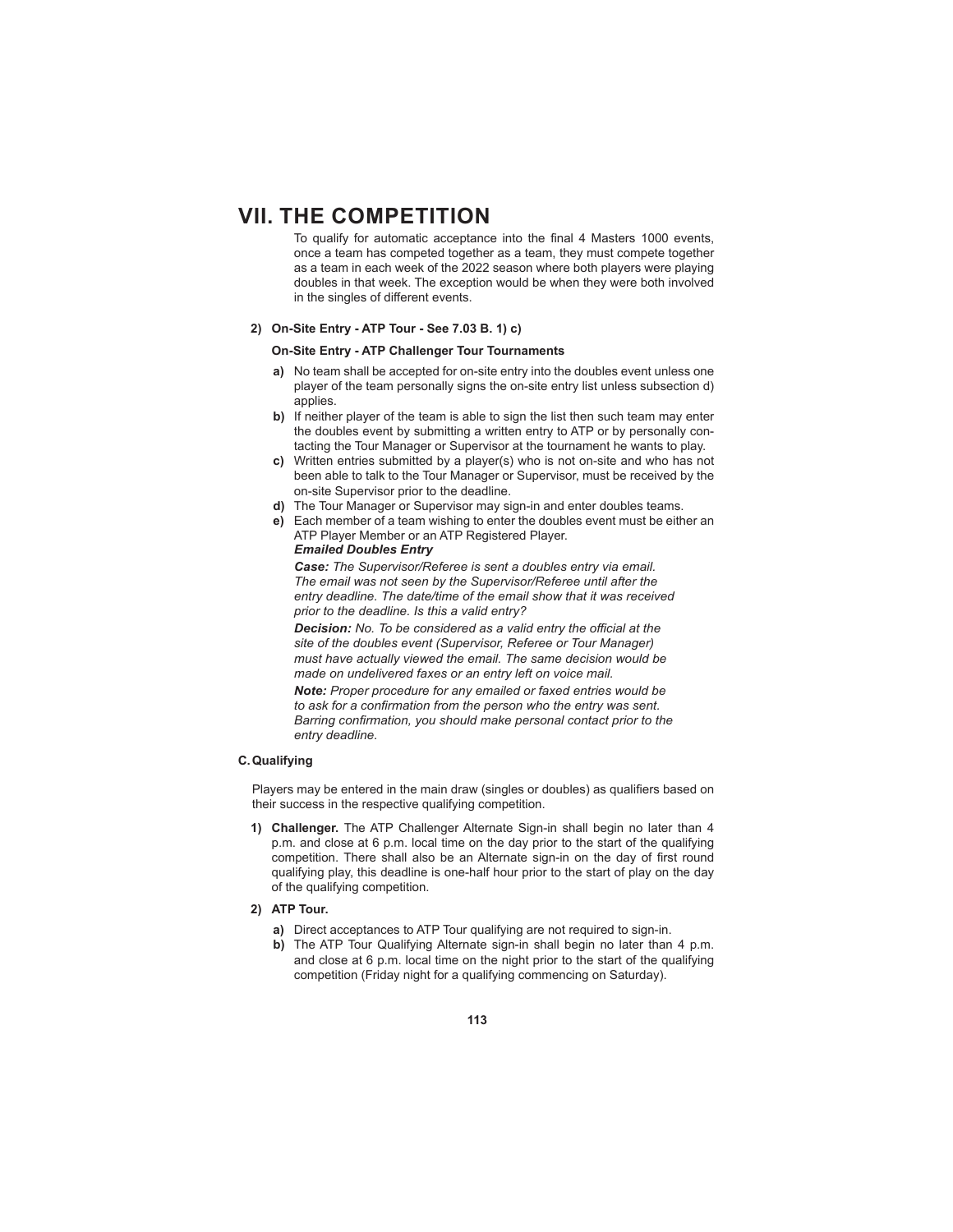**3) Challenger & ATP Tour.** There shall also be an Alternate sign-in on the day of first round qualifying play, this deadline is one-half hour prior to the first scheduled qualifying match. This is a new sign-in and any player who is on-site and with a ATP Ranking (singles or doubles) is eligible to sign-in.

## *Can I Play Both?*

*Case: A player is playing a doubles match on the Friday night*  before a Saturday start to Qualifying that will not finish before 9 p.m. *local time at the following week's tournament. The next tournament is 2-3 hours traveling time and because the doubles semi-finals is scheduled for Saturday night, it is feasible for the player to drive between the two locations so that he could compete in the qualifying*  singles and still play the doubles semi-final should he win on Friday *night. Can he remain a direct acceptance?*

*Decision: Yes. The Saturday night doubles match (which cannot be a result of special scheduling) makes this possible for the player. Appropriate penalties apply if the player does not appear for his qualifying match or his doubles semi-fi nal match, if he wins Friday night.* 

### *Players Miss Sign-In*

*Case: Players cannot be at the Lucky Loser/Alternate sign-in on time because of circumstances beyond their control. If the Supervi*sor is satisfied that the players were not at fault, may he sign them *in?*

**Decision:** *No.* 

#### **D. Sign-in Protocol:**

 All sign-ins (doubles, qualifying, alternates, lucky losers) must be done by phone via text messaging. Each entry must be received and viewed by the on-site supervisor, or the designate listed on the official detail sheet, prior to the deadline. The player is responsible for having his entry confirmed by the supervisor or the designate listed on the official detail sheet.

# **7.05 Withdrawal/Late Withdrawal Penalties**

 The following shall result when a player withdraws after the deadline from the singles main draw of an ATP Tour or ATP Challenger Tour tournament:

- **A.** A player shall be subject to the sanctions provided in the Player Code of Conduct.
- **B.** If the withdrawal is from the singles main draw of an ATP Tour tournament, the player shall be required to fulfill his obligations under the ATP Stars Program.
- **C.** If the withdrawal occurs after 10 AM, Eastern Time, USA, on Friday before the tournament week or, in the case of doubles, after the on-site entry deadline, then the withdrawal shall be considered a late withdrawal and shall also result in a late withdrawal fine, unless the injury on-site examination provisions or player promotional activity provisions apply as stated under repeal of penalties. In addition, in the case of a 96 draw tournament, if the withdrawal occurs after the qualifying or main draw is made, whichever comes first, the player shall receive a late withdrawal fine, unless the injury on-site examination or player promotional activity provisions apply. Players included in the draw that fail to appear on-site shall be classified as a late withdrawal.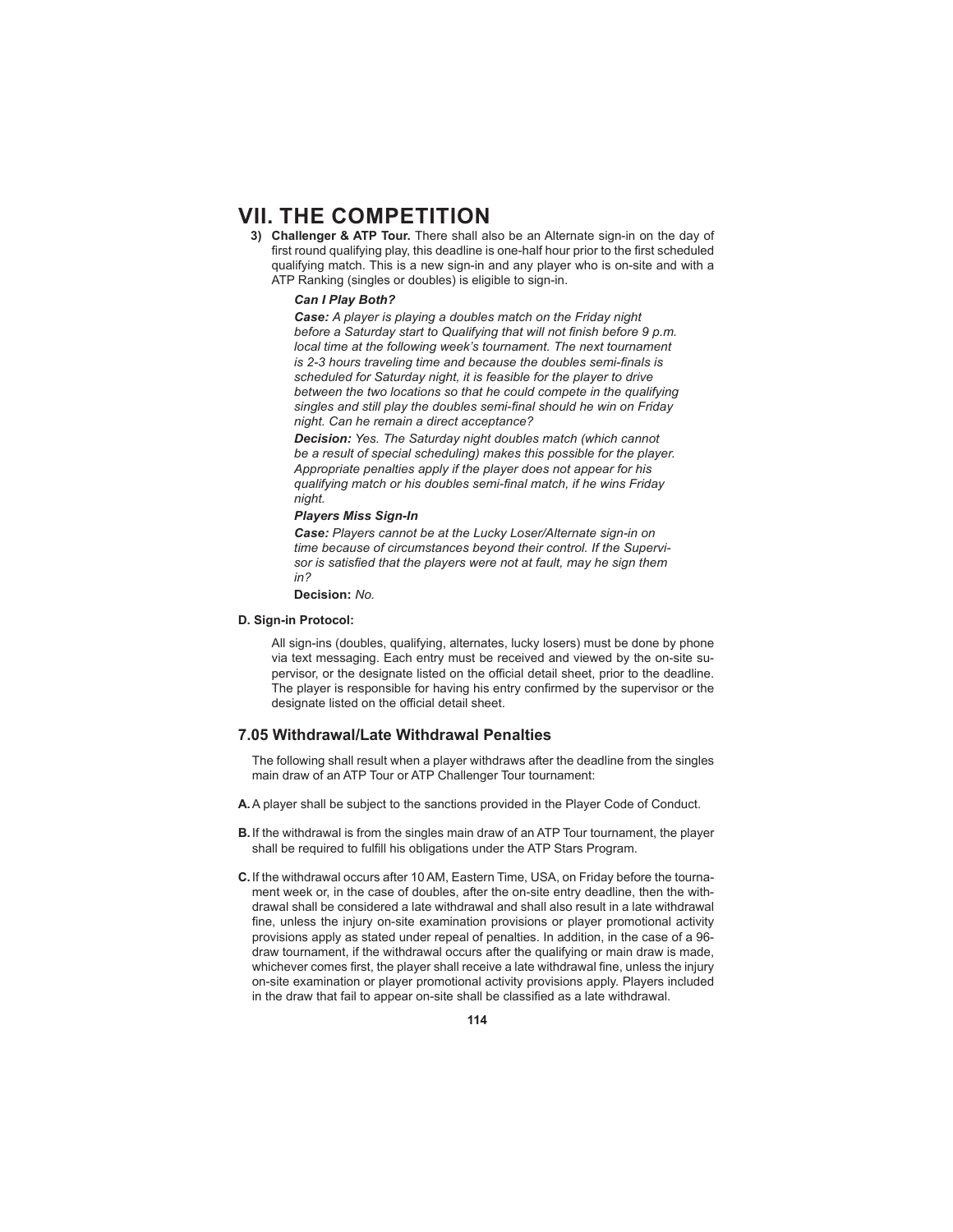#### *Whom To Fine?*

*Case: Player A and player B agree to play doubles together in a tournament, so player B signs the team in to play. On Monday, player A withdraws from singles and consequently from doubles. As player A does not come on-site for promotional activities, he is aware that he will get a withdrawal penalty for singles. What penalties apply to the doubles team?*

**Decision:** Player A gets a fine for doubles while player B does not *as he is on-site. Even if player B was not on-site, he would not be penalized as he did not cause the withdrawal.*

*Note: If player A and player B were only playing doubles and if player A denies agreeing to play with player B then both players are*  penalized with a fine unless one of the team accepts responsibility *for signing the team in.*

### **D. No Play After Withdrawal**

- **1)** If a player withdraws after the entry/withdrawal deadline from the singles or doubles event of a Grand Slam, ATP Tour, ATP Challenger Tour or the qualifying competition of an ATP Tour/Challenger Tour tournament for any reason, he may not play in any other tournament or special event during that tournament week.
- **2)** If the withdrawal was for medical reasons then the player may enter and compete in the doubles event of the same tournament provided he is determined by the Supervisor, upon written medical advice, to be physically capable to compete on a professional level of play.
- **3)** No player may continue playing in an ATP Tour or ATP Challenger Tour tournament in singles or doubles after giving notice of withdrawal from a tournament scheduled in a future week on account of injury, illness or other medical reason. Players, however, may continue playing in that event if the withdrawal from the future event was for non-medical reasons.
- **4)** The exception to No Play after Withdrawal is the withdrawal of a team accepted into the main draw of an ATP Tour tournament through the advance entry method due to one or both team members being accepted into the main draw singles of another ATP Tour, ATP Tour Qualifying or ATP Challenger Tour tournament. In this case, both players may enter a doubles competition, together or separately, through the on-site entry method.
- **5)** A violation of this section shall also be punishable by the provisions set forth in the Code of Conduct.

*Case: A player is a Direct Acceptance in a Grand Slam, Indian Wells or Miami and withdraws. Can he play an ATP Challenger during the 2nd week of that tournament.* 

*Decision: Yes as long as the withdrawal was prior to the start of qualifying.*

*Case: A player is an alternate on an ATP Tour Qualifying list and gets in and is inserted in the draw which is done before the official* withdrawal deadline due to the difference in time zones. Is he al*lowed to withdraw once he is in the draw and play somewhere else? Decision: When the player gets in the draw, he is automatically withdrawn from any other qualifying event where he was an alter-*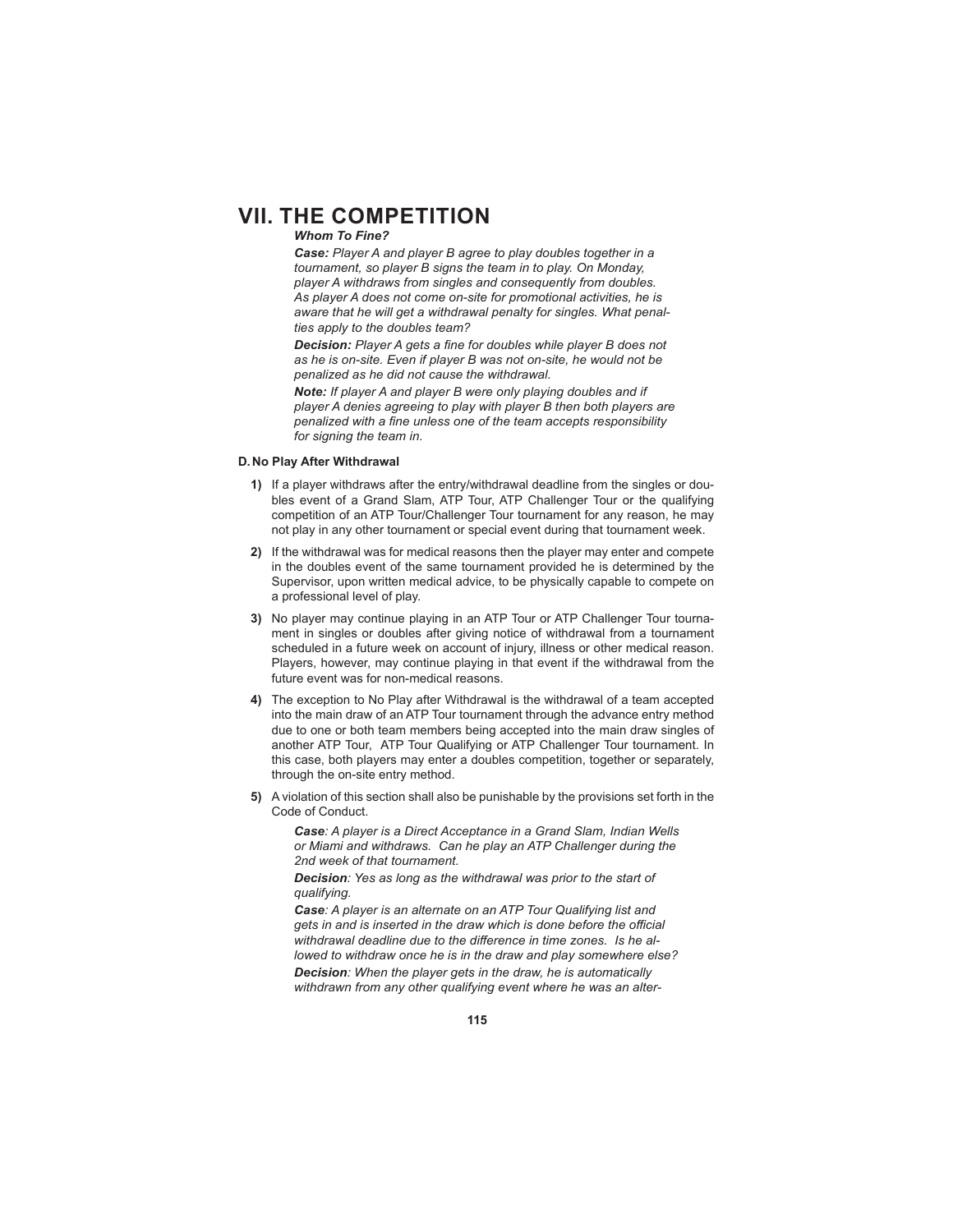*nate. He will be allowed to withdraw (up until the normal Friday, 10 AM withdrawal deadline) from the event where he got in and not be penalized. However, he will only be allowed to play doubles at the same event.*

**Case:** *May a player withdraw from a tournament where he is a Direct Acceptance in singles or doubles (with his regular or protected ranking) and then accept a wild card into the same tournament?*

**Decision:** *Yes, provided the withdrawal is prior to the withdrawal deadline, a player may withdraw from a tournament and then accept a wild card into the same tournament. For doubles, the wild card must be with his original partner. He cannot accept a wild card nor play in any other tournament or event in the same week as the tournament he withdrew from. (Tour Policy)*

**Case:** *A player accepted in an ATP Tour, ATP Challenger Tour main draw or ATP Tour Qualifying list using a PR withdraws prior to the withdrawal deadline and accepts a WC into the same event. Does this tournament count towards the total tournaments at which the player can use his PR?*

**Decision:** *No, this tournament will not count towards the player's total of tournaments.*

**Case:** *A player withdraws from an ATP Tour tournament prior to the Friday, 10 AM deadline with injury. He is allowed to play doubles in the same event provided he is determined to be physically capable to compete. Since he is coming on-site to play doubles, does he have to do promotional activity?*

**Decision:** *No, however, he is required to complete his Stars requirements if requested by ATP staff .*

**Case:** *May a player withdraw BDA from the main draw alternate list of an ATP Tour or Challenger event and play the Qualifying of the same event?*

**Decision:** *Yes, unless he would have moved into the main draw of that event, had he not withdrawn. A player may not turn down this main draw position to play the qualifying of that event. He may, however, play the Qualifying of a different event.* 

### *Challenger Cancels, Where can I Play?*

*Case: A player enters and is main draw of a Challenger on the original Acceptance List. The Challenger cancels. The deadline has now passed for entering another Challenger or 250 tournament during the same week. What are the player's options for competing that week?*

*Decision: The player may sign in as an Alternate at any ATP Tour or ATP Challenger Tour qualifying event the same week. Or he may accept, if off ered, a Wild Card at any Challenger or ATP Tour event. He may not be inserted directly into the draw or placed on another Acceptance List.*

### *Options if Tournament Changes Surface after the Entry Deadline*

*Case: Can a player withdraw from the main draw and play elsewhere during the same week if a tournament changes its surface after the Acceptance List has come out?*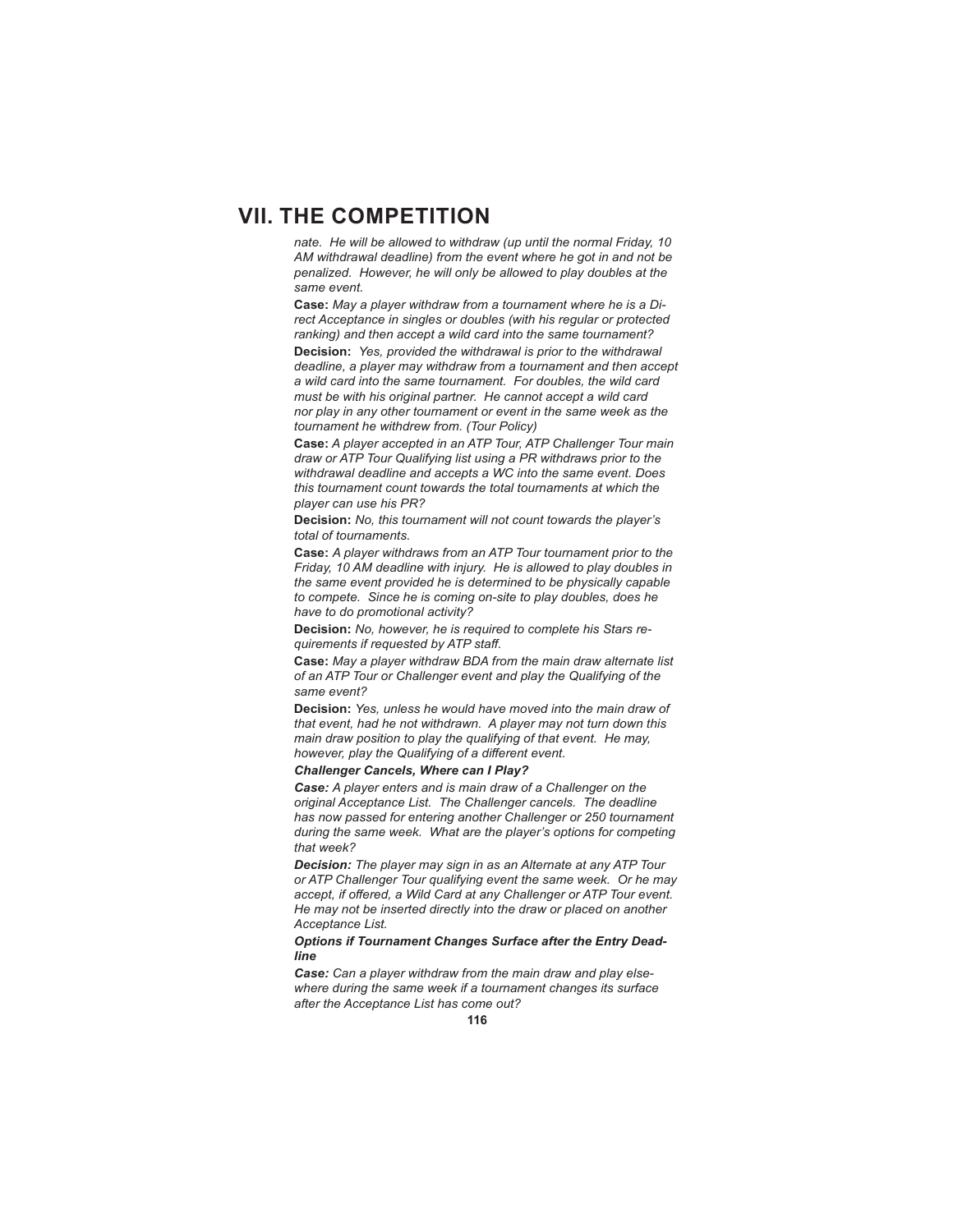*Decision: The player may sign in for Qualifying at any event that*  week or he may accept, if offered, a Wild Card at any Challenger or *ATP Tour event. He may not be inserted directly into the draw or placed on another Acceptance List.*

*Case: A doubles team enters 4 Challenger tournaments in the same week through phone or email. The team is accepted and appears on two draws at the same time as well as the alternate lists of the other 2 tournaments. Is the team allowed to withdraw from one of the events it is accepted into and play at the other one?*

*Decision: No. The team is in violation of the One Tournament Per Week and No Play After Withdrawal rules and will be withdrawn from all tournaments that week.*

*Case: A player moves from the Alternate list into a Challenger Singles Main Draw at the 10 AM deadline on Friday before the event and later appears in the draw. Not knowing that he is in the main draw of a tournament already, the player requests and receives a Main Draw wild card at another Challenger tournament the same week and appears in the draw. Is the player allowed to withdraw from one of the events and compete at the other one?*

*Decision: No. The player is in violation of the One Tournament Per Week and No Play After Withdrawal rules and will be withdrawn from both tournaments that week.*

- **E.** Withdrawals from the qualifying competition at ATP Tour/Challenger Tour tournaments will be without penalty if one of the following occurs:
	- **1)** Player is accepted into the main draw of ATP Tour Masters 1000, ATP Tour 500 or ATP Tour 250 tournament, or in the case of an ATP Challenger Tour qualifying withdrawal, the main draw of another ATP Challenger Tour singles event.
	- **2)** Player is still competing in an ATP Tour, ATP Challenger Tour, or ITF Men's WTT tournament at any time on the day prior to the commencement of qualifying.
	- **3)** The first two (2) withdrawals are excused, thereafter, each withdrawal is subject to a fine in accordance with article 8.03 B., Fines.

## **7.06 One Tournament Per Week and Exception**

### **A. Regulation:**

 A player may only enter and compete in one Grand Slam, ATP Tour, ATP Challenger Tour or special event during that tournament week. Once a player enters and is accepted into the main draw of singles, doubles, or the qualifying competition, he is committed to that tournament for the week, unless released by the Senior Vice President - Rules & Competition or Supervisor. A player who loses in the singles qualifying competition may enter the doubles event of any tournament.

*Case: May a team who enters and loses doubles qualifying at an ATP 500 event on Saturday enter doubles in a Challenger for the same week.*

*Decision: No. This would violate the provisions of the One Tournament Per Week rule.*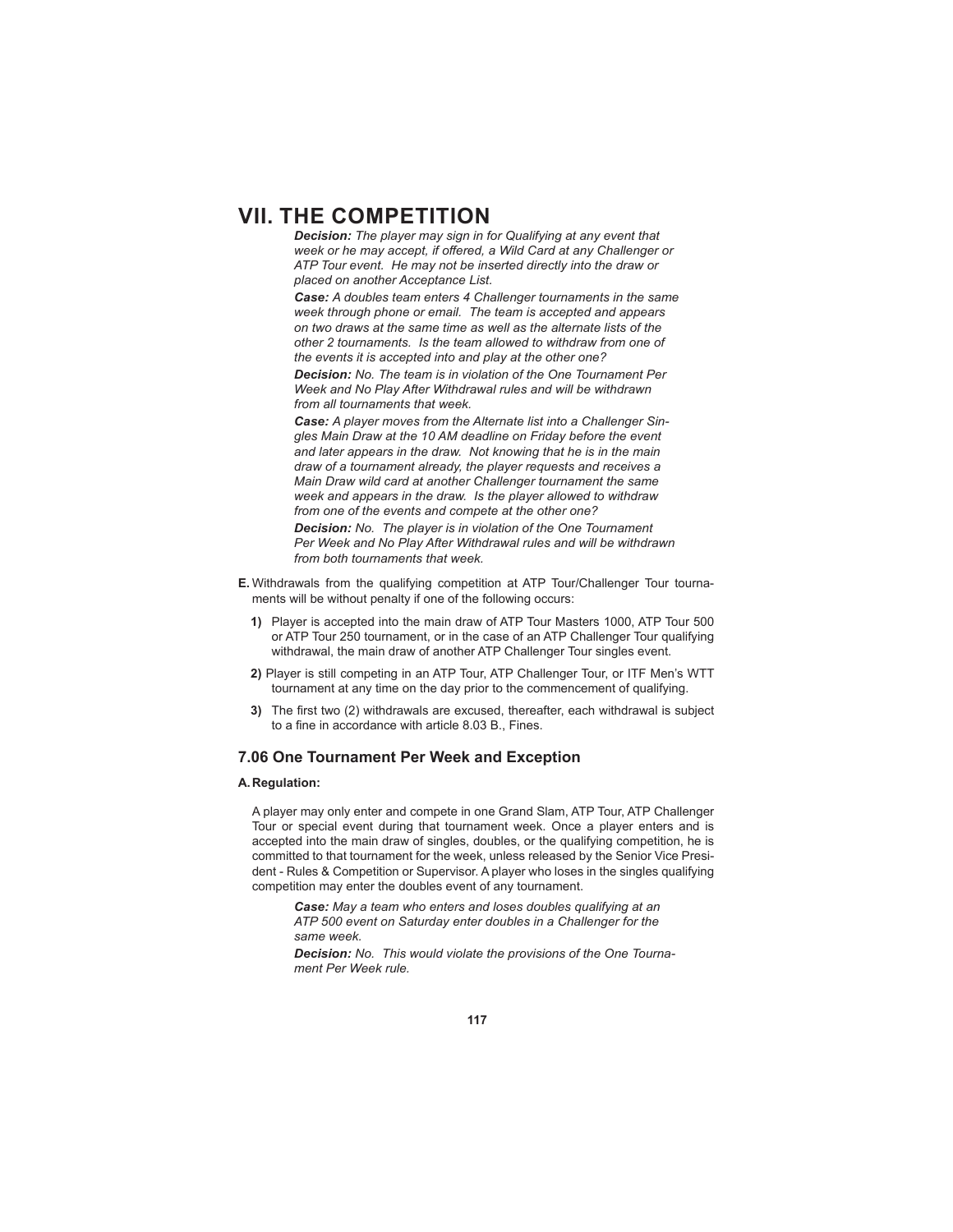### **B. Exception:**

 A player who has lost in a tournament may enter the qualifying for a tournament scheduled for the next week\*. The Supervisor may authorize a player who is still competing in the main draw of a tournament in singles and/or doubles to enter the qualifying for the next week's ATP Tour and ATP Challenger Tour tournaments provided that no special scheduling by either tournament shall be required. In the event of a conflict, he shall be withdrawn from such qualifying so as to compete in the singles and/or doubles of the main draw tournament in which he is competing. In addition, if the player does not appear for play as scheduled, there shall be an automatic fine.

 \*This does not apply to events in the same week as a Grand Slam qualifying event. Players accepted into the qualifying of a Grand Slam event will not be allowed to compete in any ATP Tour or ATP Challenger event (qualifying or main draw) held in the same week.

# **7.07 Play-Up Regulation (ATP Challenger Tour Tournaments)**

### **A. Restrictions - Challengers 80-125**

- **1)** Players positioned 1-10 in the ATP Singles Rankings twenty-one (21) days prior to the first Monday of the ATP Challenger Tour tournament are prohibited from entering, accepting a wild card and/or competing in an ATP Challenger Tour tournament. Players who would have been, had they and all other players entered, a direct acceptance on the original acceptance list for a Grand Slam are prohibited from entering, accepting a wild card and/or competing in an ATP Challenger Tour tournament in the first week of the Grand Slam tournament.
- **2)** Players positioned 11-50 in the ATP Singles Rankings twenty-one (21) days prior to the first Monday of the ATP Challenger Tour tournament are prohibited from entering but may receive an ATP-approved wild card in order to compete in the Challenger tournament. The Challenger Supervisor will make wild card determinations consistent with the limitations outlined below. Players positioned 11-50 are also prohibited from entering, accepting a wild card or competing in an ATP Challenger Tour 80 tournament.
- **3)** ATP Challenger Tour tournaments scheduled the same week as an ATP Tour tournament may offer wild cards to players positioned 11-50 in the ATP Singles Rankings who have received approval from the ATP on-site Supervisor according to the following breakdown:

| ATP Challenger 125<br>up to (2) two wild cards |  |
|------------------------------------------------|--|
| ATP Challenger 110<br>up to (2) two wild cards |  |
| ATP Challenger 100<br>up to (1) one wild card  |  |
| ATP Challenger 90<br>up to (1) one wild card   |  |
| ATP Challenger 80<br>no wild card              |  |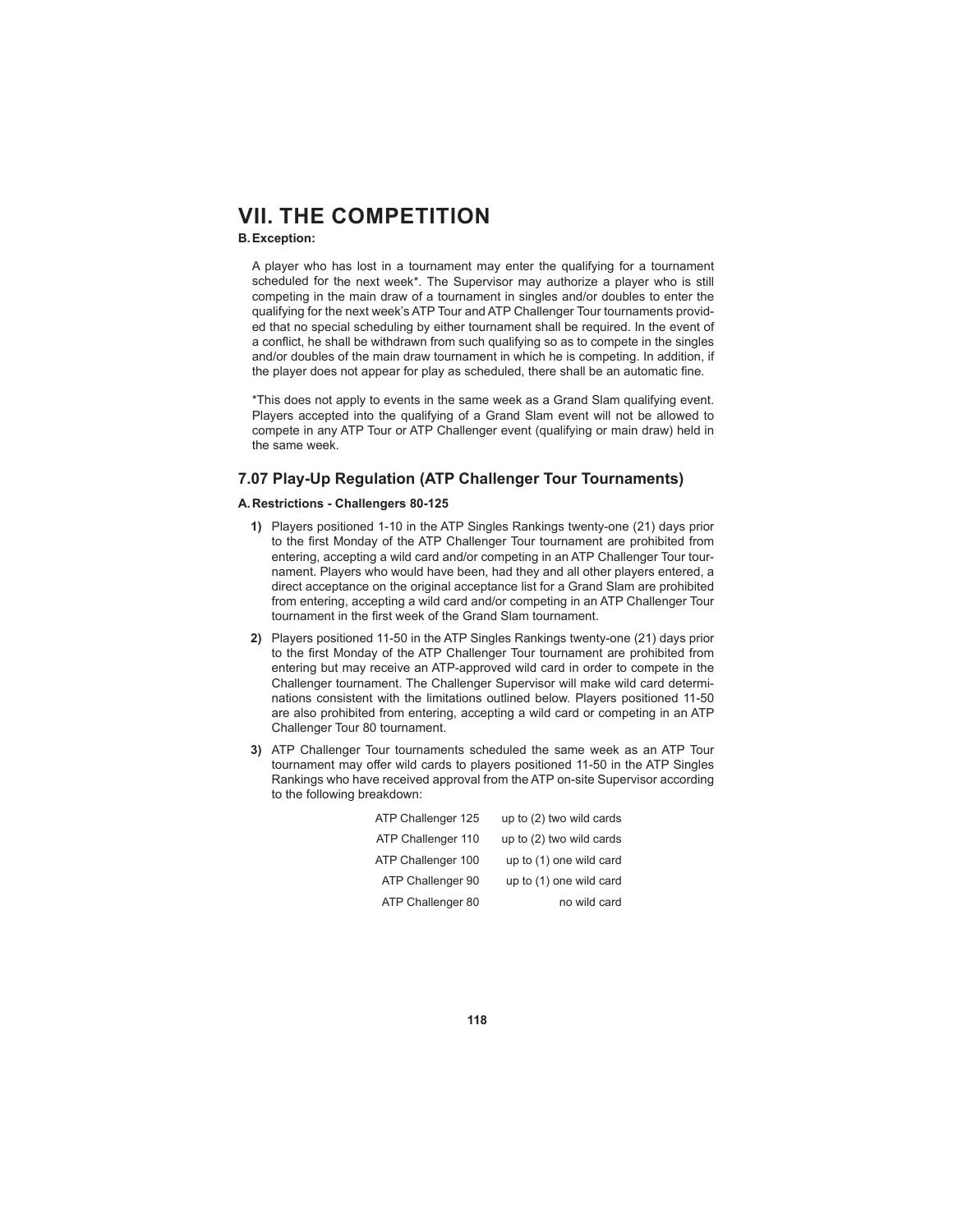**4)** ATP Challenger Tour tournaments not scheduled in the same week as ATP Tour tournaments, or scheduled during the 2nd week of a Grand Slam, ATP Tour Masters 1000 Miami and Indian Wells, may offer wild cards to players positioned 11-50 in the ATP Singles Rankings who have received approval from the ATP on-site Supervisor according to the following breakdown:

| up to (3) three wild cards |
|----------------------------|
| up to (3) three wild cards |
| up to (3) three wild cards |
| up to (2) two wild cards   |
| no wild card               |
|                            |

**NOTE:** These restrictions apply only to **singles** draws.

## **B. Restrictions - Challenger 50**

 Players positioned 1-150 in the ATP Singles Rankings twenty-one (21) days prior to the first Monday of the ATP Challenger Tour tournament are prohibited from entering Challenger 50 events. ATP Challenger 50 tournaments may offer an ATP-approved wild card to players ranked 51-150 in the ATP Singles Rankings at the entry deadline who have received approval from the ATP on-site Supervisor according to the following breakdown:

### 51-100 1 wild card limited to a player of the same nationality as the event

101-150 1 wild card - no nationality restriction *Case: A player ranked between 11-50 asks for a wild card into an ATP Challenger 90 and is denied by the tournament. The player then signs in for the qualifying. Is he allowed to play qualifying?* **Decision:** *He is allowed to play only if the tournament grants him a wild card into the qualifying. The WC, however, will not count against the maximum allowed number of 11-50 players for the tournament.*

**Case:** *A player ranked 11-50 at the time of the entry deadline asks for a wild card into an ATP Challenger 90 and is denied by the tournament. The players ranking then drops below 50 and he signs in for the qualifying. Is he allowed to play qualifying?*

**Decision:** *Yes. Since his ranking dropped below 50, he is allowed to sign in and play qualifying and does not need a wild card.*

*Case: May a player who was ranked in the 11-50 range at the time of the entry deadline into an ATP Challenger 80 event, but whose ranking falls below this at the time of the qualifying sign-in, be accepted into the event as a main draw or qualifying wild card or sign-in for the qualifying event?* 

**Decision:** *No. The rule under 7.07 A 2) states that these players are prohibited from entering, accepting a wild card or competing in an ATP Challenger 80 tournament.*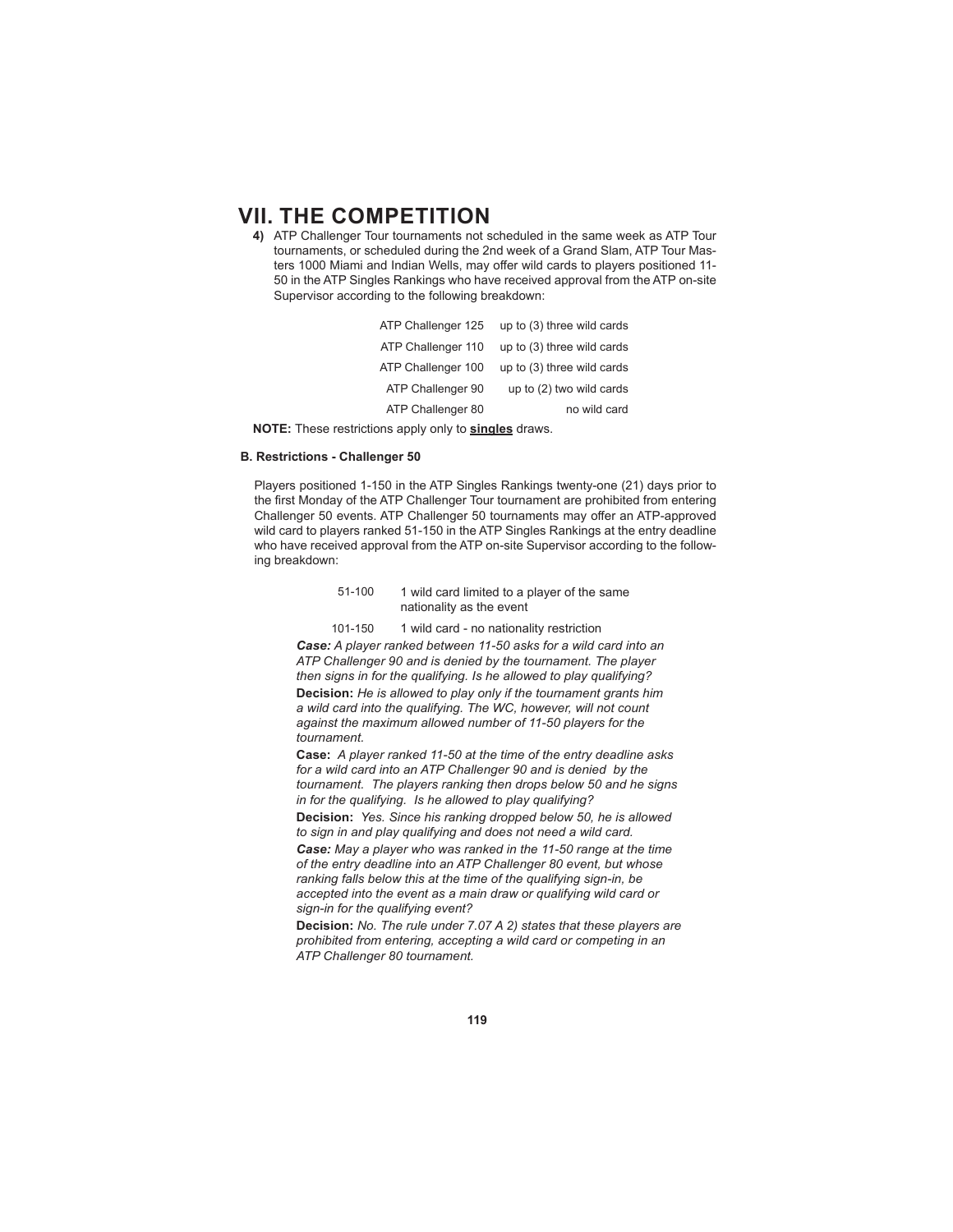# **7.08 The Draw**

# **A. Minimum Draw Size (See ATP Addendum, page 387)**

**1)** The singles draw size for ATP Tour Masters 1000 tournaments shall be:

| Indian Wells and Miami                                                          | 96 Draw |
|---------------------------------------------------------------------------------|---------|
| ATP Tour Masters 1000 / Outdoors                                                | 56 Draw |
| ATP Tour Masters 1000 / Indoors                                                 | 48 Draw |
| AACAL ALA arraquettam af ALA AUALA ATD Finale, ALA patrimorphic attended during |         |

**2)** With the exception of the Nitto ATP Finals, the minimum singles draw size for all other ATP Tour tournaments is as follows:

| ATP Tour 500 / Outdoors           | 32 Draw  |
|-----------------------------------|----------|
| ATP Tour 500 / Indoors            | 32 Draw  |
| ATP Tour 250 / Indoors & Outdoors | 28 Draw* |
|                                   |          |

- **\*** ATP Tour tournaments may petition ATP for an increased size of the main draw. The deadline for submitting the petition is six (6) months prior to Monday of the tournament week.
- **3)** Doubles draw sizes may be found under "Composition of Draws".

### **B. Composition of Draws - ATP Tournaments**

- **1) Main Draw Singles**: The singles main draw shall be composed as follows:
	- **a) ATP Tour Masters 1000 Tournaments:**

|    | <b>Total</b>    | <b>Direct</b>                    |                   | Wild     | <b>Special</b> |
|----|-----------------|----------------------------------|-------------------|----------|----------------|
|    | <b>Accepted</b> | <b>Acceptances</b>               | <b>Qualifiers</b> | Cards    | <b>Exempts</b> |
|    | 48              | 38-39                            | 6                 | 3        | $0 - 1$        |
|    | 56              | 44-45                            | 7                 | 4        | $0 - 1$        |
|    | 96              | 78-79                            | 12                | 5        | $0 - 1$        |
| b) |                 | <b>ATP Tour 500 Tournaments:</b> |                   |          |                |
|    | <b>Total</b>    | <b>Direct</b>                    |                   | Wild     | <b>Special</b> |
|    | <b>Accepted</b> | <b>Acceptances</b>               | Qualifiers        | Cards    | <b>Exempts</b> |
|    | 32              | $23 - 25$                        | 4                 | $3 - 4*$ | $0 - 1$        |
|    | 48              | 36-38                            | 6                 | $4 - 5*$ | $0 - 1$        |
|    |                 |                                  |                   |          |                |
|    | 56              | 42-44                            | 7                 | $5 - 6*$ | $0 - 1$        |

**c) ATP Tour 250 Tournaments:**

| Total           | <b>Direct</b>      |            | Wild  | <b>Special</b> |
|-----------------|--------------------|------------|-------|----------------|
| <b>Accepted</b> | <b>Acceptances</b> | Qualifiers | Cards | <b>Exempts</b> |
| 28              | 19-21              | 4          | 3     | $0 - 2$        |
| 32              | 23-25              | 4          | 3     | $0 - 2$        |
| 48              | 38-40              | 4          | 4     | $0 - 2$        |
| 56              | 45-47              |            | 5     | $0 - 2$        |

**NOTE:** All ATP Tour 250 tournaments shall have a 16 draw qualifying regardless of the size of the main draw.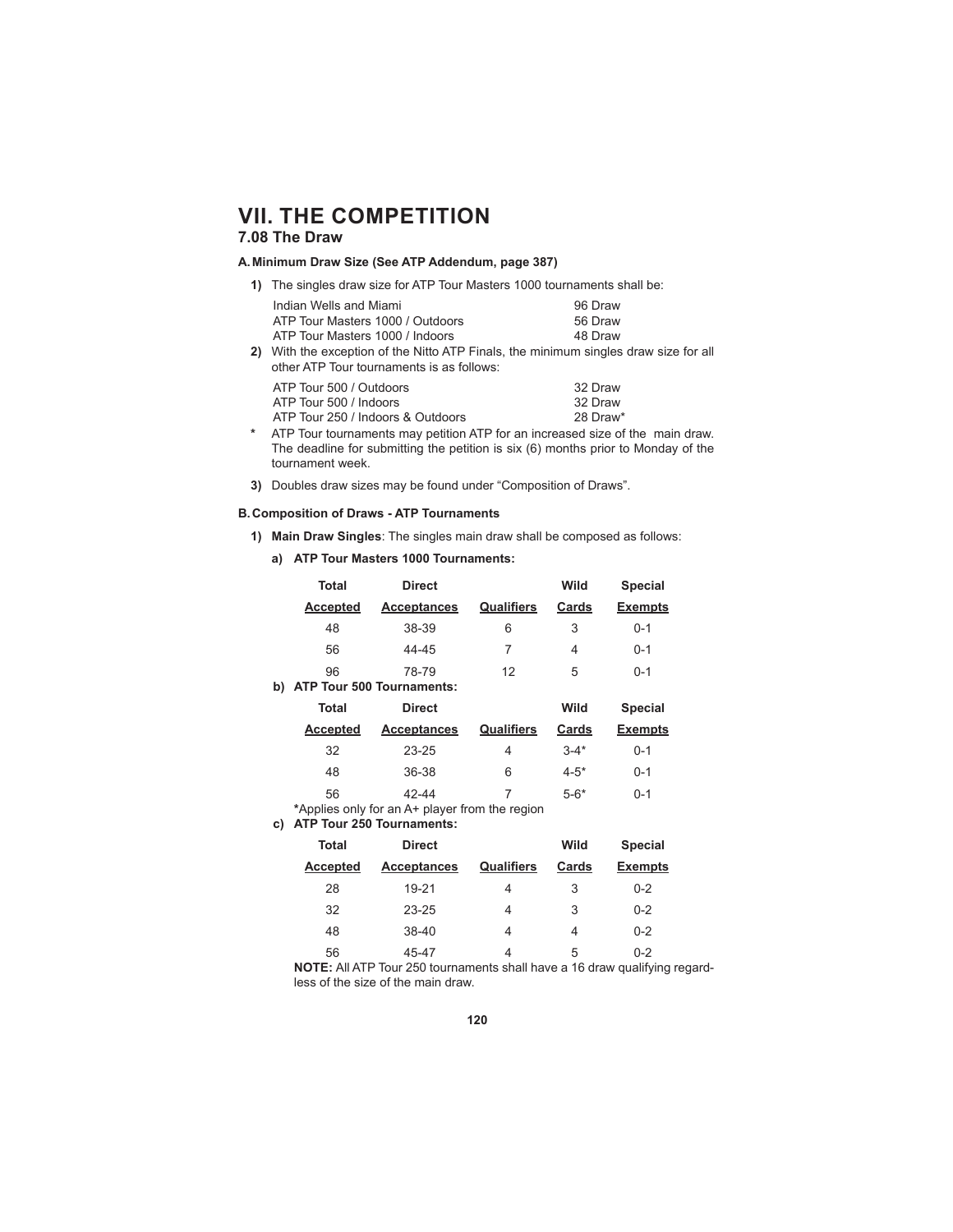### **C. Composition of Draws - Challenger Tour Tournaments**

#### **1) Main Draw 32 Players**

- **a)** 23/21 Direct Acceptances based on ATP Singles Ranking
- **b)** 3 Wild Cards
- **c)** 6 Qualifying Positions
- **d)** 2 Special Exempts

# **2) Qualifying is a 24-player event for 6 positions in the main draw**

- **a)** 20 Direct Acceptances based on most recent ATP Singles Ranking. **b)** 4 Wild Cards
- **3) All Challenger events are 8-day events** 
	- **a)** Play is Sunday through Sunday with the exception that Challengers scheduled in the week prior to a Grand Slam (same region) are approved for a Saturday final. All requests from Challengers not scheduled in the week prior to a Grand Slam (same region) shall be considered on a case by case basis.
	- **b)** The deadline for applying for a Saturday final is four (4) months prior to the first Monday of the event or prior to the tournament being added to the calendar, whichever is first.

#### **4) Vacancies**

**a)** Any main draw vacancies occurring after the withdrawal deadline and prior to the start of Qualifying will be filled in ranking order from the original main draw acceptance list by players who have preserved their position on the list. Players from the main draw alternate list who are directly accepted into qualifying are considered to have preserved their eligibility. A player can only preserve his eligibility on one list. If there are no alternates from the original main draw acceptance list who have preserved eligibility, the vacancy will be filled by the highest ranked player from the qualifying or alternate list using the ATP Singles Rankings, and then ATP Doubles Rankings, used for seeding.

 After the start of the qualifying, any vacancy will come from the Lucky Loser/ Alternate list. The Alternates will be placed below the players who lost in qualifying and shall be ordered based upon their position in the ATP Singles Rankings, and then the ATP Doubles Rankings, used for seeding.

 **NOTE: I**n order to preserve his eligibility on the Acceptance List, the player must email the ATP Supervisor directly prior to 6 PM local time on the day before qualifying starts (email listed on detail sheet) and personally inform the Supervisor that he wishes to preserve his position on the Acceptance List and the player must leave a contact number. The player should ask for confirmation that the Supervisor has received the email in a timely manner. A player can only preserve his eligibility on one list.

#### **D. Composition of Draws - Doubles:** The doubles main draw shall be composed as follows:

**1) ATP Tour 250/500 Tournaments: Direct Acceptances**

| <b>Singles</b>   | <b>Doubles</b>   | <b>Direct Acceptances</b> | Wild  |
|------------------|------------------|---------------------------|-------|
| <b>Draw Size</b> | <b>Draw Size</b> | <b>Advance Entry</b>      | Cards |
| 28/32            | 16               | $14*$                     |       |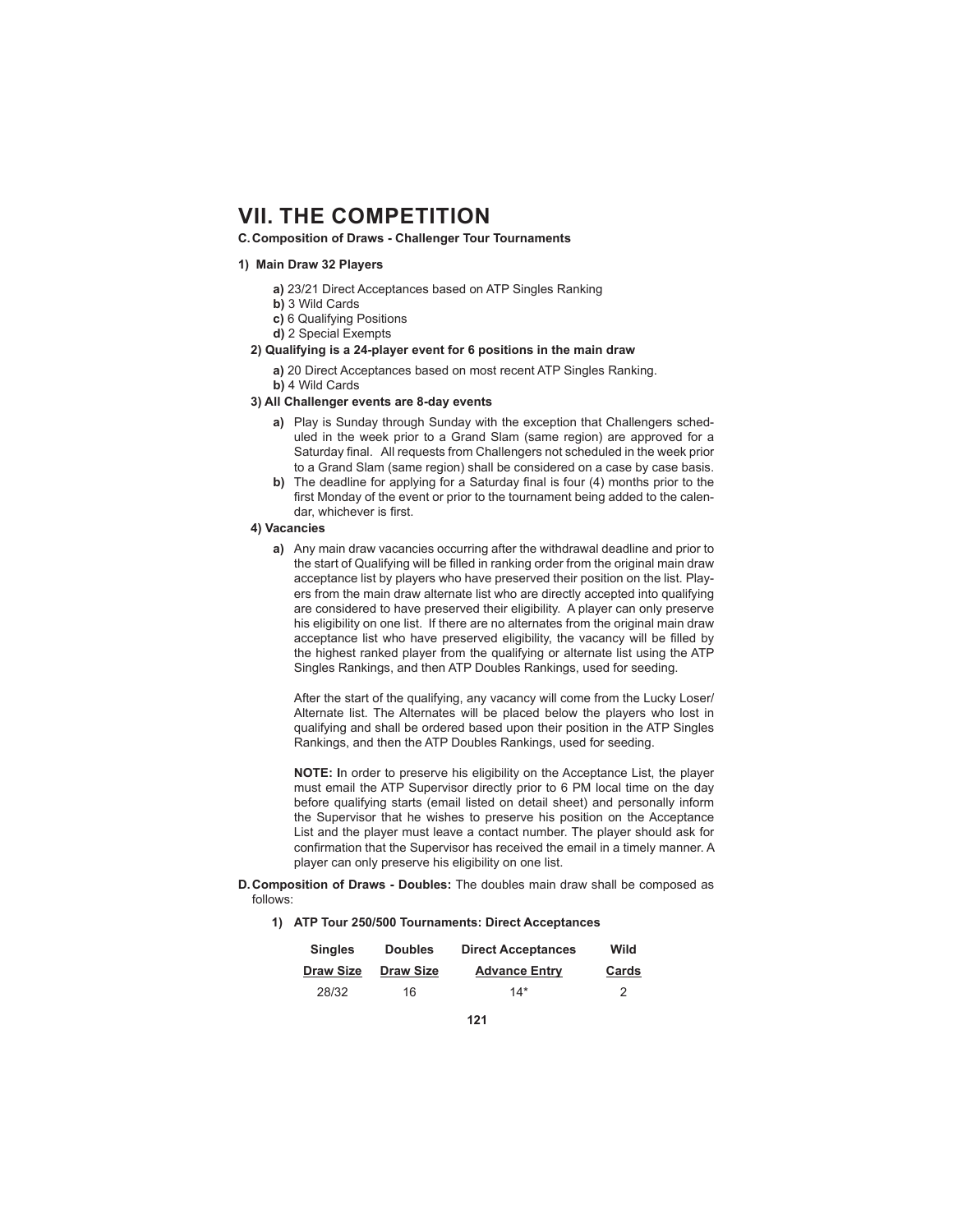| 48  | 16                               | $14*$ |  |
|-----|----------------------------------|-------|--|
| 56. | 24                               | $22*$ |  |
|     | *For ATP 500 - 1 from Qualifying |       |  |

**2) ATP Masters 1000 Tournaments: Direct Acceptances**

| <b>Singles</b>   | <b>Doubles</b>   | <b>Direct Acceptances</b>                                     | Wild  |
|------------------|------------------|---------------------------------------------------------------|-------|
| <b>Draw Size</b> | <b>Draw Size</b> | <b>Advance Entry</b>                                          | Cards |
| 96               | 32               | 29                                                            | 3     |
| $56*$            | 28               | 25                                                            | 3     |
| 48*              | 24               | 22                                                            | 2     |
|                  |                  | *Optional Draw Size for ATP Masters 1000 56 & 48 Draw Singles |       |

| <b>Singles</b>   | <b>Doubles</b>   | <b>Direct Acceptances</b> | Wild  |
|------------------|------------------|---------------------------|-------|
| <b>Draw Size</b> | <b>Draw Size</b> | <b>Advance Entry</b>      | Cards |
| 56               | 32               | 29                        | 3     |
| 48               | 28               | 25                        | 3     |

**3) ATP Challenger Tour Tournaments**

| Total           | <b>Direct Acceptances</b> | Wild    |       |
|-----------------|---------------------------|---------|-------|
| <b>Accepted</b> | <b>Advance Entry</b>      | On-Site | Cards |
| 16              | 10                        | 4       |       |

#### **E. Qualifying**

 **ATP Tour:** The Alternate Sign In for ATP Tour singles qualifying shall begin no later than 4 p.m. and close at 6 p.m. local time on the night prior to the start of the qualifying competition (Friday night when qualifying commences on Saturday). There shall also be an Alternate sign-in on the day of first round qualifying play, this deadline is one-half hour prior to the first scheduled qualifying match. This is a new sign-in and any player who is on-site and with a Fed Ex ATP Ranking (singles or doubles) is eligible to sign-in. Once the qualifying competition has begun, only those players who ultimately qualify and lucky losers may be accepted into the main draw. The qualifying competition commences when the first ball of the first qualifying match is struck.

 **ATP Challenger Tour.** The on-site alternate sign-in shall begin no later than 4 p.m. and close at 6 p.m. local time on the night prior to the start of the qualifying competition. There shall also be an Alternate sign-in on the day of first round qualifying play, this deadline is one-half hour prior to the first scheduled qualifying match. This is a new sign-in and any player who is on-site and with an ATP Ranking (singles or doubles) is eligible to sign-in. Qualifying vacancies occurring after the withdrawal deadline - 10 AM, Eastern Time, USA on Friday shall be filled from the on-site alternate sign-in using the most recent ATP Rankings.

 Any main draw vacancies occurring after the withdrawal deadline and prior to the start of Qualifying will be filled in ranking order from the original main draw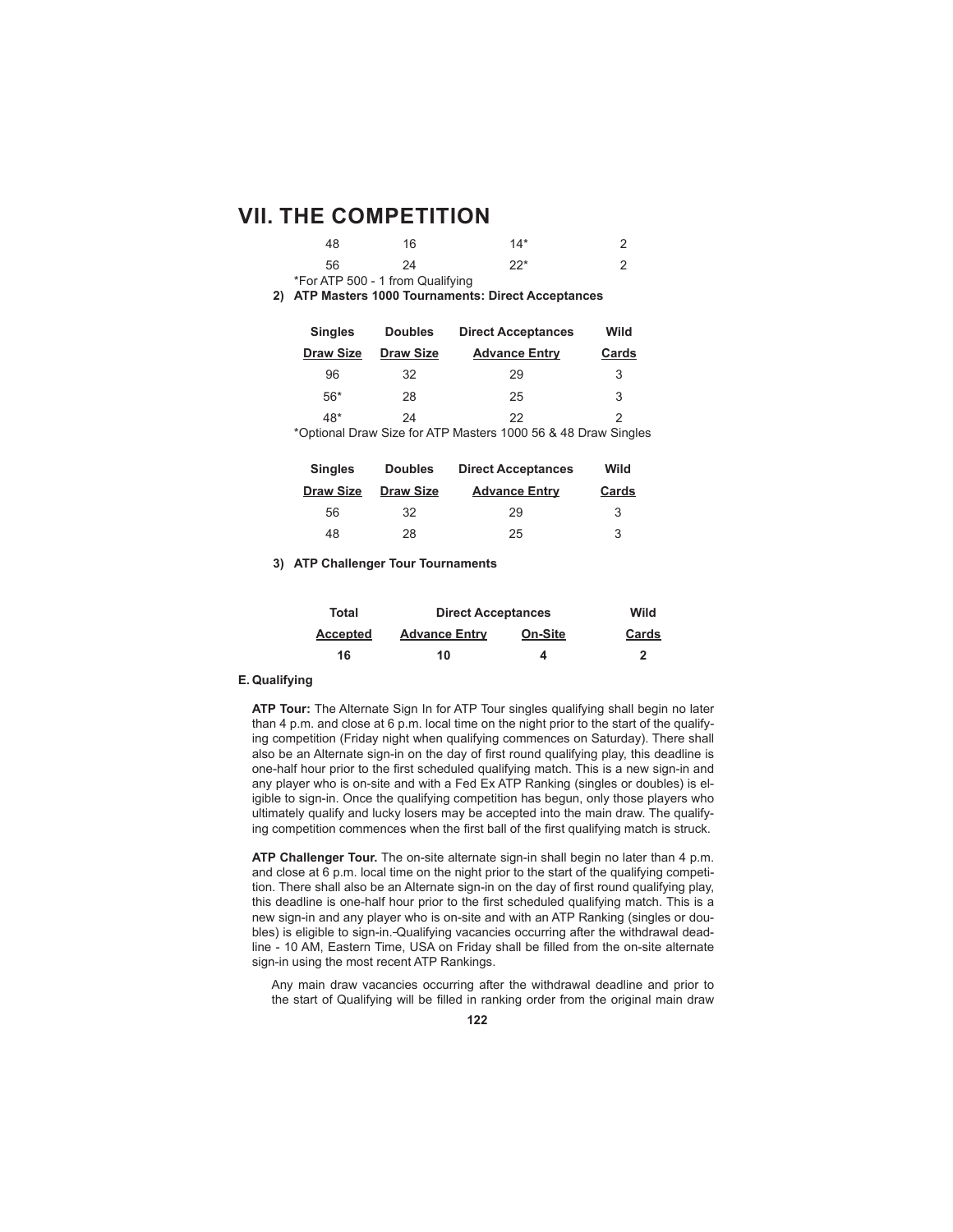acceptance list by players who have preserved their position on the list. Players from the main draw alternate list who are directly accepted into qualifying are considered to have preserved their eligibility. A player can only preserve his eligibility on one list. If there are no alternates from the original main draw acceptance list who have preserved their eligibility, the vacancy will be filled by the highest ranked player from the qualifying or alternate list using the ATP Singles Rankings, and then ATP Doubles Rankings, used for seeding.

 Once the qualifying competition has begun, only those players who ultimately qualify, lucky losers and eligible alternates may be accepted into the main draw. The qualifying competition commences when the first ball of the first qualifying match is struck. The Alternates will be placed below the players who lost in qualifying and shall be ordered based upon their position in the ATP Singles Rankings, and then the ATP Doubles Rankings, used for seeding.

 NOTE: For ATP Challenger Tour qualifying tournaments, withdrawals occurring after 10 AM Eastern Time USA and prior to the draw\* will be filled from that night's alternate sign-in. Vacancies occurring after the release of the qualifying draw, will be filled from the next day's on-site alternate list. Players must personally sign-in to be eligible as an on-site alternate.

 \* For events in a time zone where the qualifying draw is made prior to 10 AM Friday, Eastern Time USA, vacancies occurring after the Qualifying Alternate sign-in deadline but prior to the qualifying draw shall be filled from that night's alternate sign-in**.**

**1) Singles.** ATP Tour Masters 1000 and ATP Tour 500 qualifying draw size will be one-half (1/2) the size of the main draw. The qualifying size for all ATP Tour 250 tournaments shall be 16 with 4 qualifiers. The singles qualifying shall be composed as follows:

|                                                                                       | <b>Total Accepted Direct Acceptances Wild Cards</b> |  |   |  |  |
|---------------------------------------------------------------------------------------|-----------------------------------------------------|--|---|--|--|
| 16                                                                                    | 13                                                  |  | 3 |  |  |
| $16*$                                                                                 | 14                                                  |  | 2 |  |  |
| 24                                                                                    | 20                                                  |  | 4 |  |  |
| 28                                                                                    | 24                                                  |  | 4 |  |  |
| 48                                                                                    | 43                                                  |  | 5 |  |  |
| * Denotes ATP Tour 250 Qualifying<br>b) ATP Challenger Tour Tournaments - Qualifying: |                                                     |  |   |  |  |
| <b>Total Accepted Direct Acceptances Wild Cards</b>                                   |                                                     |  |   |  |  |
| 24                                                                                    | 20                                                  |  |   |  |  |

**a)** ATP Tour Tournaments - Qualifying:

**2) Doubles Competition**. The doubles qualifying shall be composed as follows:

**ATP Tour 500 Tournaments Qualifying:**

| <b>Total Accepted Direct Acceptances Wild Cards</b> |  |
|-----------------------------------------------------|--|
|                                                     |  |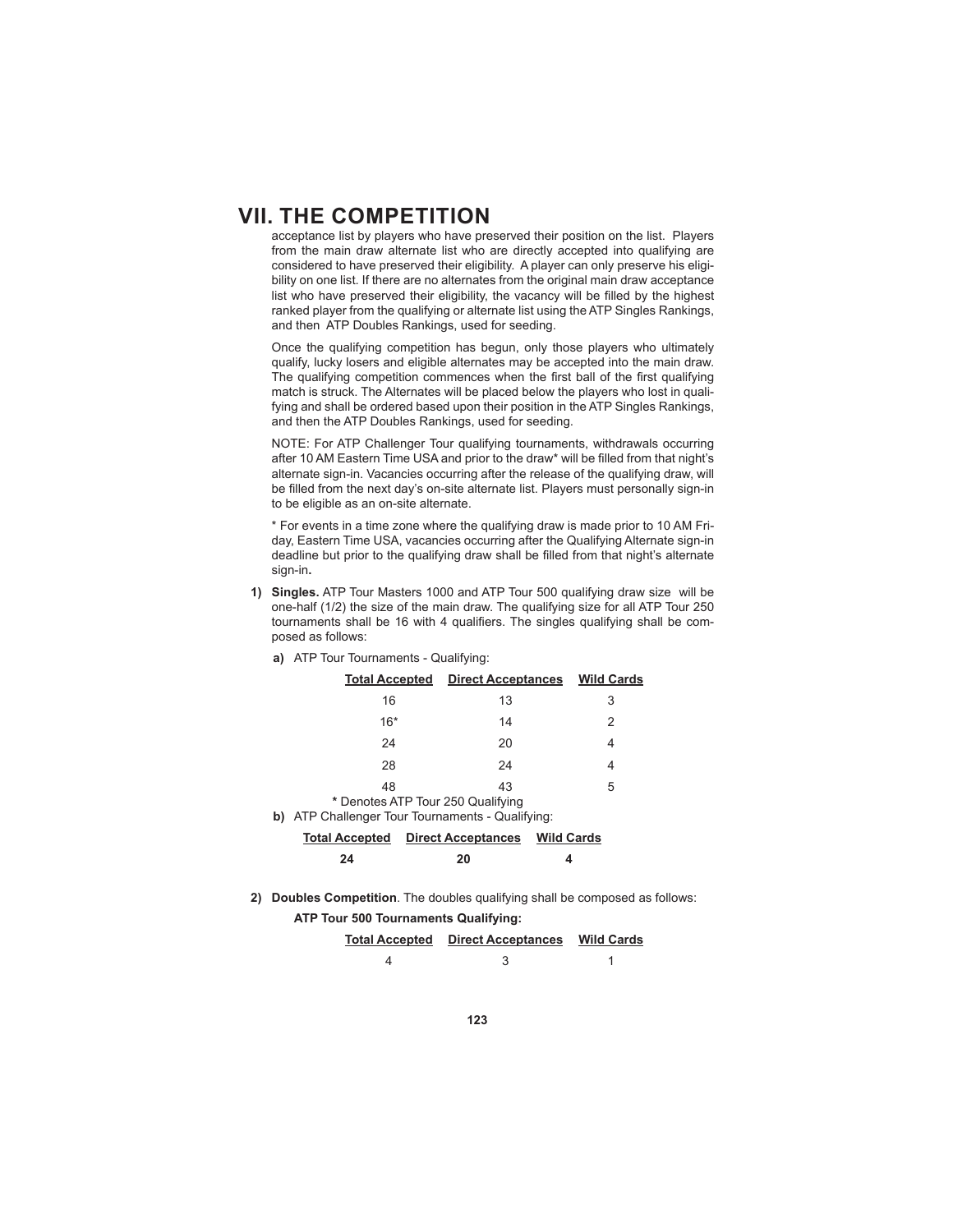# **7.09 Size and Method of Draw**

#### **A. Main Draw**

- **1) Singles** 
	- **a) 28 Competitors.** A draw sheet with 32 places shall be used. After the seeds and byes are placed, the remaining players, including the qualifiers, shall be drawn and placed in the vacant spaces in the draw, beginning at the top of the draw.
	- **b) 32 or 64 Competitors**. A draw sheet of 32 or 64 places shall be used. After the seeds are placed, the remaining players, including the qualifiers, shall be drawn and placed in the vacant spaces in the draw, beginning at the top of the draw.
	- **c) 48 or 56 Competitors**. A draw sheet with 64 places shall be used. After the seeds and byes are placed, the remaining players, including the qualifiers, shall be drawn and placed in the vacant spaces in the draw, beginning at the top of the draw.
	- **d) 96 Competitors**. A draw sheet with 128 places shall be used. After the seeds and byes are placed, the remaining players, including the qualifiers, shall be drawn and placed in the vacant spaces in the draw, beginning at the top of the draw.
- **2) Doubles**
	- **a)** The draw shall be for 16, 24 or 32 teams.
	- **b)** Placing of seeds and byes and the drawing of the remaining teams, including qualifiers, shall be in accordance with the same principles used in the singles main draw.

### **B. Qualifying Draw**

 The qualifying draw shall be made in sections, and the winner of each section shall be given a place in the main draw, as determined by lot.

#### **1) Singles**

- **a)** If four (4) qualifiers are required, there shall be four (4) sections; six (6) qualifiers, six (6) sections; and so on. The draw shall be seeded and the selection of seeds shall be based on the most recent available and complete ATP Rankings list.
- **b)** There shall be no pre-qualifying event; however, a tournament may conduct a separate or local event to determine wild cards in the qualifying competition or main draw, and unsuccessful participants in this event are eligible to be considered for entry into the qualifying competition.

### **2) Doubles - ATP Tour 500**

There shall be a four-draw event with one team qualifying.

#### *Correct When Left Out of Draw*

*Case: After the qualifying draw has been made, it is discovered that player A, who was properly entered, has been left out of the draw. What is the procedure to correct this mistake?* **Decision:**

**1.** *If player A is unseeded, replace the last direct acceptance in the qualifying draw with player A in the draw. Follow this procedure if*  play has begun unless the last direct acceptance has begun his first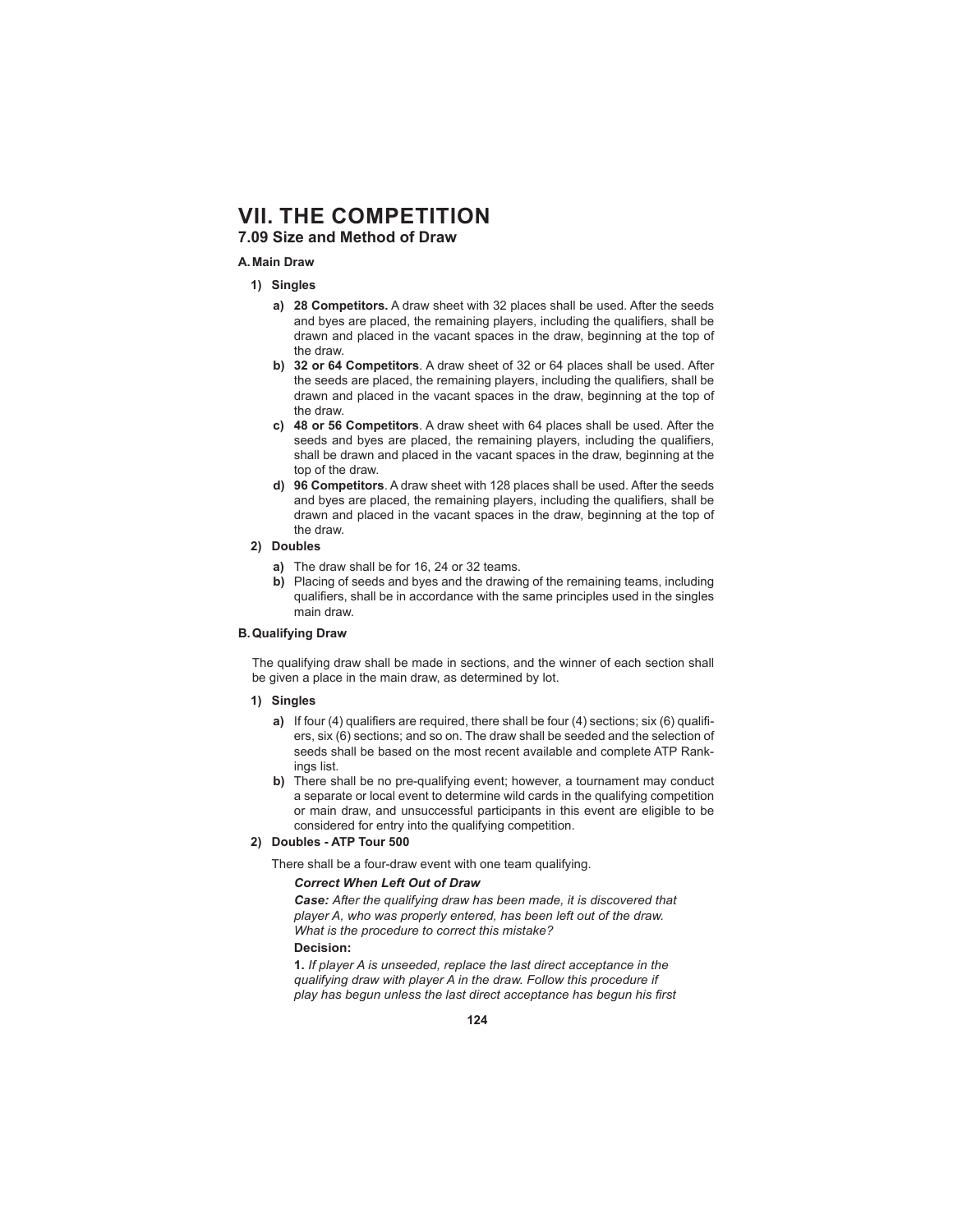*match. If the last direct acceptance has started his first match then no correction is to be made and player A is left out of the draw.* **2.** *If player A is seeded, then if he is one of the top four (4) seeds he replaces seed four (4) and then seed four (4) replaces seed eight (8). Seed eight (8) then replaces the last direct acceptance. If player A is to be seeded 5-8, then he shall replace seed eight (8) and then seed eight (8) replaces the last direct acceptance. The same principle is followed for larger qualifying draws where you have a greater number of seeds. If play has begun, then the Supervisor shall evaluate the impact upon the draw and correct when possible. If the last direct acceptance has begun play, then no corrections are possible.*

#### *Correcting an Error in Seeding*

*Case: After the event has begun, it is discovered that a tie between 2 seeded players or teams was not broken correctly. What action may be taken?*

*Decision: If the players or teams involved in the error have not*  played their first match, then the error in seeding may be corrected by switching the positions of the affected players or teams.

## *Don't Have Eight Seeds*

*Case: In a qualifying draw, there are only seven (7) players listed in the ATP Singles Rankings or the ATP Doubles Rankings. Since there will not be an eighth seed, how are seeds 5-7 placed in the Draw?*

*Decision: Draw seeds 5, 6 and 7 for placement in sections 2,3 and 4.*

#### **Main Draw Seed for a Qualifier**

*Case: May a player who gains a place in the main draw by qualifying be seeded in the main draw?*

*Decision: Yes. However, if the main draw is made prior to the completion of the qualifying, then the original seedings are final.* 

#### *Who to Seed in singles Qualifying*

*Case: Seven (7) players listed in the ATP Singles Rankings sign in for the singles qualifying. Two (2) other players listed in the ATP Doubles Rankings sign-in along with fifteen (15) other players. How many and which players will be seeded?*

**Decision:** *Eight (8) players. The seven (7) singles players and the highest-positioned doubles player.* 

#### *Player Pulled from ATP Tour 250 and 500 Qualifying*

**Case:** An ATP Tour 500 and an ATP Tour 250 or a different ATP *Tour 250 or 500 event are being held the same week. Can a player inside the original cut of the ATP Tour 250 or 500 qualifying list be withdrawn in order to be moved into the main draw of the ATP Tour 250 or 500 or a diff erent ATP Tour 500 or 250 event or accept a wild card?*

*Decision: Yes.*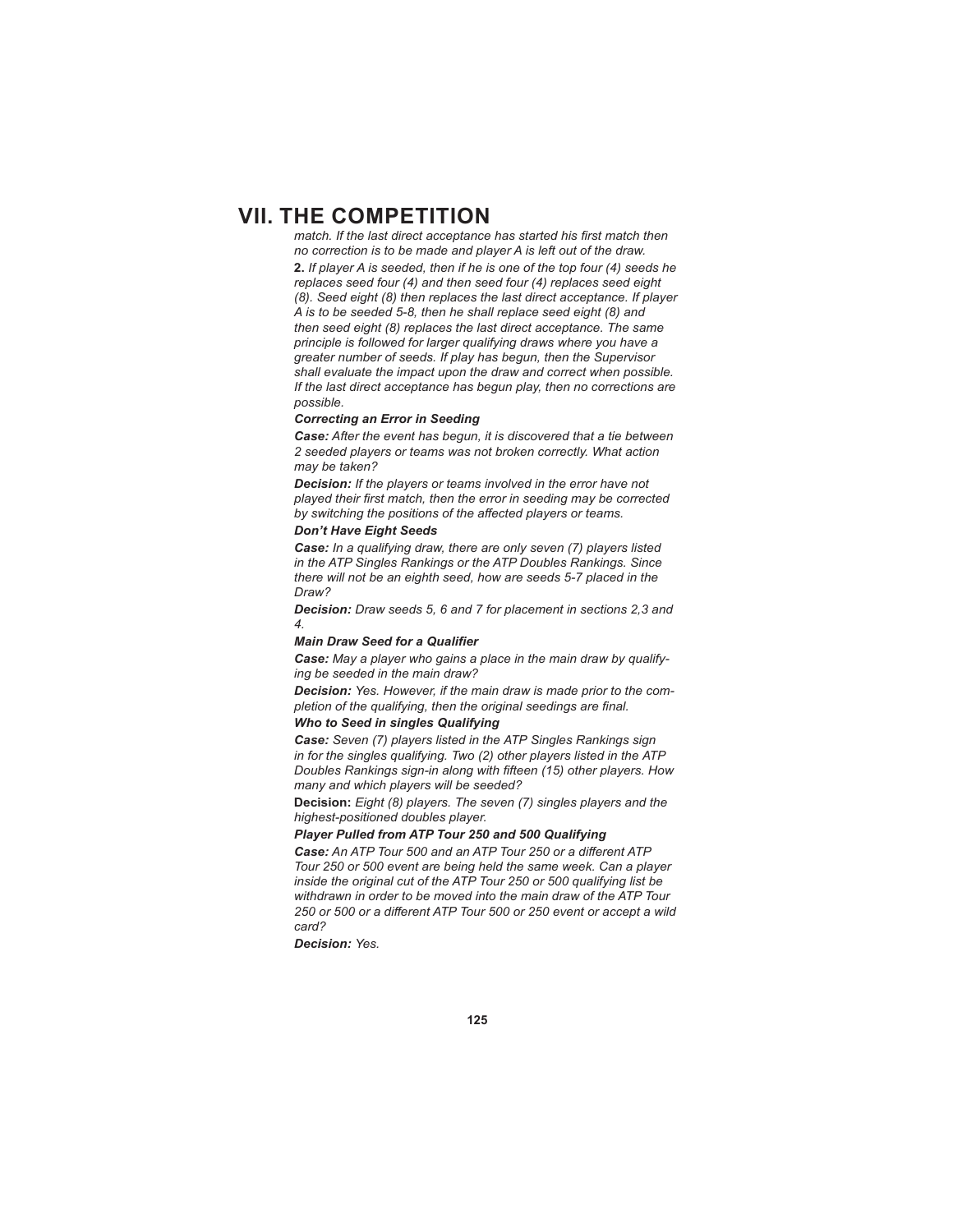# **VII. THE COMPETITION 7.10 Special Exempts (SE)**

### **A. Eligibility**

 Players may receive a special exempt into the main draw of the following week's tournament if they meet the criteria and apply for it in a timely manner.

- **1)** A player is eligible to receive a special exempt into the singles main draw of the following week's tournament, subject to the provisions of this section, if he is unable to compete in that qualifying competition because he is still competing on the date the qualifying competition begins in another qualified event, and his current ranking as of the date of the entry deadline would not have otherwise qualified him as a direct acceptance on the original acceptance list if he had entered. In addition, a player who is still playing a match at 9 p.m. local time at the qualifying site, is eligible to receive a special exempt only if he wins that match.
	- a) A Qualified event for special exempt to an ATP Tour Masters 1000 tournament is the singles event of another ATP Tour Masters 1000, ATP Tour 500 or Grand Slam tournament.
	- **b)** A Qualified event for special exempt to an ATP Tour 500 tournament is the singles event of another ATP Tour 500, ATP Tour Masters 1000, ATP Tour 250**\*** or Grand Slam tournament.

**\***The 250 event must be located in the same region as the 500 event, as determined by ATP and specified in "Exhibit M".

- **c)** A Qualified event for special exempt to an ATP Tour 250 tournament is the singles event of any ATP Tour 250, ATP Tour 500, ATP Tour Masters 1000 or Grand Slam tournament.
- **d)** A Qualified event for special exempt to an ATP Challenger Tour tournament is the singles event of an ATP Tour or ATP Challenger Tour tournament within the same geographic region, unless there are no Challengers in the same region the following week. If there are no Challengers in the same region the following week, then a qualified event would include all ATP Challenger Tour events scheduled in the following week, regardless of region. (Definition of Regions can be found in "Exhibit M").

**EXCEPTION 1:** A player who has entered and been accepted into the qualifying draw of an ATP Tour tournament and has been withdrawn because he is still competing in a Challenger or Tour event in the same region, will be added to the last position on the special exempt list of an ATP Challenger Tour tournament scheduled for the next week, even though he would have been a direct acceptance, had he entered the Challenger.

**Note:** EXCEPTION does not apply if player was Top 50 twenty one (21) days prior to the first Monday of the Challenger.

**EXCEPTION 2:** A player who has entered and been accepted into the qualifying draw of an ATP Tour 500 tournament and has been withdrawn because he is still competing in an ATP Tour event, will be added to the last position on the special exempt list of an ATP Tour 250 tournament located in the same region (as determined by ATP) if specific conditions are met. These conditions are:

- **i)** He is qualified for a Special Exempt spot in the ATP Tour 500 event.
- **ii)** Due to other qualified player(s) for the Special Exempt into the ATP Tour 500 event there is no Special Exempt available.
- **iii)** The player's ranking would have qualified him for the main draw of the 250 event, had he entered there instead of the 500 qualifying.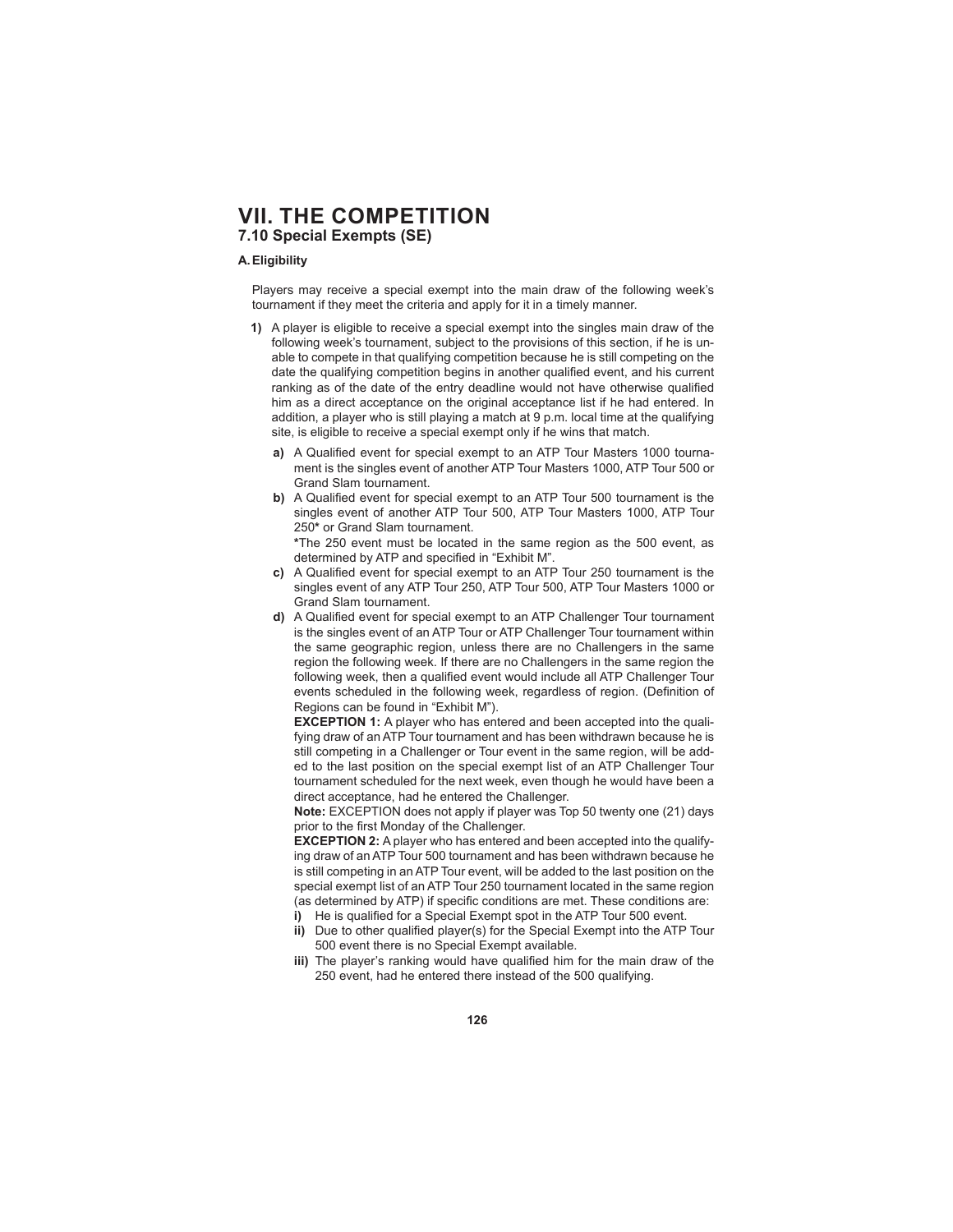# **B. Number of Special Exempts**

 ATP Tour Masters 1000, ATP Tour 500 and ATP Challenger Tour tournaments shall have one (1) special exempt and ATP Tour 250 tournaments shall have two (2).

#### **C. Selection of Special Exempt**

- **1)** If there are not sufficient special exempt places in the draw for applicants, the players shall be selected according to their position on the most recent ATP Rankings list issued prior to the tournament or by their protected ranking, except:
	- **a)** If he is a direct acceptance using his protected ranking, then he is not eligible for a special exempt place, or
	- **b)** If he would have been a direct acceptance had he entered using his protected ranking, then the protected ranking cannot be used to determine his position on the special exempt list.
- **2) ATP Tour.** If the special exempt places are not needed before the beginning of the qualifying competition, the special exempt places shall be filled by additional direct acceptances selected from the original acceptance list. Thus a player may be pulled out of the qualifying before the first ball is hit and replaced by an alternate list player.
- **3) ATP Challenger Tour**. If the special exempt place is not needed prior to the 10 AM withdrawal deadline, the special exempt place shall be filled by an additional direct acceptance selected from the original acceptance list. If the special exempt place has not been determined at the deadline, and then following the 10 AMwithdrawal deadline it is determined that the Special Exempt is not needed, the additional direct acceptance shall be filled from the next player who has properly preserved his eligibility on the original acceptance list for that event.

#### **D. Special Exempt Process**

- **1)** A list of possible eligible players is compiled by the player relations department by Wednesday/Thursday of the current week for the next week's tournaments.
- **2)** The list of eligible players is supplied to the supervisors where the players are competing. The supervisors need to contact each player to inquire if the player is interested in the special exempt position and then contact player relations immediately following the player's decision to remove himself from consideration for any tournament for which he is eligible.
- **3)** If the player is interested in an event, player relations coordinates with the supervisors at both events until the SE positions are filled.
- **4)** If the main draw is to be made before a potential special exempt player plays on Friday, then such place(s) shall be drawn in the same manner as qualifier, i.e., four qualifiers ("Q") and one or two "SE" depending on whether there are one or two possibilities. Each of the five or six slots are marked "Q/SE." As soon as the "SE" match results are known, either the "SE" or the next direct acceptance (if the SE lost) is randomly drawn and inserted into the draw.

**NOTE**: The deadline for a player to declare his intent to accept a Special Exempt, if eligible, is no later than one hour following the completion of the match that qualified him for a Special Exempt. Once he has declared his intent to the Supervisor or Player Relations staff, he must accept the Special exempt, if eligible, or be subject to the applicable withdrawal/late withdrawal penalties.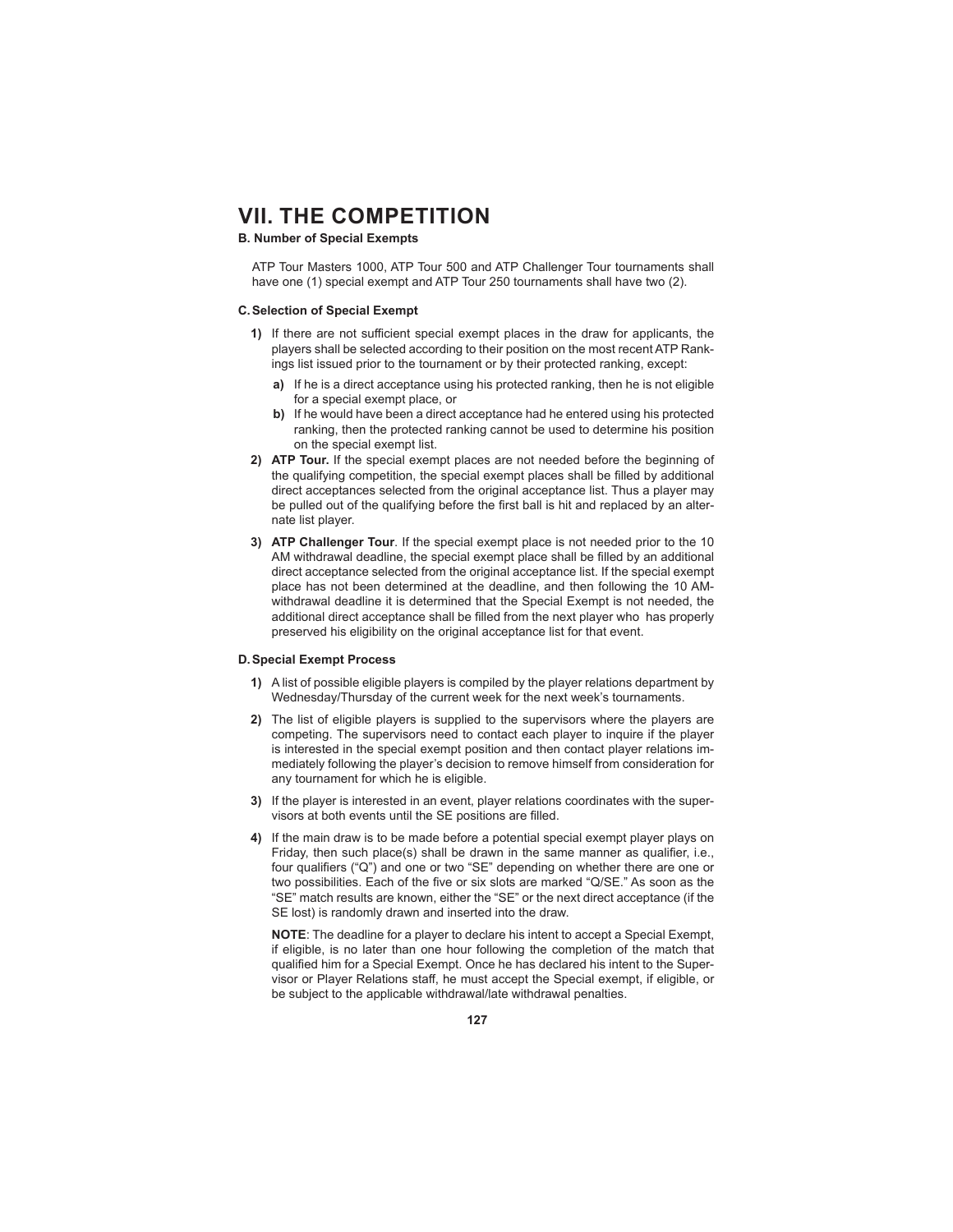- **5)** If, on the day prior to the start of qualifying, a player does not finish his match by nine (9) p.m. local time at the qualifying site and subsequently loses his match, then he is not eligible to be signed in for qualifying or for a special exempt; however, he may receive a wild card from the tournament if it is known before the qualifying draw that he has lost and that no special scheduling shall be required.
- **6)** A player who does not appear after accepting a special exempt shall be treated as an entered player and shall receive appropriate penalties.

# *Potential Special Exempt Playing at 9 p.m. Friday*

**Case:** A player is competing in the singles event of a "qualified *event" on the night before the next week's qualifying. If the player wins, he will be eligible for a special exempt. His singles match, however, will not be completed by 9 p.m. local time at the qualifying*  site for the next week's tournament. How does this affect the "com*position of draws" at the next week's tournament?*

*Decision: The special exempt slot in the main draw shall be left available pending the result of the player's match. The qualifying draw should be made as required at 9 p.m. unless it is prudent to wait up to an hour for the match result. If the player vying for the special exempt loses, then the unused special exempt place shall*  be filled by the next player on the original acceptance list\*. If the *next player on the original acceptance list is in the qualifying draw, then he shall be withdrawn and moves into the main draw. The*  vacancy created in the qualifying draw shall be filled from the quali*fying alternate list.* 

**\****For ATP Challenger Tour events, the vacancy is fi lled from the next player on the Acceptance List who properly preserved his eligibility at that event.*

#### *Potential Special Exempt Loses: After 9 p.m.*

*Case: A potential special exempt player loses his match at 9:15 p.m. on Friday night and he calls the qualifying sign-in site requesting that he be given a wild card into the singles qualifying competition. May a wild card be given to him for the next week's tournament if the qualifying draw has not been made?*

*Decision: Yes. The wild card belongs to the tournament, which may give it to this player as long as the draw has not been made and no special scheduling is required because of the travel plans of the player.* 

#### *Potential Special Exempt Playing at Midnight Friday*

*Case: Same situation as above, except that the player's match is still in progress after midnight. Does this make the player eligible for a special exempt based on the fact that he was still competing on the date the qualifying competition begins in another qualified event?*

*Decision: No. For the purpose of the rule, competing on the date*  the qualifying competition begins shall be defined as: "Starting or re*suming a match as part of that day's (normally Saturday) scheduled program". If the player wins the match, he is eligible to be considered for a special exempt position.*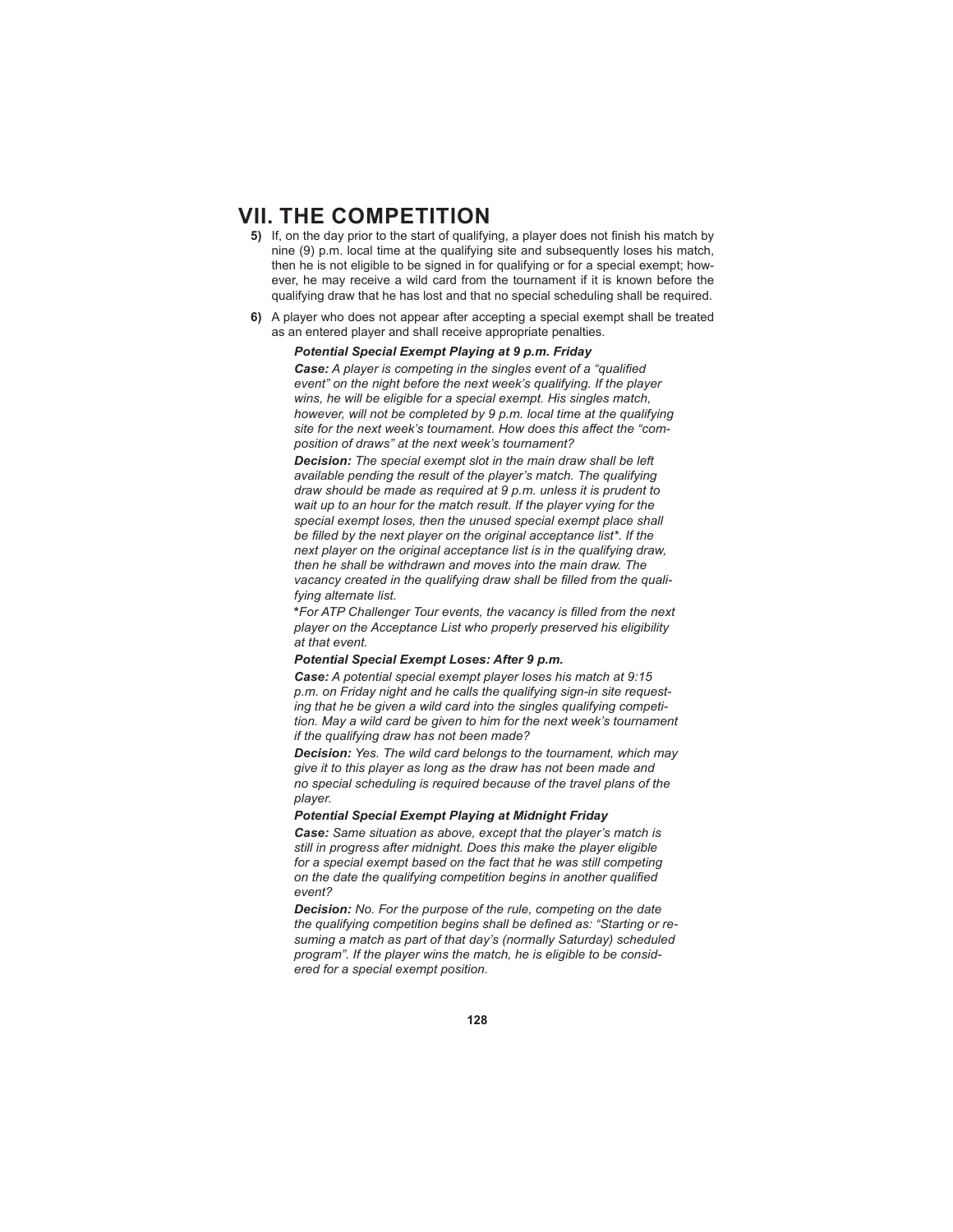### *Special Exempt Awarded if Player Is in Semis?*

**Case:** A tournament has a Saturday final and a player asks for a special exempt after he wins his quarterfinal match on Thursday. Is *he eligible?*

*Decision: No. The player must be scheduled to play on Saturday when the "qualifying begins".* 

*Case: A player is a potential special exempt for one or more Challenger tournaments. Can he also preserve his eligibility on an original acceptance list?*

*Decision: Yes. A player who is a possible special exempt may also preserve his eligibility on an original acceptance list, however the player may only preserve his eligibility on one list.*

*NOTE: If he preserves his eligibility on an original acceptance list and gets in that main draw before he has completed his match for the special exempt spot, he would be removed as a possible special exempt. Conversely, if he wins his match and thus becomes the special exempt before he is accepted in the main draw from the original acceptance list, his name would be removed from eligibility on the original acceptance list. He is obligated to compete at*  whichever tournament he gets in the main draw first. Before he is *accepted in the main draw from the original acceptance list, his name would be removed from eligibility on the original acceptance list. He is obligated to compete at whichever tournament he gets in*  the main draw first.

**Case:** *A player has won a position as a Special Exempt but he is also next on the Acceptance List. After the draw is made, but prior to the start of the qualifying competition, there is a late withdrawal and the player gets in due to the withdrawal. Does his status change from SE to Direct Acceptance, thus allowing the Special Exempt to go to the next player who earned the Special Exempt spot?* **Decision:** *Yes, since the player ultimately got in because he was next on the list, this frees up the Special Exempt for the next player who earned it. If there are no Special Exempts, the list drops by the applicable number of spots.*

### *Am I kept on the Special Exempt List?*

**Case:** *A player expresses an interest in a Special Exempt spot prior to the match that will qualify him for the position and becomes a possible Special Exempt. He does not contact the Supervisor or Player Relations staff member to accept the Special Exempt within*  one hour after the completion of the match that qualifies him. Is he *kept on the list of possible Special Exempts?*

**Decision:** *No. If the player does not contact the Supervisor or Player Relations staff member no later than one hour following the*  completion of the match that qualified him, to accept the Special Ex*empt spot, he will be taken off the list of possible Special Exempts.* 

### *Must I Appear for Play After Accepting a Special Exempt?*

*Case: A player is listed as a possible Special Exempt and the*  Supervisor confirms with him that he is interested in the spot. There *are other Special Exempt players ahead of him on the list of possible Special Exempts whose matches are scheduled after his. No*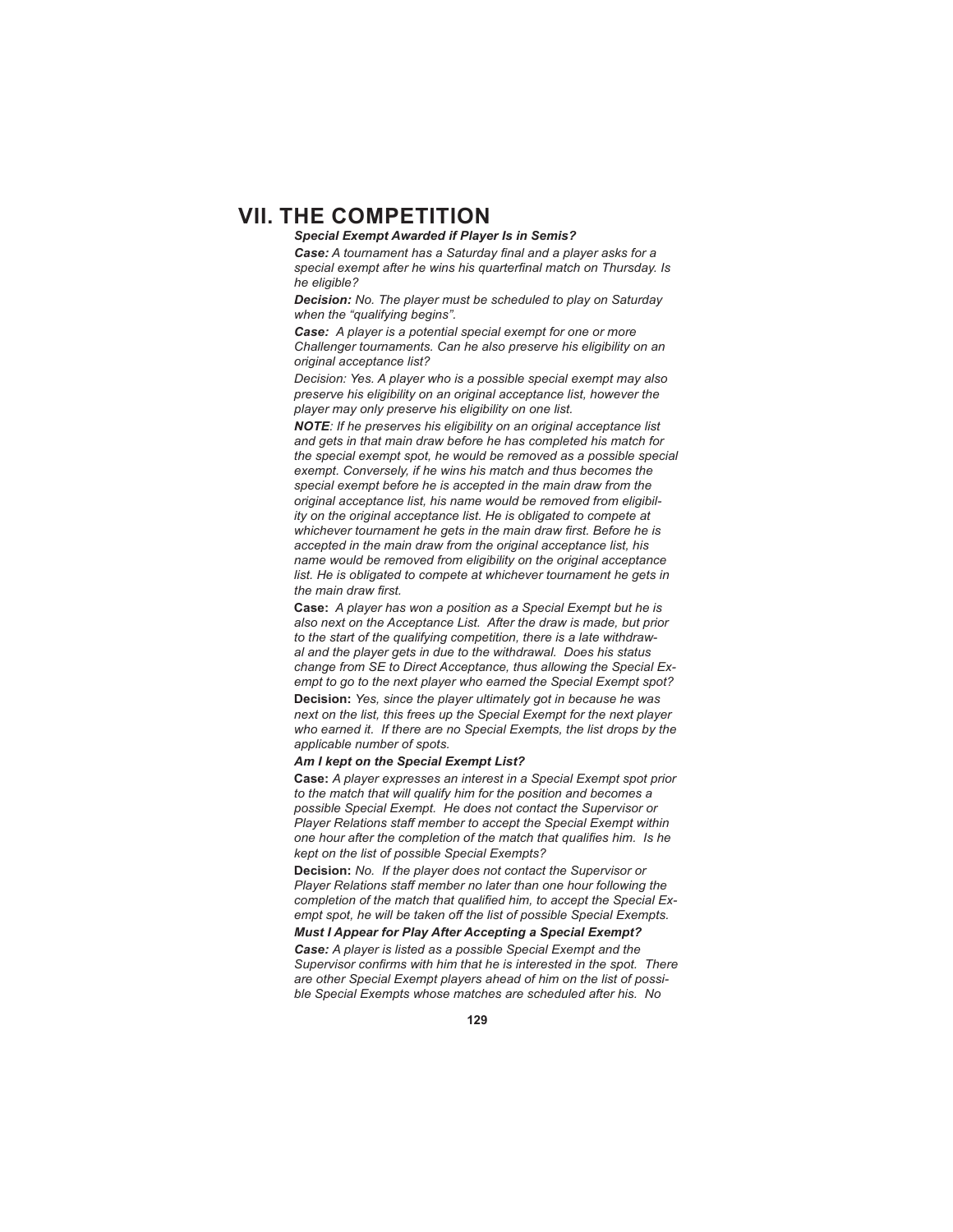*later than one hour after the match that qualifies him as a Special Exempt, he informs the Supervisor or Player Relations staff member that he accepts the Special Exempt spot. If the remaining possible Special Exempt players ahead of him on the list lose their matches, thus earning him the Special Exempt spot, must he accept the Special Exempt?*

*Decision: Yes. Because he had accepted the Special Exempt spot*  within one hour after the match that qualified him, he is obligated to *accept the position and shall be treated as an entered player and be subject to the appropriate penalties if he does not appear for play. Case: Can a player with no ranking receive a Special Exempt if otherwise eligible?*

*Decision: No. A player must have a singles ranking or a singles protected ranking in order to be considered for a Special Exempt. Case: May a player who has entered and been accepted into an ATP Tour Qualifying draw starting on Sunday be considered for a possible Challenger Special Exempt position for the following week? Decision: Yes, however the player must decide on Friday within an hour after winning his match whether he will accept the Challenger SE or stay on the ATP Qualifying list. Should the player decide to accept an available Challenger SE position, he will be withdrawn from the ATP Qualifying with "still competing".*

# **7.11 Time of Draw**

#### **A. Main Draw**

- **1) Singles.** The tournament shall publicly make the singles draw no earlier than 10 AM Eastern Time, USA, on Friday prior to the Monday of the tournament week and no later than 10 p.m. local time two (2) days before the first day's play, unless the tournament receives prior written permission from ATP. The time and place of the draw shall be determined by the tournament. For events approved for a Sunday start, the draw shall be made no earlier than 10 AM Friday, Eastern time USA and no later than 12 noon local time the day prior to the start of the event.
- **2) Doubles.** The draw for doubles is to be made as soon as possible after the onsite entry deadline unless otherwise approved by the Supervisor. If the draw for a tournament is played over eight (8) or more days, then the draw is to be made by midnight of the second day. Once the draw is finalized there can be no change except for substitution. Doubles main draw matches shall not begin until all doubles qualifying matches are completed unless approved by the Supervisor.

#### **B. Qualifying**

- **1) Singles ATP Tour.** The qualifying competition draw shall be made and the order of play announced as soon as possible but no earlier than 6:00 pm local time on the day prior to the start of the qualifying.
- **2) Singles ATP Challenger Tour.** The qualifying competition draw shall be made and the order of play announced as soon as possible but no earlier than 3:00 pm local time on the day prior to the start of the main draw.
- **3) Doubles ATP Tour 500.** The qualifying competition draw shall be made and the order of play announced as soon as possible following the sign-in deadline unless otherwise determined by ATP.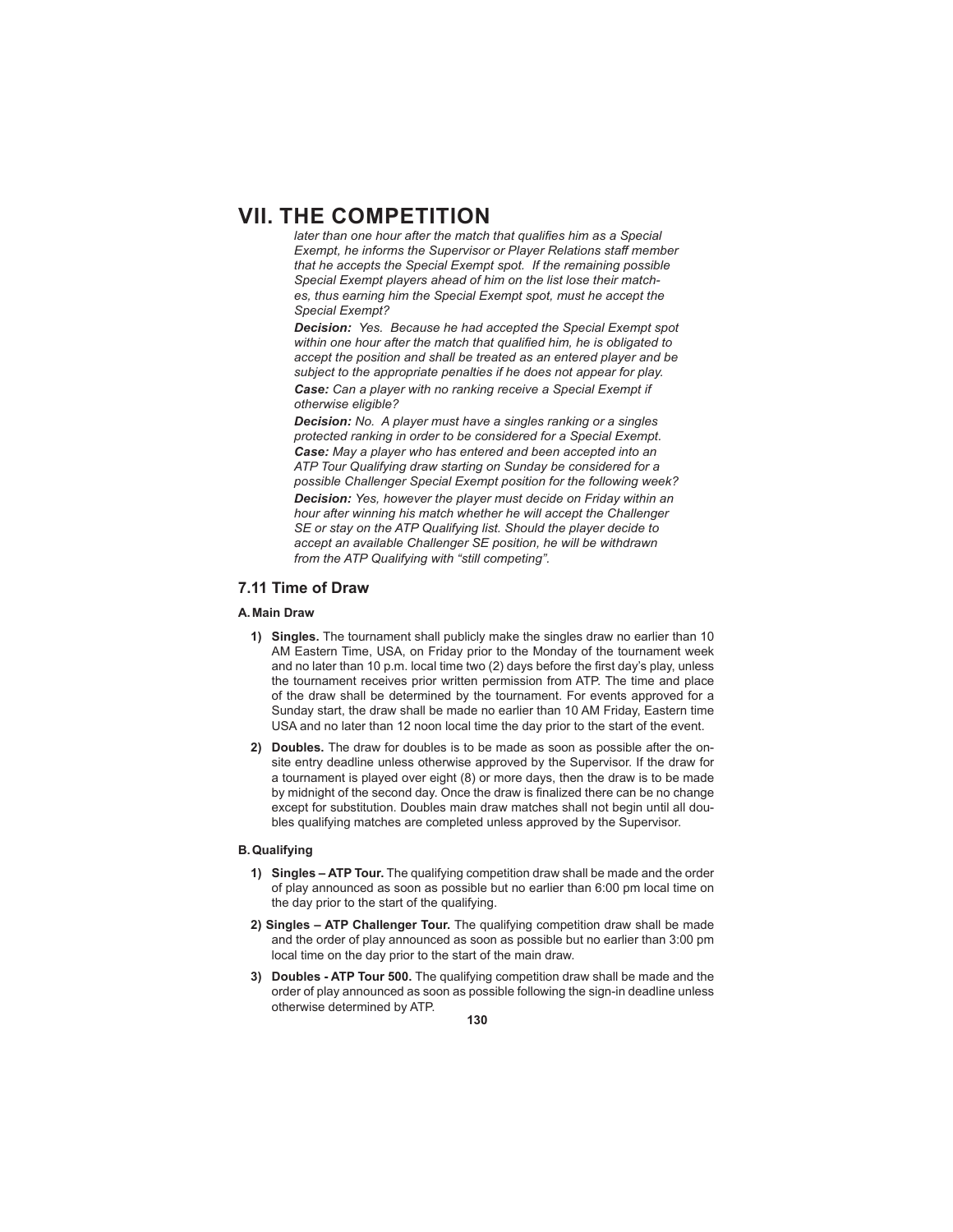# **7.12 Wild Cards**

# **A. Regulations**

- **1) Singles.**
	- **a)** Wild cards are players included in the main draw at the sole discretion of the tournament. Wild cards must be named at the time the draw is made. Wild cards may be seeded. Tournaments may not receive compensation and players may not offer compensation in exchange for the awarding of a wild card.
	- **b)** A wild card is no longer eligible as an alternate at that event.
		- **i)** A main draw wild card may not be re-classified as a direct acceptance, due to withdrawals, once the acceptance list is finalized (when the first chip of the main draw has been drawn).
		- **ii)** A qualifying wild card is eligible to be moved into the main draw as a direct acceptance, due to withdrawals, up to the start of the qualifying event.
	- c) Once a qualifying competition has commenced (first ball of the first qualifying match is struck), an entered player may not be offered nor the player accept a wild card into any tournament that week.
	- **d)** A tournament may not offer a wild card or accept the entry from any player who has either accepted a wild card or been committed by an entry method to another tournament in the same week.

## **2) Singles – ATP Tour 500**

 An additional Wild Card is awarded to the tournament with the following restrictions.

- **a)** The Wild Card must be named no later than 10 AM, Eastern Time, USA on the Friday before the event week; and
- **b)** The player must be an A+ player as designated by that event's region.
- **c)** If the tournament does not use the additional Wild Card by the deadline then the position in the main draw goes to the next eligible player on the entry list.

### **3) Doubles.**

 A tournament may not enter players as a wild card team without the consent of both players. A wild card may be offered to any team that is not a direct acceptance on the original acceptance list after entries have closed. A wild card may be offered to one player on an entered team if it is conditioned on his playing with a specific player. Wild cards must be named at the time the draw is made. Wild cards may be seeded. Tournaments may not receive compensation and players may not offer compensation in exchange for the awarding of a wild card.

### **B. Limitation**

- **1) Singles.** Players may accept up to five (5) main draw singles wild cards into ATP Tour tournaments during any ATP Circuit Year. Wild cards shall only count toward the annual limit if the player would have been a direct acceptance on the original acceptance list. Additional exceptions are outlined below.
	- **a)** Players who cannot participate in ATP Tour tournaments and ATP Challenger Tour tournaments for six (6) months because of a physical injury may petition ATP for one additional wild card.
	- **b)** In the event that a player's position in the ATP Rankings is insufficient to make him a direct acceptance on the forty-two (42) day acceptance list, then he shall be released from his commitment to that tournament, unless offered a wild card to the contract tournament within twenty-four (24) hours of the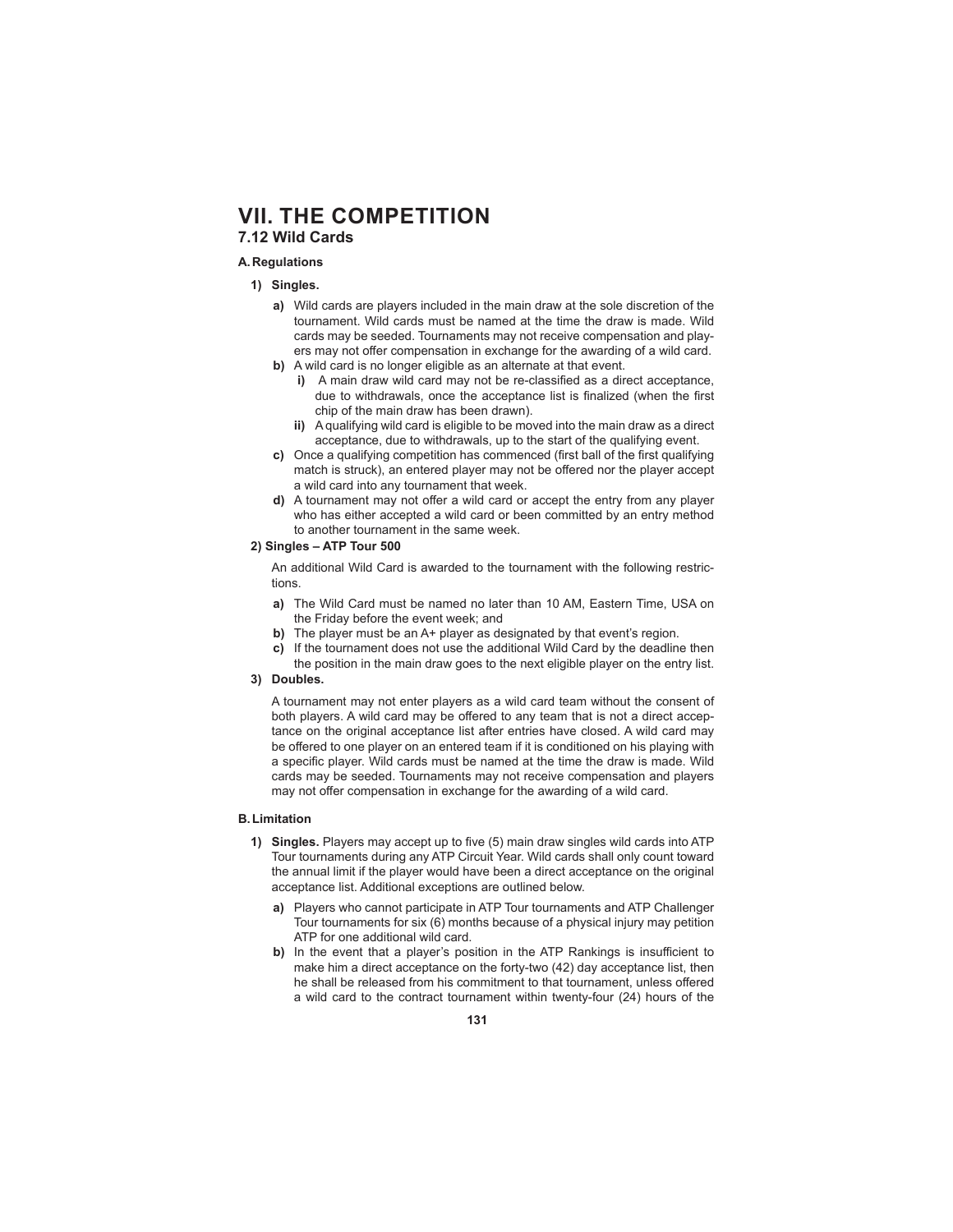entry deadline. Such wild card accepted by a player shall not count in the player's annual limitation of five (5) wild cards in singles.

- **c)** Any player who becomes thirty-five (35) years of age by December 31 of an ATP circuit year shall be exempt from the wild card limitation if he is:
	- **i)** A former singles Champion of a Grand Slam; or
	- **ii)** A former singles Champion of the ATP World Championships, Tennis Masters Cup or Nitto ATP Finals; or
	- **iii)** A former No. 1 ranked player in the ATP Singles Rankings prior to January 2000; or
	- **iv)** A former No. 1 player in the year-end ATP Rankings.
- **d)** Players may petition ATP for exceptions to these limitations.
- **2) Doubles.** There shall be no limitations of doubles wild cards for players.

### *Two Chances*

*Case: Can a player who loses in the qualifying receive a wild card into the main draw?*

*Decision: No.*

### *Wild Card After ATP Tour Qualifying Withdrawal*

*Case: A player withdraws from the qualifying of an ATP Tour tournament on Friday at any time because he is still competing in an*  ATP Challenger Tour tournament. The player is offered a wild card *in another ATP Challenger Tour event to be held the following week. May the player accept the wild card or do the provisions of "No Play After Late Withdrawal" apply?*

*Decision: The player is allowed to accept the wild card. Because*  the player was competing in a qualified event on the Friday, he is *allowed to withdraw from the ATP Tour qualifying event without penalty and therefore it is not considered as a "Late Withdrawal".* 

#### *Wild Card Pulled from Challenger Qualifying*

*Case: After a Challenger qualifying draw has been made but before that challenger qualifying competition has officially begun, may a player who is included in that qualifying draw be off ered and accept a wild card into that or another tournament's main draw?*

*Decision: Yes. As long as the qualifying competition has not begun (first ball is struck), a player may accept a wild card into the main draw of any ATP Tour or ATP Challenger Tour tournament and be withdrawn from that qualifying event. The vacancy created in the qualifying shall be filled by an eligible alternate.* 

#### *Unused Wild Cards*

*Case***:** *A tournament elects not to use all of its main draw singles*  wild cards. How are these spots filled?

*Decision: If the qualifying has not begun, the next player on the acceptance list is moved into the main draw. If qualifying has begun, a lucky loser is to be inserted into the main draw.* 

## **7.13 Selection of Entries**

### **A. Singles Main Draw**

**1) Direct Acceptances.** Direct acceptances are players accepted directly in the draw by virtue of their position in the ATP Singles Rankings or by their protected ranking position (singles). The list to be used for ATP Tour tournaments shall be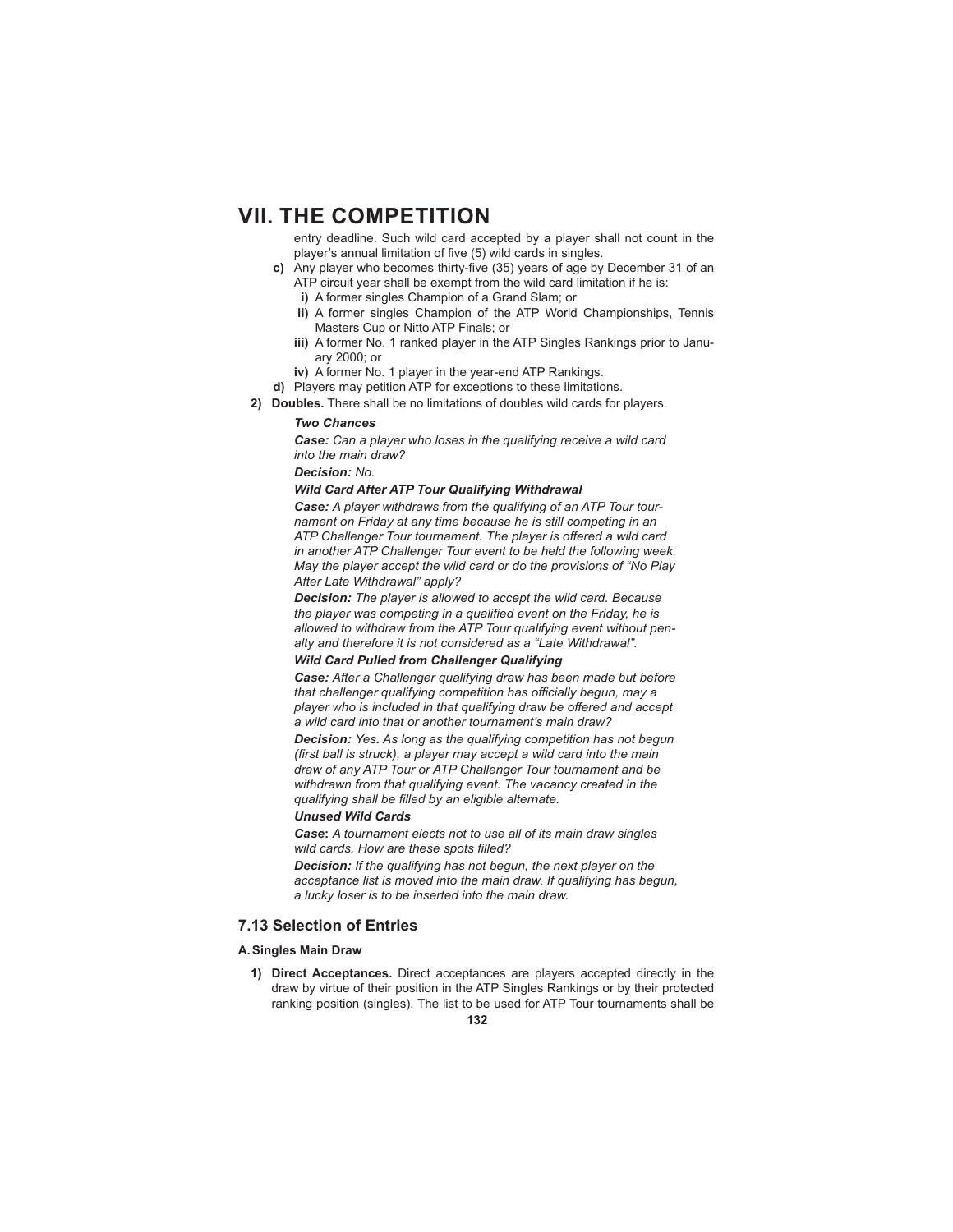dated approximately forty-two (42) days prior to the Monday of the (first) tournament week and twenty-one (21) days prior to the Monday of the tournament week for ATP Challenger Tour tournaments.

- 2) Qualifiers. Qualifiers are players who are included in the main draw as a result of their success in a qualifying competition. If the main draw is made prior to the completion of a qualifying competition, it shall include as many qualifying places as there are sections in the qualifying draw. Each of these qualifying places shall be positioned in the main draw in accordance with standard drawing procedures. Determination as to which qualifier goes into which qualifying place shall be by drawing after the qualifying competition ends.
- **3) Special Exempts (SE).** Players may receive a special exempt into the main draw of the following week's tournament if they meet the criteria and apply for it in a timely manner. If the main draw is to be made before a potential special exempt player plays on Friday, then such place(s) shall be drawn in the same manner as qualifier, i.e., four qualifiers (" $Q$ ") and one or two "SE" depending on whether there are one or two possibilities. Each of the five or six slots are marked "Q/SE." As soon as the "SE" match results are known, either the "SE" or the next direct acceptance (if the SE lost) is randomly drawn and inserted into the draw.

**NOTE**: Once a player has become eligible for Special Exempt consideration, he must confirm to the Supervisor or Player Relations staff no later than one (1) hour following the completion of the match that qualified him for a Special Exempt, that he is applying for the Special Exempt position.

**4) Wild Cards.** Wild cards are players included in the main draw at the sole discretion of the tournament.\* Wild cards must be named at the time the draw is made. Wild cards may be seeded. Tournaments may not receive compensation and Players may not offer compensation in exchange for the awarding of a wild card.

 **\*** See 7.12 A. 2) for restrictions pertaining to ATP Tour 500 additional Wild Card.

### *May I Accept a Challenger Wild Card after Losing in an ATP Tour Qualifying?*

*Case: Can a Tournament Director at a Challenger, which is held in the same week as an ATP event, request permission to offer a main draw wild card to a player who has lost in the qualifying of the ATP Tour event?*

**Decision:** *No. A player may only compete in one tournament per week.* 

*May I Play Grand Slam Qualifying After Losing in an ATP Tour tournament?*

*Case: Can a player lose in the main draw of an ATP event, which is held the week before a Grand Slam tournament, and be eligible to compete in the qualifying for the Grand Slam event that is held that same week?*

*Decision: Yes, as long as he meets the entry deadline set by the Grand Slam event. The player is not violating the one tournament per week rule because the main draws for the two events are in diff erent weeks.*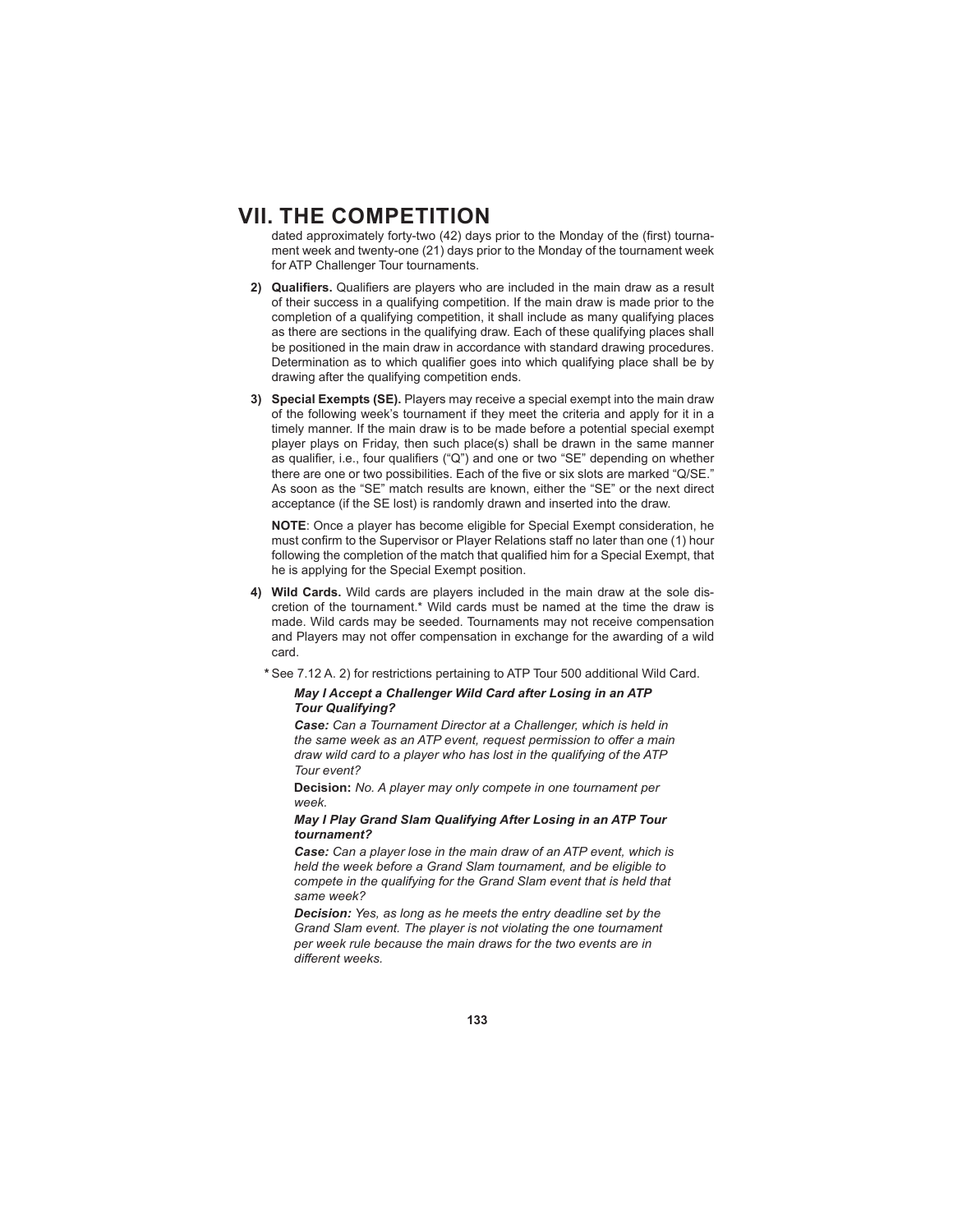### *May I Accept a Wild Card after Withdrawing from an ATP Tour Qualifying?*

*Case: A player was still competing in a Challenger on the day before Qs started at an ATP Tour event. He wanted to withdraw from the Qs due to "still competing" and then take a wild card into a Challenger event. Is this allowed?*

*Decision: Yes. The rule states that he may withdraw without penalty from the qualifying if he is still competing on the day prior to the commencement of the qualifying. By withdrawing due to"still competing", he is allowed to accept a wild card.*

*May I Sign In for Doubles after Withdrawing from an ATP Tour Qualifying?*

*Case: A player was still competing on the day before Qs started at an ATP Tour event. He wanted to withdraw from the Qs due to "still competing" and then sign in for doubles at the same or other event. Is this allowed?*

*Decision: Yes. The rule states that he may withdraw without penalty from the qualifying if he is still competing on the day prior to the commencement of the qualifying. The "without penalty" would relieve him from the "No Play After Withdrawal" provisions of the rules.*

### **B. Singles Qualifying**

- **1) Direct acceptances ATP Tour.** Direct acceptances are players accepted directly in the draw by virtue of their position in the ATP Singles Rankings or by their protected ranking position (singles). The list to be used for ATP Tour tournaments shall be dated approximately twenty-one (21) days prior to the Monday of the tournament week.
	- **a)** If there are still places available for direct acceptances in the qualifying draw, the next players selected shall be those with the highest position on the most recent ATP Doubles Rankings list.
	- **b)** There shall be an alternate sign-in list comprised of players that sign in who are not selected as direct acceptances. In the event that direct acceptance players are not present for first-round qualifying matches or if players are moved into the main draw from the qualifying (before the first ball is hit), players shall be selected from the alternate sign-in list in the order described in sections 1), and 2) above. Alternate sign-in deadline is 6:00 pm local time the day before the start of the qualifying. Thereafter, the deadline is one half  $(1/2)$  hour before the first scheduled match each day an Alternate may be required.

### **2) Direct acceptances – ATP Challenger Tour (50-125).**

**a) Qualifying Sign-In.** Players who personally sign-in for the qualifying event shall be accepted based upon their position on the most recent ATP Singles Ranking followed by the most recent ATP Doubles Ranking.

The sign-in shall also include those players coming from other events who are eligible to be signed-in by the ATP Supervisor or Tournament Referee. **Case:** *A player enters an event using his current ranking. After the deadline, he realizes he did not get in with his current ranking and*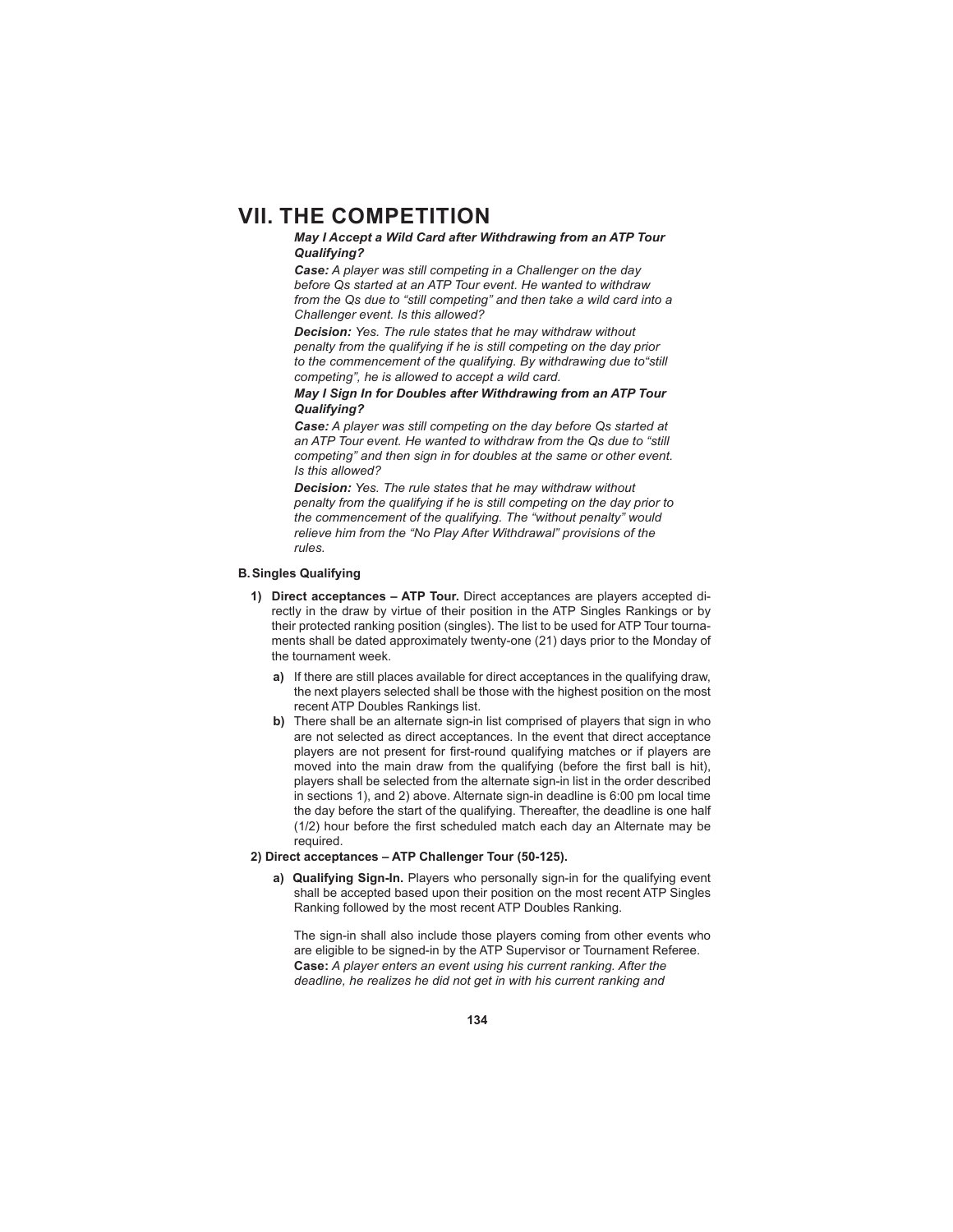*informs the Supervisor that he wants to use his protected ranking. May he do this?*

**Decision:** *No, the intent to use a protected ranking must be declared at the time of entry and cannot be declared after the deadline for the event.*

**b) On-Site Alternate Sign-In**. There shall be an on-site alternate sign-in on the day of the start of qualifying. The sign-in deadline is one half (1/2) hour before the first scheduled qualifying match.

 Priority for the on-site alternate sign-in is based upon the most recent ATP Singles Ranking and then players using their most recent ATP Doubles Ranking.

**3)** Any vacancy created by the withdrawal of a seed (for any reason), after the qualifying draw has been made but prior to the release of the order of play for the first day of the qualifying event, shall be filled by the next highest positioned player or team in the qualifying draw eligible to be seeded. The position vacated by that next highest positioned player or team shall then be filled by the next eligible player or team on the qualifying draw alternate list.

#### *Can I Sign In*

*Case:* An ATP Tour tournament with an advanced entry qualifying holds an Alternate Sign In on Friday night. If a player does not signin on Friday night, may he sign-in on the Saturday morning Alternate sign-in sheet?

**Decision:** Yes. Following the sign-in occurring prior to the qualifying draw being made, the Alternate sign-in on the day of first round play is a new list and any player who is on-site and with a ATP Ranking (singles or doubles) is eligible to sign-in.

#### *Unranked Players as Alternates*

*Case: The tournament has used their wild card allocation. Are players without a ranking eligible to sign in as alternates?*

*Decision: No. Unranked players are only allowed into the draw as a wild card selection.*

#### *Fill by Random or Alternative Method*

*Case: After concluding the qualifying sign-in, there are not a*  sufficient number of players listed in the ATP Rankings (singles/doubles) to fill the draw. If there are still additional vacancies, may the Tournament Director fill the remaining spots with players according *to the local system?*

*Decision: No. Unranked players are only allowed into the draw as a wild card selection.*

*Case: A player asks to be signed-in to the doubles qualifying which begins on Saturday. He is in another tournament and is playing the*  doubles final scheduled for Saturday. He asks that he be signed-in *if he gets a bye for Saturday, as he would not be able to play the qualifying on Saturday.*

*Decision: The entry for doubles qualifying cannot be accepted. The player could sign-in for main draw doubles, but not for qualifying.*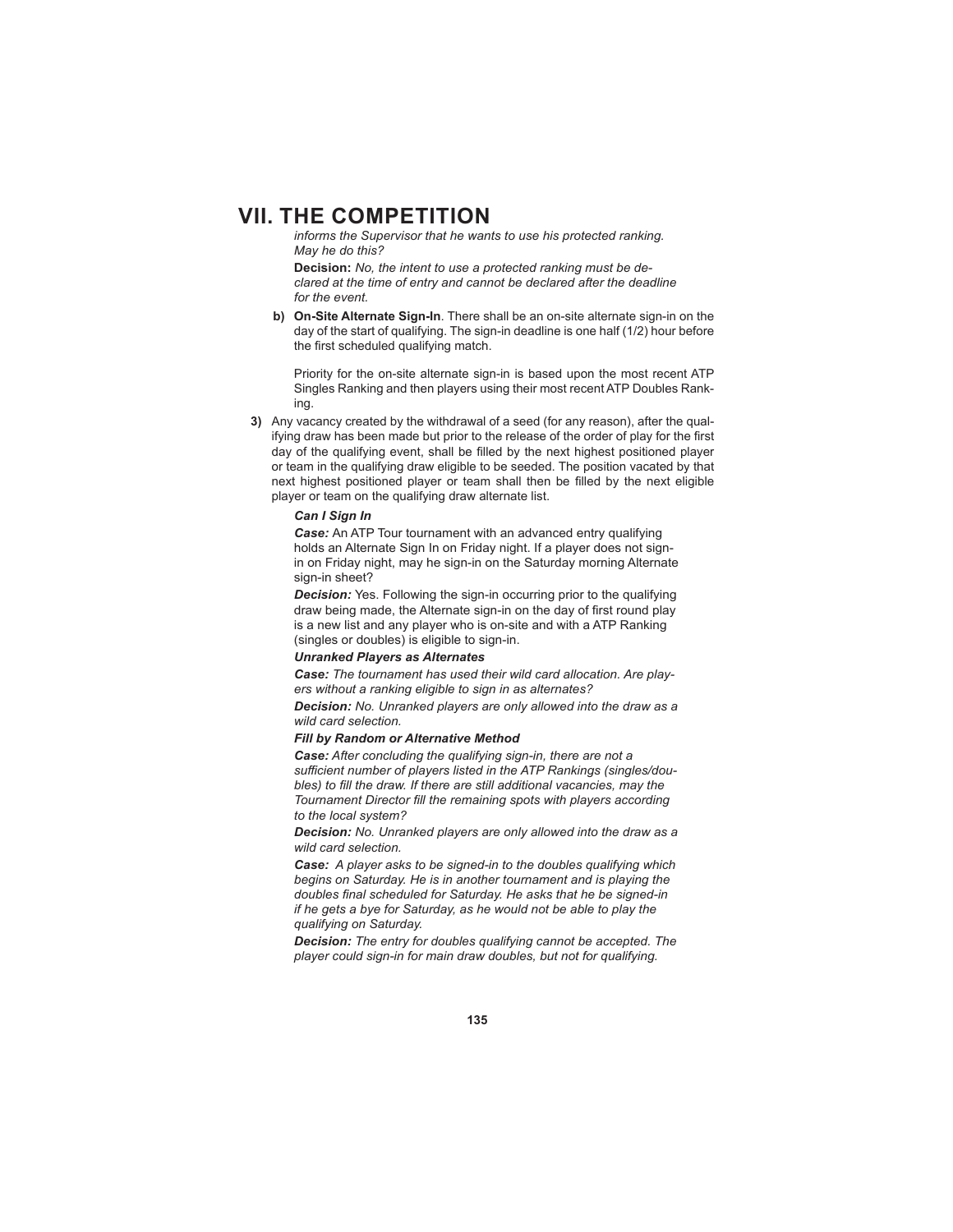**C. Doubles Main Draw - ATP Tour.** Direct acceptances for ATP Tour events shall be in the following order:

**1)** Teams composed of players in either the ATP Singles Rankings or the ATP Doubles Rankings. The combined positions of the two players using best ATP Rankings (singles or doubles) shall be added together and the total used to determine the direct acceptances. The most recent ATP Singles Rankings and/or ATP Doubles Rankings list, including a protected ranking, shall be used.

Ties are broken as follows (including protected rankings):

- **a)** Team using two (2) doubles rankings.
- **b)** Team using one (1) doubles ranking.

**c)** Team using two (2) singles rankings.

- **Note:** For ties between teams with the same composition:
	- **i)** For teams using two (2) ATP Doubles Rankings, the fewest number of doubles tournaments played and then the team with the highest number of points.
		- **aa)** If one (1) team is using a protected ranking, then they are placed below the team using two (2) actual rankings;
		- **bb)** If both teams have one (1) or two (2) members using a protected ranking, then the team with the strongest individual ATP Doubles Ranking, including protected ranking, will receive priority;
	- **ii)** For teams using one (1) singles & one (1) doubles the team with the strongest individual ATP Doubles Ranking will receive priority;
	- **iii)** For teams using two (2) ATP Singles Rankings, the team with the strongest individual ATP Singles ranking.
	- **iv)** If none of the above break the tie, then the order shall be determined by a draw.

**Case:** *A player enters an event using his current ranking. After the deadline, he realizes he did not get in with his current ranking and informs the Supervisor that he wants to use his protected ranking. May he do this?*

**Decision:** *No, the intent to use a protected ranking must be declared at the time of entry and cannot be declared after the deadline for the event.*

**2)** If the doubles draw cannot be filled by teams where both members are listed in the ATP Singles Rankings or ATP Doubles Rankings, the remaining places shall be filled with byes.

#### **Only One Doubles Player Has Ranking**

**Case:** *A doubles team has one player who is listed in the ATP Singles Rankings or ATP Doubles Ranking and one player who is not. Can the team be in the doubles draw?*

**Decision:** *Since one player does not have a ranking, the only way into the draw is via a wild card.*

**NOTE:** *The rationale for this is that all players, except Wild Cards, must be an ATP member or a registered player. Since one player of the team does not have a ranking, he is not eligible to register and therefore the only way into the draw is via Wild Card.*

#### *Use of Both Rankings*

*Case: A player has a protected singles ranking of 201, true singles ranking of 458, protected doubles ranking of 320 and true doubles*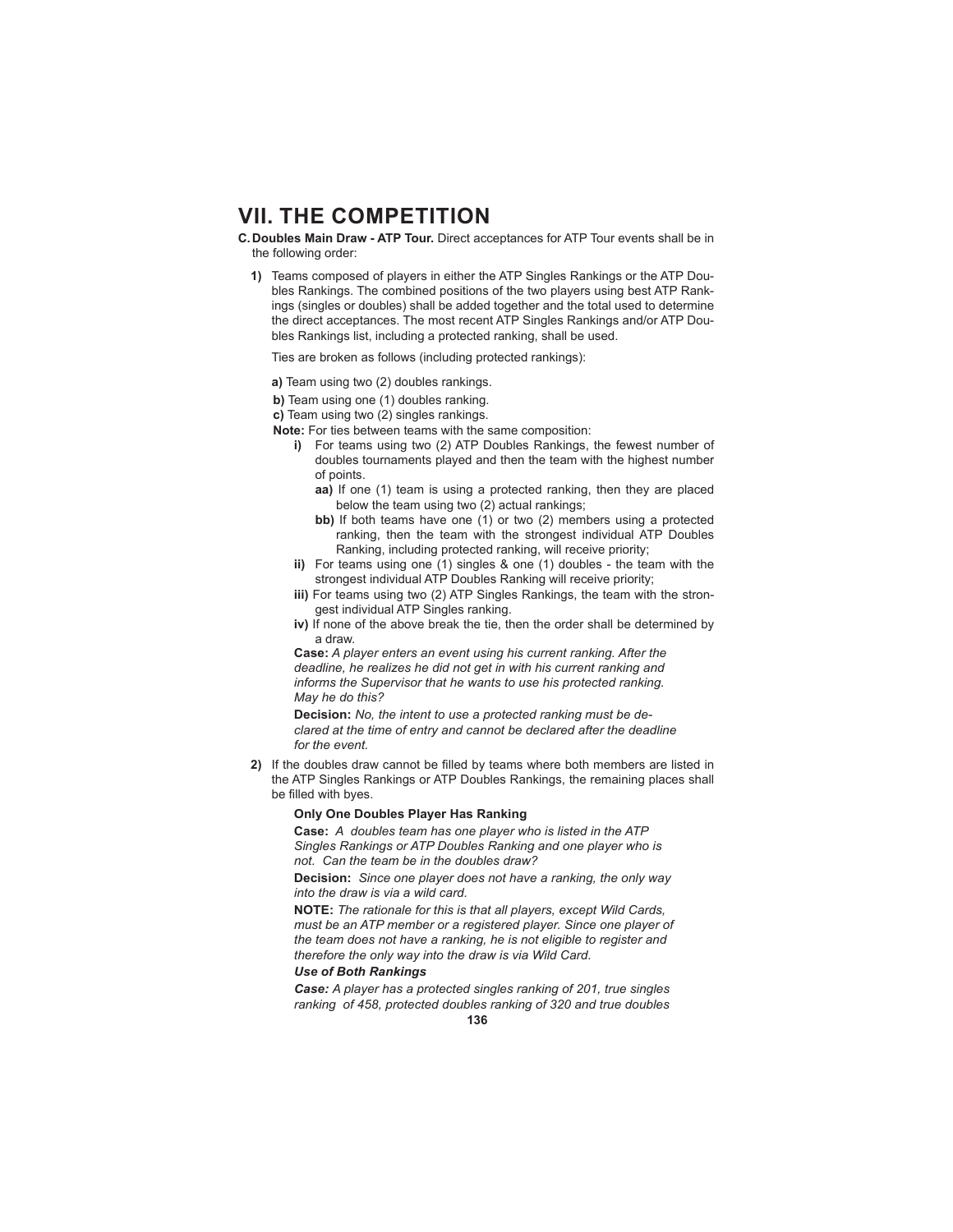*ranking of 408. Can the player use his protected singles ranking to enter doubles when he has already used it to enter the singles of that tournament or does he have to use his 'true' singles ranking or his protected doubles ranking?*

*Decision: The protected singles ranking CAN be used for entry into the doubles. It would not count against his allowed total for singles events but would count against his doubles allotment.*

#### **D. Doubles Main Draw – ATP Challenger Tour**

#### **Challenger 50-125**

**Direct acceptances for ATP Challenger events shall be in the following order:**

**1)** Teams composed of players in either the ATP Singles Rankings or the ATP Doubles Rankings. The combined positions of the two players (using best ATP Rankings - singles or doubles) shall be added together and the total used to determine the direct acceptances. The most recent ATP Singles Rankings and/or ATP Doubles Rankings list, including a protected ranking, shall be used.

Ties are broken as follows (including protected rankings):

- **a)** Team using two (2) doubles rankings.
- **b)** Team using one (1) doubles ranking.
- **c)** Team using two (2) singles rankings.
- **Note:** For ties between teams with the same composition:
	- **i)** For teams using two (2) ATP Doubles Rankings, the fewest number of doubles tournaments played and then the team with the highest number of points.
	- **ii)** If one (1) team is using a protected ranking, then they are placed below the team using two (2) actual rankings;
	- **iii)** If both teams have one (1) or two (2) members using a protected, then the team with the strongest individual ATP Doubles Ranking, including protected ranking, will receive priority;
	- **iv)** For teams using two (2) ATP Singles Rankings, the team with the strongest individual ATP Doubles Ranking will receive priority.
	- **v)** For teams using two (2) ATP Singles Rankings, the team with the strongest individual ATP Singles Ranking will receive priority.
	- **vi)** If none of the above break the tie, then the order shall be determined by a draw.

#### **E. Seeds - ATP Tour and ATP Challenger Tour**

 Seeded teams will be determined by using the combined ATP Doubles Rankings of the two players (protected ranking not included). Ties shall be broken as follows:

- **1)** The team with the fewest events played is positioned higher.
- **2)** The team with the highest number of points is positioned higher.
- **3)** A coin flip or draw if a tie remains.

#### **F. Qualifiers**

Qualifiers are teams who are included in the main draw as a result of their success in a qualifying competition. If the main draw is made prior to the completion of a qualifying competition, it shall include as many qualifying places as there are sections in the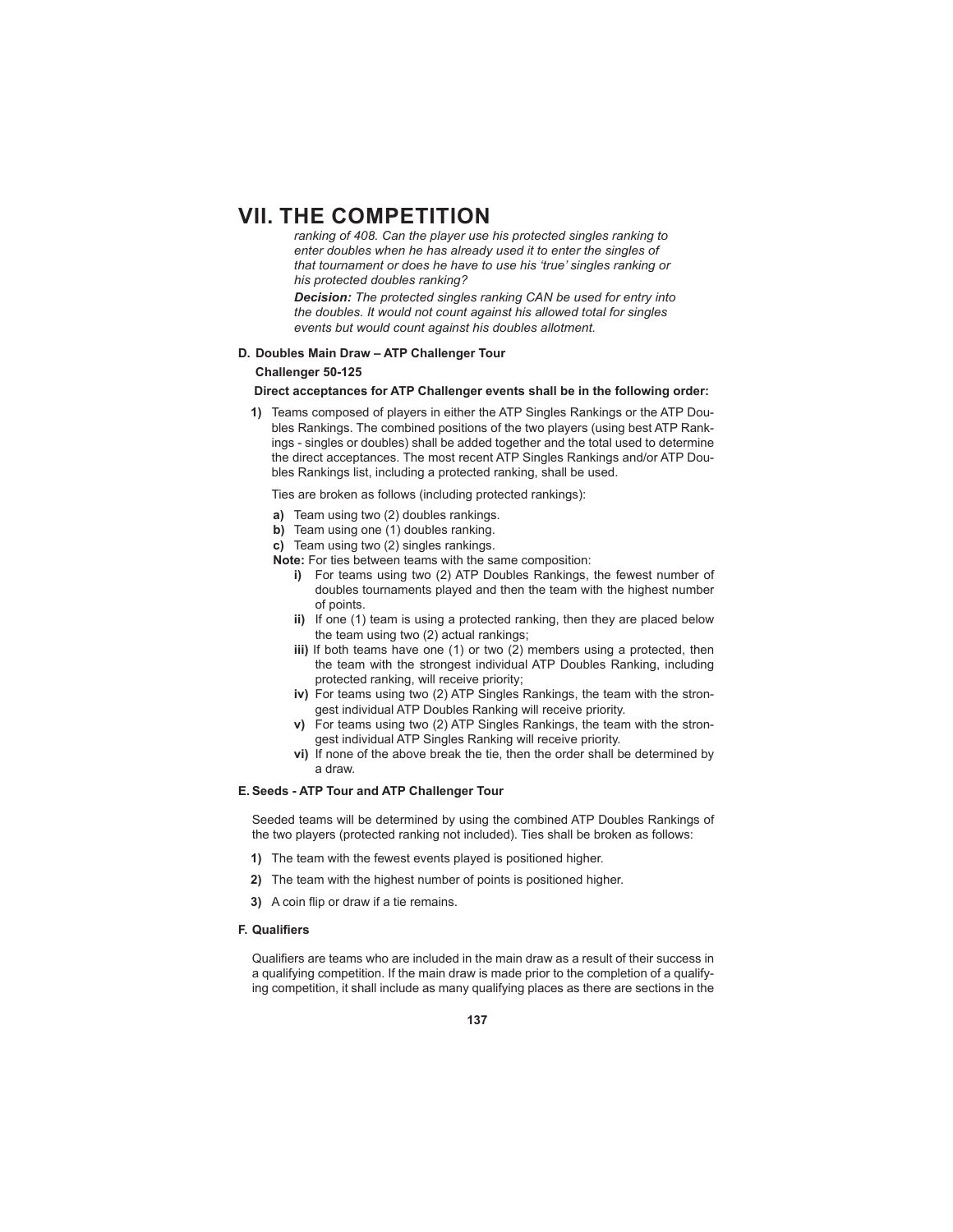qualifying draw. Each of these qualifying places shall be positioned in the main draw in accordance with standard drawing procedures. Determination as to which qualifier goes into which qualifying place shall be by drawing after the qualifying competition ends.

**G. Wild Cards.** Wild cards are players included in the main draw at the sole discretion of the tournament. Wild cards must be named at the time the draw is made. Wild cards may be seeded. Tournaments may not receive compensation and players may not offer compensation in exchange for the awarding of a wild card.

### **7.14 Seeds Definition**

 Seeds are players who are given preferential positions in the draw based on the ATP Rankings. The selection and arrangement of seeds shall be based upon the most recent ATP Rankings list (the protected ranking is not considered). Each tournament shall have a seeded draw and there shall be only one seeding list. Seeding shall not be official until the final draw is made. For doubles, seeded teams will be determined by using the combined ATP Doubles Rankings of the two players (entry protection not included).

 Any vacancy created by the withdrawal of a seed, after the draw has been made but prior to the release of the order of play for the first day of main draw, shall be filled according to the procedures described under vacancies.

## *Protected Ranking is for Entry, Not Seeding*

*Case: May a player's protected ranking be used for seeding purposes?*

*Decision: No. The protected ranking position can be used for: 1) entry into the qualifying competition and main draw, or 2) special exempt position. It may not be used for: 1) seeding, or 2) lucky loser order.*

# **7.15 Number of Seeds**

The number of seeds shall be as follows:

| <b>Singles</b>            |                                         | <b>Doubles</b>     |                                |  |
|---------------------------|-----------------------------------------|--------------------|--------------------------------|--|
|                           | 4 competitors - 2 seeds (singles $Q$ )* |                    | 4 teams - 2 seeds (Qualifying) |  |
|                           | 16 competitors - 8 seeds (singles Q)    | 16 teams - 4 seeds |                                |  |
|                           | 24 competitors - 12 seeds (singles Q)   | 24 teams - 8 seeds |                                |  |
|                           | 28 competitors - 14 seeds (singles (Q)  | 32 teams - 8 seeds |                                |  |
|                           | 48 competitors - 24 seeds (singles Q)   |                    |                                |  |
| 32 compeitiors - 8 Seeds  |                                         |                    |                                |  |
| 28 competitors - 8 seeds  |                                         |                    |                                |  |
| 48 competitors - 16 seeds |                                         |                    |                                |  |
| 56 competitors - 16 seeds |                                         |                    |                                |  |
| 96 competitors - 32 seeds |                                         |                    |                                |  |

\*ATP Challenger Tour Qualifying only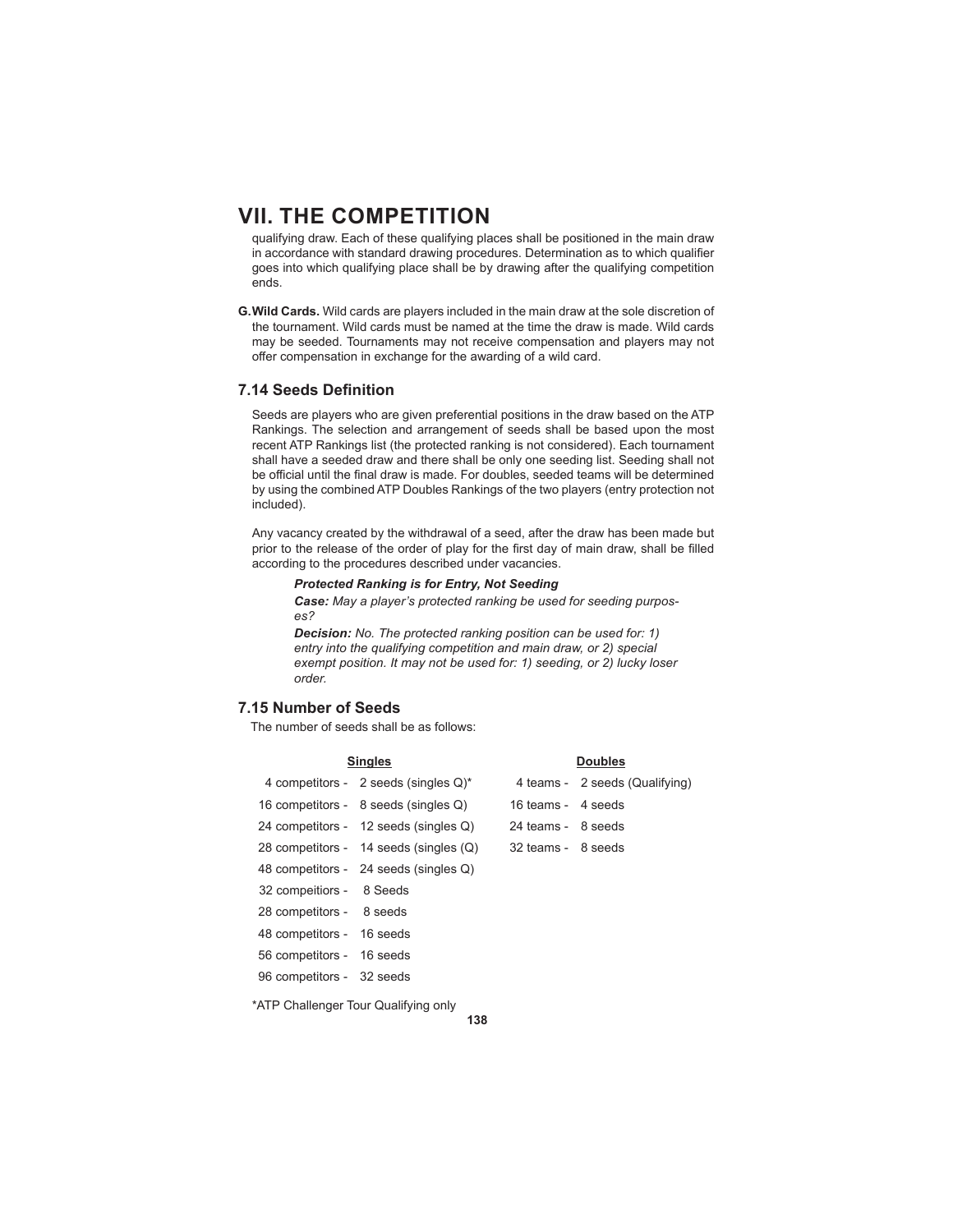# **7.16 Placement of Seeds - Main Draw**

The procedures for placing seeds in the main draw are as follows:

- **A.** Place seed 1 on line 1 and seed 2 on line 32 (32 draw), line 64 (64 draw) or line 128 (96 draw); and
- **B.** To determine the location of the remaining seeds, draw in groups according to the following chart:

|                |                    | 16 Draw | 32 Draw | 64 Draw  | 96 Draw  |
|----------------|--------------------|---------|---------|----------|----------|
| <b>Seeds</b>   |                    | 4 Seeds | 8 Seeds | 16 Seeds | 32 Seeds |
| $3 - 4$        |                    |         |         |          |          |
|                | <b>First Drawn</b> | 5       | 9       | 17       | 33       |
|                | Second Drawn       | 12      | 24      | 48       | 96       |
| $5 - 8$        |                    |         |         |          |          |
|                | <b>First Drawn</b> |         | 8       | 16       | 32       |
|                | Second Drawn       |         | 16      | 32       | 64       |
|                | <b>Third Drawn</b> |         | 17      | 33       | 65       |
|                | Fourth Drawn       |         | 25      | 49       | 97       |
| $9 - 12$       |                    |         |         |          |          |
|                | <b>First Drawn</b> |         |         | 9        | 17       |
|                | Second Drawn       |         |         | 25       | 49       |
|                | <b>Third Drawn</b> |         |         | 40       | 80       |
|                | Fourth Drawn       |         |         | 56       | 112      |
| $13 - 16$      |                    |         |         |          |          |
|                | <b>First Drawn</b> |         |         | 8        | 16       |
|                | Second Drawn       |         |         | 24       | 48       |
|                | <b>Third Drawn</b> |         |         | 41       | 81       |
|                | Fourth Drawn       |         |         | 57       | 113      |
| 17 - 24        |                    |         |         |          |          |
|                | <b>First Drawn</b> |         |         |          | 9        |
|                | Second Drawn       |         |         |          | 24       |
|                | <b>Third Drawn</b> |         |         |          | 41       |
|                | Fourth Drawn       |         |         |          | 56       |
|                | Fifth Drawn        |         |         |          | 73       |
|                | Sixth Drawn        |         |         |          | 88       |
|                | Seventh Drawn      |         |         |          | 105      |
|                | Eighth Drawn       |         |         |          | 120      |
| <u>25 - 32</u> |                    |         |         |          |          |
|                | <b>First Drawn</b> |         |         |          | 8        |
|                | Second Drawn       |         |         |          | 25       |
|                | <b>Third Drawn</b> |         |         |          | 40       |
|                | Fourth Drawn       |         |         |          | 57       |
|                | Fifth Drawn        |         |         |          | 72       |
|                | Sixth Drawn        |         |         |          | 89       |
|                | Seventh Drawn      |         |         |          | 104      |
|                | Eighth Drawn       |         |         |          | 121      |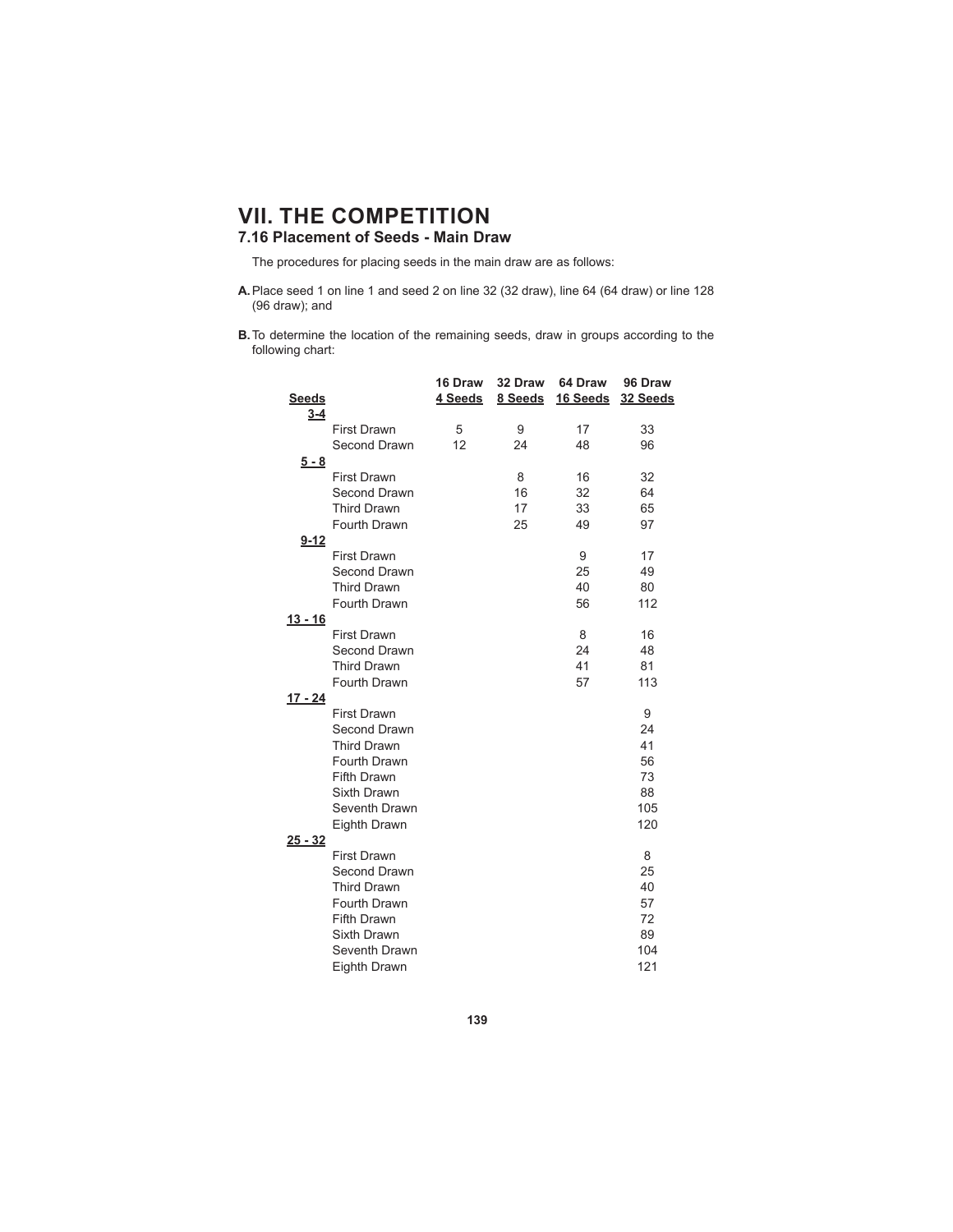# **7.17 Qualifying Placement**

### **A. Singles**

- **1)** There will be one section, having two (2) seeds, for each qualifying position in the main draw. The first seed shall be placed at the top of the first section. The second seed shall be placed at the top of the second section and so on until all sections have one (1) seed on the top line of each section. The remaining seeds shall be placed together and drawn with the first drawn placed on the last line of the first section, second drawn placed on the last line of the second section and continued in this manner until each of the sections have two seeds.
- **2)** The names of the remaining players shall be drawn and placed in the vacant spaces not occupied by the seeds or byes beginning at the top of the draw.

#### **B. Doubles**

Two teams shall be seeded in a four-draw event with the seeds being placed on lines 1 and 4.

### **7.18 Byes - Assignment and Placement**

#### **A. Singles Main Draw**

- **1)** If there is a 32 main draw, no byes shall be awarded unless there are an insufficient number of direct acceptances.
- **2)** If there is a 28 main draw, the top four (4) seeds shall be awarded a bye.
- **3)** If there is a 48 or 96 main draw, each seed shall be awarded a bye.**(See ATP Addendum, page 388)**
- **4)** If there is a 56 main draw, the top eight (8) seeds shall be awarded a bye. **(See ATP Addendum, page 387)**
- **5)** Any player who received a "bye" and loses in the second round shall receive second round loser's prize money but only first round loser's points for the ATP Rankings, if applicable.

#### **B. Doubles Main Draw**

- **1)** If there is a 16 or 32 main draw, no byes shall be awarded.
- **2)** If there is a 24 main draw, each seeded team shall be awarded a bye.
- **3)** Any team that received a "bye" and loses in the second round shall receive second round loser's prize money but only first round loser's points for the ATP Doubles Rankings, if applicable.

#### **C. Qualifying Draw**

If there are not enough competitors to fill the qualifying draw, then after the seeds are placed in the draw, the required number of byes shall be awarded as follows:

- **1)** Priority shall be to the highest seeds.
- **2)** Remaining byes shall be drawn by groups of two (2) going into one (1) section (e.g., if there are 10 byes, eight go to seeds and the remaining two are drawn into one section; if there are 11 byes, nine and 10 are drawn into one section and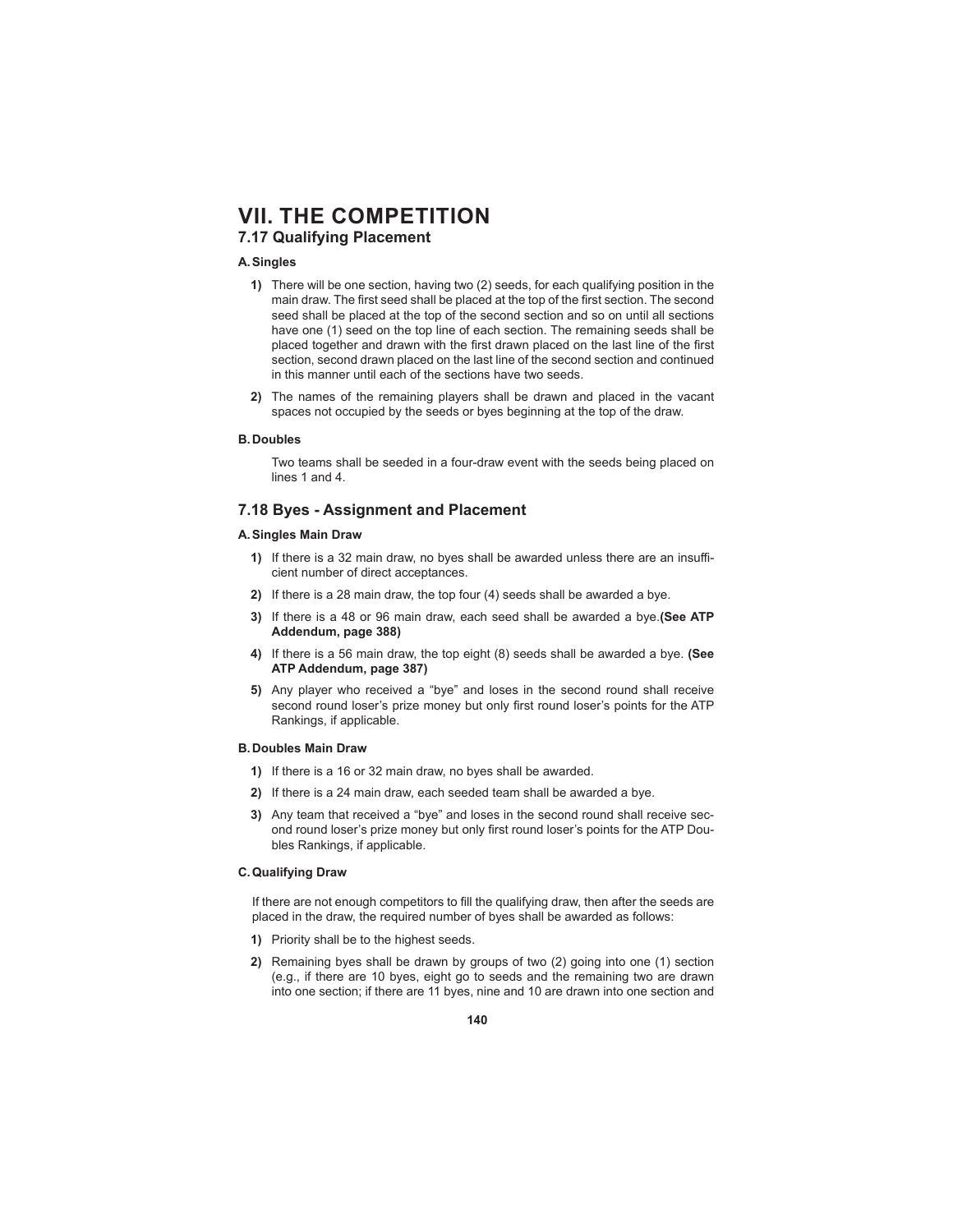the 11th is randomly drawn into one of the other three (for a 32 draw qualifying competition) remaining qualifying sections).

# **7.19 Remake of Draw**

# **A. Singles**

 If two (2) or more of the top eight (8) seeds withdraw more than twenty-four (24) hours before the start of the singles tournament, the tournament may choose either to remake the draw or let the draw stand. If a wild card withdraws after the original draw and the draw is to be remade, the vacancy created may be filled at the tournament's option by a substitute wild card. If the tournament elects not to use a substitute wild card, the vacancy shall be treated as any other vacancy.

### **B. Doubles**

Prior to the draw being finalized (not sooner than when it is published but not later than when the first ball of the doubles tournament is struck as determined by the Supervisor), use the following procedure: If one-fourth or more of the seeded teams withdraw, or a minimum of two (2) seeded teams in a 16-team draw withdraw, the Tournament Director has the option to have the draw remade if approved by the Supervisor. If the draw is remade, the original pairings may not be changed except where vacancies occur.

**Case:** *A draw has to be remade. How is the remake of the draw done?*

**Decision:** *There are 2 methods for remaking a draw: (1) Retaining the original order of the chips drawn and (2) Starting from the beginning and redrawing the chips.*

*Retaining the original order of the chips drawn is the preferred method and is used in all cases except when the cause of the remake had to do with an issue with the chips, such as a loss of a chip; a chip being accidently thrown back into the bowl and drawn a second time, etc.*

*In the instance of remaking the draw retaining the original order of the chips, the following procedure is followed:*

- **1)** The Chip List (order of the names of players and/or teams) is regenerated
- **2)** The draw is populated using the list of chips drawn in the original order
- **3)** No other action is taken

*In the instance when the draw is remade by starting from the beginning and redrawing the chips., the following procedure is followed:*

- **1)** The Chip List (order of the names of players and/or teams) is regenerated.
- **2)** The Chips are redrawn according to the procedures outlined in the ATP Rulebook 7.09

# *Where does the "No Match" go?*

*Case: At an ATP Tour Qualifying, the draw is made and the OP is published on Friday night. Overnight, 3 withdrawals occur. The players who withdrew were on Line 2, Line 11 and Line 13. The next morning, only 2 players sign in for the on-site alternate list leaving a*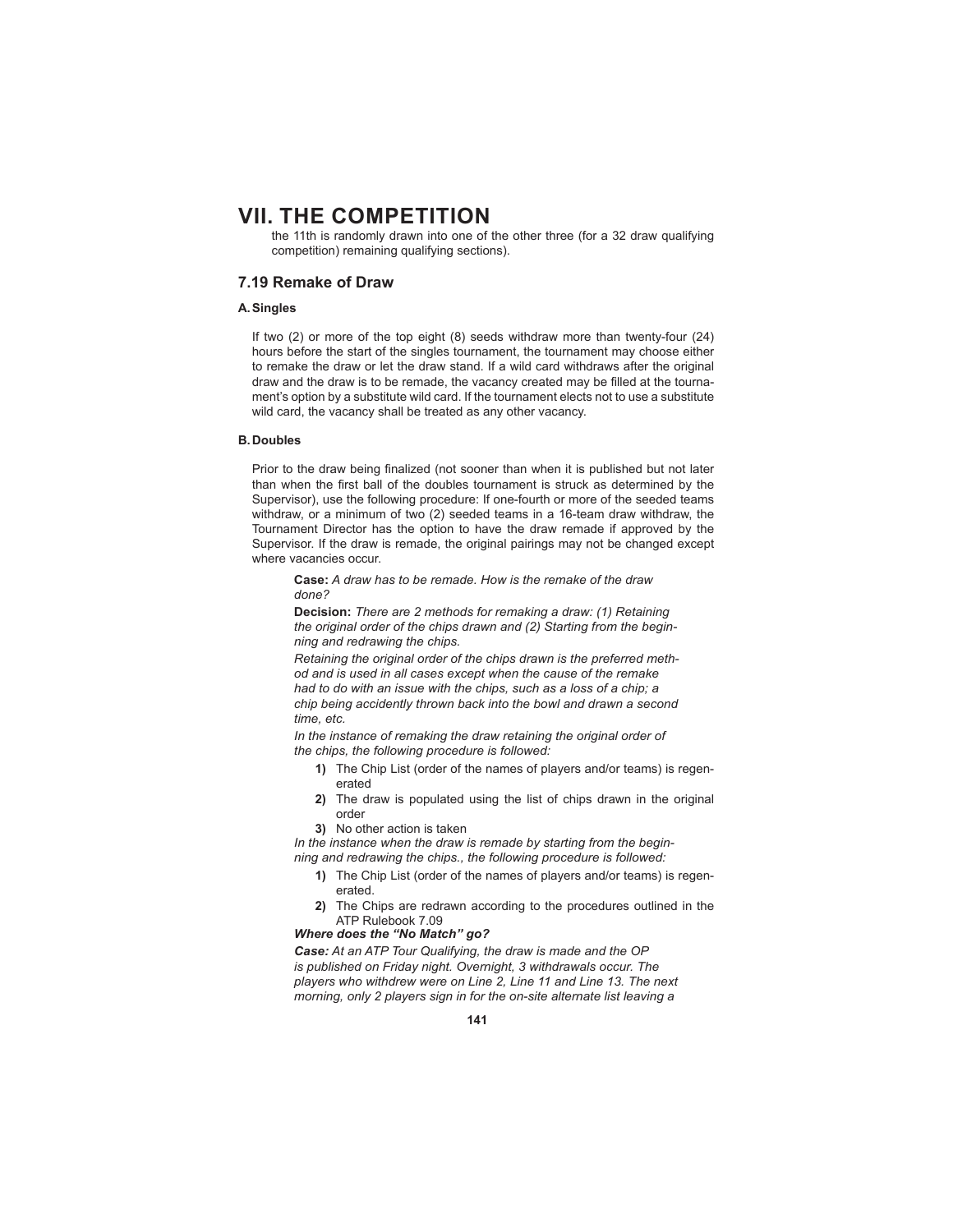*"No Match" spot for the draw. How is it determined on which line the "No Match" is placed? Decision: By random draw.*

# **7.20 Lucky Losers, Substitutions and Vacancies**

### **A. Lucky Loser Selection**

**32/16Q Draw** events shall use the same protocol as secified for ATP Tour events in section 7.20 A. 1) below.

 A player may be entered in the main draw of a tournament if he meets the criteria outlined for a lucky loser.

- **1)** Lucky losers are players who have lost in the final round of the qualifying event or, if more lucky losers are required, those players who have lost in the previous qualifying round(s). Lucky Losers shall be selected based on the computer rankings as follows: If there are no vacancies when the qualifying event has been completed, then the order of the Lucky Loser list shall be selected on the basis of their position on the ATP Rankings (singles or doubles) list used for determination of qualifying seeding (protected ranking is not considered). If there is a vacancy in the main draw when qualifying is completed then the order of the two (2) highest ranked players shall be randomly drawn, thereafter the order shall follow the players' rankings, unless there are two (2) or more withdrawals at the time the Qualifying competition is finished in which case the size of the random draw will be the number of withdrawals plus one (1). In the case where players from the previous round are included in the draw they will be placed behind all players who have lost in the final round of qualifying. Only those accepted into the qualifying competition may sign in as lucky losers.
- **2)** The lucky loser list shall be posted each day at least one (1) hour before the signin deadline, which shall be one-half (1/2) hour before the first scheduled match of the day. If rain or other disruptions occur, then the Supervisor can change the deadline as appropriate. Such list shall not be available for sign-in on the preceding day. All lucky loser sign-in deadlines must be placed on each day's schedule of play.
- **3)** The sign-in for doubles lucky losers or alternates shall follow the same procedures as the sign-in for singles lucky losers or alternates. One member of a lucky loser team may sign in for the team. If there is no qualifying competition, substitutions shall come from the alternate list of teams not accepted directly into the main draw through the on-site sign-in procedure. In either case, only substitutions of the originally paired teams are permitted. If two (2) or more positions become available at the same time during the preceding period, the positions to be occupied shall be determined by drawing.
	- **a)** There shall be one Lucky Loser / alternate sign-in sheet that will have all eligible Lucky Loser / alternate\* teams listed.
	- **b)** The system of merit for alternates is based on the same method as used in the system of merit for entry.
	- **c)** The system of merit for Lucky Losers is based on the same method as used to determine seeding.
- 4) Vacancies in ATP Tour 500 Doubles main draw will be filled by the following method: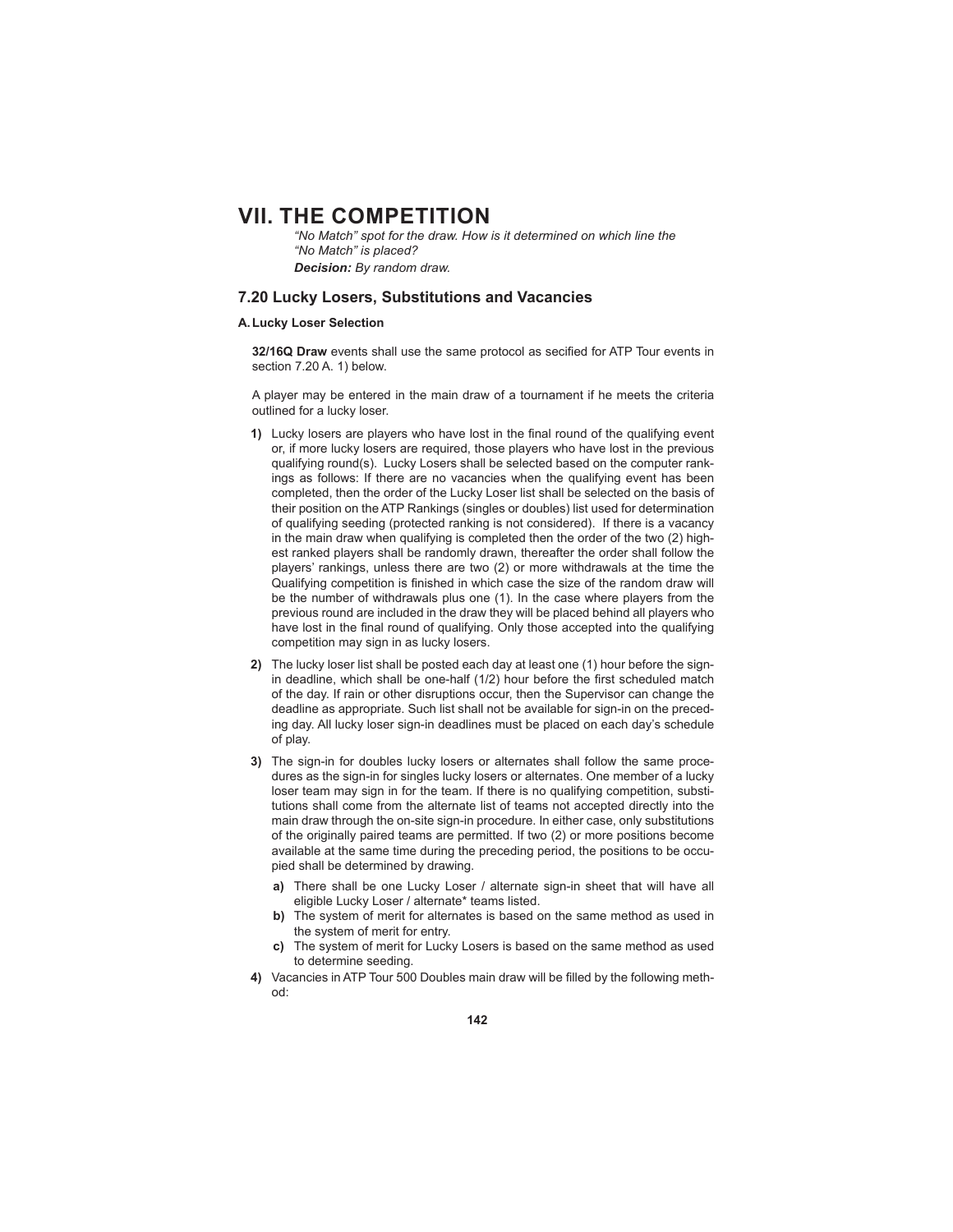- **a)** Team losing in the final round of qualifying shall be the number 1 lucky loser; and
- **b)** The two teams losing in the first round of the doubles qualifying shall be numbers two (2) and three (3) based upon their ranking as used in the determination of seeds; and then
- **c)** All teams who signed in for the on-site entry list and were not accepted or could not participate in the qualifying and shall be ordered based upon their rank on the acceptance list.
- **d)** One player from each team must sign the daily lucky loser / alternate sign-in sheet to be eligible to fill a vacancy.
- **5)** Vacancies in ATP Masters 1000 and ATP Tour 250 Doubles main draws occurring after the withdrawal deadline but prior to the draw being made will be filled by the next team on the on-site alternate list.
- **6)** Vacancies in ATP Masters 1000 and ATP Tour 250 Doubles main draws occurring after the draw has been made will be filled by the first of the following methods:
	- **a)** Teams who were not accepted into the main draw through the on-site sign-in list; then
	- **b)** Teams who did not enter through the online on-site alternate sign-in and teams where one member of the team is eligible to re-pair following the withdrawal of his partner are eligible\* to sign the daily alternate sign-in and are placed below those teams on the alternate list who did enter through online on-site alternate sign-in method.
	- To be eligible, alternate teams who did not enter through the online protocol must sign-in on the first day of the doubles competition.
- **7)** Teams may remain on the alternate list for multiple events in the same week, however, they may only sign-in at one of those events on any given day.
- 8) Vacancies in Challenger Doubles main draw will be filled from the on-site alternate list using the same protocol as used for entries. Teams who did not enter through the on-site sign-in and teams where one member of the team is eligible to re-pair following the withdrawal of his partner are eligible\* to sign the daily alternate sign-in and are placed below those teams on the alternate list who did enter through the on-site sign-in method.
	- To be eligible, alternate teams who did not enter through the on-site protocol must sign-in on the first day of the doubles competition.

*Case: A team submits an advance entry for a 250 tournament with one of the players using a protected ranking. They are among 6 teams not ranked high enough to be selected. The other 5 teams are using their best of rankings. Where is the team using the protected ranking placed on the alternate list if they are the next team in based on that ranking or the 4th highest team using their best of ranking?*

*Decision: The team using the protected ranking is placed at the top of the alternate list. Protected ranking is used for entry into a tournament either directly or as an alternate (either an advanced entry or as an on-site entry).*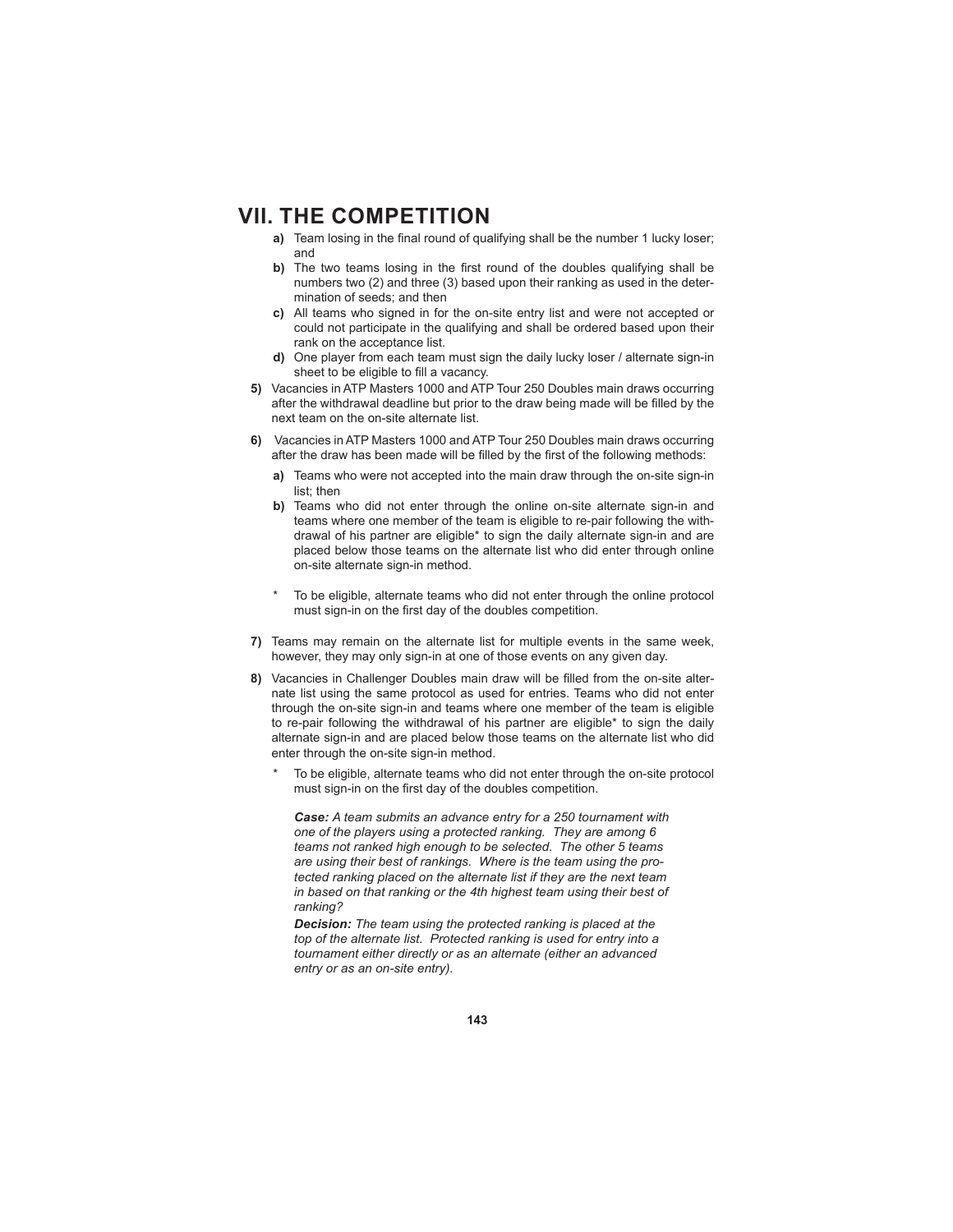# *Who is inserted as the doubles alternate?*

*Case 1: After the sign-in deadline for doubles alternate has closed, there are 7 teams signed-in. At 16:55 a team scheduled to play at 17:00 withdraws due to injury of one of the players. The #1 team on the alternate list is inserted into the draw. The match is called at 17:00. It is discovered that the inserted team is at the hotel and at 17:15 the alternate is defaulted for punctuality. What should be done now?*

*Decision: If an eligible alternate team cannot be found who is ready to go on court by 17:20, then a walkover is awarded. 7.20 B 2) b) states that to be eligible for substitution, a lucky loser (alternate)*  must "be ready to play within five (5) minutes after the announce*ment of a default for punctuality".*

**ATP POLICY:** *While every eff ort must be made to locate an eligible, signed-in alternate team, the 15 minute punctuality rule must be enforced to protect the opponent who is ready to play. It is incumbent upon the teams signed-in as alternates to be available, reachable and ready to go when the match is called or within 5 minutes of the announcement of a punctuality default. In the instance of one player on court in singles, his partner must be available, reachable and ready to go, the team would be inserted and the match rescheduled. This policy extends to Lucky Losers also.*

*Case 2: A doubles match is called at 11:00 AM and one of the teams cannot be found. At 11:15 AM a punctuality default is award*ed. How is the vacancy filled?

*Decision: The highest ranked doubles team from the alternate list who are eligible to be inserted in the draw and are ready to play*  within the five (5) minute allotted time period will replace the de*faulted team. 7.20 B 2) b) states that to be eligible for substitution, a lucky loser (alternate) must "be ready to play within five (5) minutes after the announcement of a default for punctuality".*

**ATP POLICY: (See ATP Addendum, page 389)***. Alternates (Lucky*  Losers) are to be ready when called upon to fill a vacancy. By sign*ing the daily alternate (Lucky Loser) list they are declaring that they*  are on-site and ready to play, if needed. While every effort will be *made by ATP staff to locate the alternate/LL teams it is the alternate/ lucky loser teams/players responsibility to keep ATP staff informed of their whereabouts and to remove their names if they leave the site or otherwise become unavailable for substitution.*

### *Advance Entry Qualifying*

*Case:* How are vacancies handled for ATP Tour qualifying events if there are no eligible players remaining on the Advanced Entry list and there are not enough players who signed the Friday On Site Alternate list to fill the draw?

*Decision: If there are no eligible players remaining on the Advanced Entry list and there are not enough players who signed the*  **Friday On Site Alternate list to fill the draw then Byes should be** *awarded to the seeded players by ranking order. Any additional*  vacancies occurring after the draw will be filled from the "day of" *Alternate sign-in list.*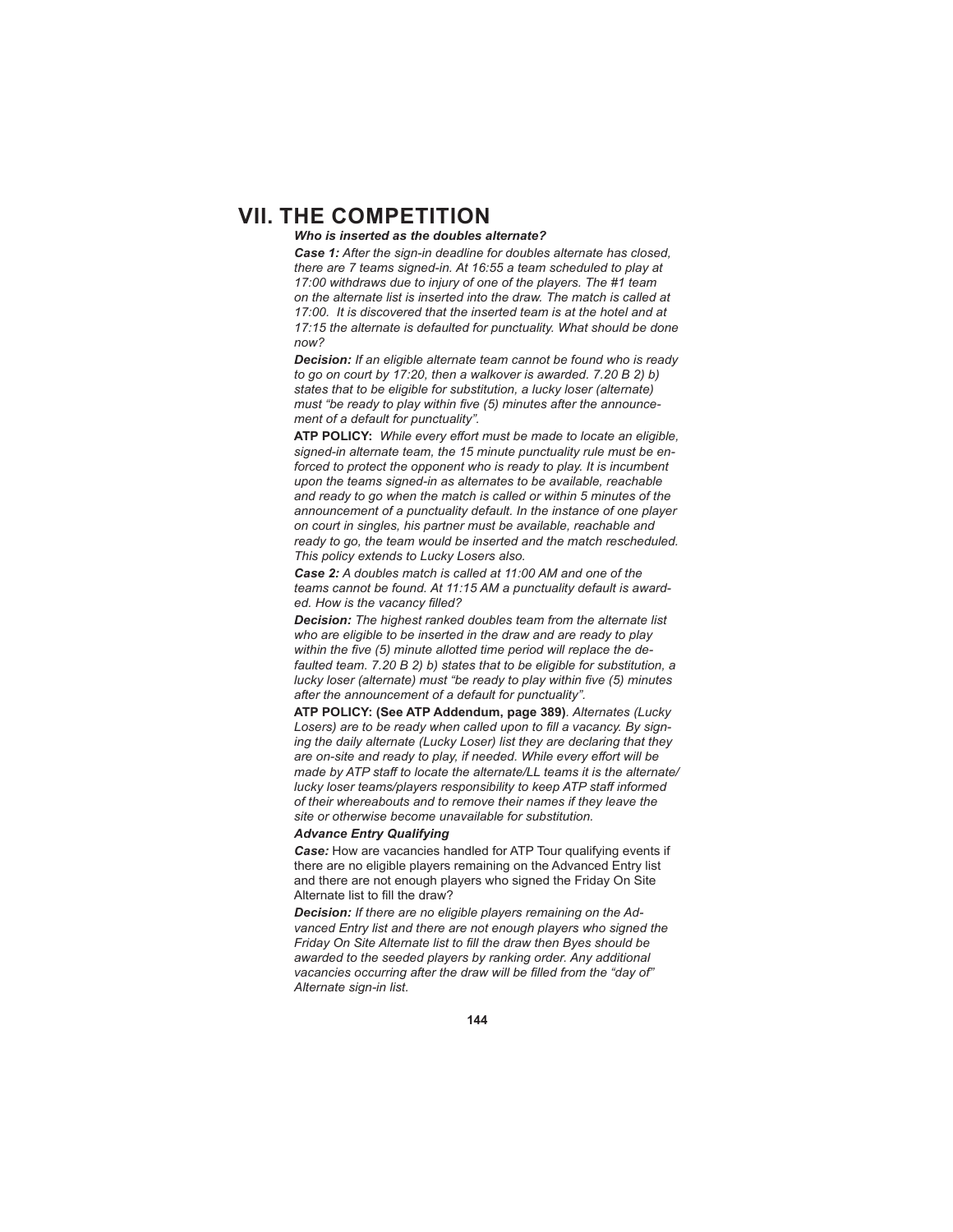# *ATP 500 Doubles Qualifying*

*Case: How are vacancies handled for ATP Tour 500 doubles qualifying if there are not enough teams who entered the Qualifying Entry*  list or through the On-line On-site entry method to fill the draw?

*Decision: If there are not enough teams who signed the Qualifying*  Alternate list to fill the draw then Byes should be awarded to the *seeded teams by ranking order. Any additional doubles Qualifying*  vacancies occurring after the draw will be filled from the "day of" *Alternate sign-in list.*

### **B. Lucky Loser/Alternate Substitution**

**1)** A lucky loser/alternate shall be inserted in the appropriate position as a substitution for any player who withdraws or is withdrawn before the first ball of his first match is struck.

**NOTE:** A player winning a match by walkover is considered to have played a match.

- **2)** In order to be eligible for substitution, a lucky loser/alternate must:
	- **a)** Sign the lucky loser/alternate sign-in record at least one-half (1/2) hour prior to the first scheduled match of each day; and
	- **b)** Be ready to play within five (5) minutes after the announcement of a default for punctuality.
	- **c)** If the eligible lucky loser/alternate is not available to play, he shall be placed at the bottom of the lucky loser/alternate priority list for that day corresponding to the qualifying round in which he lost. If the eligible player is playing in the doubles event at the time he is called as a lucky loser/alternate in singles, the singles match may be rescheduled so he can fill the lucky loser/alternate position, provided the Supervisor determines that the rescheduling does not cause an unreasonable disruption of the schedule or does not cause the winner to play a second match that day; otherwise the next available lucky loser/ alternate shall be selected to fill such vacancy.

### *Alternate Sign-In Procedures*

*Case: The two (2) players ahead on an alternate list do not sign in 1/2 hour before the singles qualifying matches are to begin. One (1) of the players arrives on-site just before it is known that an alternate is going to be needed. Who gets in?*

*Decision: Neither of the two (2) players. In order to be eligible for substitution, an alternate must sign in before the deadline and must*  be ready to play within five (5) minutes of being called.

# *Doubles Alternate at two tournaments?*

*Case: A team signs in for doubles at two tournaments the same week. They do not get into the main draw, but are the #1 alternate at both events. The team signs the Alternate list at tournament A on Monday and Tuesday and then wants to sign the Alternate list at tournament B on Wednesday. Are they permitted to do this? Decision: Yes, however, a team is only eligible to be signed in on one "live" list per day.*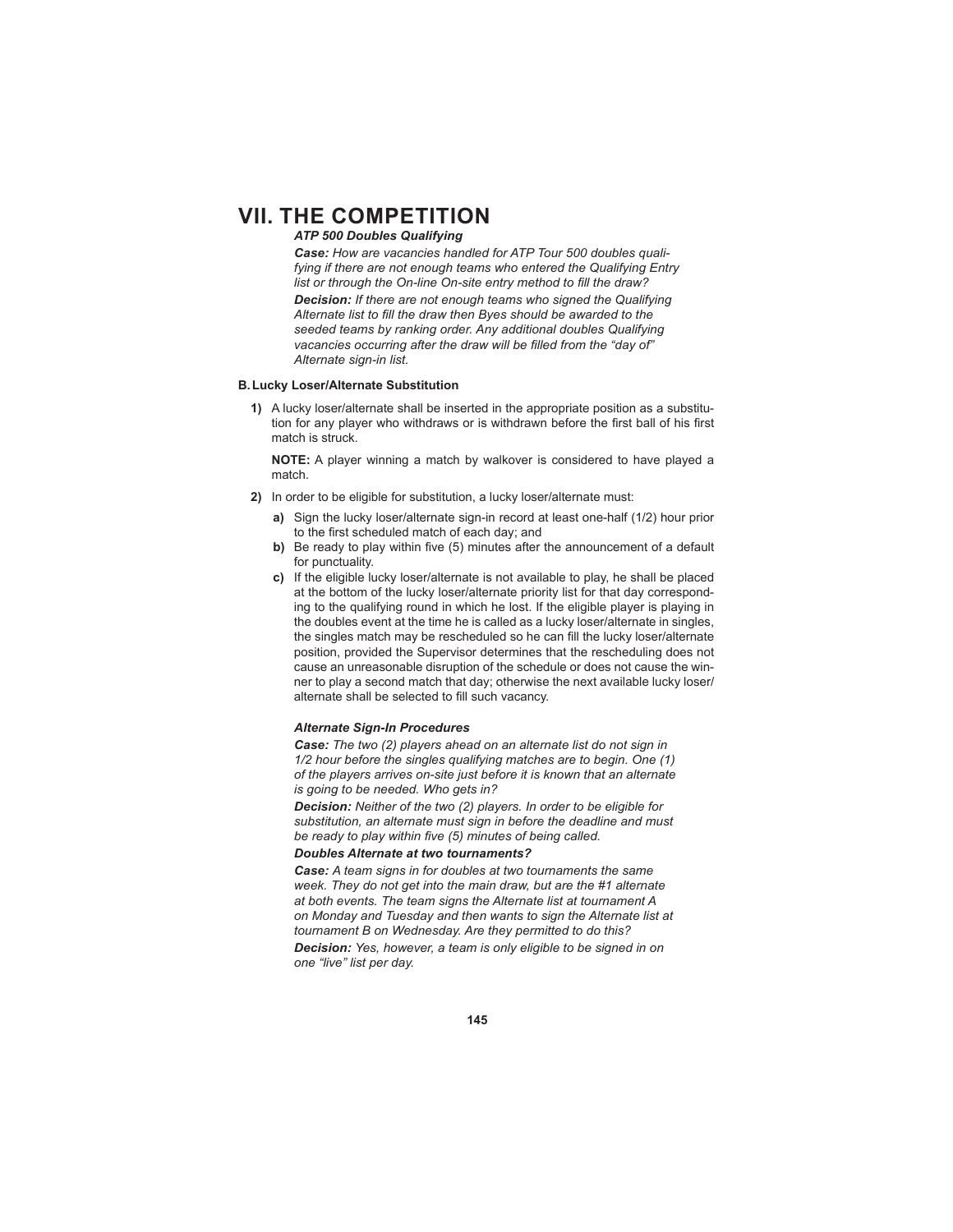# *Eligible for Lucky Loser - ATP Tour*

*Case: May a player or team sign the lucky loser sign-in sheet if they are not accepted into the qualifying competition?*

*Decision: No. To be eligible as a lucky loser, a player or team must have played and lost in the qualifying event.* 

### *Extending Closing Times*

**Case:** The first-round singles matches are scheduled to start at 10 *a.m. A steady rain is falling at 9 a.m. and it is decided to postpone the start of play until 11 a.m. should the lucky loser sign-in be extended?*

*Decision: Yes. Extend the deadline to 10:30 a.m.* 

*Case: The lucky loser Sign-in closed at 10:30. A player arrives at 10:45 to sign in saying that:*

*1. The Referee told me that the deadline would be at 11:00; or*

*2. Somebody on the phone said the deadline was 11:00; or*

*3. Tournament transportation was 45 minutes late.*

#### *Decision:*

*1. Allow the player to sign in. Information given by the Referee (if verified)* must be honored.

*2. Sign-in not allowed. Players receiving information over the phone do so at their own risk unless they speak directly to the Supervisor or Referee.*

*3. Sign-in not allowed. The player is responsible for arriving on time. Which Lucky Loser to Insert?*

*Case: On Monday before the last singles match has gone on court,*  a player whose first-round singles match is scheduled for Tuesday is *forced to withdraw because of injury. No one signed the lucky loser list on Monday. How is the vacancy resolved?*

**Decision:** The vacancy should be filled from Monday's lucky loser *list. However, since no one signed the lucky loser list on Monday,*  the vacancy shall be filled from the Tuesday lucky loser list, if any *eligible players sign in. If no one signs on Tuesday, then a walkover shall be awarded.* 

#### *Who Goes In?*

*Case: A player withdraws from the singles event on Tuesday. His singles match was not scheduled until Wednesday. There was a singles lucky loser sign-in on Tuesday. The last singles match*  scheduled for Tuesday has not gone on court. Is the vacancy filled *from Tuesday or Wednesday's lucky loser sign-in? Decision: Tuesday's sign-in.*

### **C. Vacancies - Doubles**

# **ATP Tour**

- **1)** A team shall constitute a doubles entry. If either of the players of a team cannot play, that doubles entry is subject to withdrawal and substitution.
- **2)** If the withdrawal is from the advance acceptance list and prior to 10 AM (EST)on the Friday before the event, then the next team on the alternate list is moved into the main draw.\*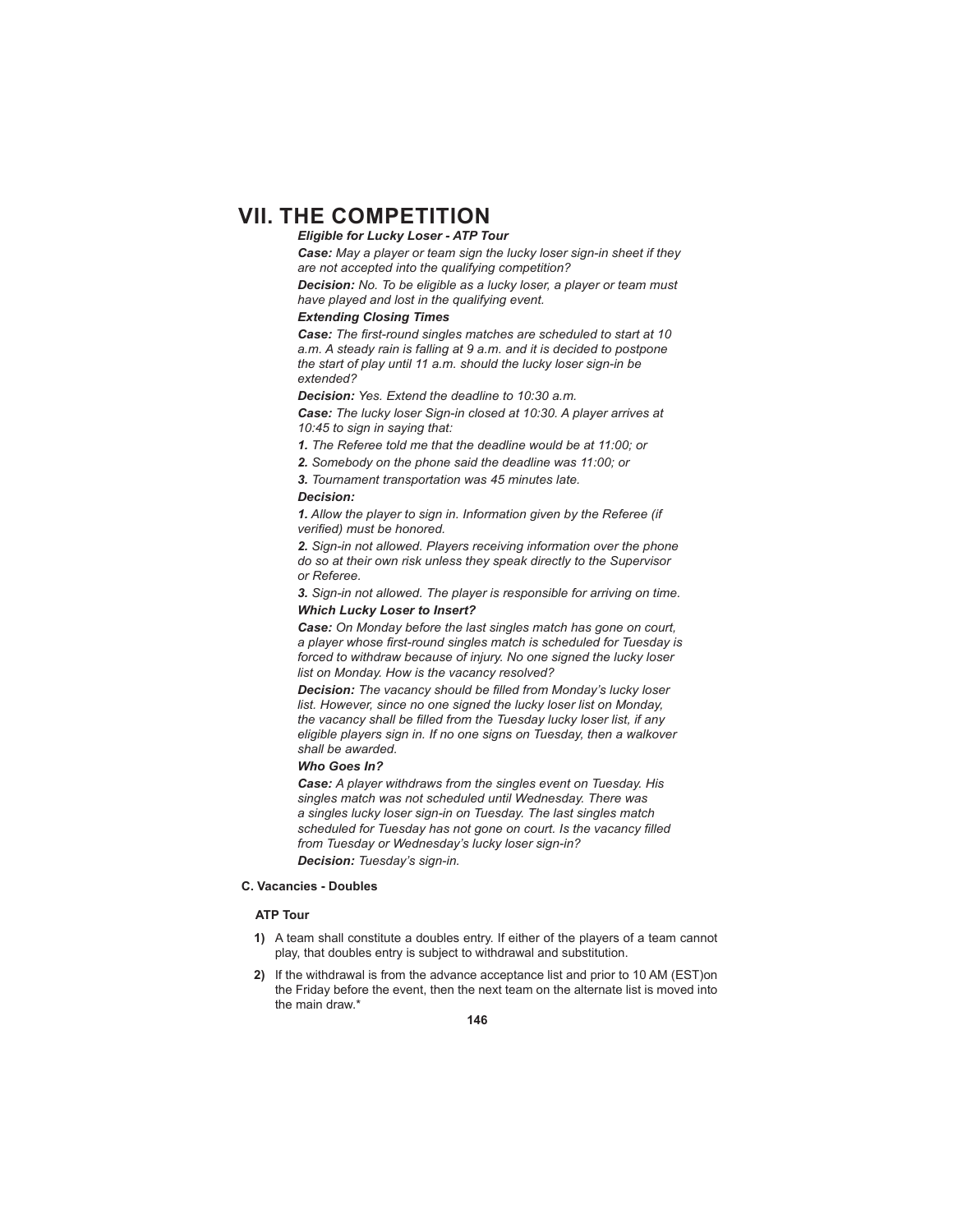\*Exception - If a player has to withdraw based on a medical reason or other unavoidable circumstances after the entry deadline, but prior to 10 AM (EST) on the Friday before the event, his partner may enter again and re-pair with another player who has not already been accepted into the doubles event, and this new team may be considered for acceptance based on its position in the entry list including any entry protection position (the re-pairing team must have a combined entry ranking better than the first alternate team to remain as a Direct Acceptance).

- If the new combined entry ranking is worse than the first alternate team, the new team will lose their Direct Acceptance position and be placed on the Alternate List as per their new combined entry ranking.
- If a team is re-pairing on the Alternate List, and the new combined entry ranking is BETTER than the alternates above them, they will keep their original position on the list and NOT move up on the Alternate list.
- If a team is re-pairing on the Alternate List, and the new combined entry ranking is WORSE than the alternates below them, they WILL move down on the Alternate List.

 The re-pairing team entry must be received prior to the withdrawal deadline by a player relations staff member or the ATP Supervisor. If the entry is not received by the deadline, the team will be withdrawn and the list will drop to the next active team, which will be considered committed at that point.

Players are allowed to use the re-pair option up to 4 times per a calendar year.

- **3)** If the withdrawal is from the advance acceptance list and occurs after the 10 AM (EST) deadline on the Friday before the event then an additional on-site entry position is created for each withdrawal.
	- **a)** For both 2 and 3 above, the partner of the withdrawing player may enter doubles or sign in for the singles qualifying of the same or another event through the on-site entry method; or
	- **b)** If the withdrawal was due to one or both players being accepted into the main draw singles of another ATP Tour or ATP Challenger Tour event, then both players may enter the doubles of that event through the appropriate on-site entry procedure.
- **4)** If a player from a team that is a direct acceptance withdraws based on a medical reason or other unavoidable circumstances after the on-site sign-in deadline, his partner may enter as an on-site alternate with another player who has not already been accepted into the main draw doubles event. This new team may be considered for acceptance based on its position in the on-site entry list including any entry protection position, as specified in **7.20 A. 6) b)**.

*Can I Sign In For Q's after Withdrawing from Doubles?*

*Case: A player is withdrawing from a Doubles Advanced Entry list where he is a direct acceptance. Can he sign in for the singles qualifying of another ATP or Challenger tournament that same week or play doubles somewhere else?*

*Decision: No. However, his partner, who was not the reason for the*  withdrawal, can sign in for singles qualifying or find another partner *and sign-in on-site for doubles at the same or another tournament.*

*Can I Withdraw from Doubles to Accept a Singles Wild Card?*

**Case:** A player, who is main draw in doubles, is offered a singles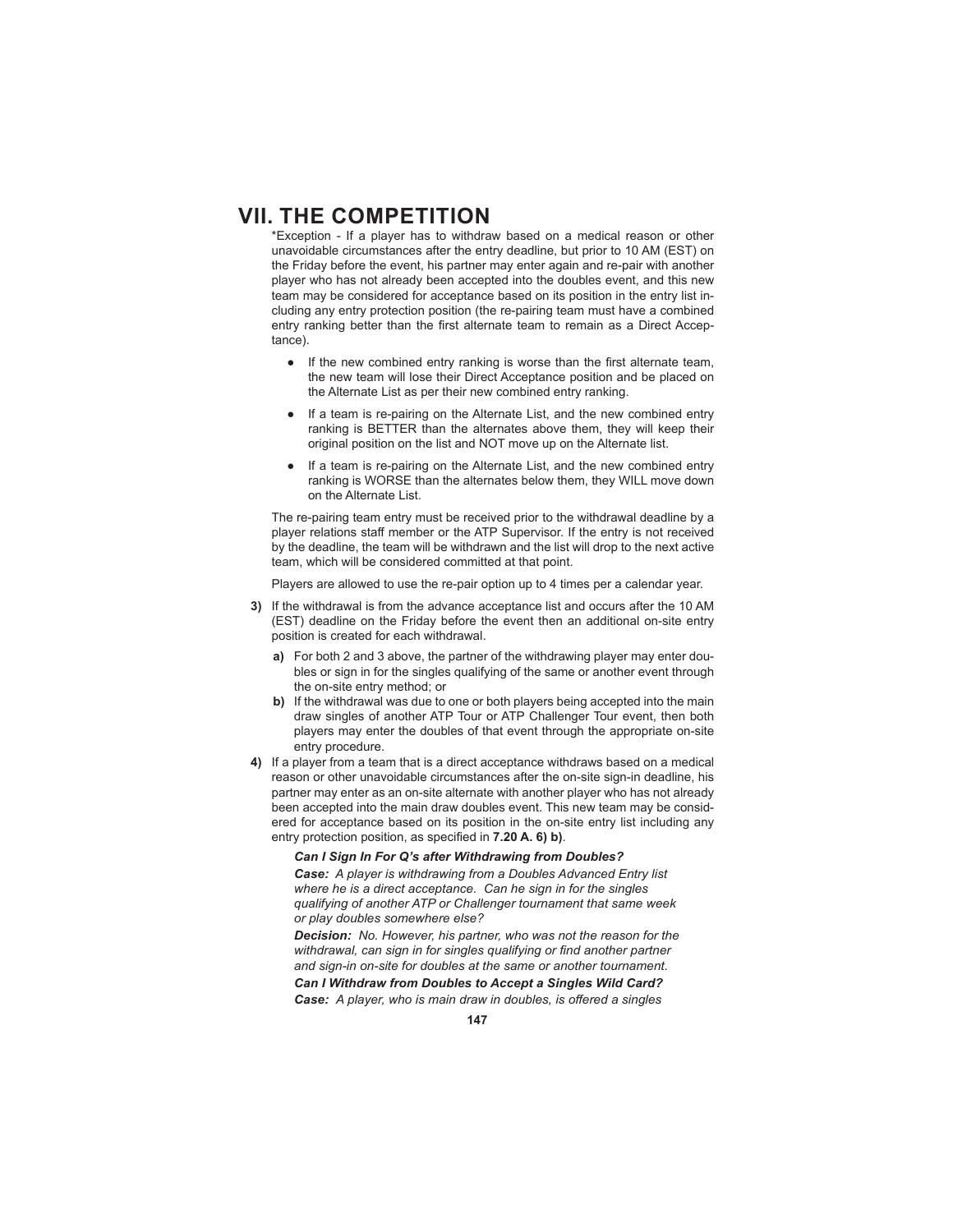*wild card into an ATP Tour or ATP Challenger Tour event. Can he withdraw from main draw doubles to accept this singles wild card at another event?*

*Decision: Yes. The player can withdraw from the doubles before the doubles on-site entry deadline to accept a wild card into the singles. This would be considered the same as the player being accepted into the main draw singles of another ATP Tour or ATP Challenger Tour tournament which is allowed.*

#### *Partner Injured: Who May Replace Him?*

*Case: A player's doubles partner withdraws after the on-site sign-in deadline but before the draw is made. In looking for a new partner, is the withdrawing player's partner allowed to choose another partner from the qualifying draw?*

*Decision: No. The player seeking a new partner may not team with any player who is accepted into the qualifying or main doubles draws. He may re-enter with any player that he chooses as long as*  their combined position in the ATP Rankings qualifies them by virtue *of the system of merit for doubles entries. He may not select from players who will be or who are in the qualifying draw based on the sign-in sheet.*

### **ATP Challenger Tour**

- **1)** A team shall constitute a doubles entry. If either of the players of a team cannot play, that doubles entry is subject to withdrawal and substitution.
- **2)** If a player from a team that is a direct acceptance in the main draw withdraws based on a medical reason or other unavoidable circumstances after the on-site sign-in deadline but before the draw, his partner may enter again with another player who has not already been accepted into the main draw doubles event. This new team may be considered for acceptance based on its position in the entry list including any entry protection position.

# *Remake of the Draw*

*Case: On Monday morning, two (2) of the four (4) seeded teams withdraw from a 16-draw doubles event. The doubles competition has not yet begun. May the draw be remade? Decision: Yes. However, it is the option of the tournament.* 

#### **D. Prior to Qualifying Competition**

- **1) ATP Tour Singles.** After the main draw is made and prior to the commencement of the qualifying competition, all vacancies created by the withdrawal of unseeded players including wild card withdrawals, shall be filled by the next highest positioned player(s) on the original acceptance list. If the vacancy was created by the withdrawal of a seed, then the procedures for replacing seeds are followed and the vacancy created by replacing the seed is filled by the next highest positioned player(s) on the original acceptance list.
- **2) ATP Tour Doubles.** After the main draw is made and prior to the commencement of the qualifying competition, all vacancies created by the withdrawal of unseeded teams including wild card withdrawals, shall be filled by the next highest positioned player(s) on the on-site entry list. If the vacancy was created by the withdrawal of a seed, then the procedures for replacing seeds are followed and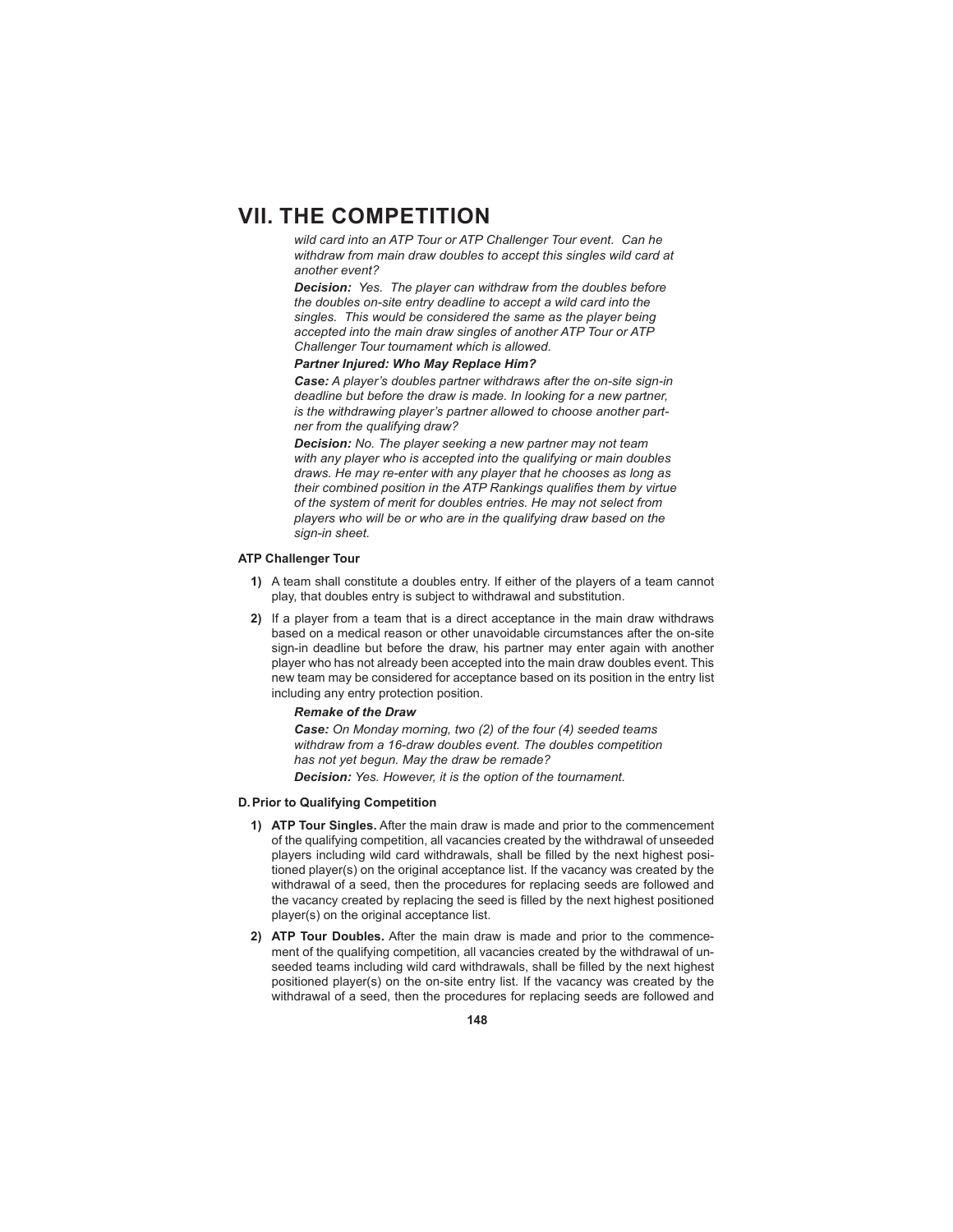the vacancy created by replacing the seed is filled by the next highest positioned player(s) on the on-site entry list.

**3) ATP Challenger Tour.** After the withdrawal deadline and prior to the start of Qualifying, vacancies will be filled in ranking order from the original main draw acceptance list by players who have preserved their position on the list. Players from the main draw alternate list who are directly accepted into qualifying are considered to have preserved their eligibility. A player can only preserve his eligibility on one list. If there are no Alternates from the original main draw acceptance list who have preserved eligibility, the vacancy will be filled by the highest ranked player from the qualifying or alternate list using the ATP Singles Rankings, and then ATP Doubles Rankings, used for seeding.

 If the vacancy was created by the withdrawal of a seed, then the procedures for replacing seeds are followed and the vacancy created by replacing the seed is filled by the next highest positioned player(s) from that event's alternate sign-in list, following the protocol specified above.

### *ATP Tour Main Draw Vacancy Before Qualifying Starts*

*Case: After making the qualifying draw, a vacancy occurs in the*  main draw. How is the vacancy filled?

*Decision: If the qualifying competition has begun, the vacancy is*  filled by the eligible lucky loser. If the qualifying competition has *not begun, the vacancy is filled by the next player on the original acceptance list.* 

### **E. Qualifying started or finished**

- **1) During Qualifying Competition.** If a lucky loser position should become available during the qualifying competition, it shall be treated the same as the qualifying places for placement in the main draw. If a seeded player or team withdraws after the main draw has been made but prior to the release of the order of play for the first day of main draw in that event, the vacancy created by the withdrawal of a seed shall be filled by the following method:
	- **a) 32/48/64/96 Singles Draw and 16/24/32 Doubles Draws.** The vacancy shall be filled by the next highest positioned player or team in the main draw eligible to be seeded. The appropriate lucky loser shall fill the remaining vacancy.
	- **b) 28 Draw.** If the vacancy involves a seed #1-4, then seed #5 moves to the vacated seed position and the next highest positioned player in the main draw eligible to be seeded shall be placed in the position vacated by the #5 seed. The appropriate lucky loser shall fill the remaining vacancy. If the vacancy involves a seed #5-8, then the next highest positioned player in the main draw eligible to be seeded shall be placed in the vacated seed position. The appropriate lucky loser shall fill the remaining vacancy.
	- **c) 56 Draw.** If the vacancy involves a seed #1-8, then seed #9 moves to the vacated seed position and the next highest positioned player or team in the main draw eligible to be seeded shall be placed in the position vacated by the #9 seed. The appropriate lucky loser shall fill the remaining vacancy. If the vacancy involves a seed #9-16, then the next highest positioned player or team in the main draw eligible to be seeded shall be placed in the vacated seed position. The appropriate lucky loser shall fill the remaining vacancy.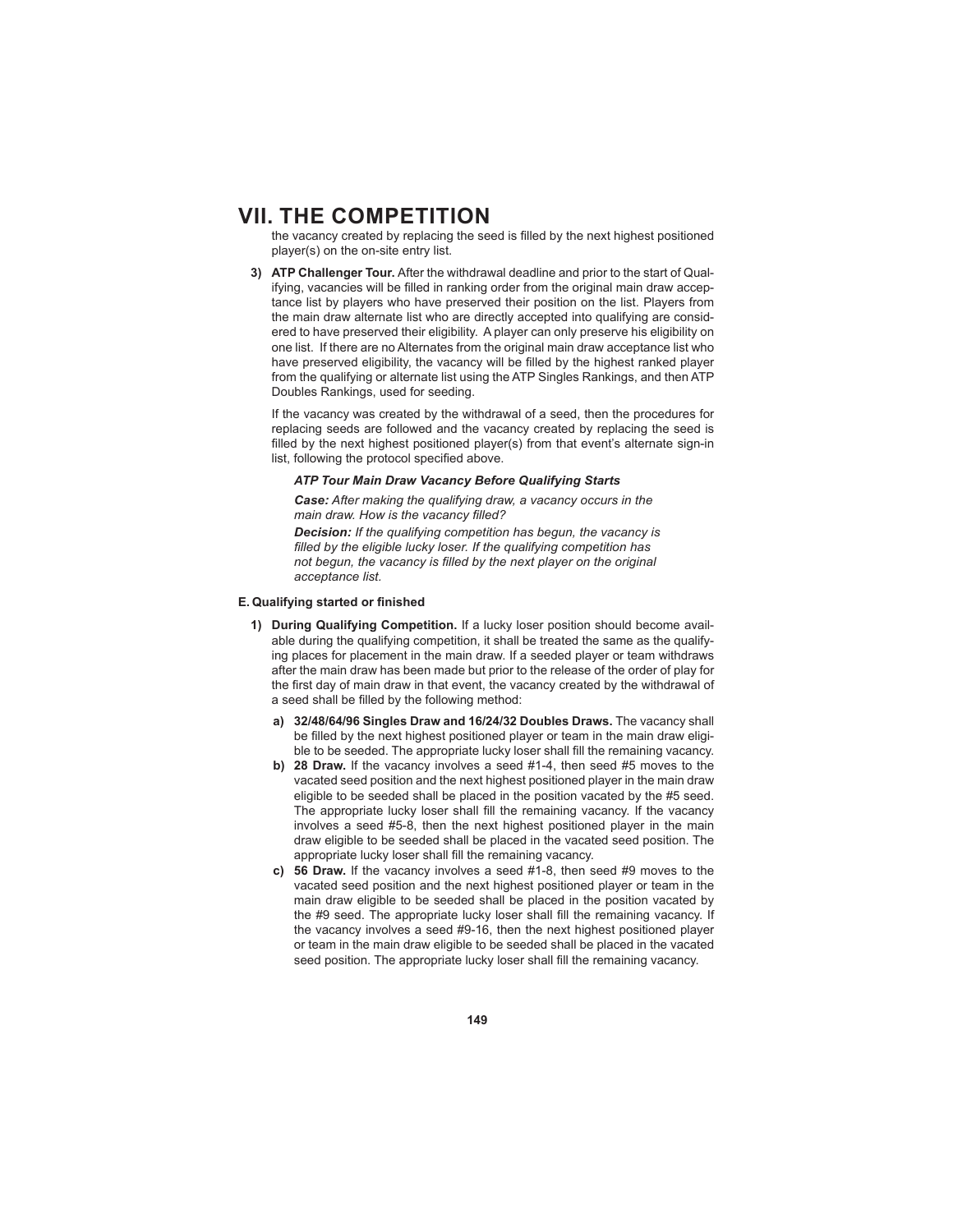# *Seeds Withdraw or Are Withdrawn*

*Case: The team seeded 4th withdraws after the draw but prior to the order of play being released for the fi rst day of main draw. How is the vacancy filled?* 

*Decision: For a 16 team draw, the vacancy created by the removal*  of a seeded team is filled by the next highest positioned team eligi*ble to be seeded. The appropriate alternate or lucky loser team shall*  fill the remaining vacancy.

# **Qualifier Eligible To Be Seeded**

**Case:** A qualifier's ranking was high enough for him to be seeded in *the main draw. The main draw was completed prior to the end of the qualifying event. After the player had qualified but prior to the order* of play being released for the first day of main draw a seeded player withdraws. Is the qualifier eligible to be seeded?

**Decision:** Yes. The successful qualifier shall be accorded the same *right to be seeded as the other players who have gained entry as Direct Acceptances, Wild Cards, Special Exempt etc. As per ATP rules a player may not use his Protected Ranking for seed purposes*

### **2) Other Vacancy Procedures After Qualifying Starts.**

- **a)** After the qualifying commences (when the first ball of the first match is struck), vacancies may only be filled by eligible lucky losers (and eligible alternates in the case of a Challenger event).
- **b)** If a lucky loser position becomes available after the places for qualifiers are drawn for the main draw but before the first day of the main draw event, the highest positioned lucky loser shall be inserted into the draw provided he can he notified.
- **c)** If a position becomes available during the day, the highest positioned player who has signed that day's lucky loser sign-in record shall be inserted at the time the withdrawal is confirmed.
- **d)** Positions becoming available after the start of play for the last match of each day in that event (singles or doubles) shall be filled by the highest positioned player who signs the lucky loser sign-in record on the successive day of play.
- **e)** When two or more positions become available at the same time, the positions to be occupied by each lucky loser shall be determined by drawing.
- **f)** In all such cases, the Supervisor is responsible to notify a player(s) that he is in the draw.

### *When is the withdrawn player replaced?*

*Case: A player withdraws from the main draw 2 hours prior to the close of the lucky loser sign-in deadline. A few minutes later, the highest ranked lucky loser signs in. There is still one hour left before the lucky loser sign-in deadline closes. As the player who signed-in is the highest ranked LL, is he inserted at that moment, or is the vacancy fi lled after the sign-in deadline passes?*

*Decision: The player is not inserted in the draw until after the signin deadline as others may withdraw necessitating drawing for the available spots. Multiple withdrawals occurring after the last match of that event began on the previous day, and the time that the signin deadline closes on the next day, are considered to have occurred at the same time and the positions to be occupied by each lucky loser shall be determined by drawing.*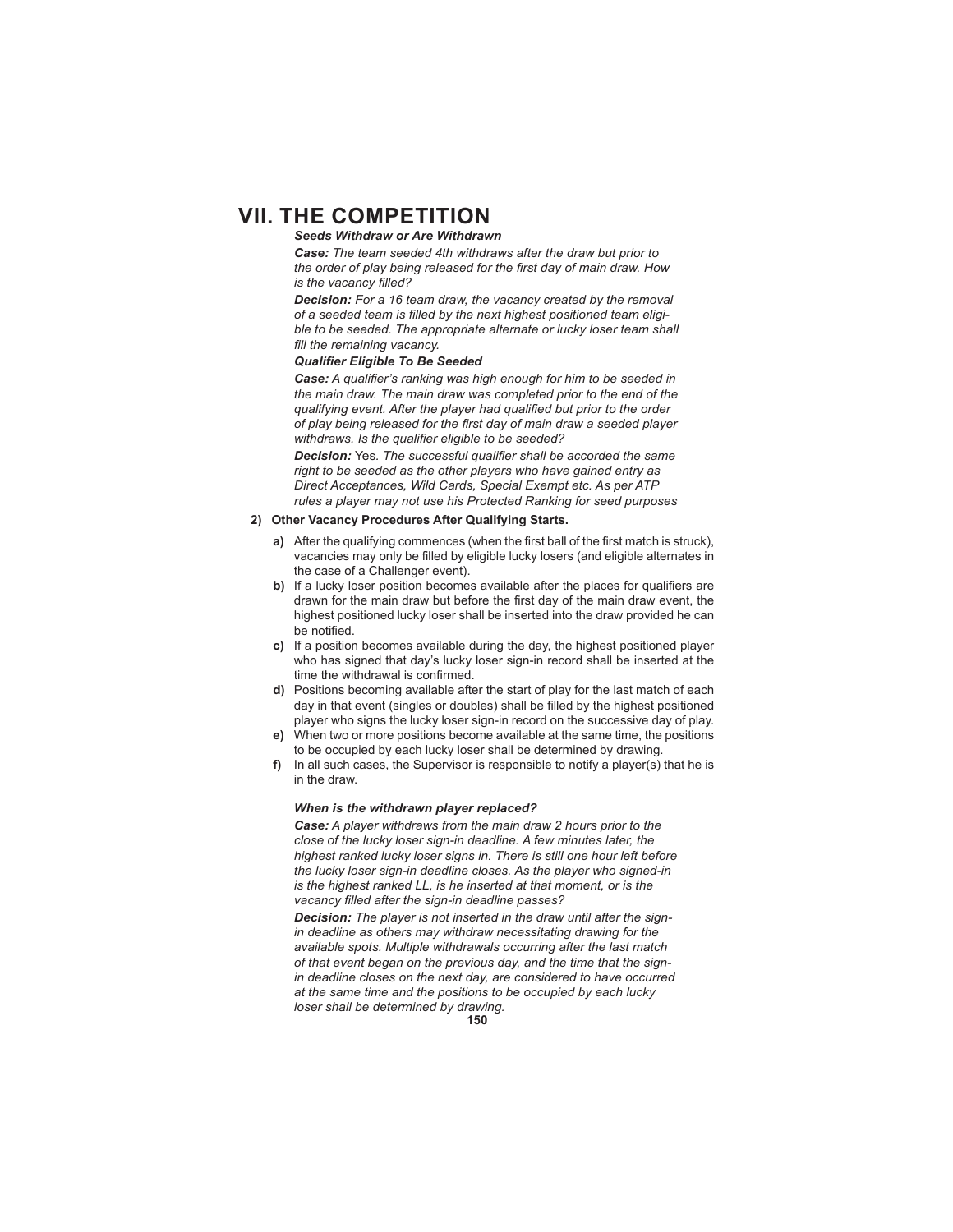# **VII. THE COMPETITION 7.21 Match Scheduling**

# **A. Scheduling Committee**

 The scheduling of matches and daily order of play in all tournaments shall be prepared by the Referee and/or Tour Manager and approved by a committee composed of the Tournament Director, Supervisor, Referee and the Tour Manager. In cases where the scheduling committee cannot agree, the Supervisor shall make the final decision.

# **B. Tournament Week Plan**

- 1) Main Draw. The main draw should be scheduled so that the first round in singles begins on Monday and the finals in singles and doubles are completed by Sunday, unless the tournament has special permission from ATP forty-two (42) days in advance of the event to complete the tournament on Saturday or on Monday.
	- **a) Considerations and Priorities.** The following priorities in the order listed should be followed:
		- **i)** Schedule the halves of the draw together particularly from Wednesday onward. At indoor tournaments, second rounds can be split within sections if necessary to avoid Monday/Thursday (singles).
		- **ii)** Schedule quarters together as an alternative.
		- **iii)** Avoid Monday/Thursday (singles) or Tuesday/Friday (doubles). Schedule some doubles on Monday.
		- iv) The singles quarterfinal matches on Friday should be scheduled by halves and as close together as possible.
		- **v)** Schedule one doubles semi-final on Friday (cannot be done if there are two Saturday sessions).
		- **vi)** When weather or other unavoidable circumstances cause a disruption in the schedule, a player may not be scheduled for more than three (3) matches in a day without his consent.
			- **1.** The matches may not all be singles without the consent of the player.
			- **2.** Completion of a match in progress shall count as one (1) match.
- **2) ATP Tour Qualifying.** One (1) round per day except when weather or other unavoidable circumstances require two (2) rounds to be played on the same day.
	- a) In ATP Tour events, one round shall be played on Saturday and the final round shall be played on Sunday except when weather or other unavoidable circumstances forces two rounds to be played on Sunday.
	- **b)** In ATP Tour 250 events, one round shall be played on Sunday and the final round shall be played on Monday except when weather or other unavoidable circumstances forces two rounds to be played on Monday.

 ATP Tour 250 events may elect and will be approved for qualifying to be held on Saturday and Sunday. A notification for Saturday – Sunday qualifying must be submitted in writing by the tournament and received by the appropriate ATP regional office no later than six (6) months prior to the first Monday of the event.

- **3) ATP Challenger Tour Qualifying.**
	- **i) ATP Challenger 80-125.** The two (2) qualifying singles matches shall be scheduled as first matches on the first day of the event, no exceptions.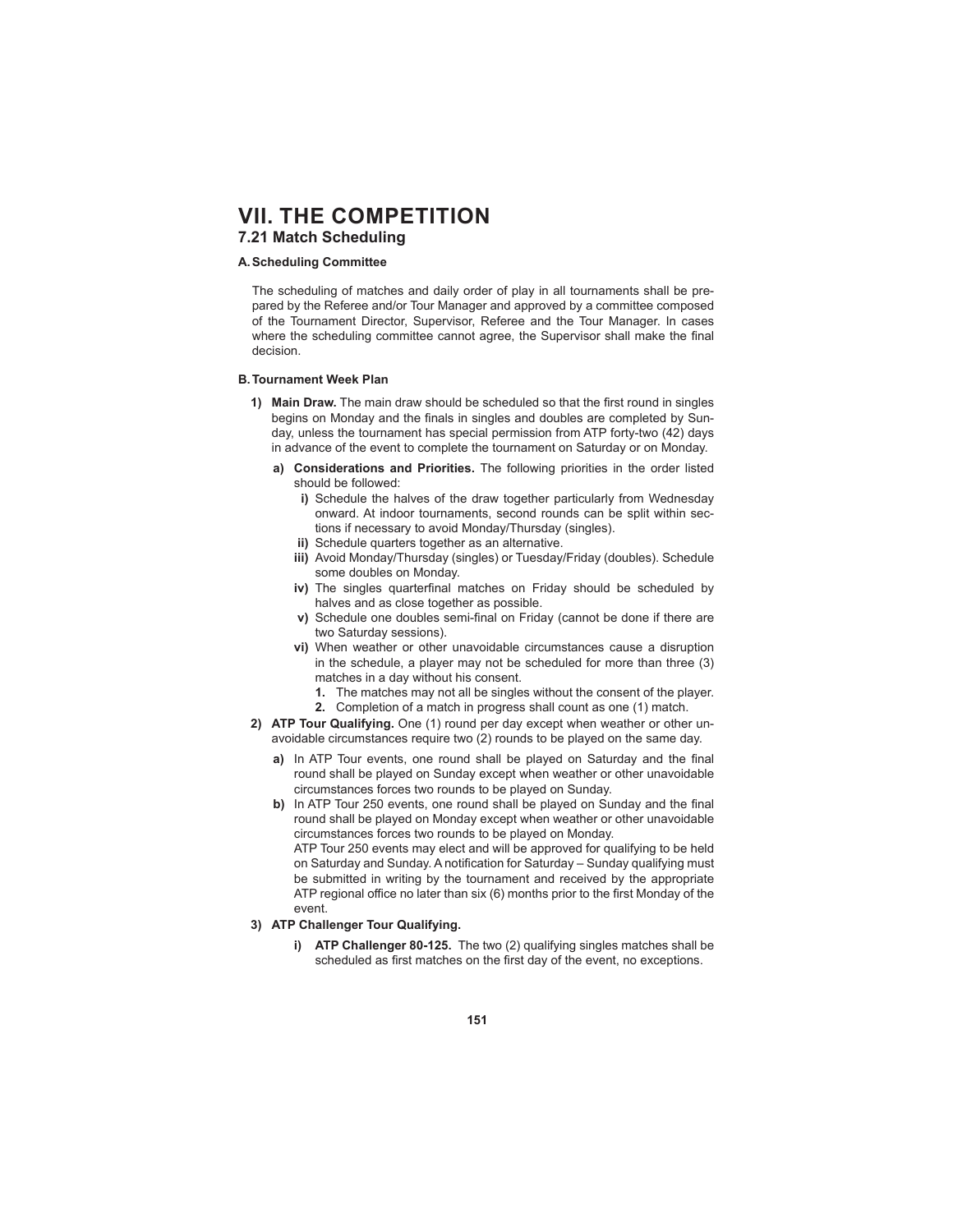**ii) ATP Challenger 50.** The Qualifying shall be played over the first two (2) days of the tournament week. The final round,  $six(6)$  matches should be scheduled as a first priority on the second day.

# **C. Daily Scheduling Overview**

- **1)** Feature singles matches should be scheduled after the scheduling committee considers the needs of players, television, tournament and the public. It is recommended that a tournament schedule no more than two (2) evening matches to begin no later than 8 p.m. local time.
- **2)** The scheduling committee must schedule a doubles match on all show courts (including Center Court) as follows:

#### **ATP Tour 250 (16 draw doubles)**

o Seven (7) doubles matches must be scheduled on the Center Court during the tournament week.

# **ATP Tour 250 (24 draw doubles)**

- o Seven (7) doubles matches must be scheduled on the Center Court during the tournament week.
- o Four (4) doubles matches must be scheduled on the Grandstand or second court.

#### **ATP Tour 500 (16 draw doubles)**

o Seven (7) doubles matches must be scheduled on the Center Court during the tournament week.

# **ATP Tour 500 (24 draw doubles)**

- o Seven (7) doubles matches must be scheduled on the Center Court during the tournament week.
- o Four (4) doubles matches must be scheduled on the Grandstand or second court.

#### **ATP Tour Masters 1000 (24 draw doubles)**

- o Seven (7) doubles matches must be scheduled on the Center Court during the tournament week.
- o Seven (7) doubles matches must be scheduled on the next two (2) best courts with at least four (4) out of the seven (7) scheduled on the second overall best court.

# **ATP Tour Masters 1000 (32 draw doubles)**

- o Seven (7) doubles matches must be scheduled on the Center Court during the tournament week.
- o Nine (9) doubles matches must be scheduled on the next two (2) best courts with at least four (4) out of the nine (9) scheduled on the second overall best court.

Final. The doubles final is to be scheduled prior to the singles final. It is recommended that the time of the final is no earlier than two (2) hours before the singles final, unless otherwise approved by ATP.

 It is further recommended that the tournament begin each session (day and night) with a doubles match as an "opening act".

 If exceptional circumstances do not allow for a doubles match to be scheduled on the Center Court or a designated show court, then best efforts shall be made by the scheduling committee to schedule an additional doubles match on one of the other show courts, if any.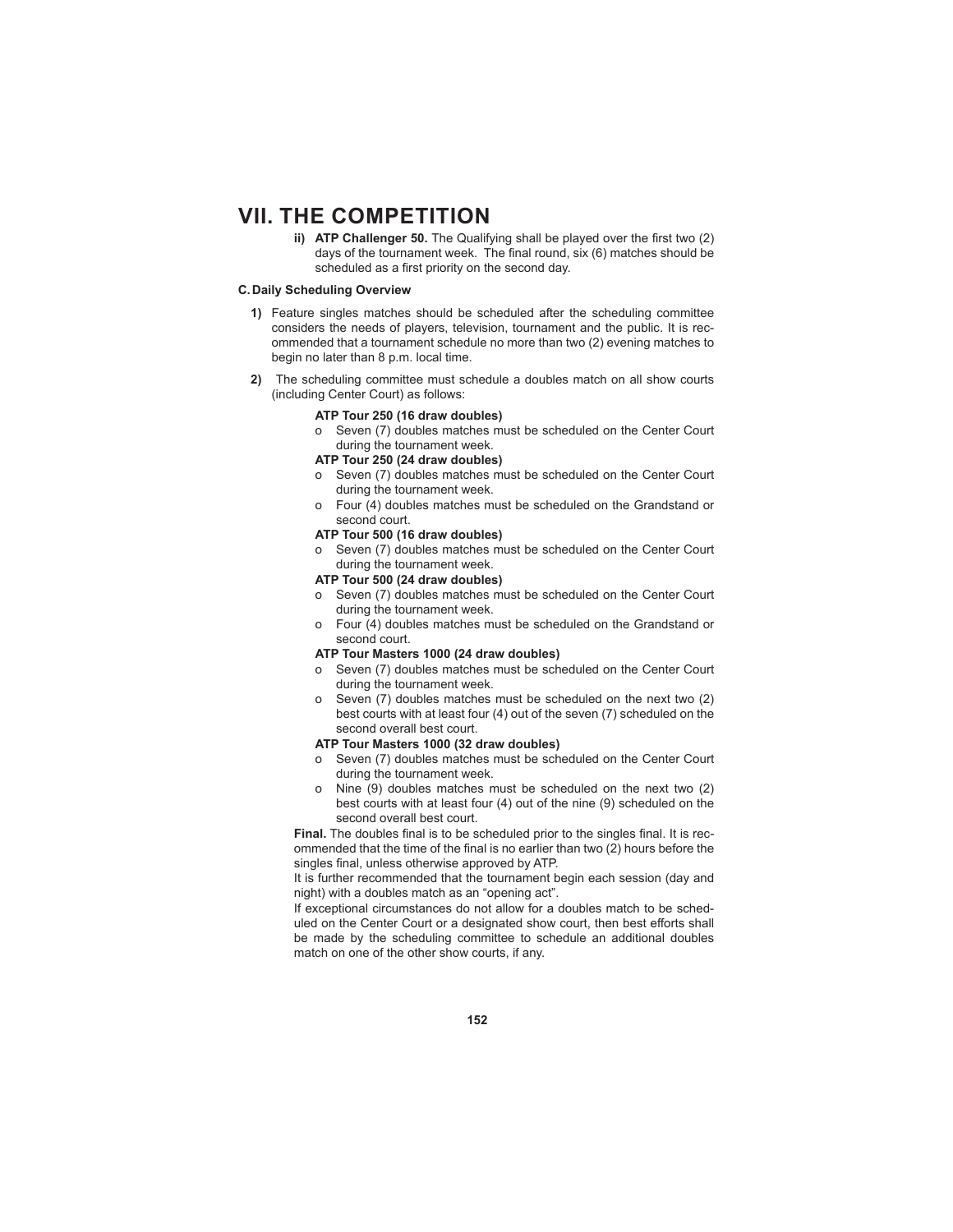- **a) Exceptional Circumstances may include, but are not limited to, the following:**
	- **i)** Contractual television obligations.
	- **ii)** Security issues.
	- **iii)** Weather or other scheduling interruptions.
	- **iv)** Combined with WTA Tour event.

 **v)** Unforeseen circumstances as determined by the scheduling committee. Definition of show court(s): Center Court and all other courts that are used to televise matches; or, if only Center Court is televised, then the next court with the greatest number of spectator seating.

### **Violation of this section may subject the Tournament to the penalties set forth in VIII. The Code - section 8.02 Tournament Violations.**

- **3)** Normally, matches are scheduled using "to follow on assigned court." However, assigning feature matches a time or "not before" basis is permissible. The Tournament Director should understand that scheduling "not before" in a Center or show courts may result in a court not having a match until the announced time.
- **4)** First round doubles matches can be scheduled on a "not before" basis which will then allow for the fixing of the lucky loser or alternate sign-in deadline.
- **5)** Starting matches after Midnight is not recommended (after 1:00 a.m. should be avoided). The ATP Supervisor may postpone a match after examining the impact on the tournament and the players. If postponing the match is not possible, then consideration must be given to moving a match to another court, if available.

### **D. Order of Play**

 The daily order of play is the published summary of all matches scheduled for a particular day.

- **1) Release Deadline**. Once the scheduling committee determines the order of play, it should be released no later than 10 p.m. local time at the tournament.
- **2) Change.** Once released, the order of play may not be changed except upon the approval of the Supervisor.
- **3)** Notification.
	- **a)** It is the responsibility of all players to ascertain their schedules from the Supervisor/Referee for each day's play.
	- **b)** The Supervisor/Referee should also use all available means to notify each player of his schedule.
- 4) Notes / Reminders. Daily order of play must have footnotes reflecting the following:
	- **a)** The singles (and doubles) lucky loser sign-in deadline is  $\qquad \qquad$  (on appropriate days).
	- **b)** The alternate sign-in deadline is \_\_\_\_\_\_\_\_\_\_(on appropriate days).
	- **c)** Any match on any court or session may be moved.

#### **E. Calling of Matches**

 The Supervisor determines when a match is to be called. Players must be ready to play when their matches are called. The Supervisor shall determine when a match is to be called or when a match was in fact called. Schedules and match updates may only be reliably obtained from the Supervisor, Tour Manager or the Referee.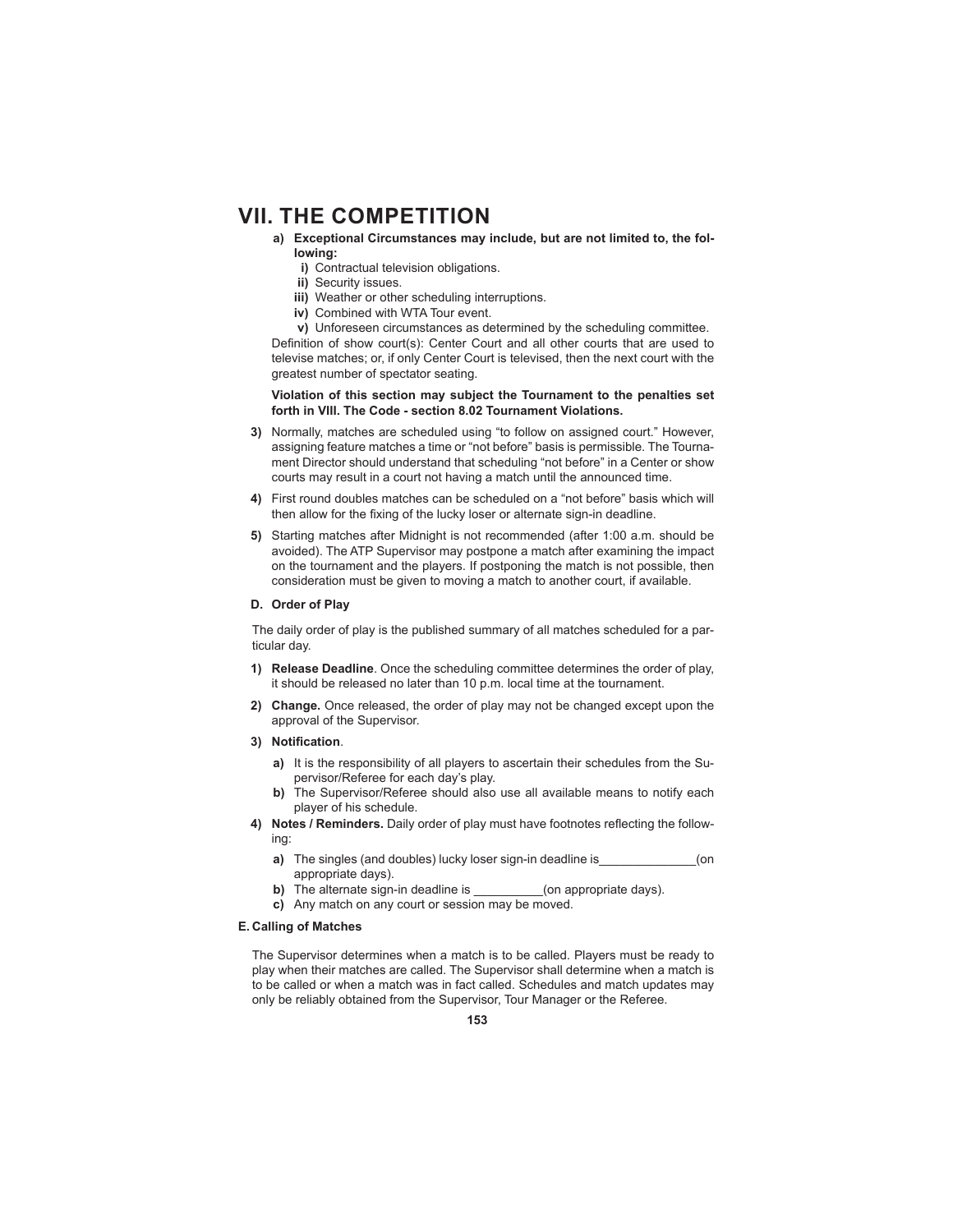# **F. Rain**

 If because of rain, etc., a tournament cannot be completed within the tournament week, then, at the option of the tournament, one (1) extra day shall be allowed. The Supervisor shall approve the commencement times for matches on the extra day, which shall then be scheduled during the morning or early afternoon. No further extension of the tournament shall be permitted without the approval of ATP.

*Case: A tournament with an approved and announced Saturday*  final is interrupted by weather so that the final is scheduled for Sun*day. If adverse weather on Sunday prevents the match from being played, may the tournament be extended to Monday at the option of the tournament?*

**Decision:** No. For a tournament with a Saturday final the tour*nament week would end on Saturday and the one (1) extra day allowed at the option of the tournament would be Sunday. It must be noted however that if play cannot be completed on Sunday then ATP would consider approving Monday play only in the case where*  all parties (tournament & all players) request to finish on Monday.

#### **G. Rest Periods - Minimums and Guidelines**

- **1) Between Main Draw and Prior Week's Tournament(s)**. Before scheduling matches for the first day of play, the Supervisor must contact the Supervisor(s), Referee(s) or Tour Manager(s) of the preceding week's tournament(s) to determine to what extent players still competing may have difficulties in arriving for play. To the extent possible, and providing it does not jeopardize the fairness of scheduling and the completion of his tournament, matches should be scheduled so that each player with reasonable difficulties can be accommodated. The Supervisor shall whenever possible give the player one full day's rest between his last match played in a previous week's tournament or event and the player's first match in the succeeding tournament, unless weather or unavoidable circumstances have caused a schedule disruption or the player was a finalist in a Monday or other delayed final. There shall be no first-round singles matches scheduled to start on Wednesday in 32 draw outdoor tournaments without the approval of ATP or on-site Supervisor. The on-site Supervisor shall consider approving Wednesday starts only in the following circumstances:
	- **a)** If a player is competing on the Sunday in a Grand Slam, ATP Tour, ATP Challenger Tour, Davis Cup or ITF M 25 tournament, and the following week's tournament is on a different continent; or in a Monday Final on the same continent. Davis Cup Ties on the same continent which are delayed until Monday may also be considered. For the purposes of this rule the world is divided into 7 distinct continents. They are Europe, Asia, Antarctica, Australia, Africa, North America (including Central America) and South America.

 In such cases, the match must be scheduled early Wednesday and if the player enters doubles, then he shall be required to play as determined by the Supervisor.

 The criteria listed in a) above shall not apply in the case where a tournament has been approved for a Saturday final.

**Case:** A player competes in a Grand Slam Junior match on the final *Sunday. Is he eligible for a Wednesday start if his next tournament is the following week and on a different continent?*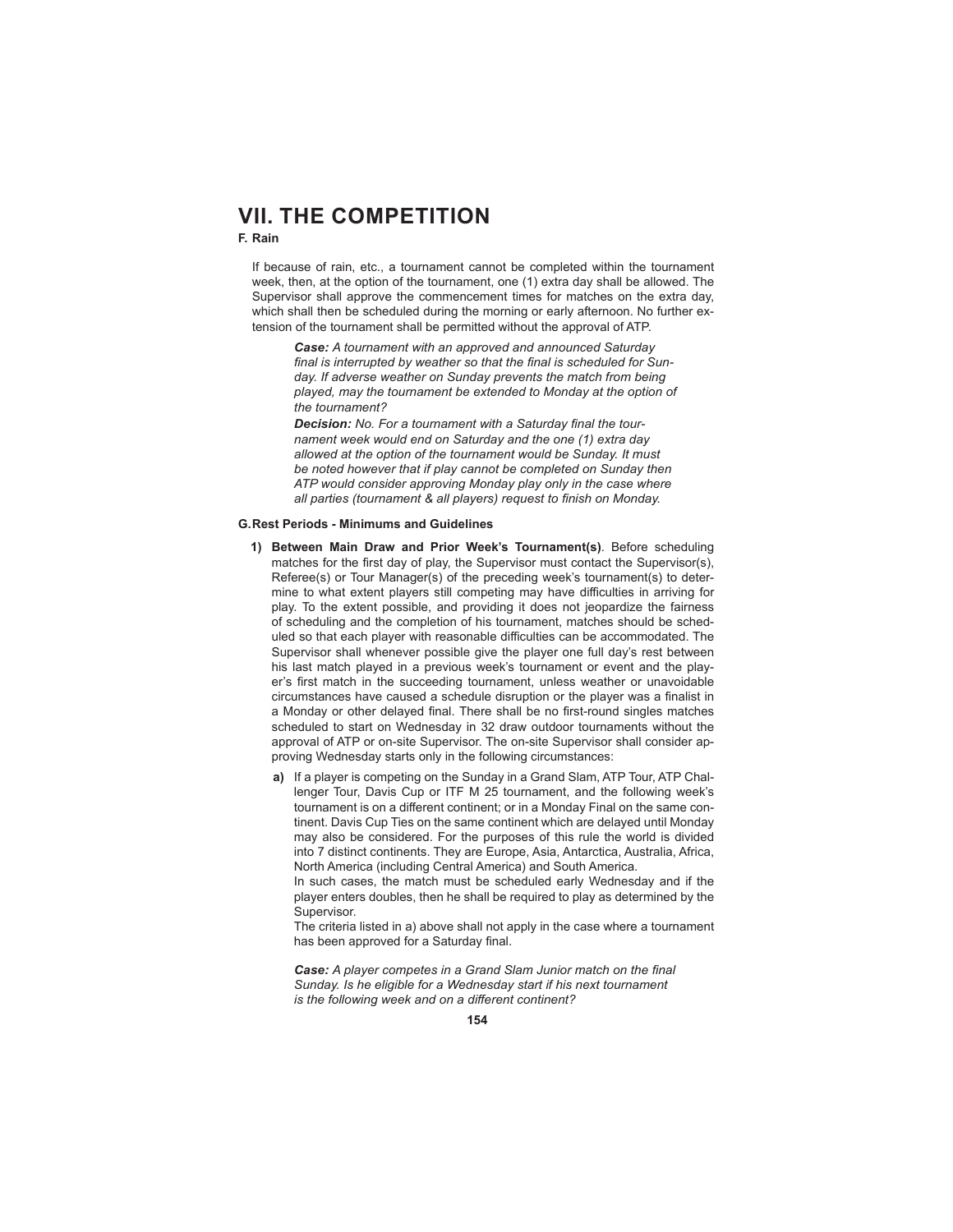*Decision: No. The Wednesday start provisions indicated in the ATP Rulebook only apply to Main Draw Singles, Main Draw Doubles and Mixed Doubles.*

- **2) Main Draw and Qualifying.** Other than in exceptional circumstances, no player shall be required to play his first-round match in the singles main draw until at least twelve (12) hours after the completion of his final qualifying match. The following should also be considered:
	- a) If a player plays two (2) rounds of singles qualifying on the first day of qualifying, then the scheduled start time of his final round of qualifying shall be no earlier than eighteen (18) hours from the start time of his second qualifying match.
	- **b)** If a player plays in two (2) singles qualifying matches on Sunday, then he shall not be scheduled to play in a singles main draw match on Monday. However, the player may be scheduled to play, if necessary, a doubles match on Monday.
	- **c)** If a player plays in two (2) doubles qualifying matches on Sunday, then he can be scheduled to play in either one (1) singles or one (1) doubles main draw match on Monday.
	- **d)** If a player plays in one (1) singles qualifying and two (2) doubles qualifying matches on Sunday, then he shall not be scheduled to play on Monday.
	- **e)** If a player plays in one (1) singles qualifying and one (1) doubles qualifying match on Sunday, then he can be scheduled to play in one (1) singles main draw match on Monday. The singles match is to be scheduled early if that player is also playing in a doubles qualifying match (final) on that Monday.
	- f) If the final doubles qualifying match is scheduled for Monday, the main draw doubles matches shall be scheduled no earlier than three (3) hours after the final qualifying match. If the main draw doubles match should be scheduled earlier, then it is understood that if a doubles lucky loser is required, the match shall be re-scheduled with that lucky loser inserted.
	- **g)** Any player who becomes a lucky loser may be scheduled to play on Monday regardless of the number of matches that he has competed in on Sunday. Except, however, a player who played in three (3) matches on Sunday may only play one (1) match (singles) on Monday. If the player is to be required to be a doubles lucky loser or is scheduled to play a main draw doubles match, the doubles match would be rescheduled when his team is inserted into the draw unless the Supervisor determines the schedule shall be adversely affected. **Case:** *Due to weather or other unforeseen circumstances, a player played two singles qualifying matches on Monday in an outdoor tournament. May he be scheduled for a main draw singles match on Tuesday?*

**Decision:** *Yes. The provision of not playing on Monday after playing two qualifying matches on Sunday does not apply as there are no Wednesday starts permitted.*

# **3) Between Main Draw Matches.**

- **a)** Players shall not be scheduled to play in a match within twelve (12) hours after completing his last match the preceding day.
- **b)** Players shall not be scheduled for more than one (1) singles and one (1) doubles match per day, unless weather or other unavoidable circumstances have caused schedule disruptions. Completion of a match in progress shall count as one (1) match.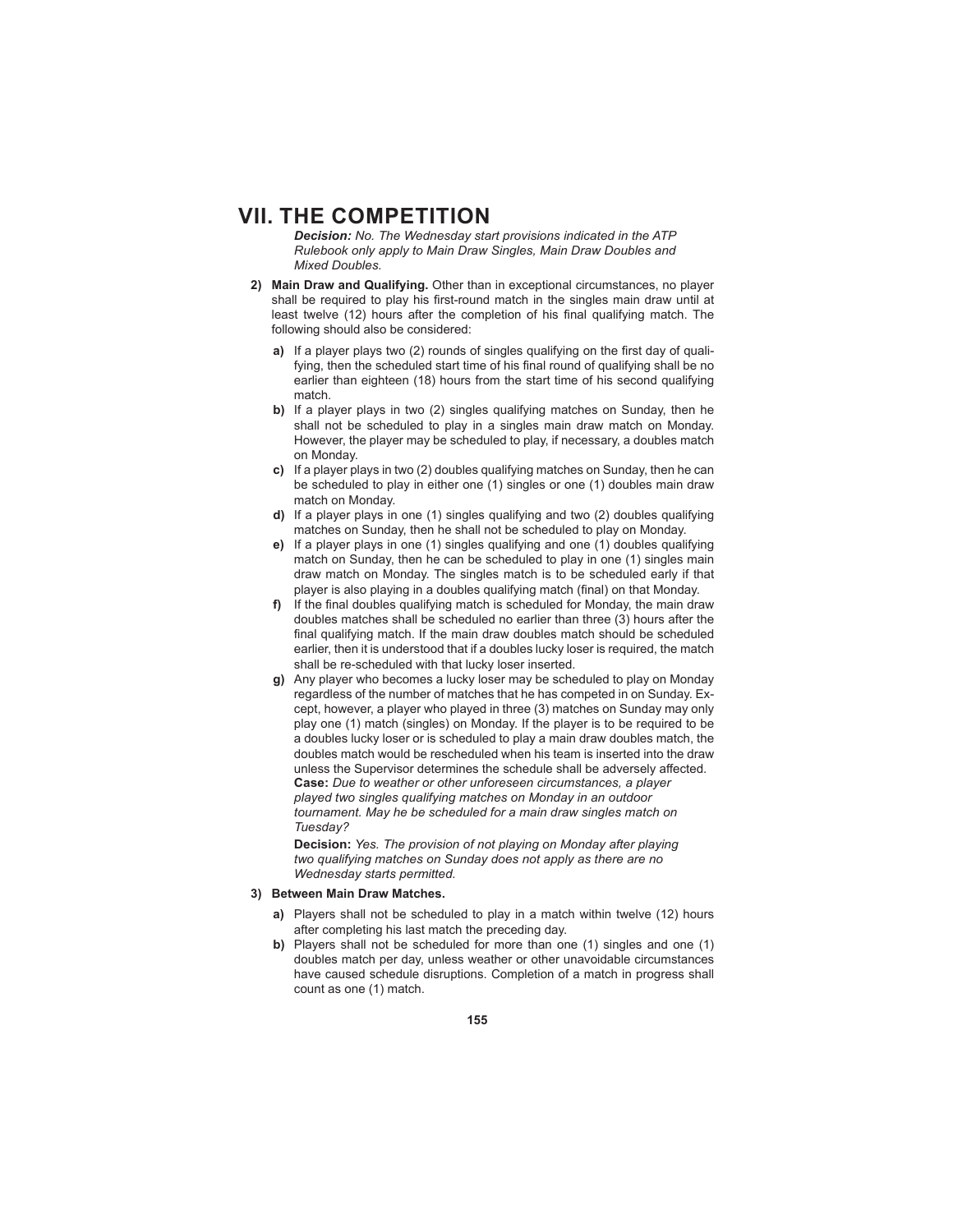- **c)** A player's singles match on any particular day shall be scheduled before his doubles match(es) unless otherwise directed by the Supervisor. Even without a schedule disruption, a player may be scheduled for two (2) doubles matches if he is not scheduled to play in singles that day.
- **d)** Whenever it is necessary to schedule a player to compete in more than one match in the same day, a player shall be given the following minimum rest periods (other factors may result in more time being authorized) unless he is in a singles and doubles finals to be played consecutively:

|                                      | Outdoor                   | Indoor |
|--------------------------------------|---------------------------|--------|
| i) If he has played less than 1 hour | 30 min. rest 30 min. rest |        |
|                                      |                           |        |

ii) If he has played between 1 and 1/2 hours 1 hr. rest 45 min. rest

**iii)** If he has played for more than 1 1/2 hours 1 1/2 hr. rest 1 hr. rest

- **iv)** If play has been interrupted for thirty (30) minutes or more because of rain or other warranted delay, the length of match time would be assessed from the moment play resumes after the delay.
- **v)** If play is interrupted for less than thirty (30) minutes, match time would be considered continuous from the moment the first ball of the match was put into play.
- **e)** Whenever it is necessary for a player to compete in two (2) singles matches in the same day, other than in exceptional circumstances a player shall be scheduled the following day no earlier than eighteen (18) hours from the start of his last match of the previous day, singles or doubles.

# **4)** Between Singles Semi-final and Singles Final

- **a)** When the two (2) semi-final matches are not to be played consecutively, then the scheduled start time of the final shall be no earlier than eighteen (18) hours from the scheduled start time of the second semi-final match. In the case where the two (2) semi-final matches are to be played consecutively (i.e. "followed-by"), then the scheduled start time of the final shall be no earlier than twenty  $(20)$  hours from the scheduled start time of the first semi-final match.
- **b)** Tournaments are encouraged to plan the schedule so that it exceeds the minimum requirement.
- **c)** If rain or other unavoidable circumstances have caused a disruption in the schedule, then after considering the interests of the tournament, the players, the television and the public, the Supervisor shall determine the revised time of the semi-final and/or the final.

#### *Player Entitled to Minimum Rest*

**Case:** Because of rain delays, the singles semi-final and final *matches are scheduled for Sunday. The two (2) semi-final singles matches are played on two (2) courts starting at 10 a.m. The final, because of television commitments, is scheduled to begin at 2 p.m.*  with live television coverage. One of the semi-final matches does *not finish until 1:15 p.m. The tournament and the television staff still insist that the final match begin at 2 p.m. What is the solution?* 

*Decision: The player is entitled to a minimum rest of 1 1/2 hours.*  The final cannot start before 2:45 p.m.

*Note: In circumstances where television is a factor, the Supervisor*  should try to give as much flexibility as possible by starting the semi-final matches as early as possible. Also, it is important to know *the latest start time acceptable for television. The goal is to give the*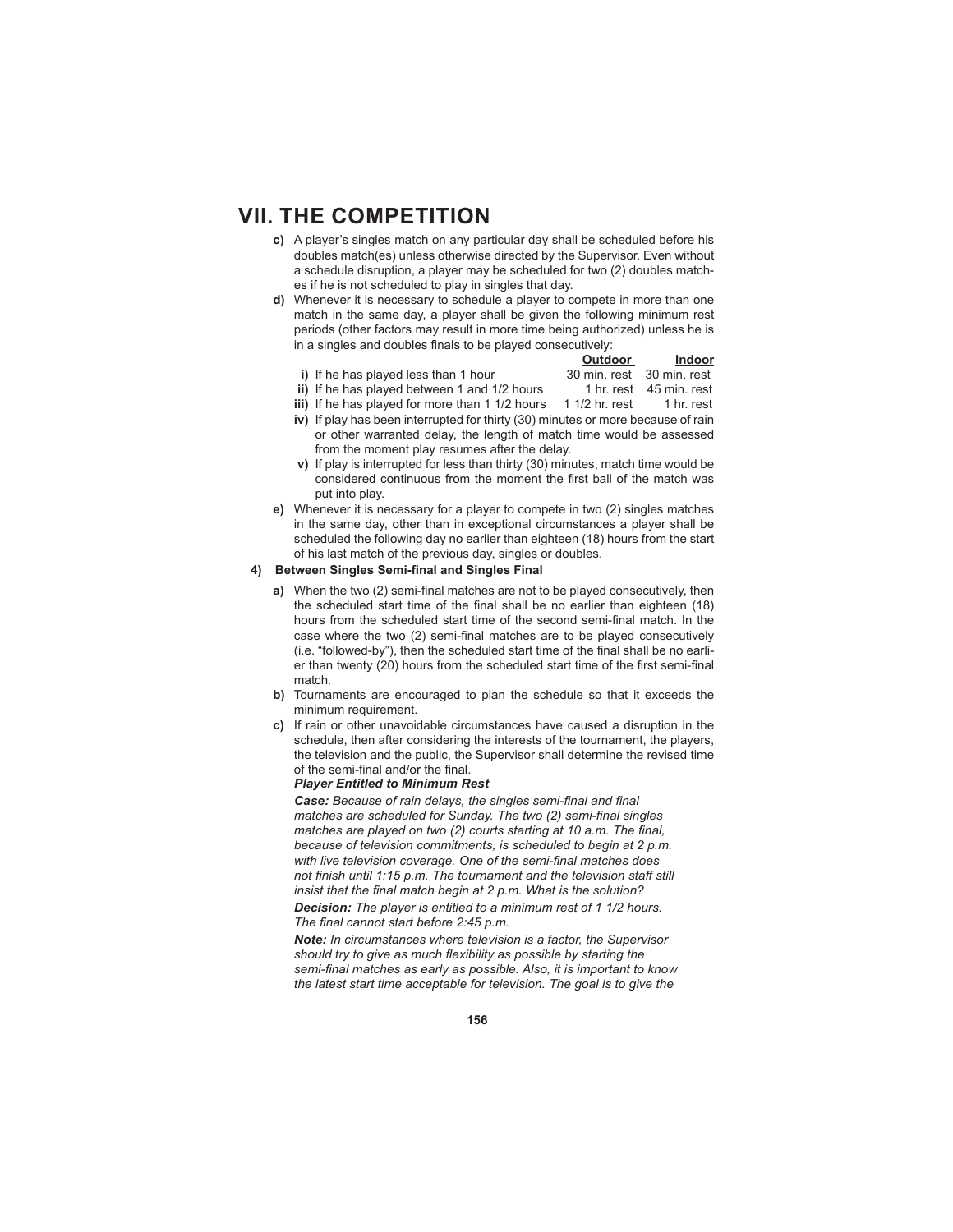players more than their minimum rest time between a semi-final and final.

#### *Rain: How Many Matches Per Player?*

*Case: Rain has put the tournament behind schedule. Player A's singles match was suspended at one set all. Player A is also behind in the doubles. How many matches may player A be scheduled to play the next day?*

*Decision: Three (3). Completion of a match shall count as one (1) match. If the player wins the singles match in progress then he may be scheduled for one (1) more singles plus one (1) doubles. If he loses the first singles match, then he may be scheduled for two (2) doubles matches.* 

#### *Scheduling Priorities*

*Case: In preparing the schedule of play for Wednesday in a 32 draw outdoor event, the upper half of the draw is the half the tournament would like to play. Several players will have played singles on Monday and not again until Thursday if that half is played. Sections of the draw would have to be split to accommodate players not having two (2) days off between singles matches. What is the correct priority in scheduling?*

*Decision: Scheduling in outdoor events must keep sections of the draw together. Preferably, halves of the draw are scheduled together, if that is not possible then quarters are scheduled together. Players playing singles on Monday and Thursday should be avoided; however, halves of the draw should be kept together. Inclement*  weather can adversely affect the schedule as well as the fair treat*ment of the players unless these priorities are followed.*

#### **Rain Delayed Semi-final, When to Play Final?**

**Case:** Rain on Saturday prevents both semi-final singles from being played. The second semi-final is played on Sunday morning, with the winner due to play the final that afternoon. Can the winner of the second semi-final insist on a Monday final?

**Decision:** No. Every effort must be made to finish the tournament on Sunday. The winner of the second semi-final should be given *the maximum amount of rest possible before playing the final. (ATP Policy)*

### *Moving Indoors at an Outdoor event*

*Case: Rain has disrupted play to the point where the event is in danger of not being completed. There are indoor courts available for use. May the Supervisor move the matches indoors to complete this event?*

*Decision: Yes. Under the responsibilities of the Supervisor it states that "the Supervisor may, if necessary to eliminate the possibility of a player having to play two singles matches in one day, or if necessary to complete the event, move a match to another court, indoors or outdoors, regardless of surface". The exception to this is if the Tournament Director demonstrates to the Supervisor that there will be a detrimental impact on the success of the tournament if singles or doubles matches are played indoors. In this case, the Supervisor may elect to keep all matches for outdoor play. (ATP Policy)*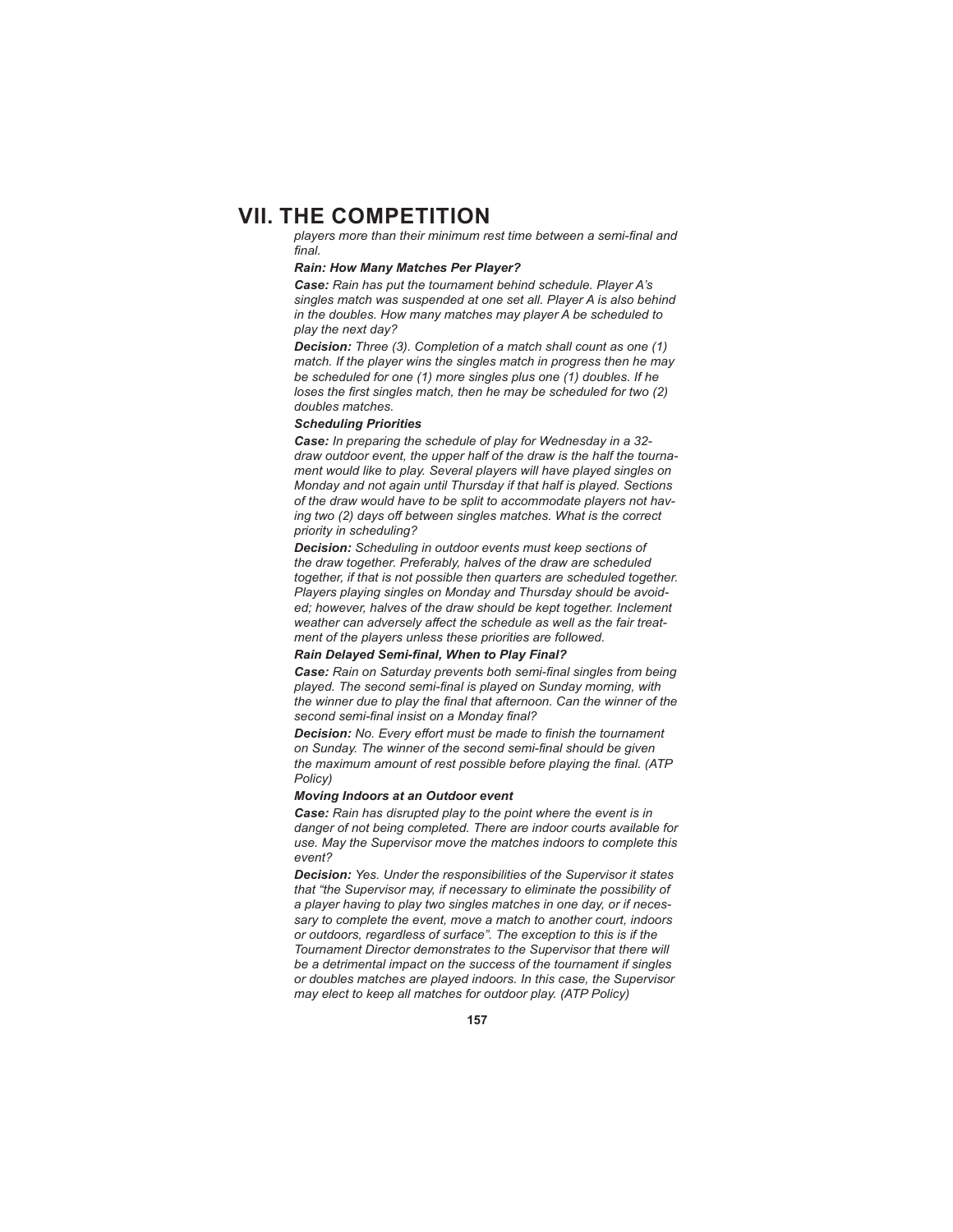# **7.22 On-Court Procedures and Requirements**

### **A. Start of Tournament**

A tournament shall commence when the first serve of the first point of the first match is struck.

### **B. Start of Match**

A match shall commence when the first serve of the first point is struck.

### **C. Rules of Tennis**

 The Rules of Tennis shall apply to all ATP Tour and ATP Challenger Tour tournaments except as amended by the ATP Official Rulebook.

### **D. Appeal of Calls**

- **1) Questions of Fact.** 
	- a) **Definition.** A question of fact is defined as an issue relating to what actually occurred on court during a specific match. Only the on-court officials shall determine questions of fact arising during a match and the player or the Supervisor may not change such determinations.
	- **b) Rule.** A player may not appeal the determination made by the on-court officials on a question of fact.
- **2) Questions of Tennis Law.** 
	- a) Definition. A question of tennis law is defined as an issue relating to the construction and application of specific facts to the ATP rules and regulations and the rules of tennis. During a match, the Chair Umpire shall first determine questions of tennis law. If the Chair Umpire is uncertain or if a player appeals the determination of the Chair Umpire, then the decision shall be made by the Supervisor, which shall be final and non-appealable.
	- **b) Player Rights.** A player shall have the right to appeal any ruling of tennis law in accordance with the following procedures:
		- **i)** When a player is of the opinion that a ruling by the Chair Umpire on a matter of tennis law is erroneous, he may appeal the ruling by notification to the Chair Umpire in a professional and non-abusive manner.
		- **ii)** The Chair Umpire shall stop play and immediately call for the Supervisor. Upon the arrival of the Supervisor, the Chair Umpire shall state the facts of the incident and the Supervisor shall be bound by the facts as stated. The Chair Umpire shall then state his position with respect to the ruling. The Supervisor shall review briefly the applicable rules with the player and the Chair Umpire and either affirm or reverse the ruling.
		- **iii)** Play shall be resumed upon the statement of "Let's Play" by the Supervisor and the players must proceed to commence play and the twenty-five (25) second clock shall commence.
- **E. Tennis Law Cases**

### *Appeal of Judgment Calls*

**Case:** A first serve is hit down the middle and is called out and then *corrected to good by the center service Line Umpire. The Chair Umpire awards the point to the server, but the receiver disagrees*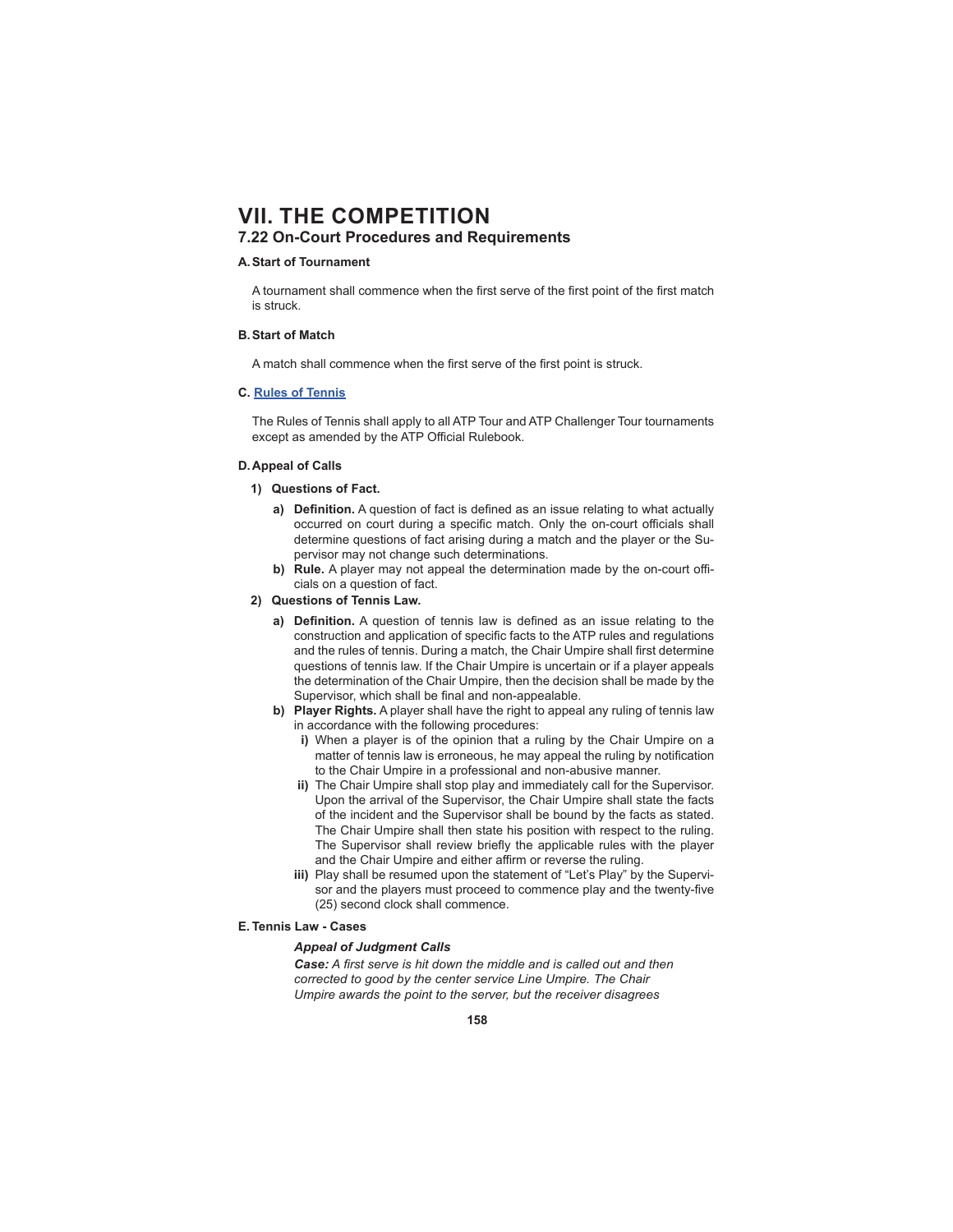*saying that he had a play on the ball. The Chair Umpire agrees and rules that the point be replayed. The Supervisor is called to the court.*

*Decision: Point to server. The Chair Umpire may not change a judgment decision after a player appeal.*

# *Appeal of the "Facts": Receiver*

**Case:** First point of a game, the first serve is called fault and over*ruled by the Chair Umpire to good. The Chair Umpire then announces 15-Love. The receiver states that the point should be re-played because he returned the ball into the court. The Chair Umpire realizes that the receiver did in fact return the ball and orders the point to be replayed. The server claims that the Chair Umpire cannot change his decision and asks for the Supervisor to be called.*

*Decision: The point is re-played. The Chair Umpire's initial awarding of the point to the server was incorrect based upon the facts as described by the Chair Umpire: The receiver did return the serve.* 

# *Appeal of the "Facts": Server*

Case: First point of a game, the first serve is called fault and *overruled by the Chair Umpire to good. The Chair Umpire awards the point to the server based upon his judgment that the receiver did not have a play on the ball. The receiver claims that he could have played the ball. The Chair Umpire is not sure of his original judgment and orders the point to be re-played. The server claims that the Chair Umpire may not change his judgment based upon an appeal from the receiver and asks for the Supervisor to be called.*

*Decision: Point to the server. The facts on which the Chair Umpire based his initial decision did not change. Therefore, the Chair Umpire may not change his original decision based upon a player's appeal or protest.*

#### *Umpire Blocked on Question of Fact*

*Case: Player A stops play claiming that player B had played the ball after it had bounced twice. The Chair Umpire said that he was "blocked" and could not make the decision.*

*Decision: The point stands as played. When the Chair Umpire has the primary responsibility for a call (nets, throughs, not-ups and touches) as opposed to the secondary responsibility (line calls), an immediate decision must be made. If the Chair Umpire did not see a rules violation on something for which he has the primary responsibility then technically no violation can be called*

### *Appealing for a Let*

*Case: Player A serves and player B returns the ball for a winner. Player A appeals to the Chair Umpire that the service was a let. The Chair Umpire says that he did not hear a let. Player A then asks player B if he heard a let. Player B answers yes. Upon hearing this, the Chair Umpire says that since both players heard a let, we shall play a let. Player B objects saying that it is the Chair Umpire's call*  and that he was only confirming to player A that the Chair Umpire *had made a mistake.*

*Decision: The point stands as played. The Chair Umpire cannot make assumptions as to the intent of player B's comment. The*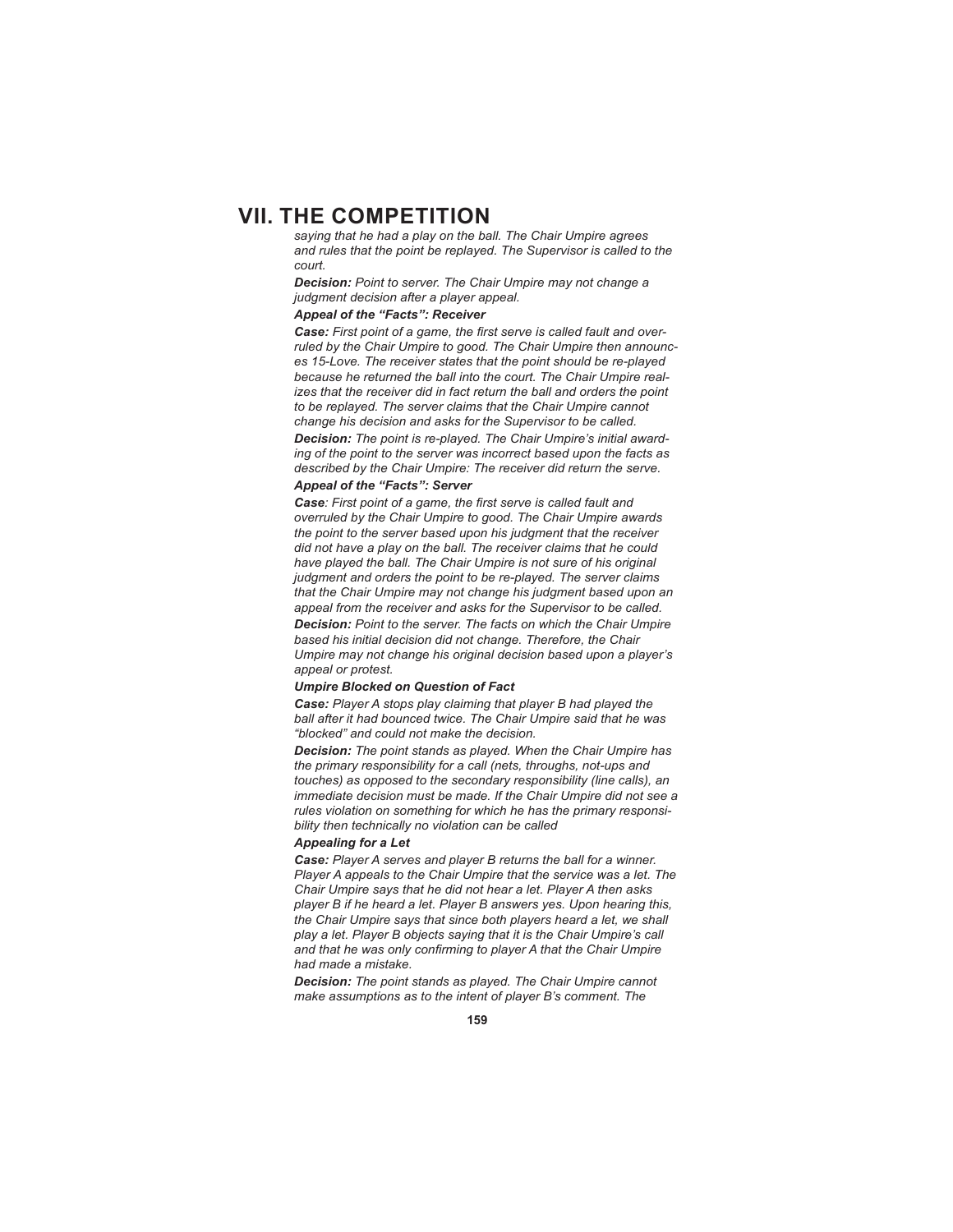*Chair Umpire should be certain that the intention of player B was to play a let before making any decision.* 

- **F. Hindrance.** A hindrance may result (1) from a corrected call by an official or (2) from an inadvertent event that occurs on-court:
	- **1) Corrected Call.** Whenever there is a corrected call either by overrule, correction by a Line Umpire or otherwise, the Chair Umpire in his sole judgment must determine if either player was hindered, and if so, order a "Let" to be played.
		- **a)** If a call is corrected from "Good Ball" to "Out," then the point is ended and there is no hindrance.
		- **b)** If the call is corrected from "Out" to "Good Ball," then there must be a "Let" played unless it was a clear ace or a clear winning shot that the player could not possibly have retrieved. If there is any reasonable possibility that such a ball could have been played, then the player who would have lost the point must be given the benefit of the doubt.
	- **2) Inadvertent or Deliberate event.** A distraction occurring on-court may be ruled inadvertent (unintentional) or ruled deliberate.
		- **a)** Inadvertent distractions may include the following (a "Let" may be called in these cases): a ball rolling onto the court; a ball falling out of a pocket; a hat falling off; or an involuntary sound or exclamation (ex. verbal reaction to an injury) from a player. Any player who created the hindrance must be advised that the next time play is stopped by the Chair Umpire because of that player's similar actions; it shall result in a loss of point.
		- **b)** Any distraction caused by a player may be ruled deliberate and result in the loss of a point (intentional or unintentional). Deliberate is defined as the player meant to do what it was that caused the hindrance or distraction.
		- **c)** Care must be exercised to ensure rulings do not result in providing a player(s) with two opportunities to win a point.

### **G. Hindrance Cases**

# *Delaying the Server*

*Case: During a match with Review ELC in use, the receiver breaks*  a string after returning a first serve called fault. The server challeng*es the fault call and the receiver changes his racket before the result of the challenge is displayed on the screen. Should the server be*  awarded a first serve if the call stands?

*Decision: Second serve, as the receiver changing his racket did not delay the server in any way.*

# *Corrected Call*

*Case: A second serve is a "net" call. The service Line Umpire calls "out," then corrects it to "good."*

# *Decision: Second serve*

### *Opponent's Gear Falls On The Court*

*Case: Clothing or equipment (excluding the racquet) that is worn or carried by a player, including a ball from his pocket, falls to the court during play.*

*Decision: The Chair Umpire shall call a let and replay the point. He shall also inform the player that if the Chair Umpire makes a second call of let, it will result in a loss of point.*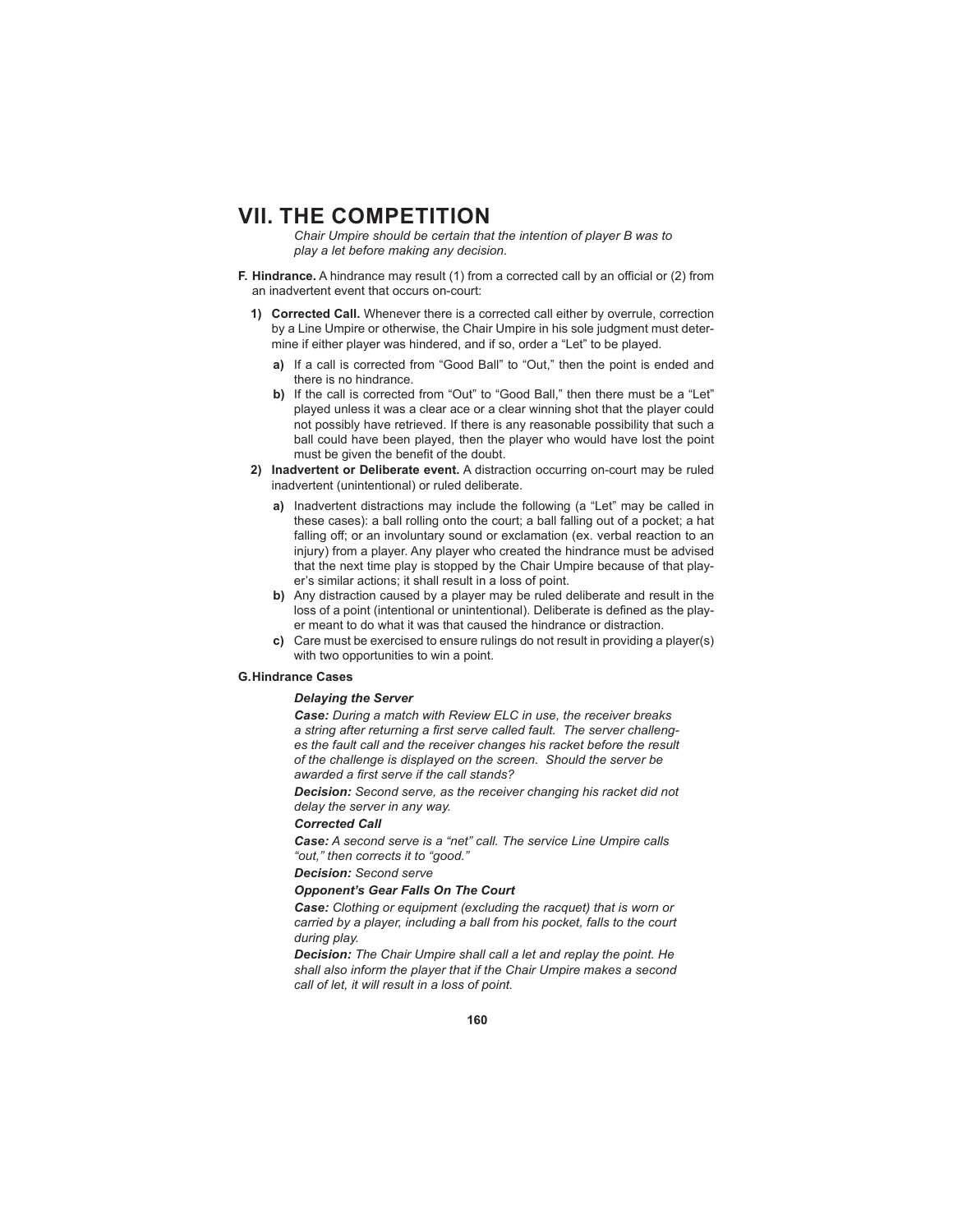*Case: A player's shoe comes off during play and is laying on the court.*

*Decision: The default position of the Chair Umpire should be that the point continues, unless the Chair Umpire is convinced that the opponent is hindered and in that case, a let could be called.*

### *Opponent Makes Noise*

*Case: During play, a player thinking he has hit a winner, shouts "vamos", "come on", "yes", etc. as his opponent is in the act of hitting the ball.*

*Decision: If the Chair Umpire rules that a hindrance has occurred then, as the sound or exclamation that caused the hindrance was deliberate, the point shall be awarded.* 

#### *Inadvertent Hindrance*

*Case: As a player is in the process of hitting a volley into the net, his hat falls off . He then claims a let for hindrance.*

*Decision: No let. A player may not hinder himself. A let should only be called when the opponent could have been hindered.*

# *Singles Stick Falls*

*Case: After a first serve fault, the singles stick falls to the court.* **Decision:** The Chair Umpire should award a first serve unless in *his opinion the replacement time was such that the server was not delayed in his delivery of a second serve.* 

# *Spectator Noise*

*Case: During play an "out" call is made by a spectator. The player stops playing and claims hindrance.*

*Decision: The point stands as played.* 

# *Early Foot Fault Call*

*Case: The baseline umpire calls a foot fault on the server prior to*  him hitting a first serve. The server continues with his motion and *hits the serve into the net.*

*Decision: First serve awarded. It is not a foot fault until the ball has been struck. Therefore, the call is erroneous and the Line Umpire has hindered the server.*

### **H. Overrule**

- **1)** The Chair Umpire may overrule a Line Umpire only if (1) there is a clear mistake by a Line Umpire, and (2) the overrule is made promptly after the mistake. A player may never appeal a determination on questions of fact to the Supervisor.
	- **a) Clear Mistake**. As a matter of practice the Chair Umpire must be in a position to make a determination that a call was erroneous beyond a reasonable doubt. To overrule a ball called "Good" by the Line Umpire, the Chair Umpire must have been able to see a space between the ball and the line. To overrule an "Out" or "Fault" call by a Line Umpire, the Chair Umpire must have seen the ball hit on or inside the line. Clear foot-faults not called by the responsible Line Umpire should be called by the Chair Umpire.
	- **b) Promptly.** The Chair Umpire must overrule immediately after the Line Umpire makes the "clear mistake." The overrule "call" must be made almost simultaneously with the "clear mistake" made by the Line Umpire.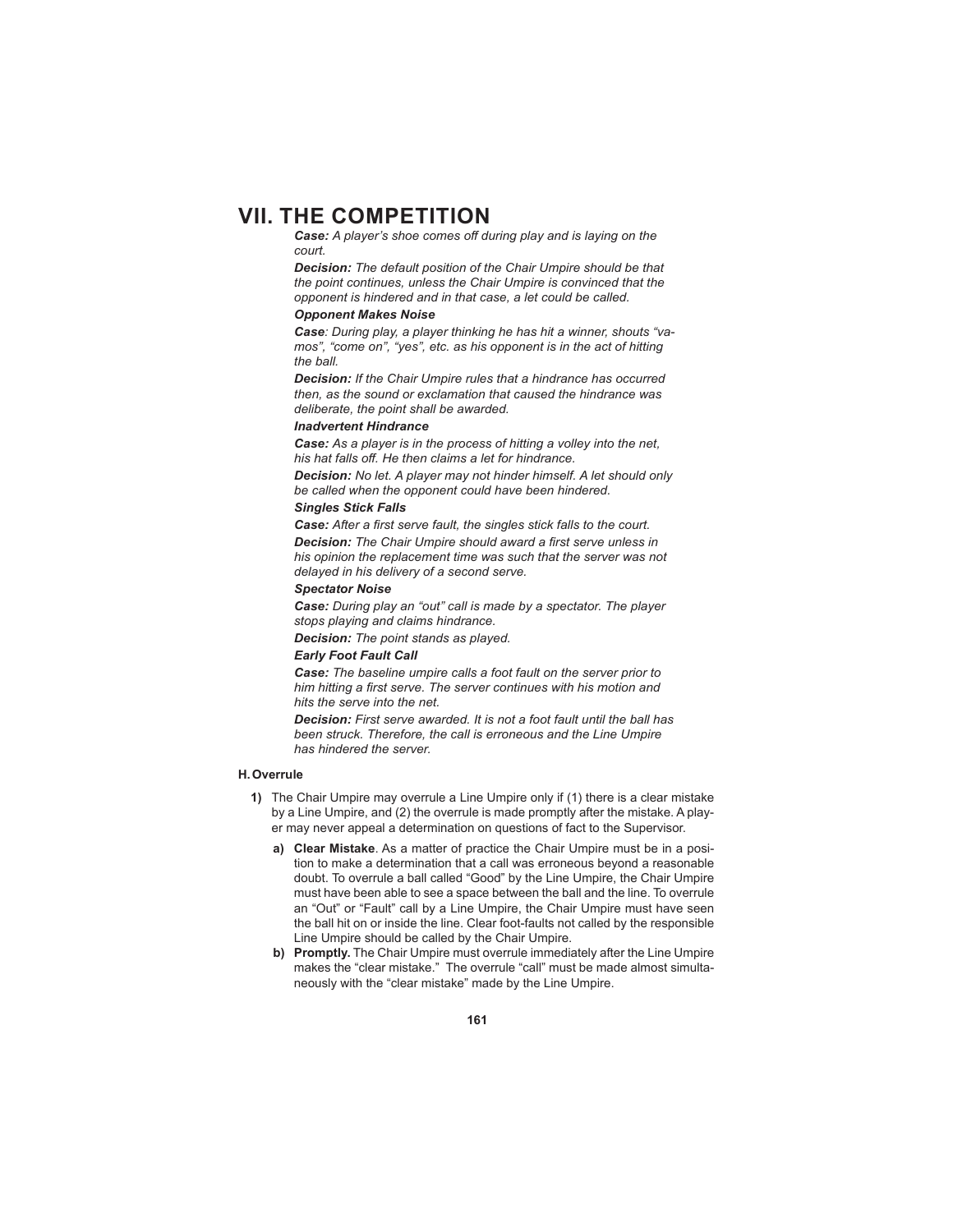- **2)** A player may request that the Chair Umpire verify a call or other determination of fact on a point-ending call made by an on-court official; upon such request the Chair Umpire shall immediately verify the same either by his own personal observation or upon confirmation of the Line Umpire or other on-court official involved. The Chair Umpire may never overrule the call of a Line Umpire upon the request of a player. A Line Umpire may never change a call as a result of a protest or appeal, except in the case of clay court ball mark procedures.
- **3)** The request, verification and resumption of play should be completed within the twenty-five (25) seconds allowed between points. If the player prolongs the argument, the Chair Umpire should announce "Let's Play," and the player is subject to the provisions of the Code.

# **I. Correction/Verification of Call**

**Line umpires.** When a Line Umpire realizes that he/she has made an erroneous call, including an inadvertent sound, he/she should immediately call "Correction" so that the Chair Umpire and the players are aware of the error. The Line Umpire should then make the corrected call.

### **J. Ball Mark Inspection Procedures (Clay Courts)**

# **1) Chair Umpire**

- **a)** A ball mark inspection requested by a player (team) shall be allowed only if the Chair Umpire cannot determine the call with surety on either a point-ending shot or when a player (team) stops playing the point during the rally (Returns are permitted but then the player must immediately stop). The Chair Umpire shall check ball marks if there is some doubt about the accuracy of the call.
- **b)** If the Chair Umpire sees a clear mistake, he may stop play with an overrule.
- **c)** The original call or overrule shall always stand if the Line Umpire and/or Chair Umpire cannot determine the location of the mark or if the mark is unreadable.
- **d)** Once the Chair Umpire has identified and ruled on a ball mark, this decision is final and not appealable.
- **e)** In clay court tennis, the Chair Umpire should not be too quick to announce the score unless absolutely certain of the call. If in doubt, the Chair Umpire should wait before calling the score to determine whether a ball mark inspection is necessary. Ball mark inspections made after the score has been announced or after first serves shall be done as quickly as possible so the server is not unreasonably delayed.
- **f)** In doubles, the appealing player must make his appeal in such a way that either both players stop playing the point or the Chair Umpire stops play. If an appeal is made to the Chair Umpire, then the Chair Umpire must first determine that the correct procedure was followed. If it is not proper or if it is late, then the Chair Umpire may determine that the opposing team was deliberately hindered.
- **g)** Players may not cross the net to check a ball mark without being subject to the Code. A player may not erase marks unless he is conceding the call or after a ball mark inspection occurs and the Chair Umpire has made a final decision.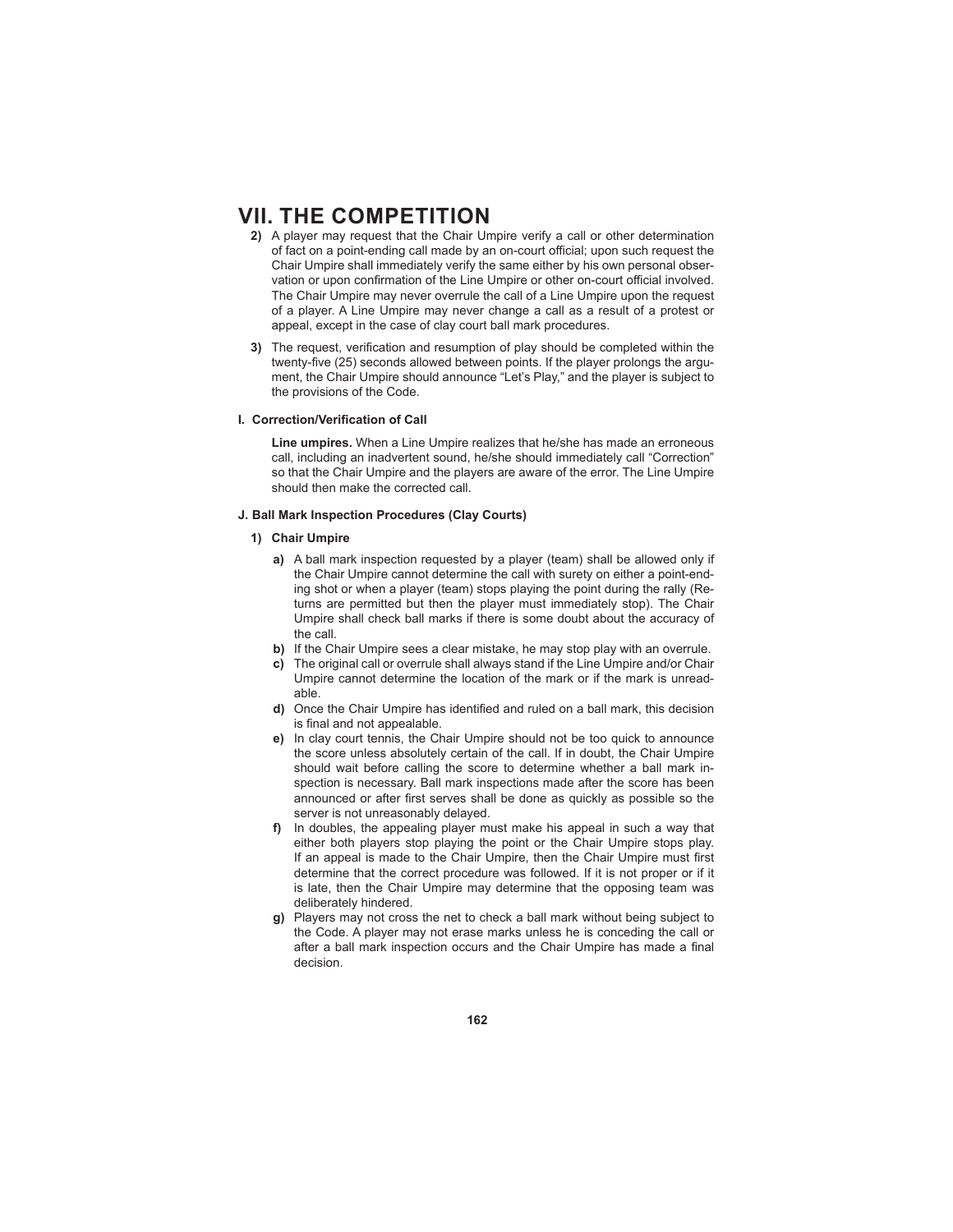# **2) Line Umpires**

- **a)** If a Line Umpire has to make a close call, he must keep his eyes on the mark and should not look at the Chair Umpire.
- **b)** If requested by the Chair Umpire, the Line Umpire shall walk directly to the mark and identify the mark to the Chair Umpire. The Chair Umpire shall then inspect the mark and make the determination.
- **c)** If directed by the Chair Umpire to identify a mark and the Line Umpire is not sure of the mark, the Line Umpire must state immediately to the Chair Umpire, "I do not have the mark."

# **K. Clay Court Cases**

#### *Can't Find Ball Mark*

*Case: A Line Umpire calls a ball out on a clay court. The Chair Umpire asks him to show the mark. The Line Umpire cannot locate the mark and neither can the Chair Umpire.*

*Decision: The original (out) call must stand.* 

# *Clay Court: Doubles Ball Mark Appeal*

*Case: Player B returns a serve but his partner, player A, says, "wait" as he moves to look at the mark. The Chair Umpire stops play. The opponent, player C, appeals to the Supervisor, saying player B returned the serve, which player C put away.*

*Decision: The procedure was correct (The Chair Umpire stopped play after an interruption by player A.) The mark is examined and if it is good, Team A-B loses the point; otherwise, it is a second serve.* 

### *Must Both Players on a Team Stop to Get Ball Mark Inspection.*

*Case: In doubles on a clay court, the second serve is called good. The receiver returns the ball but hesitates in search of the mark. His partner crosses (poaches) and hits the ball into the net. The receiver then appeals the second serve, stating that he stopped play prior to his reflex return.* 

*Decision: The point stands as played. Both players must stop playing or the player appealing must do so in a manner that results in the Chair Umpire stopping play.* 

### *Overrule Then Inspect Ball Mark*

*Case: As a Chair Umpire, you overrule a ball on a clay court. The player disagrees and asks for a ball mark inspection. You think that maybe you made a mistake on the overrule.*

*Decision: The Chair Umpire should check the mark.*

### **L. Electronic Review / Electronic Review - Line Calling (Review ELC)**

### **A. Electronic Review (Review ELC)**

 The use of an approved electronic system for reviewing line calls and/or overrules is authorized for use at ATP events. The protocol for Review ELC is as follows:

 **1)** A request for an electronic review of a line call by a player (team) shall be allowed only on either a point-ending shot or when a player (team) stops playing the point during a rally (returns are permitted but then the player must immediately stop).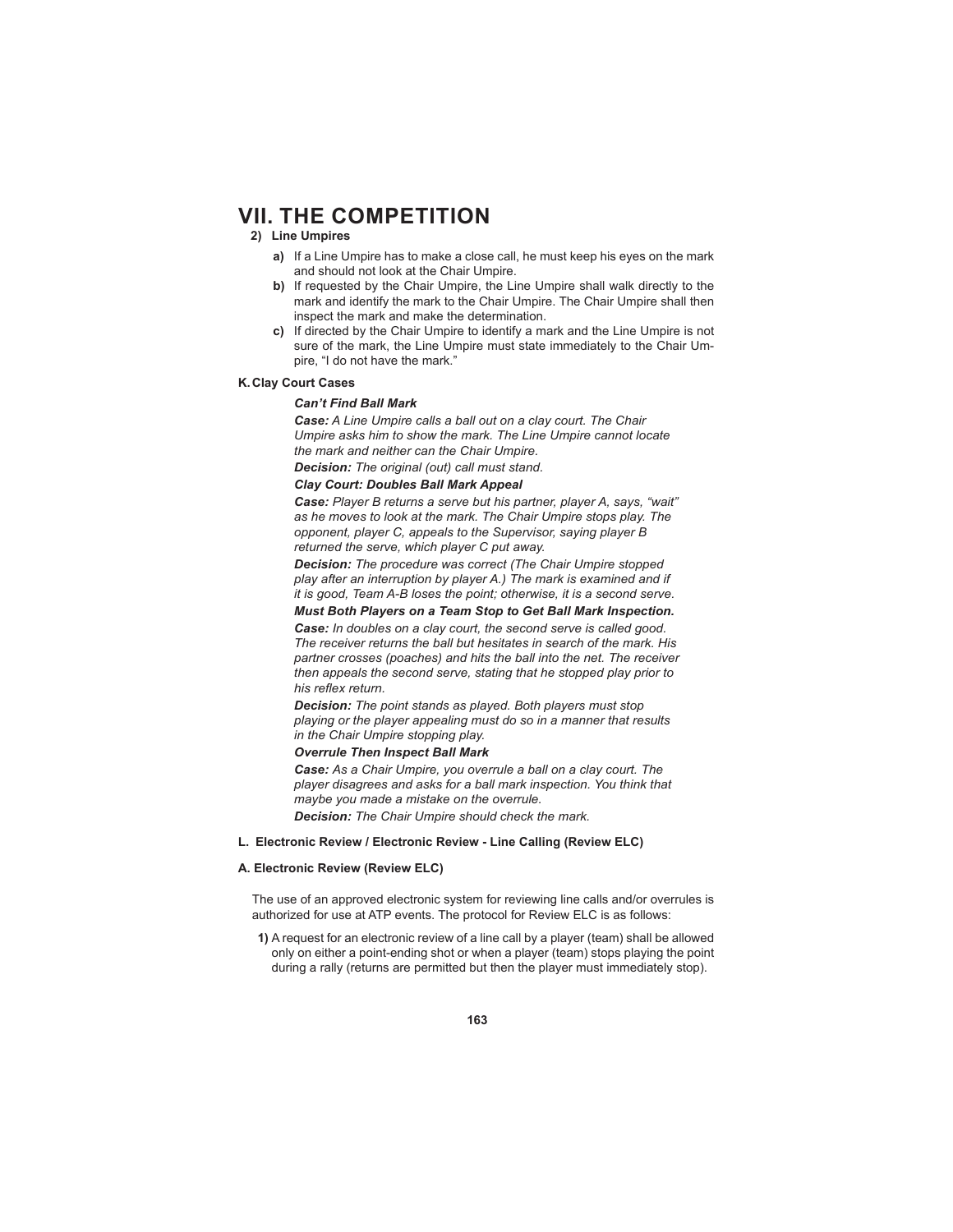- **2)** In doubles the appealing player must make his appeal in such a way that either play stops or the Chair Umpire stops play. If an appeal is made to the Chair Umpire the Chair Umpire must first determine that the correct appeal procedure was followed. If it was not correct or if it was late, then the Chair Umpire may determine that the opposing team was deliberately hindered, in which case the appealing team loses the point.
- **3)** Each player/team shall receive three (3) challenges per set (excluding the tiebreak game). If the player/team is incorrect with a challenge, then one of the challenges is lost. If the player (team) is correct with a challenge, then the player retains his same number of challenges. Challenges remaining, if any, at the end of a set do not carry over to the next set.
- **4)** During the tie-break game in any set, each player/team shall receive one (1) additional challenge. This is in addition to any challenges not lost, if any, during the set.
- **5)** For doubles, the Match Tie Break shall be considered as a new set and each team shall receive three (3) challenges. Challenges remaining from the previous set do not carry over into the Match Tie Break. Successful challenges do not reduce the number of challenges that may remain.
- **6)** In order to challenge, a player must show an immediate interest in making a challenge and must do it in a timely manner. The key to the policy is "immediate interest". The player must also make his/her intention to challenge known to the Chair Umpire either verbally or visually using his racquet or finger. The Chair Umpire will (a) reconfirm with the player his intent to challenge; (b) confirm that the player has challenges remaining; and (c) proceed with the electronic review.
- **7)** The original call or overrule will always stand if the electronic review is unable, for whatever reason, to make a decision on that line call or overrule. In this case, the player shall not have his available number of challenges reduced.
- 8) If there is no call made from the on-court officials (unsighted Line Umpire and Chair Umpire cannot make the call) on a point ending shot, the Chair Umpire may call for a review and the result of the review will not affect the remaining challenges of either player.
- **9)** The decision of the electronic review is final and cannot be appealed.
- **10)** A certified official, approved by the ATP Supervisor, shall act as the Review Official\* and his duties shall include, but are not limited to:
	- **a)** Determining which impact shall be reviewed by the system.
	- **b)** Act as the final authority on tracking the number of challenges each player has remaining.
	- **c)** Monitor the system to ensure that it is functioning properly.
	- **d)** Notify the Chair Umpire immediately in the case of a system failure or any other condition that prohibits or brings into question the ability of the system to review a challenged call. In this case, the Chair Umpire shall immediately notify both players that review is not available until further notice.
	- Review official and supporting technology staff shall be located within the stadium or arena in a secured area and with an unobstructed view of the court.
- **11)** For each court that is using a review system, there shall be a minimum of one  $(1)$  video board, of sufficient size, located in a position where the Chair Umpire, players and spectators may view the results of the challenge.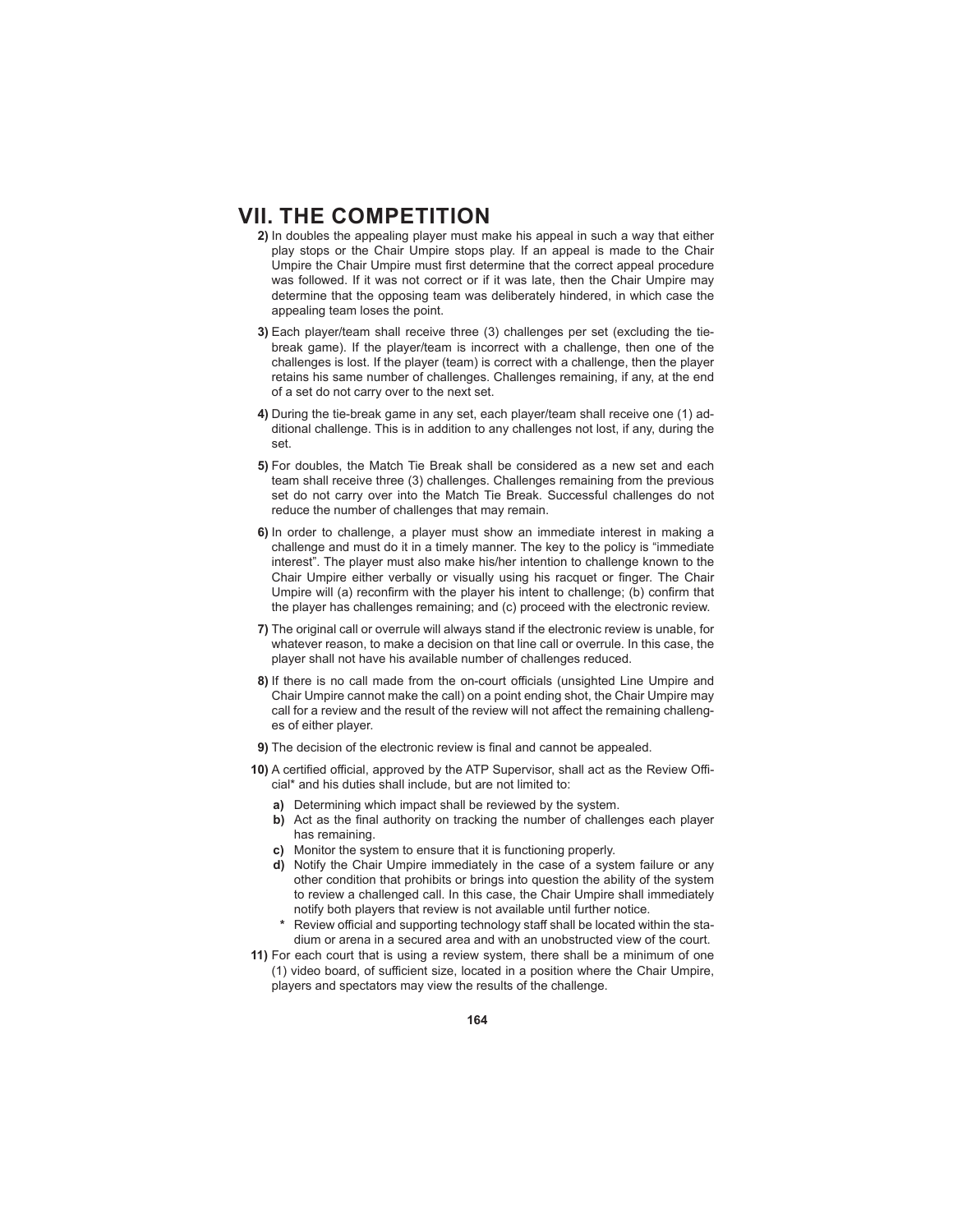12) Review Official Protocol is described in "Exhibit T.

# **B. Electronic Review - Live Line Calling (Live ELC)**

 The use of an approved Live ELC electronic line calling system is temporarily authorized for use at ATP events in 2022 on a trial basis.

The following protocol shall be used.

- **1)** There shall be no line umpires. All lines shall be called using the Live ELC System approved by ATP to call all lines.
- **2)** Foot-faults will be called by a Review Official monitoring two (2) court-level cameras placed on the baseline and on the center service line at each end of the court if available or the Chair Umpire.
- **3)** In the unlikely event the Live ELC system malfunctions, play will be delayed for up until such time as the issue is corrected or 15 minutes have elapsed. If the issue is not resolved within 15 minutes the ATP Tour Supervisor will decide when and how the match will resume.
- **4)** If the Live ELC system fails to make a call, the call shall be made by the Chair Umpire. If the Chair Umpire is unable to determine if the ball was in or out, then the point shall be replayed. This protocol applies only to point ending shots or in the case when a player stops play. In the case where there is no call, and the player stops play, the umpire shall call for the shot to be displayed on the video board for confirmation
- **5)** If equipment is available, automatic replays of the call will be shown on the video boards on point ending shots that are "out" by 15 centimeters or less. Winning shots warranting a replay will be manually directed to the video board by the Review Official

**6)** Physical requirements for the on-site booth to be confirmed..

#### **M. Continuous Play/ Delay of Game**

Play shall be continuous, except that a maximum of twenty-five (25) seconds may elapse from the moment the ball goes out of play at the end of one point to the time the ball is stuck for the next point, except at a ninety (90) second changeover or a one hundred and twenty (120) second set break. The procedures for enforcing this rule are as follows:

#### **1) Time Between Points. 25 Seconds/Continuous Play**

- **a) Start Stop Watch.** The Chair Umpire must start the stopwatch after the ball goes out of play or when the players are ordered to play.
- **b) Time Violation or Code Violation.** A Time or Code Violation must be assessed if the ball is not struck for the next point within the twenty-five (25) seconds allowed, except if the Chair Umpire extends the time for special circumstances defined by ATP. There is no time warning prior to the expiration of the twenty-five (25) seconds.
- **2) 90 Seconds/Change-Over (Changing Ends)**
	- **a) Start Stop Watch.** The Chair Umpire must start the stopwatch the moment the ball goes out of play.
	- **b) "Time."** The Chair Umpire must announce to players "Time" after one (1)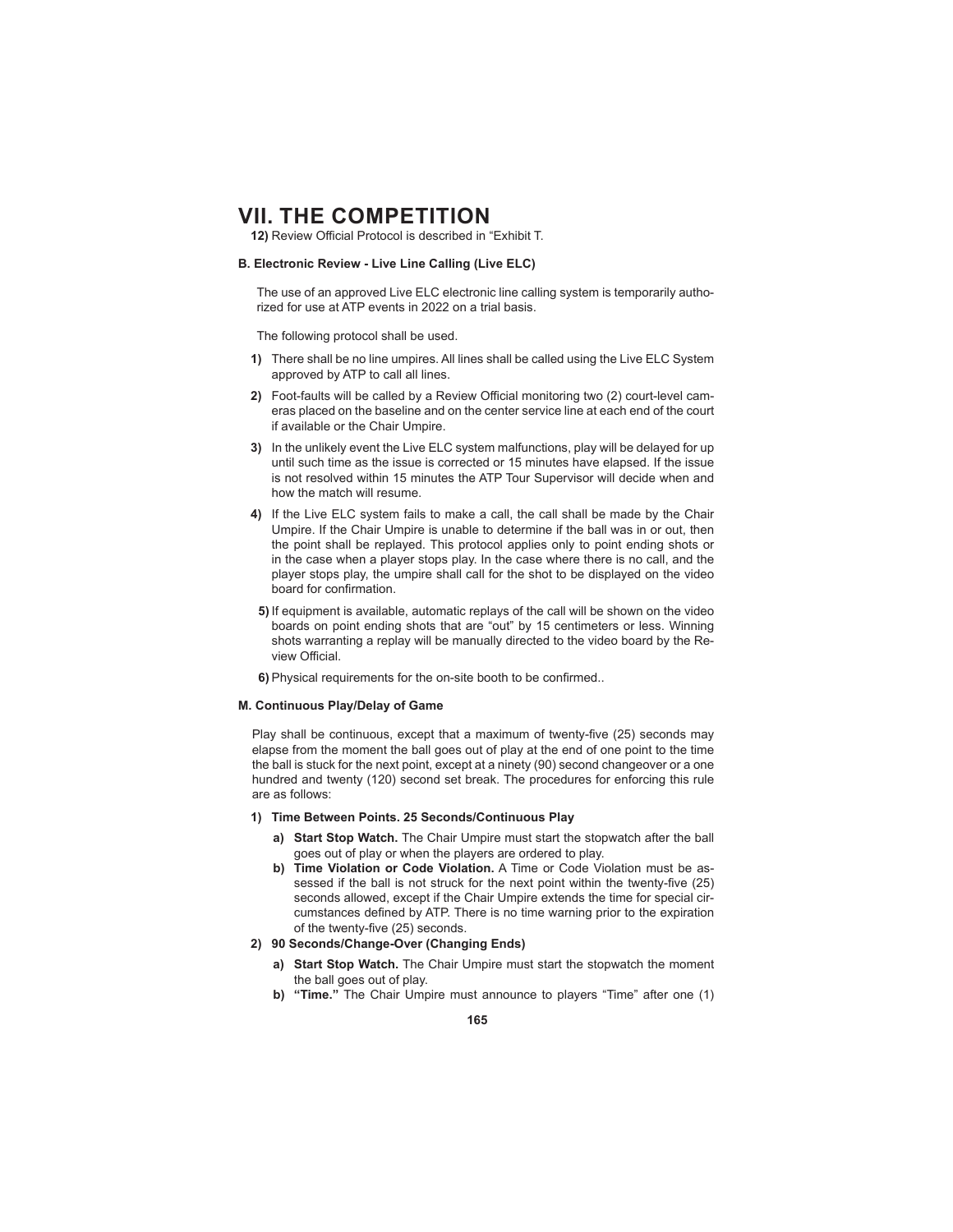minute has elapsed. If requested, prior to the match, by a television broadcaster, the Chair Umpire shall have the authority to delay the start of play until the end of the ninety (90) second changeover period.

- **c) "15 Seconds."** The Chair Umpire may announce to players "15 Seconds" if the players are still at their chairs and/or have not started toward their playing positions.
- **d) Time Violation or Code Violation.** The Chair Umpire must assess a Time Violation or, when applicable, a Code Violation (after a medical time-out or treatment) if the ball is not struck for the next point within the ninety (90) seconds / one hundred twenty (120) seconds allowed, provided there has been no interference which prevented the Server from serving within that time or a delay by the Chair Umpire.
- **3) 120 Seconds/Set Break**
	- **a) Start Stop Watch.** The Chair Umpire must start the stopwatch the moment the ball goes out of play.
	- **b) "Time".** The Chair Umpire must announce to players "time" after 90 seconds has elapsed. If requested, prior to the match, by a television broadcaster, the Chair Umpire shall have the authority to delay the start of play until the end of the one hundred twenty (120) second set break.
	- **c) "15 Seconds."** The Chair Umpire may announce to players "15 Seconds" if the players are still at their chairs and/or have not started toward their playing positions.
	- **d) Time Violation or Code Violation.** The Chair Umpire must assess a Time Violation or, when applicable, a Code Violation (after a medical time-out or treatment) if the ball is not struck for the next point within the one hundred twenty (120) / one hundred fifty (150) seconds allowed, provided there has been no interference which prevented the server from serving within that time or a delay by the Chair Umpire.
- **4) Not Playing to the Reasonable Pace of the Server**
	- **a) Start Stop Watch.** The Chair Umpire must start the stopwatch when the player is ordered to play or the moment the ball goes out of play.
	- **b) Time Violation or Code Violation.** The Chair Umpire must assess a Code Violation if the receiver is employing "gamesmanship." The Chair Umpire must issue a Time Violation before the expiration of twenty-five (25) seconds if the receiver's actions delay the reasonable pace of the server.

### **5) Stoppage and Postponement of a Match**

- **a)** The Chair Umpire may stop a match temporarily because of or conditions of the grounds or weather. Any such stoppage by a Chair Umpire must be reported immediately to the Supervisor. Once a match is stopped and until a match is postponed, the Chair Umpire must ensure that he, the players and all on-court officials remain ready to resume the match. The Supervisor makes the decision to postpone a match until a later day.
- **b)** Upon stoppage or postponement by the Supervisor, the Chair Umpire shall record the time, point, game and set score, the name of the server, the side on which each player was situated and shall collect all balls in use for the match.

# **6) Warm up / Re-warm up.**

 There shall be a four (4) minute warm-up before a match and in the case of a stopped or postponed match, the period of warm-up shall be as follows: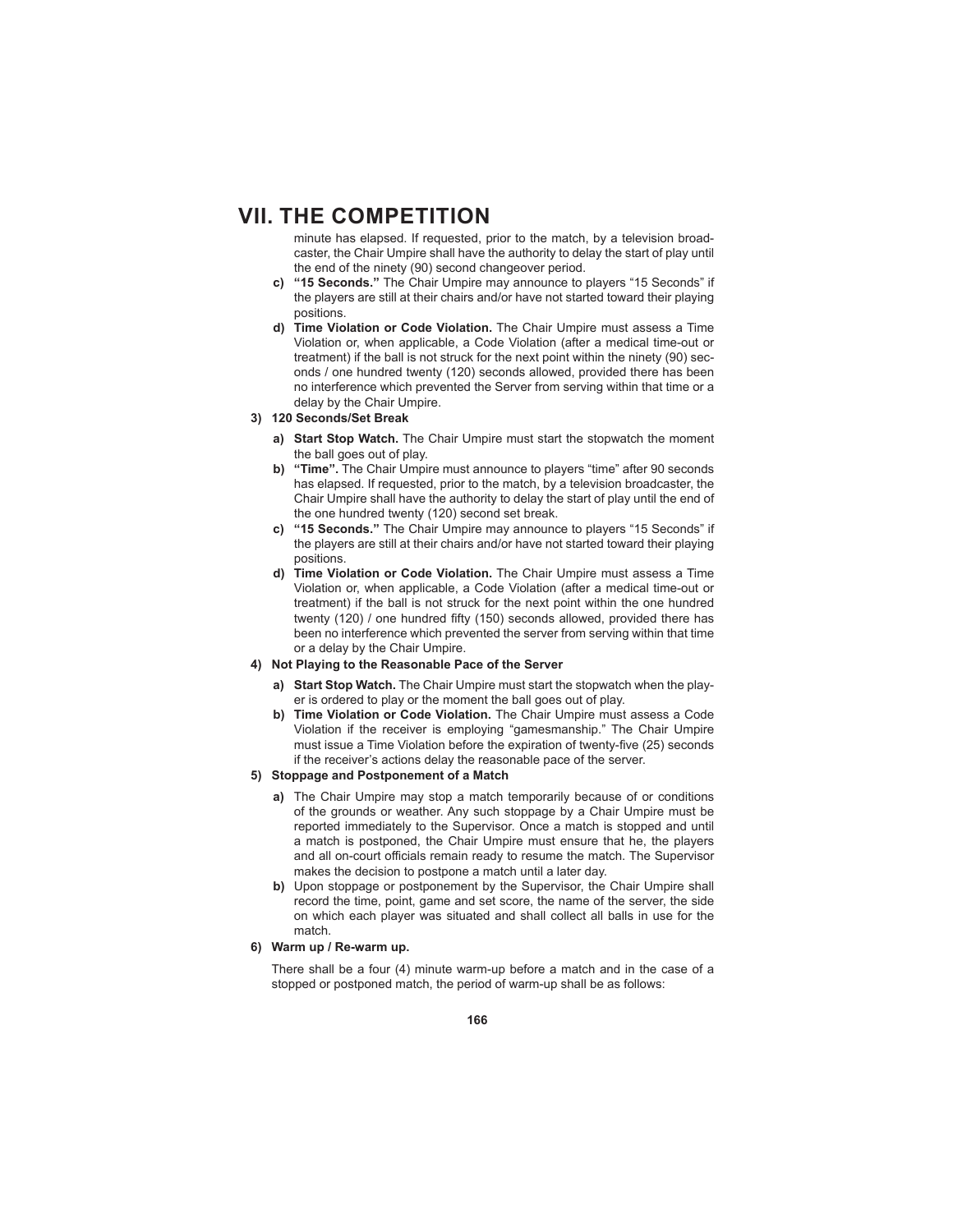- **a)** 0-15 minutes delay No warm--up;
- **b)** more than 15 minutes but less than 30 minutes —Three (3) minutes of warmup; and
- **c)** 30 or more minutes of delay Four (4) minutes of warm-up [Five (5) minutes at Challengers].

# **N. Video Review ("VR")**

The use of VR to determine specific judgment calls is approved for use at events where there is Electronic Line Calling ("ELC") and the VR system has been approved by ATP.

The protocol for use is as follows:

- **a) Reviewable calls**
	- **i)** Not-up ball bounced more than once prior to contact.
	- **ii)** Foul shot player carries the ball on the racquet, player contacts the ball before it crosses the net, player's racquet touches the ball while not under the control of the player.
	- **iii)** Touch ball touches player, or anything he is wearing or carrying (except racquet), player touches net while ball is in play.
	- **iv)** Invasion player touches the opponent's court with any part of his body or his racquet while the ball is in play.
	- **v)** Through the ball passes through the net instead of passing over the net.
	- **vi)** Hindrance any decision on whether a point should be awarded, or the point should be replayed. Most common use of this would be a call corrected from out to good and whether the player had a play on the ball.
	- **vii)** Original Call Stands when a challenge to a line call has properly been made and the line review system is unable to make a determination, the chair umpire may review the call for clear evidence that confirms or overturns the call on the court.
	- **viii)** Foot-faults
	- **ix)** Scoring error
- **b) Process**
	- **i)** When a reviewable call is challenged, the VR operator will find, through the various camera angles available, the best view of the incident.
	- **ii)** The VR operator will then send the video to a screen attached to the Chair Umpire's chair.
	- **iii)** The Chair Umpire will review the video and determine if there is clear evidence to support the original decision or to overturn the decision.
	- **iv)** If there is no clear evidence, then the original decision stands.
- **c) Limit to Challenges**
	- **i)** Each player will be limited to three (3) incorrect challenges during the set.
	- **ii)** If any set reaches 6-all, each player will receive one (1) additional challenge.
	- **iii)** A review under **a) vii)** above shall not be recorded as a won/lost challenge.
- **O. Time and Equipment Cases**

#### *Crowd Movement*

*Case: The server is given a Time Violation for going beyond the 25 seconds that is allowed between points. The server claims that he*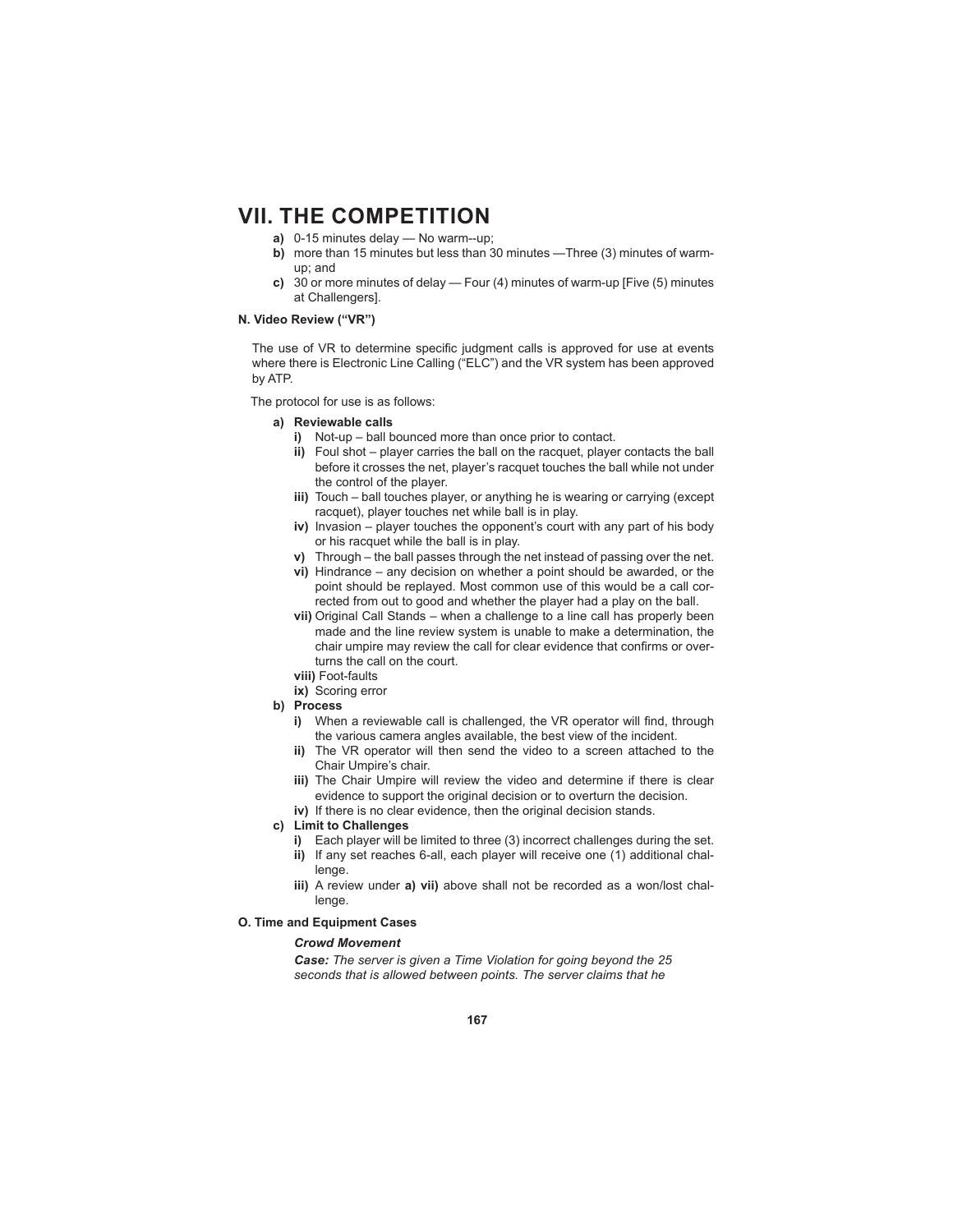*should have been given additional time because there were some spectators taking their seats.*

*Decision: The Time Violation stands. The continuous play procedures shall be in eff ect regardless of spectator movement unless the Chair Umpire believes the movement is intended as a deliberate attempt to distract a player(s) or occurs in the designated lowest tier of seats.* 

# *Ball Person as Personal Valet*

*Case: A player receives a time violation from the Chair Umpire while waiting for the ball person to retrieve a towel. The player claims the ball person caused the delay.*

*Decision: The Time Violation stands. Toweling off between points with or without the help of a ball person is not a valid reason for delay.* 

# *Time Violation, No Play, Results in Code*

*Case: A player, upon hearing a Time Violation, comes to the Chair Umpire and asks "Why?" He receives an explanation followed by "Let's Play". The player continues his discussion and is given a Code Violation. The player appeals to the Supervisor saying he should have received a Time Violation, Point Penalty.*

*Decision: The Chair Umpire suspends play and calls for the Supervisor. Upon arrival, the Supervisor affirms the decision of the Chair Umpire as the player was directed to play when the Chair Umpire said "Let's Play."*

#### *Time Violation + 25 Seconds = Code*

*Case: A player receives a time violation while standing at the back fence. He does not move to play and the Chair Umpire says, "Let's play". After another 25 seconds elapses, what does the Chair Umpire do?*

*Decision: A Code Violation is announced, (and possibly an inquiry, such as, "Are you OK?") followed by "Let's Play".* 

# *Two Explanations are Enough*

*Case: A player asks for an explanation and is given one. He then raises another point and receives another response. How long may this go on?*

*Decision: Normally only twice since continuous play provisions are not being complied with. After two brief responses, the Chair Umpire announces "Let's Play" and subsequently issues a Code Violation if the ball is not in play as a result of that player's action.* 

# *Changing Shoes*

*Case: May a player receive extra time on a changeover in order to change his shoes and/or socks? If yes, how many times may he do so during the course of the match?*

*Decision: Yes. The Chair Umpire may allow a reasonable extension of the allotted changeover time in order for a player to change his shoes and/or socks. The player should not be allowed to leave the court in this instance. The player is limited to one change per match when extra time is granted unless the provisions for "equipment out of adjustment" take precedent. In that case, the Chair Umpire has*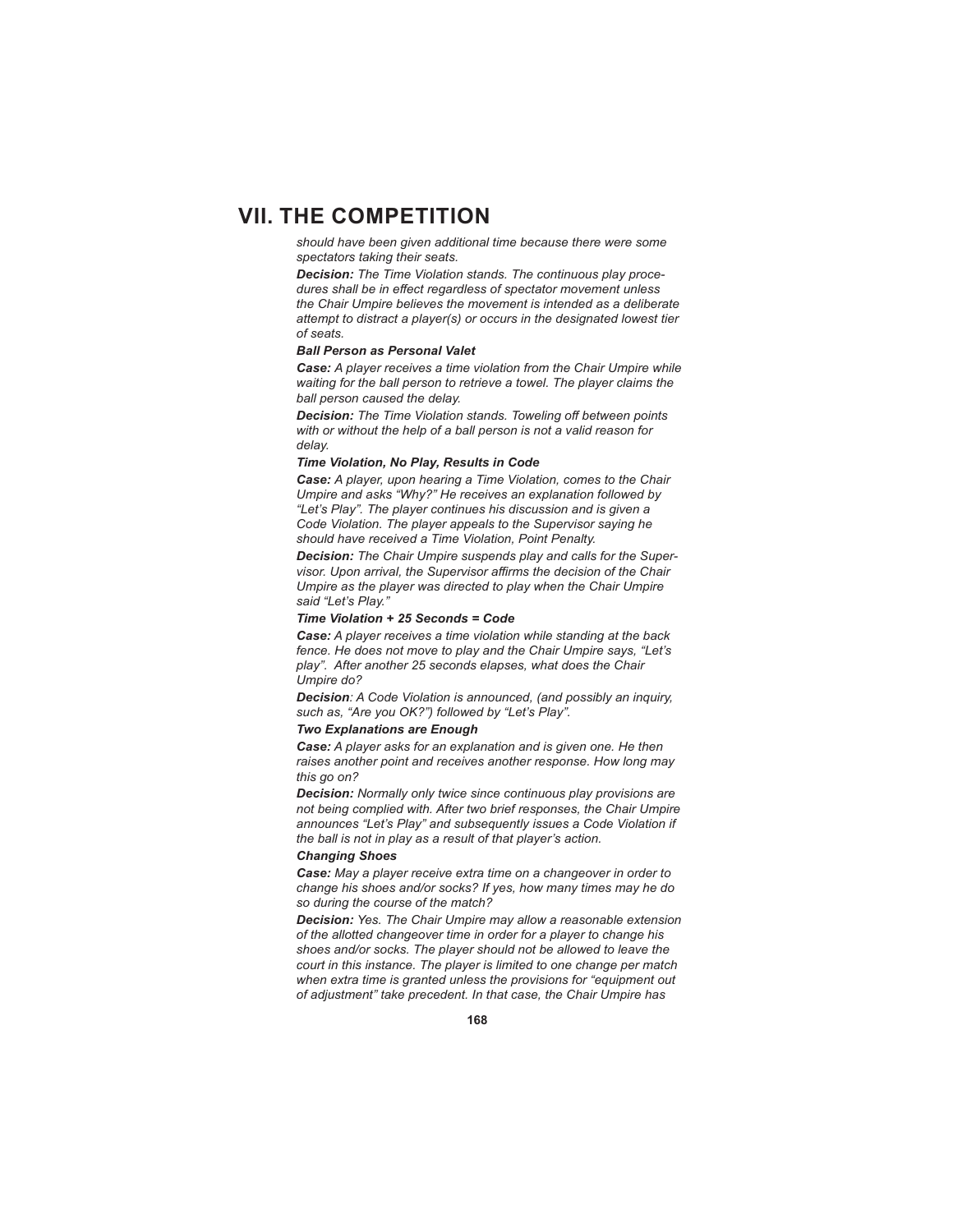*the authority to decide each request on its own merit. Contact Lens*

*Case: During a match, a player requests permission to leave the court in order to put in a contact lens.*

*Decision: The request to leave the court is denied. Contact lenses shall not be considered as equipment out of adjustment unless the player is wearing them at the time of the incident.* 

*Note - Every attempt should be made to assist the player so that he may put the contact lenses in during the changeover.*

### *Time: Refusal to Play*

*Case: After several close calls that go against him, a player comes to his chair on the changeover and says, "I'm not playing until the Line Umpire Crew is changed". After the Chair Umpire calls "Time", the player says", I told you I'm not playing until the Line Umpires are changed". What should the Chair Umpire do?*

*Decision: The Chair Umpire should order the player to play and after 25 seconds use the Point Penalty Schedule.* 

# *Re-Gripping Racquet*

*Case: During a change of ends, while a player is re-taping the grip of his racquet, the Chair Umpire calls time. The player walks out to the baseline still taping the grip. At the end of the 90 seconds, the player has failed to commence his serve and is still working on the grip.*

*Decision: The Chair Umpire issues a Time Violation. The racquet is not equipment out of adjustment and therefore the player must serve within the allotted time. (Rules of Tennis, "Rule 29".) Similarly,*  adjusting the position of the strings or fixing string savers is not an *excuse for delaying play.* 

### *Replacing Shoes*

*Case: During a match, a player requests permission to leave the court area to retrieve another pair of tennis shoes. He states that he is slipping and wants to get a pair of shoes with a different sole from his locker.*

*Decision: The request is denied. However, the Chair Umpire should use all possible means to have the shoes retrieved and brought to the court. This is not considered "Equipment Out of Adjustment". The shoes could have been brought to the court with the player and changed on-court; however, once he has the shoes, reasonable time is allowed for the change.*

#### *Shoe Breaks*

*Case: A player breaks his shoe and he needs to change, but his second pair is in the locker room.*

*Decision: The Chair Umpire should stop play and allow the player to get shoes.* 

#### *No Play After 90 Seconds*

*Case: A player is not ready to play after the ninety (90) second changeover (no injury involved).*

*Decision: A Time Violation is announced. "Let's Play" is normally added. The same applies if a player is not ready to play after the 120-second set break.*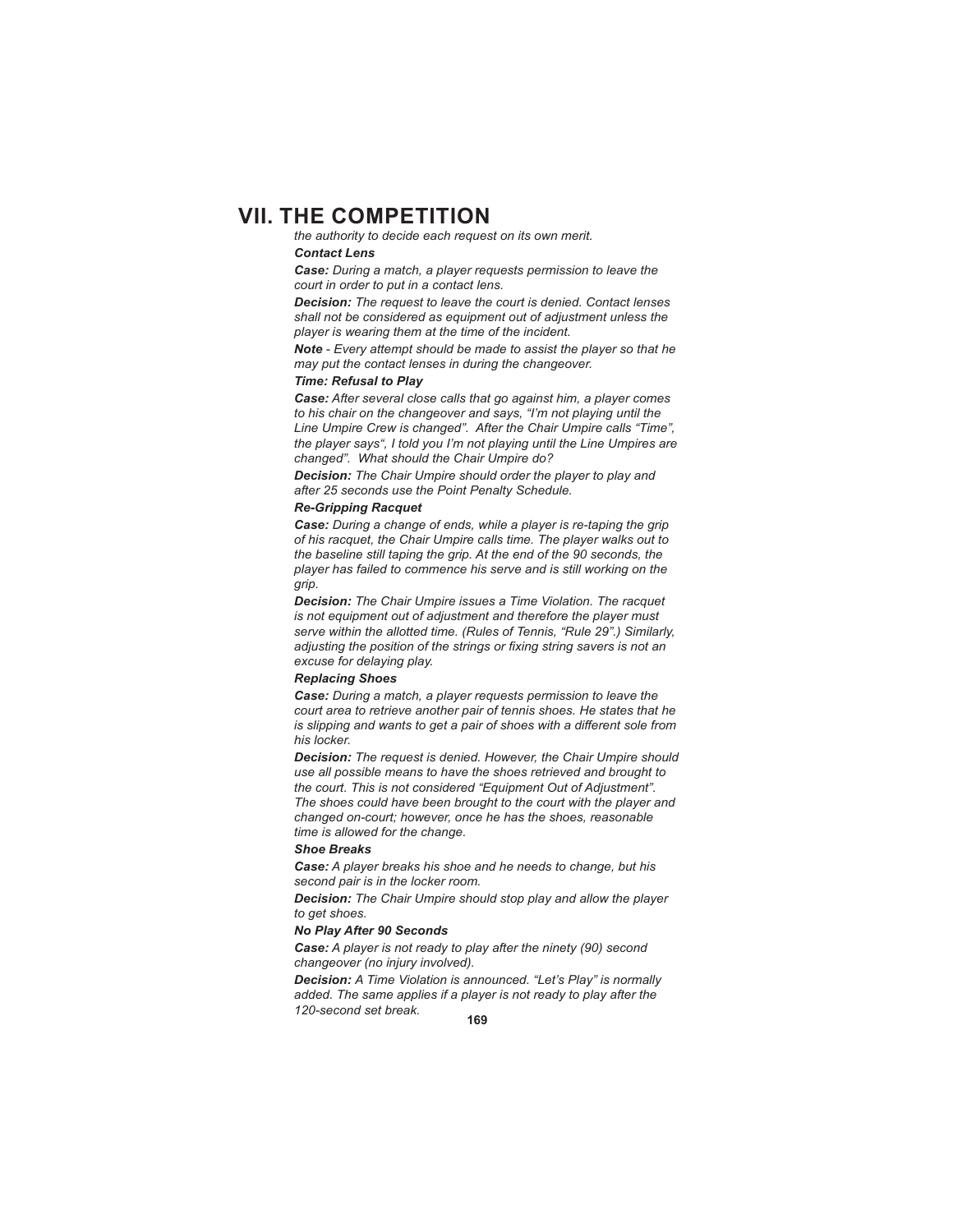# **P. Toilet/Change of Attire Break**

- **1)** A player may be permitted to leave the court for a toilet break. A player is entitled to one (1) toilet break during a best of three set match and two (2) toilet breaks during a best of five set match. For best of five set matches one toilet break may be taken during the first three sets. The second toilet break may only be taken after the end of the third set. Toilet breaks may only be taken on a set break and can be used for no other purpose. The toilet break is limited to a maximum of three (3) minutes from the time the player enters the toilet. Players exceeding the allowed time will be penalized by back-to-back Time Violations.
	- **a)** For doubles, each team is entitled to a total of one (1) toilet break in all matches. If partners leave the court together, it counts as the team's authorized break.
- **2)** Any time a player leaves the court for a toilet break, it is considered the authorized break regardless of whether or not the opponent has left the court.
- **3)** Any toilet break taken after the warm-up has started is considered the authorized break. Additional breaks will be authorized, but will be penalized with the back-toback Time Violations if the player is not ready within the allowed time.
- **4)** Change of Attire break can only be allowed in conjunction with a Toilet Break unless provisions of "equipment out of adjustment" take precedent. In that case, the Chair Umpire has the authority to decide each request on its own merit.
	- Players will only be allowed to leave the court on a set break to change wet shorts/underwear.
	- A maximum of two minutes from the time the player enters the off court changing area/toilet will be allowed in addition to the 3 minutes per Toilet Break (to a maximum of 5 minutes in total).
	- Shirts, socks, and shoes must be changed on court.

### *Toilet Visit*

*Case: In a best of three (3) set match, a player has used his one toilet visit. The player informs the Chair Umpire that at the next changeover he would like to take another toilet visit prior to his serving.*

*Decision: The Chair Umpire may allow a player to leave the court but must inform the player that any delay beyond the 90 seconds will be penalized with the back-to-back Time Violations.*

*Toilet Visit: When Does Play Resume?*

*Case: After play has been paused for an authorized toilet visit, when does the "clock" start to resume play?*

*Decision: When the player returns to the court and has had the opportunity to retrieve his racquet, then the Chair Umpire should announce "Time". This announcement shall signal the players to resume the match.* 

### **Q. Medical**

# **1) Medical Condition**

 A medical condition is a medical illness or a musculoskeletal injury that warrants medical evaluation and/or medical treatment by the Physiotherapist during the warm-up or the match.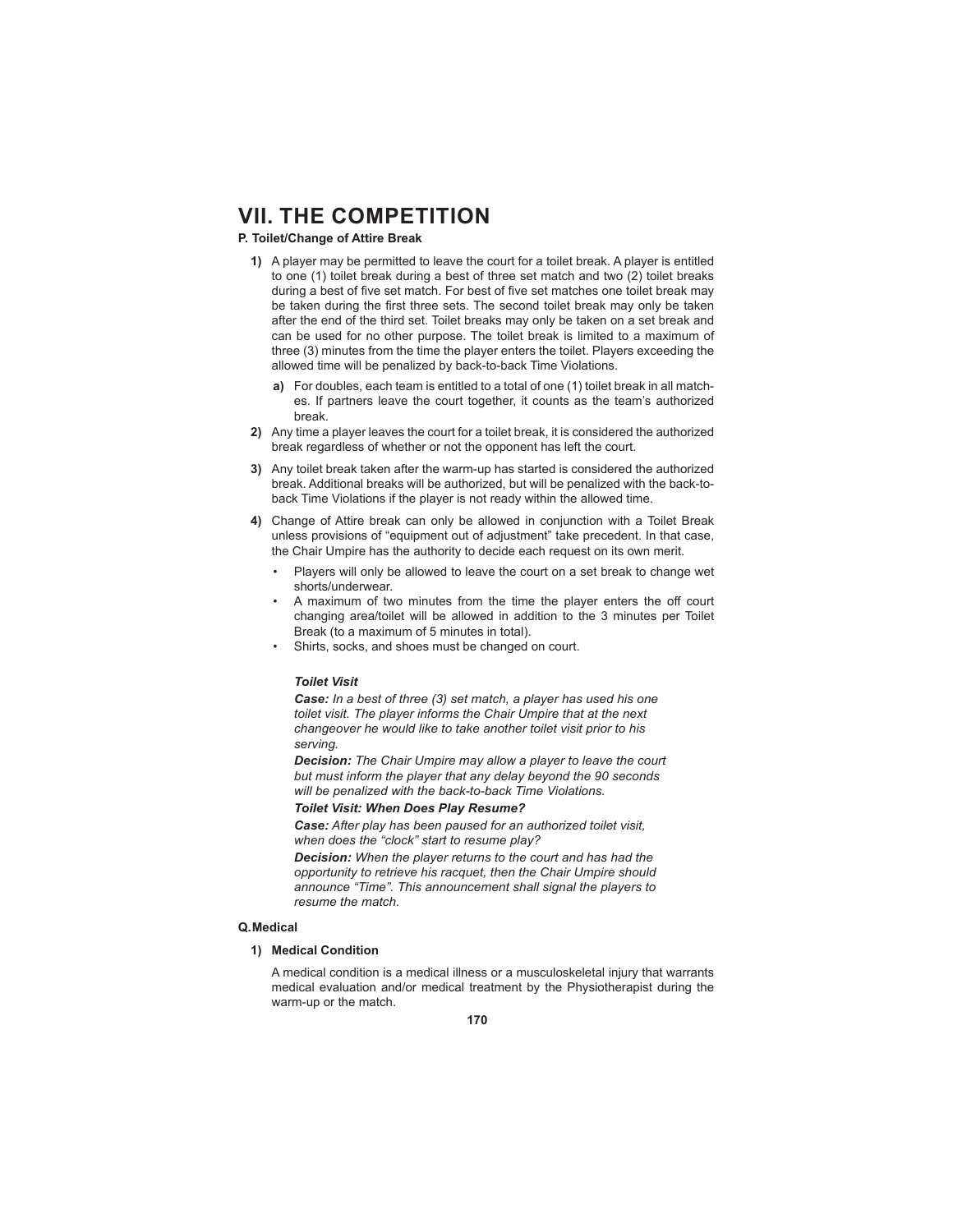- **a) Treatable Medical Conditions**
	- **i) Acute medical condition:** the sudden development of a medical illness or musculoskeletal injury during the warm-up or the match that requires immediate medical attention.
	- **ii) Non-acute medical condition:** a medical illness or musculoskeletal injury that develops or is aggravated during the warm-up or the match and requires medical attention at the changeover or set break.
- **b) Non-Treatable Medical Conditions**
	- **i)** Any medical condition that cannot be treated appropriately, or that will not be improved by available medical treatment within the time allowed.
	- **ii)** Any medical condition (inclusive of symptoms) that has not developed or has not been aggravated during the warm-up or the match.
	- **iii)** General player fatigue.
	- **iv)** Any medical condition requiring injections or intravenous infusions, except for diabetes, for which prior medical certification has been obtained, and for which subcutaneous injections of insulin may be administered. For the avoidance of any doubt, the use of supplemental oxygen is not permitted at any time.

# **2) Medical Evaluation**

 During the warm-up or the match, the player may request through the Chair Umpire for the Physiotherapist to evaluate him during the next change over or set break. Only in the case that a player develops an acute medical condition that necessitates an immediate stop in play may the player request through the Chair Umpire for the Physiotherapist to evaluate him immediately.

 The purpose of the medical evaluation is to determine if the player has developed a treatable medical condition and, if so, to determine when medical treatment is warranted. Such evaluation should be performed within a reasonable length of time, balancing player safety on the one hand, and continuous play on the other. At the discretion of the Physiotherapist, such evaluation may be performed in conjunction with the tournament Doctor, and may be performed off-court. \*

 If the Physiotherapist determines that the player has a non-treatable medical condition, then the player will be advised that no medical treatment will be allowed.

It is recognized that national laws or governmental or other binding regulations imposed upon the event by authorities outside its control may require more compulsory participation by the tournament Doctor in all decisions regarding diagnosis and treatment.

# **3) Medical Time-Out**

 A medical time-out is allowed by the Supervisor or Chair Umpire when the Physiotherapist has evaluated the player and has determined that additional time for medical treatment is required. The medical time-out takes place during a change over or set break, unless the Physiotherapist determines that the player has developed an acute medical condition that requires immediate medical treatment.

 The medical time-out begins when the Physiotherapist is ready to start treatment. At the discretion of the Physiotherapist, treatment during a medical time-out may take place off-court, and may proceed in conjunction with the tournament Doctor.

 The medical time-out is limited to three (3) minutes of treatment. However, at professional events with prize money of \$50,000/€43,000 or less, the Supervisor may extend the time allowed for treatment if necessary.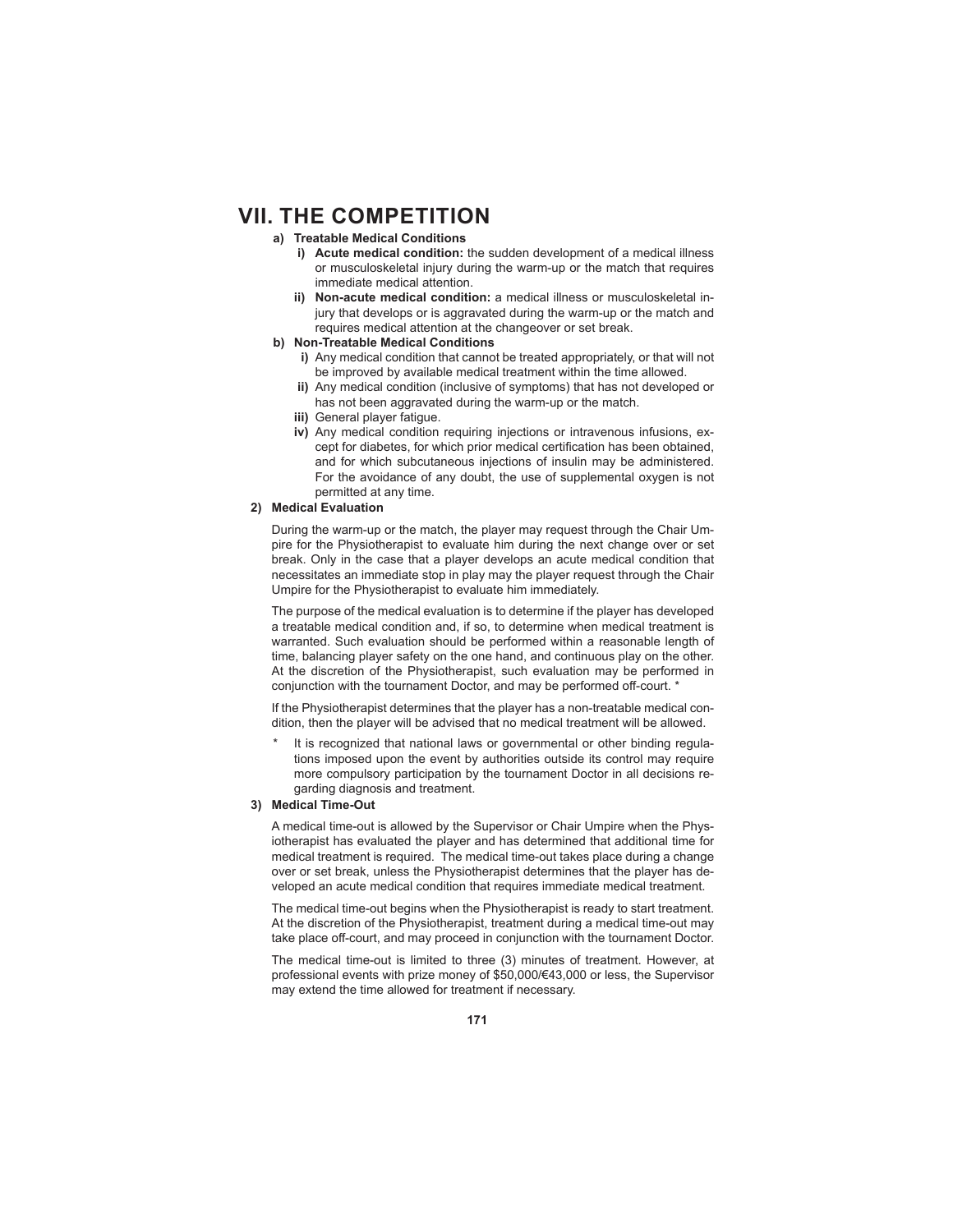A player is allowed one (1) medical time-out for each distinct treatable medical condition. All clinical manifestations of heat illness shall be considered as one (1) treatable medical condition. All treatable musculoskeletal injuries that manifest as part of a kinetic chain continuum shall be considered as one (1) treatable medical condition.

 A total of two (2) consecutive medical time-outs may be allowed by the Supervisor or Chair Umpire for the special circumstance in which the Physiotherapist determines that the player has developed at least two (2) distinct acute and treatable medical conditions. This may include: a medical illness in conjunction with a musculoskeletal injury; two or more acute and distinct musculoskeletal injuries. In such cases, the Physiotherapist will perform a medical evaluation for the two or more treatable medical conditions during a single evaluation, and may then determine that two consecutive medical time-outs are required.

# **4) Muscle Cramping**

 A player may receive treatment for muscle cramping only during the time allotted for changeovers and/or set breaks. Players may not receive a medical time-out for muscle cramping. In cases where there is doubt about whether the player suffers from an acute medical condition, non-acute medical condition inclusive of muscle cramping, or non-treatable medical condition, the decision of the Physiotherapist, in conjunction with the tournament Doctor, if appropriate, is final. There may be a total of two (2) full change of ends treatments for muscle cramping in a match, not necessarily consecutive.

**Note:** A player who has stopped play by claiming an acute medical condition, but is determined by the Physiotherapist and/or tournament Doctor to have muscle cramping, shall be instructed by the Chair Umpire to resume play immediately.

 If the player cannot continue playing due to severe muscle cramping, as determined by the Physiotherapist and/or tournament Doctor, he may forfeit the point(s)/game(s) needed to get to a change of end or set-break in order to receive treatment.

If it is determined by the Chair Umpire or Supervisor that gamesmanship was involved, then a Code Violation for Unsportsmanlike Conduct could be issued.

# **5) Medical Treatment**

 A player may receive on-court medical treatment and/or supplies from the Physiotherapist and/or tournament Doctor during any changeover or set break. As a guideline, such medical treatment should be limited to two (2) changeovers/ set breaks for each treatable medical condition, before or after a medical timeout, and need not be consecutive. Players may not receive medical treatment for non-treatable medical conditions.

### **6) Penalty**

 After completion of a medical time-out or medical treatment, any delay in resumption of play shall be penalized by Code Violations for Delay of Game.

 Any player abuse of this medical rule will be subject to penalty in accordance with the Unsportsmanlike Conduct section of the Code of Conduct.

# **7) Bleeding**

 If a player is bleeding, the Chair Umpire must stop play as soon as possible, and the Physiotherapist should be called to the court for evaluation and treatment.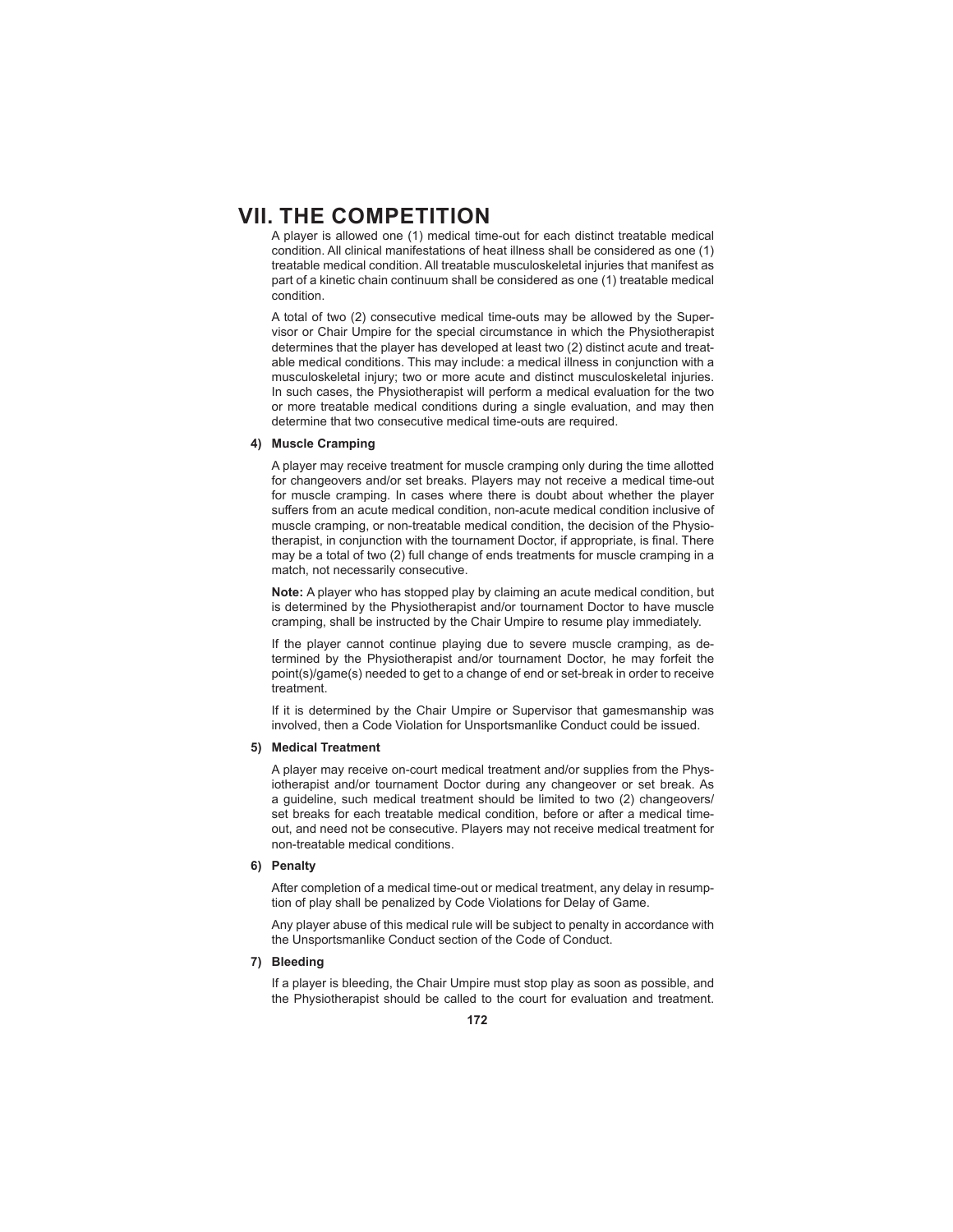The Physiotherapist, in conjunction with the tournament Doctor if appropriate, will evaluate the source of the bleeding, and will request a medical time-out for treatment if necessary.

 If requested by the Physiotherapist and/or tournament Doctor, the Supervisor or Chair Umpire may allow up to a total of five (5) minutes to assure control of the bleeding.

 If blood has spilled onto the court or its immediate vicinity, play must not resume until the blood spill has been cleaned appropriately.

# **8) Vomiting**

 If a player is vomiting, the Chair Umpire must stop play if vomiting has spilled onto the court, or if the player requests medical evaluation. If the player requests medical evaluation, then the Physiotherapist should determine if the player has a treatable medical condition, and if so, whether the medical condition is acute or non-acute.

 If vomiting has spilled onto the court, play must not resume until the vomit spill has been cleaned appropriately.

#### **9) Physical Incapacity**

 During a match, if there is an emergency medical condition and the player involved is unable to make a request for a Physiotherapist, the Chair Umpire shall immediately call for the Physiotherapist and tournament Doctor to assist the player.

 Either before or during a match, if a player is considered unable physically to compete at a professional level, or poses a significant health risk to players, officials or Tournament staff, the Physiotherapist and/or tournament Doctor should inform the Supervisor and recommend that the player is ruled unable to compete in the match to be played, or retired from the match in progress. Additionally, if the Supervisor, in consultation with the tournament Doctor, Physiotherapist, or a representative of the ATP Medical Advisory Board, determines that a player's participation in a tournament match may put the player at risk due to a life threatening or otherwise serious medical problem, the Supervisor has the authority to rule a player ineligible to compete.

 The Supervisor shall use great discretion before taking this action and should base the decision on the best interests of professional tennis, as well as taking all medical advice and any other information into consideration.

 When the Supervisor has ruled a player ineligible to play due to circumstances involving a life threatening or otherwise serious medical condition, the player may return to play and be deemed eligible upon receipt by ATP of a written statement from the player's personal physician concluding that the player's medical condition is sufficient to play in competition, and the Supervisor, following consultation with the tournament Doctor and/or a representative of ATP Medical Advisory Board (who may require that the player undergo additional testing and obtain a written statement clearing player to return to competition from a specialist physician), indicates that the player is eligible to play.

 For retirements or withdrawals that are not deemed to be life threatening or otherwise serious medical condition, the player may subsequently compete in another event at the same tournament if the tournament Doctor determines that the play-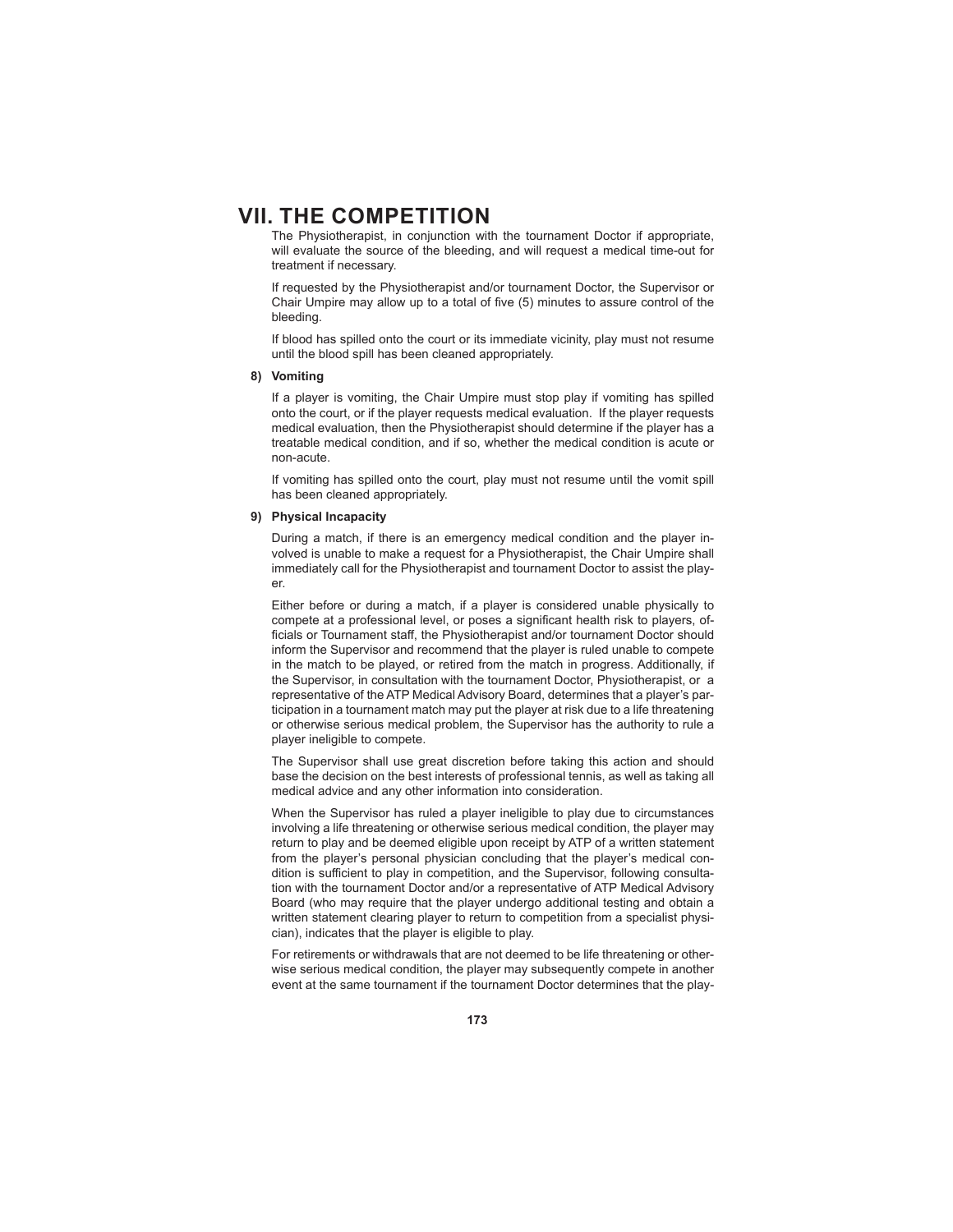er's condition has improved to the extent that the player may safely physically perform at an appropriate level of play or no longer poses a significant health risk to players, officials or Tournament Staff, whether the same day or on a later day.

#### **R. Medical Cases**

# *Delayed Medical Time-Out*

*Case: A player has an accidental injury and asks to have a medical time-out during the next changeover. What procedure should be used for timing the treatment if the Physiotherapist arrives?*

### *A. 30 seconds into the changeover?*

*B. After 60 seconds has elapsed on the changeover?*

*Decision A: The Physiotherapist has 3 1/2 minutes [but, as a minimum, he has three (3) minutes to treat after completing his diagnosis] to treat the player before the Chair Umpire announces "Time". The player then has 30 seconds to play, subject to the Point Penalty Schedule.*

*Decision B: The Chair Umpire stops the clock at 60 seconds and stops play until the Physiotherapist is ready to treat the player. The three-minute medical time-out begins, and after the Chair Umpire announces "Time", the player has 30 seconds to play or be subject to the Point Penalty Schedule.*

### *Equipment Out of Adjustment (Knee Brace)*

*Case: During play, a player's knee brace becomes out of adjustment. The player requests time to repair his knee brace.*

*Decision: The player is allowed reasonable time to repair his knee brace without penalty. Any medical apparatus worn by a player shall be considered as equipment in regards to "Equipment Out of Adjustment".* 

#### *Exceeding 90 Seconds: Code Violation*

*Case: If a player is receiving treatment by the Physiotherapist on a 90-second change-over, and the treatment goes over the allowed 90 seconds, what happens?*

*Decision: When the Chair Umpire says "Time", the player must put the ball in play within 30 seconds. Any delay after that will result in a Code Violation.* 

#### *Medical Time-Out and Re-Warm-Up*

*Case: If eight (8) minutes elapse before the Physiotherapist arrives and treatment begins two (2) minutes later (the medical time-out begins) and is completed after another three (3) minutes, is a rewarm-up authorized?*

*Decision: No, a re-warm-up is not authorized.* 

#### *Medical Time-Out Request Honored?*

*Case: A player asks for the Physiotherapist. After examination, it is determined by the Physiotherapist that the player is suffering from general fatigue that may not be improved by on-court medical treatment. What course of action should the Chair Umpire take? Decision: The Chair Umpire announces, "Let's Play", after the Physiotherapist completes his diagnosis. Delays will be penalized in accordance with the Point Penalty Schedule. The Chair Umpire has*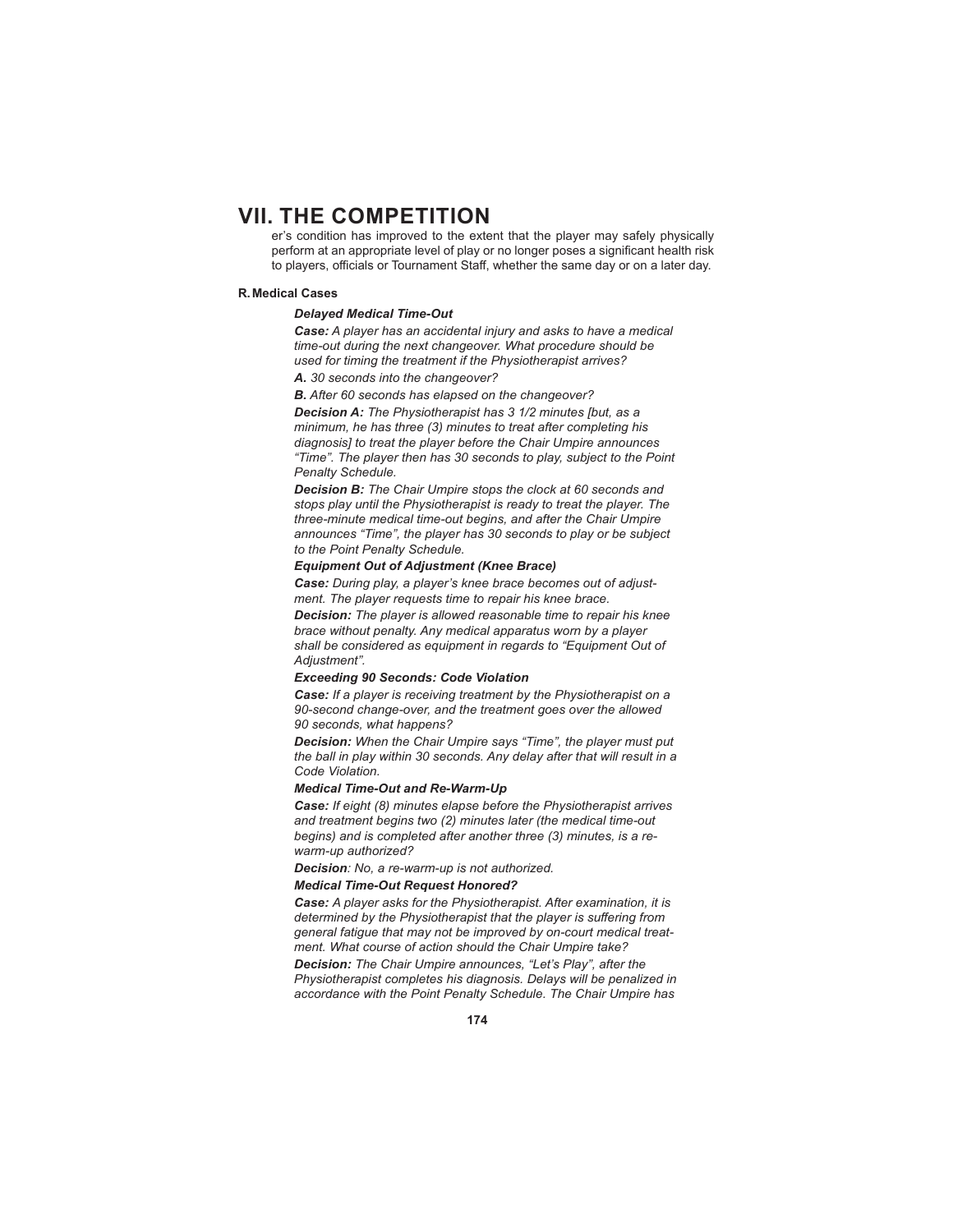*the option to issue a Code Violation for Unsportsmanlike Conduct in unusual cases.*

#### *Medical Time-Out Starts When?*

*Case A: When does a medical time-out begin?*

*Decision A: Medical time-out begins when the Physiotherapist arrives and is ready and able to treat the player. Thus, the Physiotherapist has completed his examination/diagnosis and the medical time-out starts when the Physiotherapist begins treating the player.*

*Case B: A player asks to see the Physiotherapist during the middle of a game although the Chair Umpire observed no accidental injury. What should the umpire do?*

*Decision B: First, tell the player that you will call the Physiotherapist and he can see him at the changeover. If the player insists that he cannot continue, then stop play and call the Physiotherapist. The Physiotherapist will make the decision, upon examining the player, whether a medical time-out is needed.* 

# *Only 90 Seconds to Re-Tape*

*Case: A player turns his ankle, which is taped by the Physiotherapist, and then on the next changeover wants the ankle re-taped. Decision: The Chair Umpire may authorize the re-taping which must be completed within the 90-second changeover or the Point Penalty Schedule applies.* 

### *Penalties After Medical Time-Out*

*Case: When is the player penalized for going over three minutes on a medical time-out?*

*Decision: After the Chair Umpire says "Time"; the player must put the ball in play within 30 seconds. Any delay after that will result in a Code Violation. The player is allowed the time necessary to put on shoes, socks, ankle supports, etc.*

*Case: A player receives treatment on a changeover or receives a Medical Time-Out. The player is then slow to resume play after "Time" has been called. What is the appropriate penalty?*

*Decision: The appropriate Delay of Game Penalty (Warning, Point, Game).*

*Case: After receiving treatment for cramping on the changeover, a player plays one or more points and then is slow to resume play. If the player goes over the allowed time, what penalty does the player receive?*

*Decision: The appropriate Time Violation (Warning, Point/Fault). Re-Injury*

*Case: A player injures his ankle and is granted a three (3) minute medical time-out by the Physiotherapist. Five (5) games later, the player asks for another medical time-out claiming that he has re-injured the same ankle.*

*Decision: The Chair Umpire shall call for the Physiotherapist who shall determine upon examination whether or not a three (3) minute medical time-out is authorized.*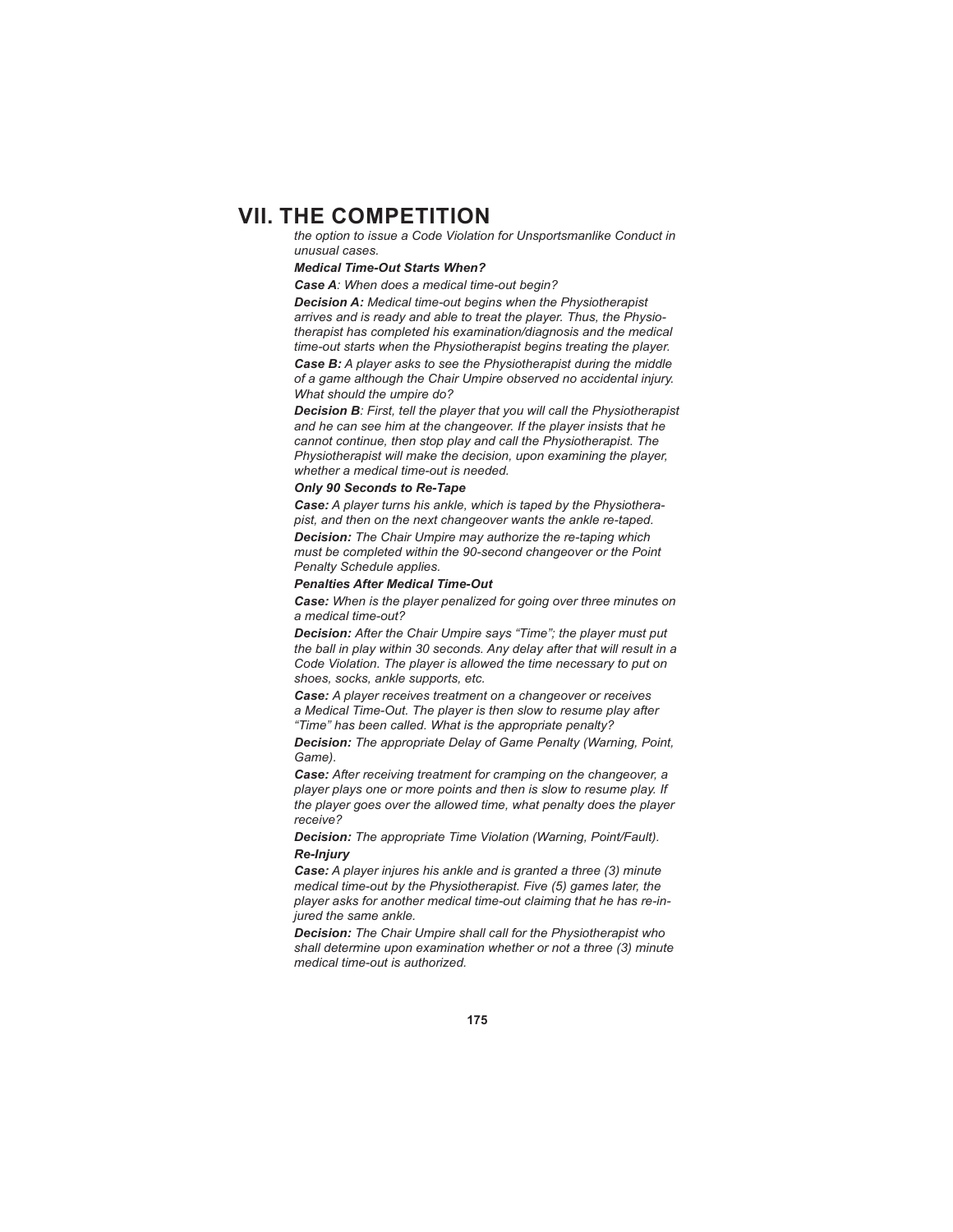# *Resuming Play After a Medical Time-Out*

*Case A: After an injury and a four-minute suspension (by the Chair Umpire) for the arrival of the Physiotherapist, the Physiotherapist arrives and completes the treatment in one and 1/2 minutes. When does play resume?*

*Decision A: Immediately.* 

*Case B: After a player becomes injured, the Physiotherapist treats the player in two (2) minutes. When should play resume?*

*Decision B: Immediately when the player and Physiotherapist are*  satisfied with the treatment administered, but the treatment is not to *exceed three (3) minutes.* 

### *Tape Is Not "Equipment Adjustment"*

*Case: During play, a player requests play to be suspended in order for him to adjust the tape on his ankle.*

*Decision: Play must continue. Taping is not considered as "Equipment Out of Adjustment".* 

*Note: The Physiotherapist may be called to make adjustments during the 90-second changeover; however, any delays shall be penalized in accordance with the Point Penalty Schedule. If the player makes the adjustment without the help of the Physiotherapist and violates the continuous play rule, then the player shall be penalized in accordance with the penalties set forth under "Unreasonable Delay", i.e., Time Violation.* 

#### *Treatment for Fatigue*

**Case:** May a Physiotherapist put his hands on a player suffering *from what appears to be fatigue?*

*Decision: Yes. The Physiotherapist then makes the decision regarding a medical time-out.* 

#### *Treatment: Within 90 Seconds*

*Case: After an even game, a player asks to see the Physiotherapist on the next changeover. The next game ends and 90 seconds elapse without the Physiotherapist arriving on-court. The player asks that the changeover time be extended so that he may receive treatment. His rationale is that the Physiotherapist's arrival to the court is not the player's fault.*

*Decision: The Chair Umpire suspends play until the Physiotherapist examines the player and determines whether a medical Time-out is needed.* 

### *When to Take a Medical Time-Out?*

*Case: What happens if a player is injured during a match and decides not to take his injury time-out right away? (Before the end of the next change-over)*

*Decision: A player may call for the Physiotherapist at any time. The Physiotherapist shall determine whether the medical time-out is to be authorized.* 

#### *Chair Umpire Orders Medical Time-Out*

*Case: A player has an accidental ankle injury and the Chair Umpire believes that continued play will result in non-professional play. May the Chair Umpire stop play (and call for the Physiotherapist)?*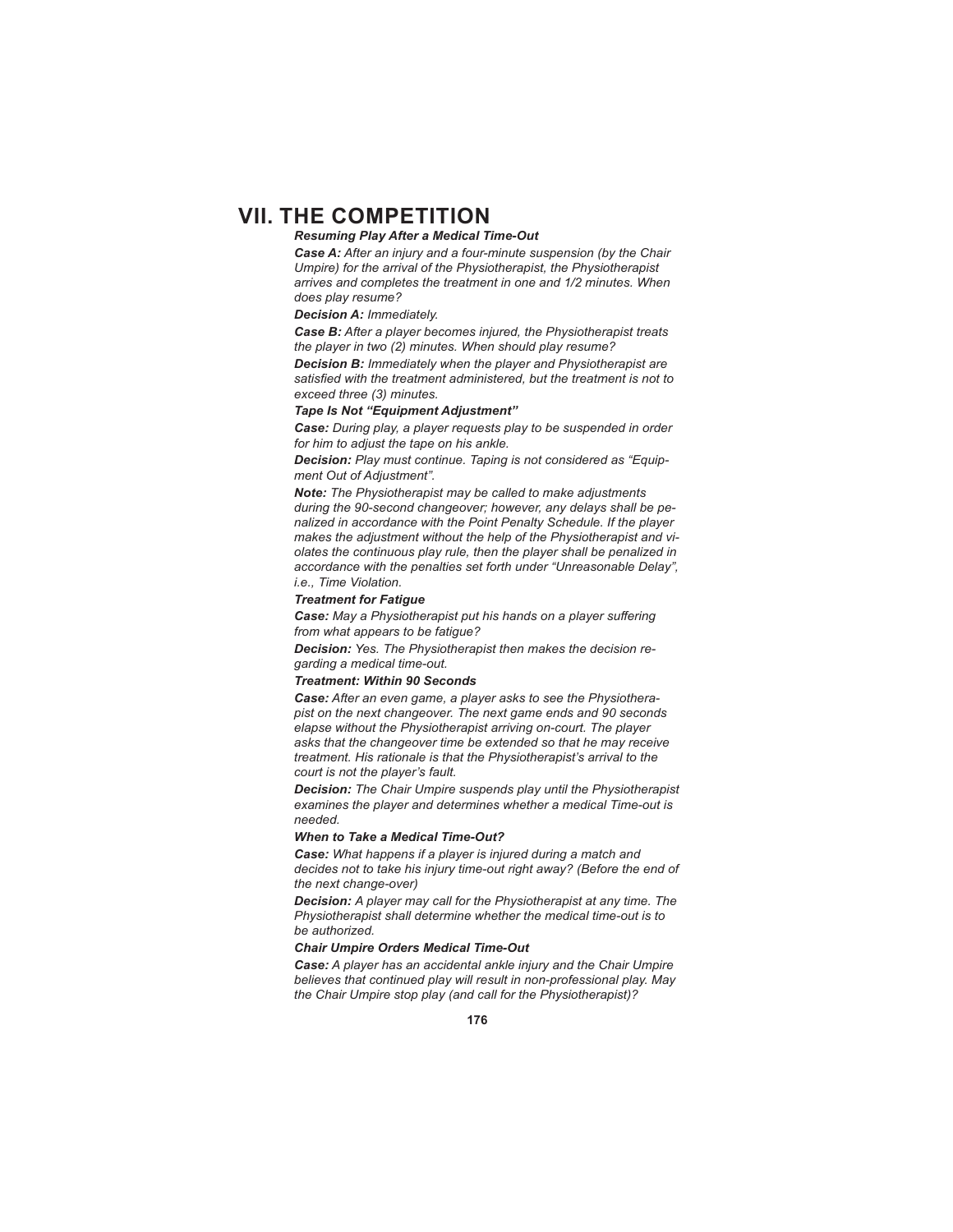#### *Decision: Yes.*

#### *Singles Retirement: Still in Doubles?*

*Case: A player retires from his singles match because of illness or medical reason. May he compete in the doubles competition? Decision: If upon examination by the tournament Doctor after the retirement and again before the player's scheduled doubles match, it is determined that the player's condition has "improved" to the extent that he can compete at a professional level, then the player may continue in the doubles competition. If the player's condition has not improved then he must not be allowed to compete in the doubles.*

## **S. Miscellaneous Officiating Cases and Decisions**

#### *Broken String: First Service Fault*

**Case:** On a first service fault, the receiver breaks a string. *Decision: In Singles matches If the receiver changes his racquet,*  then a first serve will be awarded to the server. If the receiver elects *not to change racquets, then the server must play a second serve. In Doubles matches if the receiver changed the racquet with his partner the Chair Umpire should award a second serve unless in his opinion the replacement time was such that the server was delayed in his delivery of a serve.* 

#### *Broken String: First Service Let*

Case: The receiver breaks a string on a first service let.

*Decision: The receiver must change racquets. A player is allowed*  to finish the point with a broken string but may not start a point with *a broken string.* 

#### *Broken String: No Racquets*

*Case: The player breaks a string in his last racquet.*

*Decision: The player is not allowed to continue with broken strings. The player is subjected to the penalties set forth in the Point Penalty System for Unreasonable Delay.*

## *Receiver Not Ready*

*Case: The receiver is not ready but looks up as the second serve is*  hit, reflexes a return and says, "wait."

*Decision: Second serve. The server should observe that the receiver is ready. (If the Chair Umpire believes that gamesmanship is involved on the part of the receivers, then he may issue a code violation for Unsportsmanlike Conduct).* 

#### *Ball Hits Net Post Signage*

*Case: The ball, while in play, hits the top of the ATP net signage and goes into the proper court.*

**Decision:** ATP net signage will be considered permanent fixtures *(other than the net, posts, singles sticks, cord or metal cable, strap or band) and will result in the loss of point.*

### *Ball hits Overhead Camera Cable*

**Case:** *A player throws up a lob which is over the court and it hits the cable supporting Spider Cam which is positioned diagonally across*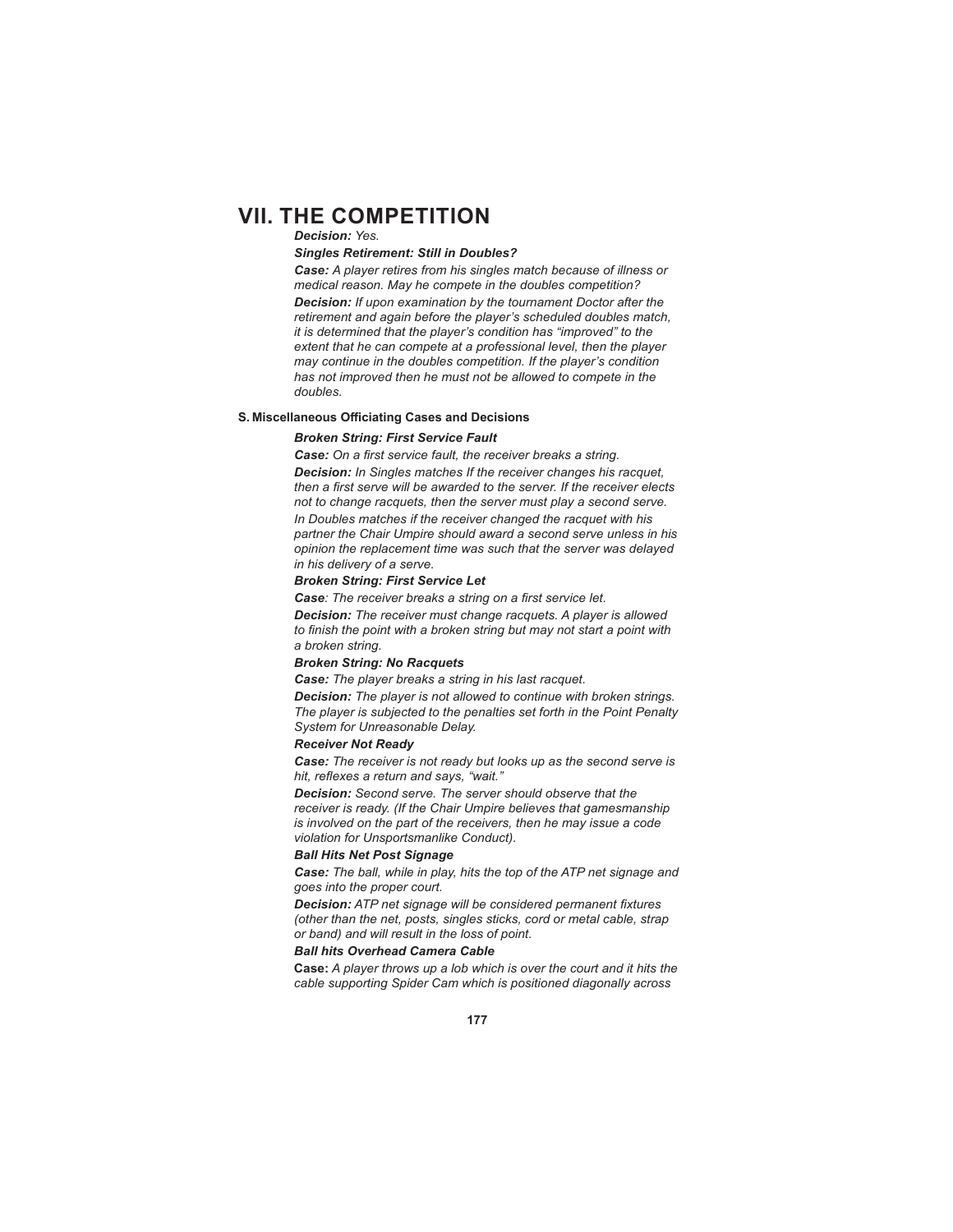*the court from the service line to baseline. Is the point awarded to the opponent; is the point replayed; or does play continue?* **Decision:** The cable is considered a permanent fixture and there*fore, it is a loss of point.*

#### *Invasion: Ball in Play*

**Case:** A player's dampening device flies out of his racquet and *touches the net or goes into his opponent's court.*

*Decision: If the ball was still in play, the player loses point. The dampening device shall be considered a part of the racquet.*

## *Invasion: No Replay*

*Case: After the point has been completed, player discovers opponent's dampening device lying in his court. The player claims a point based on Rules of Tennis, rule "Rule 24").*

*Decision: The point stands as played. Since the Chair Umpire did not see the dampening device land in the opponent's court, he may not rule that an invasion occurred. Invasion occurs only when the ball is in play. Since the Chair Umpire did not know the timing of the incident, he may not assume that an invasion did occur.*

## *Player Hits Net Pipe Support*

*Case: A player touches a "pipe support" with his foot while the ball is in play.*

*Decision: In this case the "pipe support" is to be considered as part of the net; thus if a player touches it while the ball is in play, he loses the point.*

#### *Touching Net or Opponent's Court*

*Case: If while the ball is in play a player's foot slides under the net but does not touch the net, should this still be considered a "touch" since the net should have extended fully to the court surface?*

*Decision: No. This cannot be considered a "touch" if the player did not actually touch the net. It is likely, however, that an invasion has occurred from the player's foot touching his opponent's court. If this did occur, then the Chair Umpire shall call an "invasion" and award the point to the player's opponent.* 

#### *Ball Touches Net Pipe Support*

*Case: The ball falls over the net and hits the "pipe support "used on indoor courts.*

*Decision: In this case, the "pipe support" is to be considered as part of the court; thus when the ball hit the pipe, it would be ruled as*   $a$  first bounce.

#### *Player Touches Net Outside of Singles Stick*

*Case: A player runs for a drop shot and returns it into the opponent's court and then runs into net between net post and singles stick. What is the ruling?*

*Decision: Play continues. This part of the net is considered a permanent fi xture.* 

#### *Ball Rolls Onto Court*

Case: After a first service fault, a ball comes into the court from *another court.*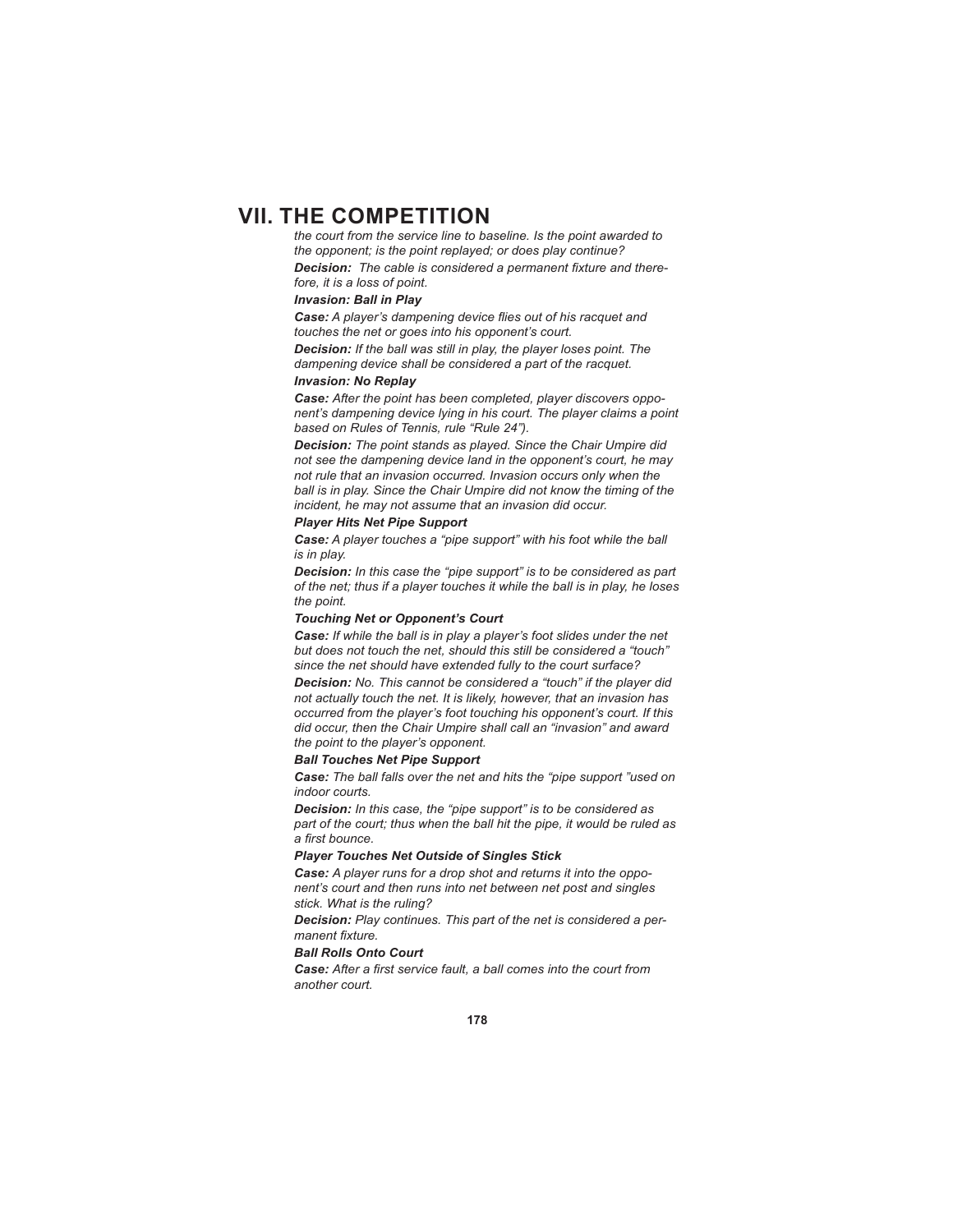**Decision:** If the server has started his motion, then a first serve *shall be awarded. In other cases, a second serve shall be played unless in the opinion of the Chair Umpire the delay was unusually long and unfairly disrupted the rhythm of the server.* 

## *Umpire Unsighted*

*Case: A Line Umpire is unsighted and the Chair Umpire cannot make the decision.*

*Decision: The point is replayed, except in the case where it was discovered after the point had been completed that during a rally a Line Umpire had been unsighted. In that case, the point would stand as played.*

#### *Intimidating Line Umpire*

*Case: A serve is hit near the sideline and the receiver, hearing no call, immediately turns around and screams at the Line Umpire. The Line Umpire, who had signaled good, then calls and signals out. Decision: The Chair Umpire rules the serve good based on the Line Umpire's original call. The Supervisor, if called, upholds the Chair Umpire's decision based on an official not changing his call based on a player appeal.*

*Note: The Chair Umpire may have to ask for the Line Umpire's original call if he is uncertain or disregard the Line Umpire's call and make the call himself.*

#### *Service Order*

*Case: In a doubles match, Team A serves out of order. After two points have been played, the Chair Umpire realizes the mistake. Decision: The Chair Umpire should correct the mistake immediately.* 

#### *Receiving Order*

*Case: In a doubles match, the players on the team switched their receiving positions during the set. When this is realized, what action should the Chair Umpire take?*

*Decision: The original receiving positions of each player on that team must be taken after the completion of the game in progress. If error occurred during a tie break, then the receiving order shall remain as altered until the completion of the tie break game.* 

### **7.23 Line Umpire Requirement, Positions and Calls**

### **A. Number for Matches**

- **1) Full Complement of Line Umpires.** If a Chair Umpire has a full complement of Line Umpires, then the assignments shall be as follows:
	- **a)** Base, side, center service and service Line Umpires call all "Outs" and "Faults" for their respective lines.
	- **b)** Net judge calls all "Nets" and "Throughs" (if designated by the Chair Umpire), measures the net height at the beginning of each set and administers the ball changes. A net device may be authorized for use.
	- **c)** Base, side and center service Line Umpires call "Foot Faults" on their respective lines.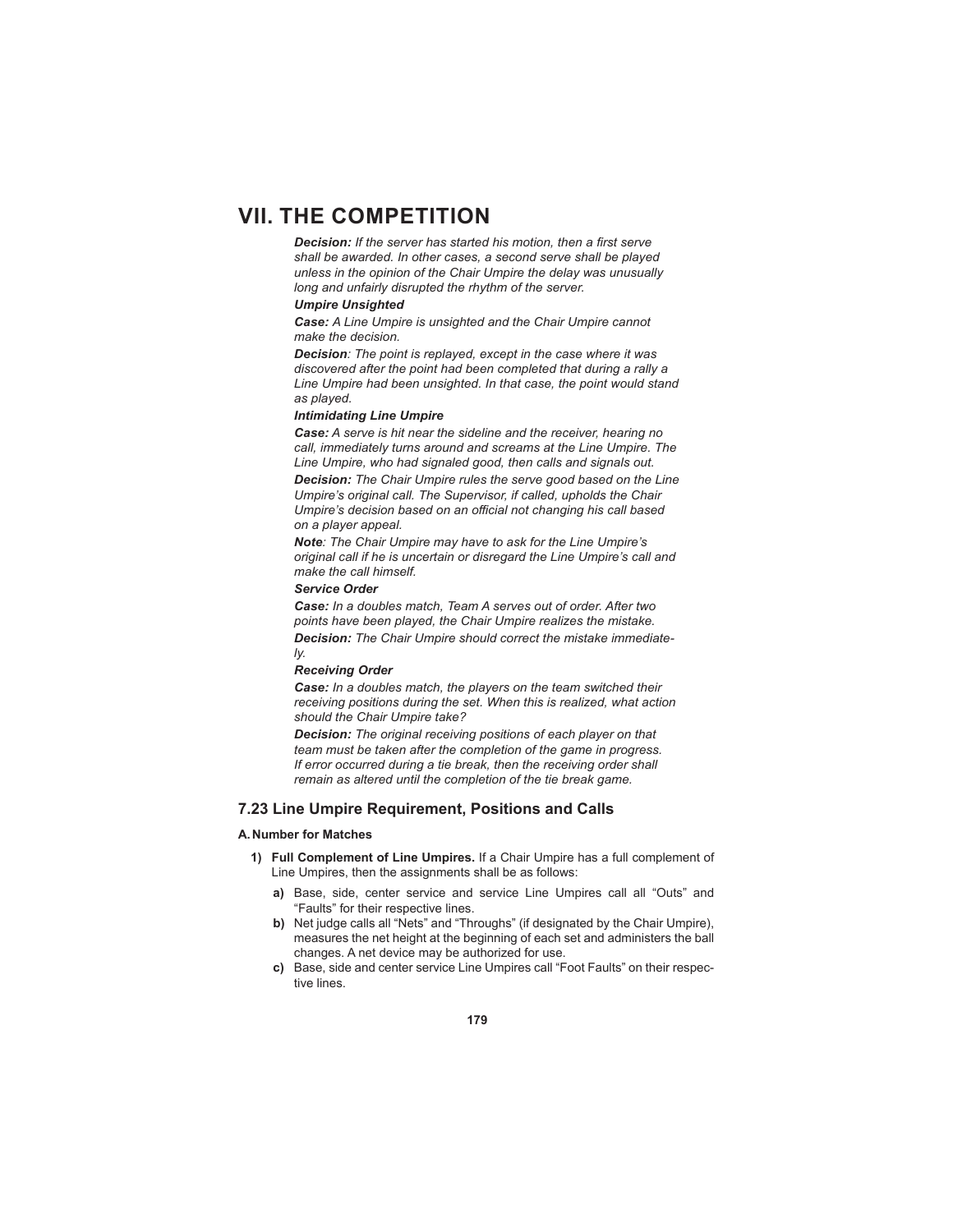- **d)** Chair umpire calls all "Lets," "Foul Shots," "Foul Strokes," "Hindrances," "Not Ups" and "Touches."
- **e)** Line umpires shall not be permitted to call through the net.
- **2) Less than a Full Complement of Line Umpires.** If less than a full complement of Line Umpires is available, the following should be used (Sufficient Line Umpires must be assigned in the main draw so that the Chair Umpire is not solely responsible for calling any one line.):
	- **a) Seven (7) Line Umpires.** All long lines are called only up to the net. Serves are called from the receiver's end and the center Line Umpire returns to his assigned sideline after the serve is put into play, i.e., there is movement during the point. The assignments for seven (7) Line Umpire crew are as follows:
		- **i)** Four (4) side Line Umpires, one of who calls the receiver's center service line; after the serve is put into play, this umpire returns to his assigned side line. (The umpire calling the center service line on the receiver's end moves during the point when he returns to his assigned side line after the serve is put into play.). In addition, the side Line Umpire on the receiver's end shall alternate calling the center service line of the "deuce" and "advantage" courts, moving between points.
		- **ii)** One Line Umpire calls serves at each end of the court.
		- **iii)** One Line Umpire calls each base line (2).
		- **iv)** Chair umpire calls all "Lets," "Not Ups," "Foul Shots," "Touches," "Hindrances" and "Throughs."
	- **b) Six (6) Line Umpires.**
		- **i)** Three (3) umpires cover the long lines; the side service lines are called through the net from the server's end of court and the center service line is called from the receiver's end.
			- **aa)** There is no movement during a point.
		- **ii)** One Line Umpire calls serves at each end of the court.
		- **iii)** One Line Umpire calls each base line (2).
		- **iv)** Chair umpire calls all "Lets," "Not Ups," "Foul Shots," "Touches," "Hindrances" and "Throughs."
	- **c) Five (5) Line Umpires**. The assignments are the same as for the six (6) man crew, except that the center service Line Umpire shall move after the serve to the side line.
	- **d) Four (4) Line Umpires.** The assignments are the same as for the five (5) man crew, except that the Chair Umpire, depending on personal preference and court surface, selects the lines that he will call.
	- **e) Less Than Four (4) Line Umpires.** The Chair Umpire shall assign the Line Umpires to the best advantage possible.
	- **f) Umpiring Without Line Umpires.** If a Chair Umpire is required to umpire a match without any Line Umpires, or without a full complement of Line Umpires, then the Chair Umpire must make the calls for the net and all unattended lines. If the Chair Umpire is unable to give a decision on a call or other questions of fact, then he must order a "Let" to be played. *Players Don't Call Lines*

*Case: In ATP Tour or ATP Challenger Tour qualifying events where*  approval has been granted to use less than five (5) Line Umpires *per match; may the Chair Umpire designate certain or all lines for the players to make the calls?*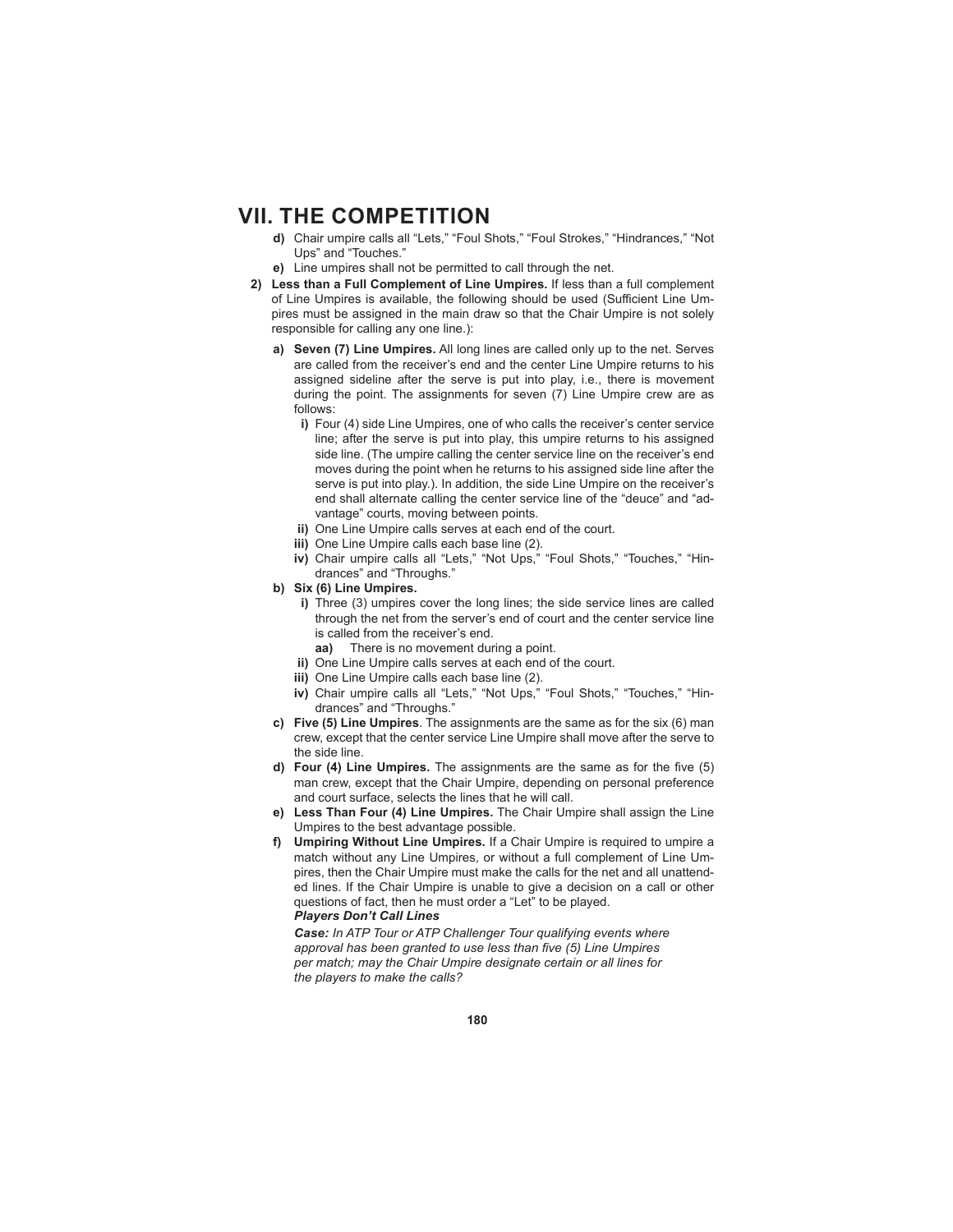*Decision: No. If a Chair Umpire is required to umpire a match without any Line Umpires or without a full complement of Line Umpires, then the Chair Umpire must make the calls for the net and all unattended lines.*

### **B. Hand Signals of Line Umpires**

The approved hand signals are as follows:

- **1) "Out" or "Fault."** The arm should be fully extended sideways at shoulder height, pointing in the direction in which the ball has fallen, palm of the hand facing the Chair Umpire, fingers extended and joined. If the ball falls out of the court to the left or the right, the left or right arm as the case may be is extended after the verbal call of "Out" or "Fault" (as applicable) is made. The hand signal is in addition to and is secondary to the verbal call of "Out" or "Fault"; the hand signal must never be used instead of the verbal call.
- 2) "Good Ball." The hands shall be pointed down with palms down and fingers extended together. There is no verbal call for a good ball. The hand signal is used in silence and only when necessary to verify that a close ball was good.
- **3) "Unsighted."** The hands are placed beneath the eyes facing in the direction of the Chair Umpire but not affecting the vision of the Line Umpire. The hand signal verifies that a Line Umpire is unable to call a ball because of his vision being obscured. There is no verbal call for a Line Umpire being unsighted and the hand signal is used in silence.

### **7.24 Scoring of Match**

#### **A. Manual**

The Chair Umpire shall mark his scorecard in accordance with the following:

- **1) Pre-Match.** Before the pre-match meeting with the players, ensure the completion of the information requested on the scorecard such as name of tournament, round, players' names, etc.
- **2) Toss.** After the "toss," note who won the toss, their election, etc.
- **3) Warm-Up**. Note the time that the warm-up begins.
- **4) Time.** Note the time play begins and concludes in each set.
- **5) Sides For Serve**. Note the initials of each player in the order of their serves and also on the side of the scorecard corresponding to their proper sides of the court.
- **6) Ball Change**. Mark in advance the game for which a ball change will be made on the left side of the scorecard.
- **7) Points.** Points should be made by slanted marks in the boxes on the scorecard and/or by the following code:
	- "A" Ace
	- "D" Double Fault
	- "C" Code Violation
	- "T" Time Violation
	- "." First Service Fault (a dot shall be made in the middle of the bottom line of the Server's box).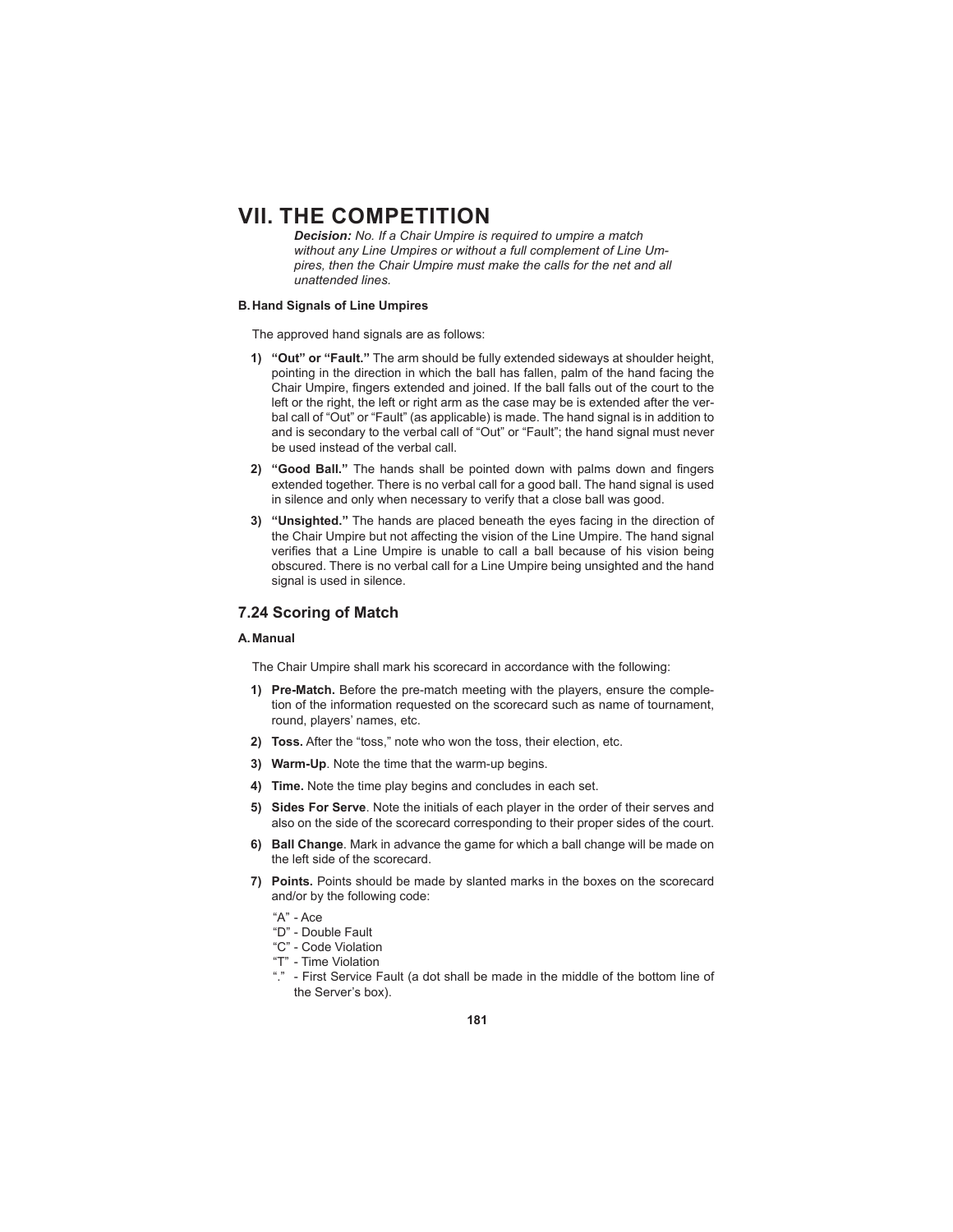- **8) Games.** Games may be marked by either of the following methods:
	- **a) Method A.** The cumulative total of games won by each player is set out in the "Games" column at the end of each game; and
	- **b) Method B**. The cumulative total of games won by the winner of each game only is set out in the "Games" column at the end of each game.

#### **B. Handheld Device**

 Instructions will be provided on-site at ATP Tour tournaments for the operation of the handheld scoring device.

#### **C. Point Penalty Card**

The Chair Umpire must mark his Point Penalty Card in accordance with the following:

- **1) Post-Match.** If a Code Violation, Time Violation or Post Match incident occurs, complete the information requested on the Point Penalty Card, such as name of tournament and a summary of the incident.
- **2) Rules Violation.** The violation should be checked and the Code section noted for each violation.
- **3) Statement of Facts.** A contemporaneous statement should be made of all the facts (who, what, when, where and why) of the violation quoting verbatim any statements made that are considered to be obscene or abusive.

## **7.25 Announcing**

### **A. Calls of On-Court Offi cials**

The verbal calls of the on-court officials shall be made loudly and clearly in English and any other appropriate language as follows:

- **1) "Fault."** If either the first or second service fails.
- 2) "Out." If a return hits the ground, a permanent fixture or another object outside the court.
- **3) "Net"** If a service hits the top of the net.
- **4) "Footfault"** If a player violates rule 7 or 8 of the Rules of Tennis.
- **5) "Let."** If the Chair Umpire determines that a point should be replayed.
- **6) "Not Up."** If a player fails to hit a ball in play on the first bounce.
- **7) "Foul Shot" or "Touch."** If a ball is intentionally struck twice, or touched before it comes over the net, or while volleying, the ball hits the court after leaving the racquet before going over the net, or a player touches the net while the ball is in play, or a ball in play touches a player, or anything that he wears or carries falls into the opponent's court or touches the net.
- **8) "Hindrance."** If a player deliberately or involuntarily commits an act which hinders his opponent in making a stroke.
- **9) "Through."** If a ball goes through the net.
- **10) "Wait Please."** To preclude starting play when a hazard or other circumstance makes it appropriate to delay the beginning of a point. Do not make this call if a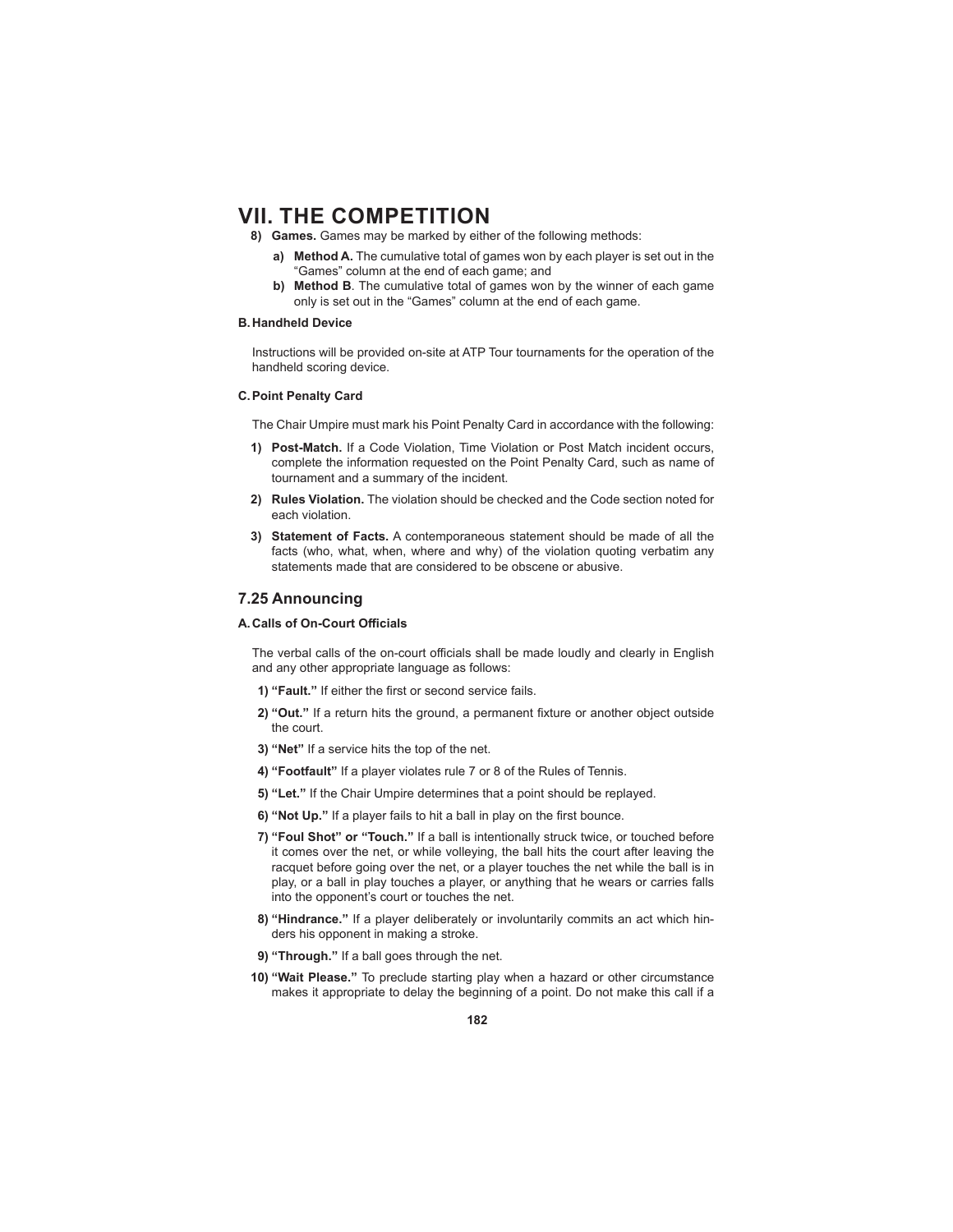player's arm is in motion to strike the ball (call "Let" immediately after the serve is struck).

- **11) Overrule.** Make the following announcement:
	- **a) "Correction,** the ball was in;" or
	- **b) "Out" or "Fault.**"

### **B. Code and Time Violations**

The following are examples of Code of Conduct announcements to be used:

- **1)** Point Penalties assessed for violation of the Code should be announced in accordance with the following examples:
	- "Code Violation, Delay of Game, Warning, Mr..\_\_\_(last name)."

 "Code Violation, Verbal Abuse, Point Penalty, Mr..\_\_\_(last name)." "Let's play" ("Let's Play" is optional).

"Code Violation, Verbal Abuse, Game Penalty, Mr..\_\_\_(last name)."

 If instructed by the Supervisor, the announcement for a default shall be, for example:

"Code Violation, Unsportsmanlike Conduct, Default, Mr..\_\_\_(last name)."

**2)** Time Violations resulting from non-compliance with the Unreasonable Delay provisions of the Code shall be announced in accordance with the following examples:

 "Time Violation, Warning, Mr..\_\_\_(last name)." ("Let's Play" is optional.) Subsequent Delays by the Server: "Time Violation, 2nd Service" ("Let's Play" is optional.) Subsequent Delays by the Receiver:

- "Time Violation, Point Penalty, Mr..\_\_\_(last name)."("Let's Play" is optional.) **3)** After a point or game penalty, the new score is announced.
- **4)** If a Chair Umpire wants the Supervisor to assess an immediate default, he is to announce "Code Violation, Supervisor to the court."
- **5)** A player cannot appeal to the Chair Umpire for the withdrawal of a "Time Violation" or "Code Violation" given to his opponent.
- **6)** Code Violations shall be announced in English.

#### **C. Language - Chair Umpire**

 Chair umpires should announce matches in the language of the tournament and subsequently in English. Conversations between the Chair Umpire and player may be in any language; however, if the language used is not English, then the Chair Umpire must be prepared to advise the other player of the nature of the discussion.

#### **D. Medical Time-Out**

 The following are examples of announcements to be made when there is a medical time-out:

 When the Chair Umpire decides to call for the Physiotherapist, the Chair Umpire shall announce:

"The Physiotherapist has been called to the court."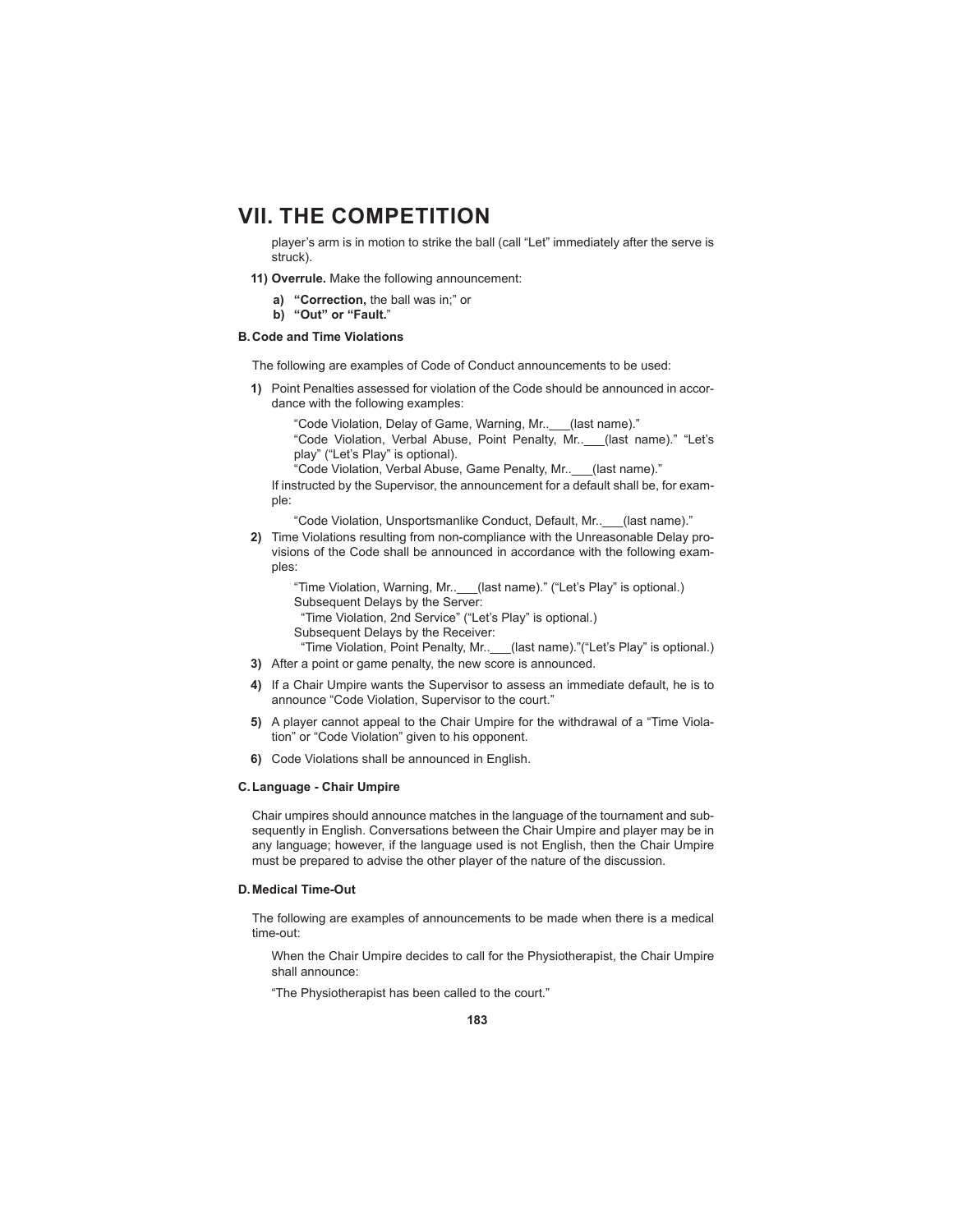After a three (3) minute time-out is authorized, the Chair Umpire should make the public announcement of:

"Mr..\_\_\_\_\_\_\_\_\_\_\_\_\_\_\_\_is now receiving a medical time-out."

 The following announcements are to be made privately to the Physiotherapist and both players/teams:

- "Two (2) minutes remaining"
- "One (1) minute remaining"
- "Thirty (30) seconds remaining"
- "Treatment complete"
- "Time" (public)

 Once the "Treatment complete" notice has been given to the Physiotherapist and both players/teams, then if needed, the player should be given the time necessary to put on socks and shoes before "Time" is called.

 If there is no play after an additional thirty (30) seconds, the delay is penalized in accordance with the Point Penalty Schedule.

#### **E. Player Introductions**

 The following are examples of announcing statements to be used for player introductions:

- **1)** If the introduction of players is to be made from the chair, then during the warmup, the Chair Umpire says: "This is a \_\_\_round singles/doubles match, best of three (3) tie-break sets. To the right of the chair \_\_\_\_\_(full name) and to the left of the chair \_\_\_\_\_(full name). \_\_\_\_(full name)won the toss and elected to \_
- **2)** If the introduction of players is made by a tournament announcer, then before each player's first service game the Chair Umpire says: " (full name) to serve." (optional - "first set ").

## **F. Score**

The following are examples of announcing statements to be used for scoring:

- **1)** The Server's score is always called first, except in the Tie-break.
- **2)** The score is announced: Fifteen-Love, Love-Fifteen, Thirty-Love, Love-Thirty, Forty-Love, Love-Forty, Fifteen-All, Fifteen-Thirty, Thirty-Fifteen, Fifteen-Forty, Forty-Fifteen, Thirty-All, Thirty-Forty, Forty-Thirty, Deuce (never Forty-All), Advantage \_\_\_\_(last name), Game \_\_\_\_\_(last name). For No-Ad scoring, when the score reaches deuce, the chair should announce: "Deuce, Deciding Point, Receiver's Choice."
- **3)** The score must be announced loudly and distinctly when a point is finished for the players and the crowd. The Chair Umpire has the option to make the announcement either before or after the applause, whichever guarantees the announcement can be heard by the players. "Timing" for the next point begins when the point ends, not when the announcement is made.